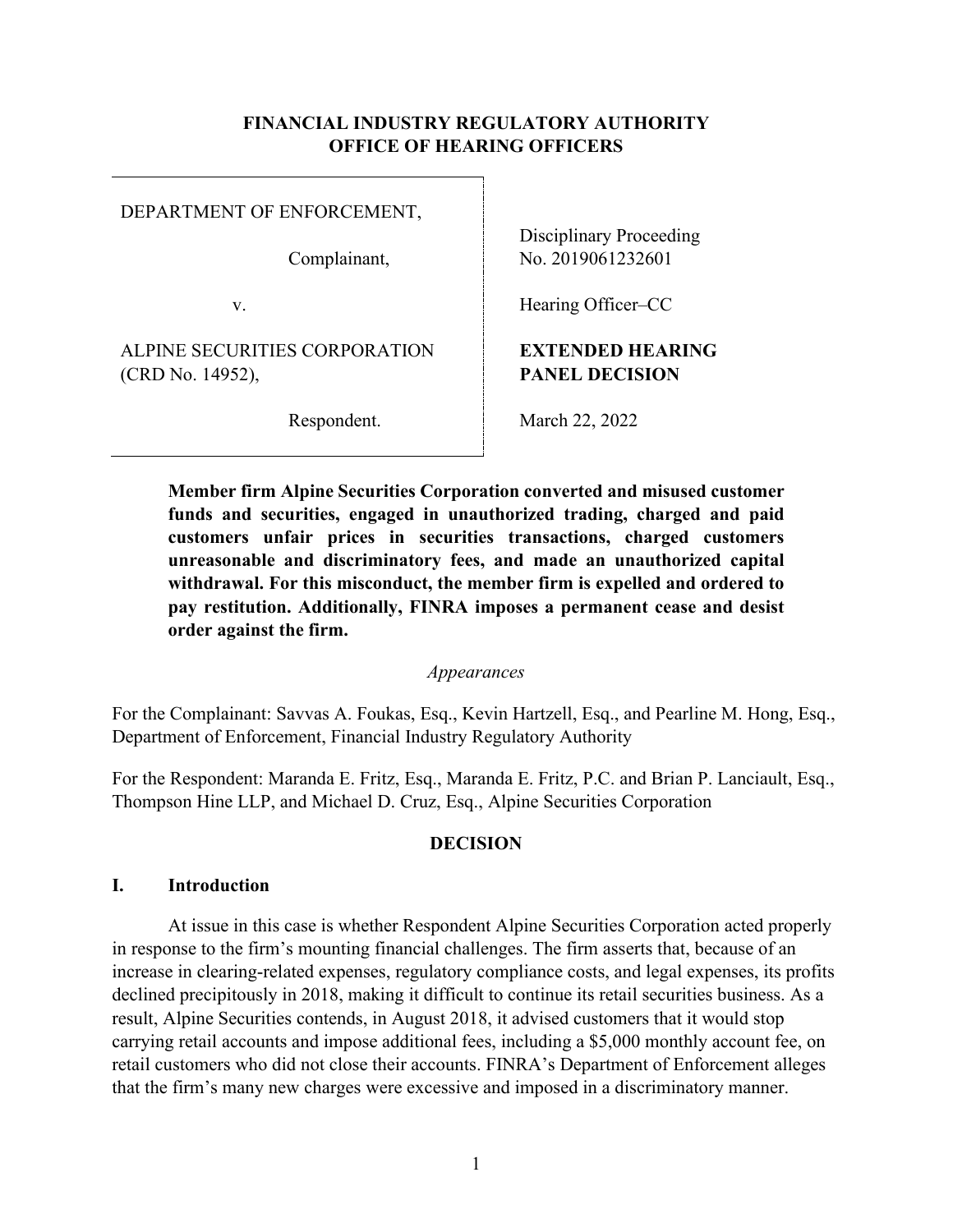Enforcement also alleges that, by declaring customer accounts abandoned and customers' securities worthless, and by moving customer funds and securities out of customer accounts without authorization and into firm proprietary accounts, Alpine Securities engaged in unauthorized trading, conversion, and misuse of customer funds and securities. Additionally, Enforcement alleges that seven of the firm's payments to an affiliated lender and one payment to an affiliated landlord were, in effect, unauthorized capital withdrawals. Alpine Securities denies all allegations and argues that increased regulatory scrutiny on the microcap market is to blame for many of the firm's woes. It argues that, in order to stay profitable, it was forced to amend its business plan and charge higher fees.

After considering all of the evidence, we find that (1) Alpine Securities' \$5,000 monthly account fee, 1% per day illiquidity and volatility fee, and \$1,500 certificate withdrawal fee were unreasonable and the \$5,000 fee was applied in a discriminatory manner (cause five); (2) the firm's appropriation of customer positions valued at \$1,500 or less for one penny per position and 2.5% market-making/execution fee resulted in unfair prices and commissions (cause four); (3) the firm converted and misused customer funds and securities by removing customer securities it improperly deemed "abandoned" and "worthless" and seizing customer securities to cover debits related to excessive and unreasonable fees (causes one and two); (4) the firm engaged in unauthorized trading by moving customers' securities from customer accounts to firm proprietary accounts without customer authorization purportedly to cover outstanding debits and because the firm improperly identified the securities as "worthless," and by moving customers' securities from customer accounts to the firm's abandoned securities accounts without customer authorization because the firm improperly identified the accounts as "abandoned" (cause three); and (5) the firm executed one unauthorized capital withdrawal (cause six). We dismiss Enforcement's allegations in cause six that Alpine Securities executed an additional seven unauthorized capital withdrawals.

As discussed below, for these violations, we expel the firm, order restitution, and impose a permanent cease and desist order.

#### **II. Procedural History**

Enforcement's investigation of Alpine Securities began when some of Alpine Securities' customers complained to FINRA about, among other things, the firm's \$5,000 monthly account fee.<sup>1</sup> At the time, regulators from the state of Utah were also investigating the firm.<sup>2</sup>

Following the investigation, Enforcement filed an Amended Complaint on August 21, 2019.<sup>3</sup> Causes one and two of the Complaint allege that Alpine Securities violated FINRA Rules

<sup>&</sup>lt;sup>1</sup> Hearing Transcript ("Tr.") 329-32 (FINRA Member Supervision Examination Manager Stacie Jungling).

<sup>2</sup> Tr. 332-33 (Jungling).

<sup>3</sup> Enforcement filed the original Complaint on July 25, 2019, and amended the Complaint on August 21, 2019, before Alpine Securities filed an Answer. Alpine Securities filed an Answer on September 9, 2019. For purposes of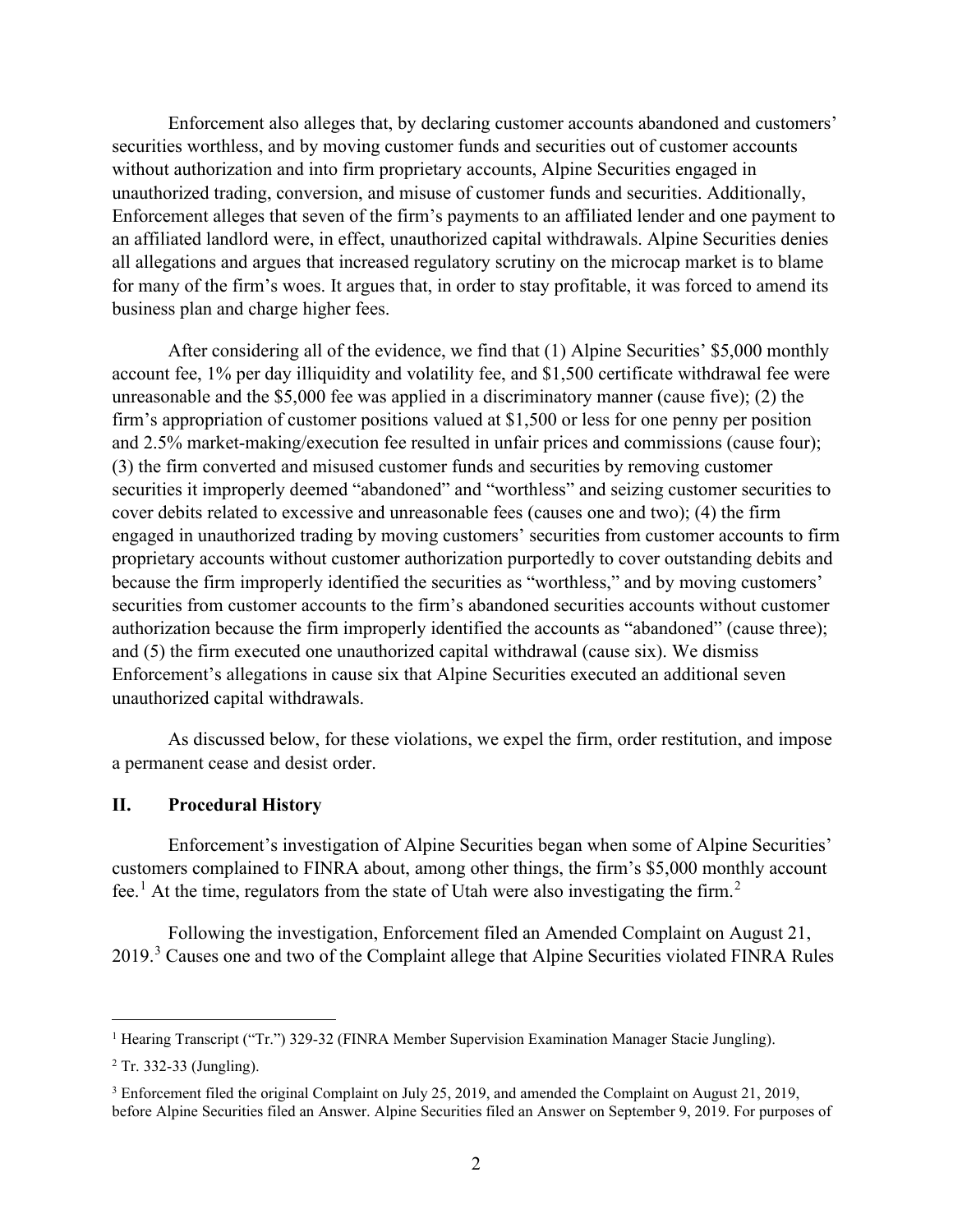2150 and 2010 by converting customer funds and securities (cause one) and misusing customer assets (cause two). Specifically, the Complaint alleges that Alpine Securities engaged in the following violative conduct: (1) between October 2018 and July 2019, improperly taking customer funds and securities purportedly to pay the firm's \$5,000 monthly account fee; (2) between March and July 2019, misappropriating customer positions valued at \$1,500 or less improperly on the grounds that they were worthless; and (3) in June and July of 2019, improperly identifying customer accounts as abandoned and moving customer securities into Alpine Securities' abandoned securities account.

Cause three of the Complaint alleges that Alpine Securities violated FINRA Rule 2010 by undertaking the following conduct without customer authorization: (1) between January and July 2019, moving customer securities from customer accounts to the firm's proprietary accounts to cover outstanding debits resulting from Alpine Securities' excessive fees, including a \$5,000 monthly account fee; (2) between March and July 2019, selling hundreds of customers' positions to itself for one penny per position; and (3) in June and July 2019, moving customers' securities to Alpine Securities' abandoned securities account.

Cause four of the Complaint alleges that, between March and July 2019, Alpine Securities violated FINRA Rules 2121 and 2010 by (1) selling hundreds of customer positions to itself for one penny per position, which was an unfair price and not reasonably related to the current market price; and (2) charging customers a 2.5% market-making/execution fee which, when combined with other charges, resulted in unfair prices and commission in excess of 5% and not warranted by the circumstances.

Cause five alleges that Alpine Securities violated FINRA Rules 2122 and 2010 by (1) charging customers an unreasonable and unnecessary \$5,000 monthly fee for simply having an account; (2) assessing the \$5,000 monthly fee inconsistently, such that the fee was discriminatory and unfair; (3) charging customers an unreasonable illiquidity and volatility fee; and (4) charging customers an unreasonable \$1,500 fee for Depository Trust and Clearing Company ("DTC") certificate withdrawals.

Cause six alleges that, from March through July 2019, Alpine Securities violated FINRA Rules 4110(c) and 2010 by disguising eight capital withdrawals as payments to its affiliated landlord and lender. Cause six alleges that, in doing so, Alpine Securities withdrew more than \$2.8 million from the firm's capital (well in excess of 10% of its excess net capital) without FINRA approval, thereby improperly dissipating the firm's assets.

Alpine Securities' Answer states that the regulatory environment changed significantly in 2018, causing the firm to transition away from carrying customer accounts. The firm began the transition by imposing new and increased fees, deeming "worthless" customers' securities valued at less than the cost of transfer, and removing securities from customer accounts that the firm

this decision, the Amended Complaint will be called "the Complaint." Also, in this decision, all dollar figures will be rounded to the nearest dollar.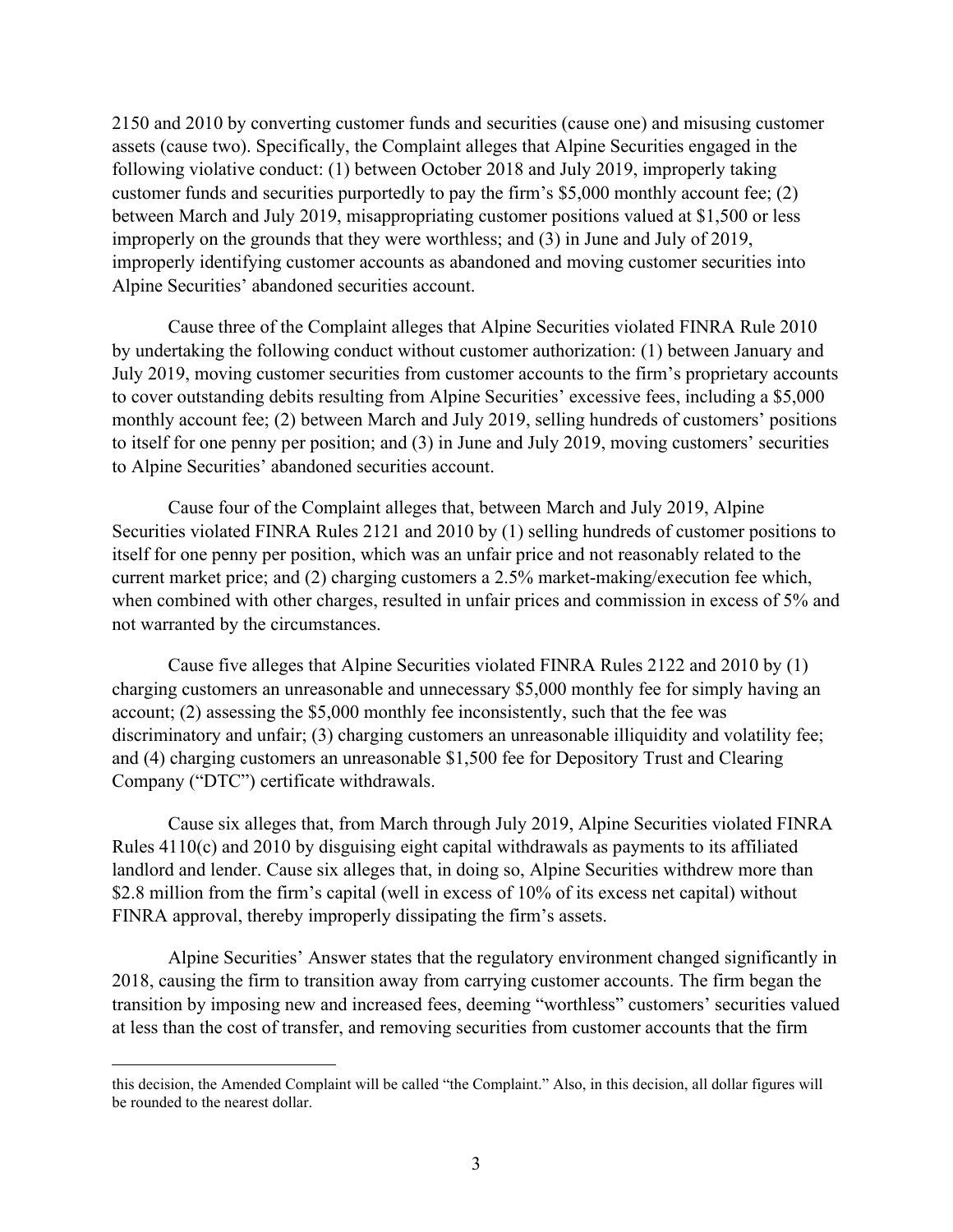deemed abandoned. Although the firm placed debits in customers' accounts for its new fees and moved securities to proprietary accounts for liquidation, it contends that it never actually liquidated any customer securities. Alpine Securities states that it provided its customers with multiple notifications beginning in August 2018 and a negative response letter to alert them to the firm's intended business changes and to encourage them to close their accounts. The firm argues that its customers had a duty to act in response to the firm's notices. The firm also contends that it intended for the new \$5,000 monthly account fee to encourage inactive customers to close their accounts, not to generate revenue for the firm.

As to the allegations that Alpine Securities executed unauthorized capital withdrawals, the firm argues that it was forced to renegotiate its line of credit because of its declining profits and increased risk status. It states that its lease and loan payments were part of the firm's operating expenses and did not require FINRA approval.

In conjunction with the filing of the Complaint, Enforcement also initiated a temporary cease and desist proceeding under the FINRA Rule 9800 Series. On August 4, 2019, Alpine Securities agreed to a Temporary Cease and Desist Order ("TCDO") entered in connection with this case.

Under the terms of the TCDO, a Hearing Officer ordered Alpine Securities to engage in numerous undertakings, including reversing a \$5,000 monthly account fee assessed in all open customer accounts and restoring securities sold, journaled, or otherwise transferred from customer accounts on the grounds that Alpine Securities deemed them worthless, and the accounts abandoned. The TCDO also required Alpine Securities to provide a full accounting to Enforcement within 10 days of the issuance of the TCDO. Specifically, the TCDO ordered an accounting of: (1) debits in customer accounts since October 2018 resulting from a \$5,000 monthly account fee, a \$1,500 recertification fee, and an illiquidity and volatility fee; (2) cash transferred from customer accounts to cover debits resulting from a \$5,000 monthly account fee, a \$1,500 recertification fee, and an illiquidity and volatility fee; (3) securities sold, journaled, or otherwise transferred from customer accounts to firm-owned accounts to satisfy debits resulting from a \$5,000 monthly account fee, a \$1,500 recertification fee, and an illiquidity and volatility fee; and (4) all securities sold, journaled, or otherwise transferred from customer accounts to firm-owned accounts on the grounds that Alpine Securities has deemed the securities worthless or the accounts abandoned.

The hearing in this matter was scheduled to take place from February  $18 - 28$ , 2020, in Salt Lake City, Utah. The hearing began as scheduled on February 18. Late in the day on February 22, after several days of testimony, the Hearing Officer temporarily adjourned the hearing at the request of Alpine Securities' counsel because of a family emergency. As a result of several postponements necessitated by the COVID-19 pandemic and because of continued health concerns posed by the COVID-19 pandemic related to in-person hearings, the remainder of the hearing occurred by videoconference. The Extended Hearing Panel reconvened for five videoconference hearing days during the summer of 2020 and, over the objection of Alpine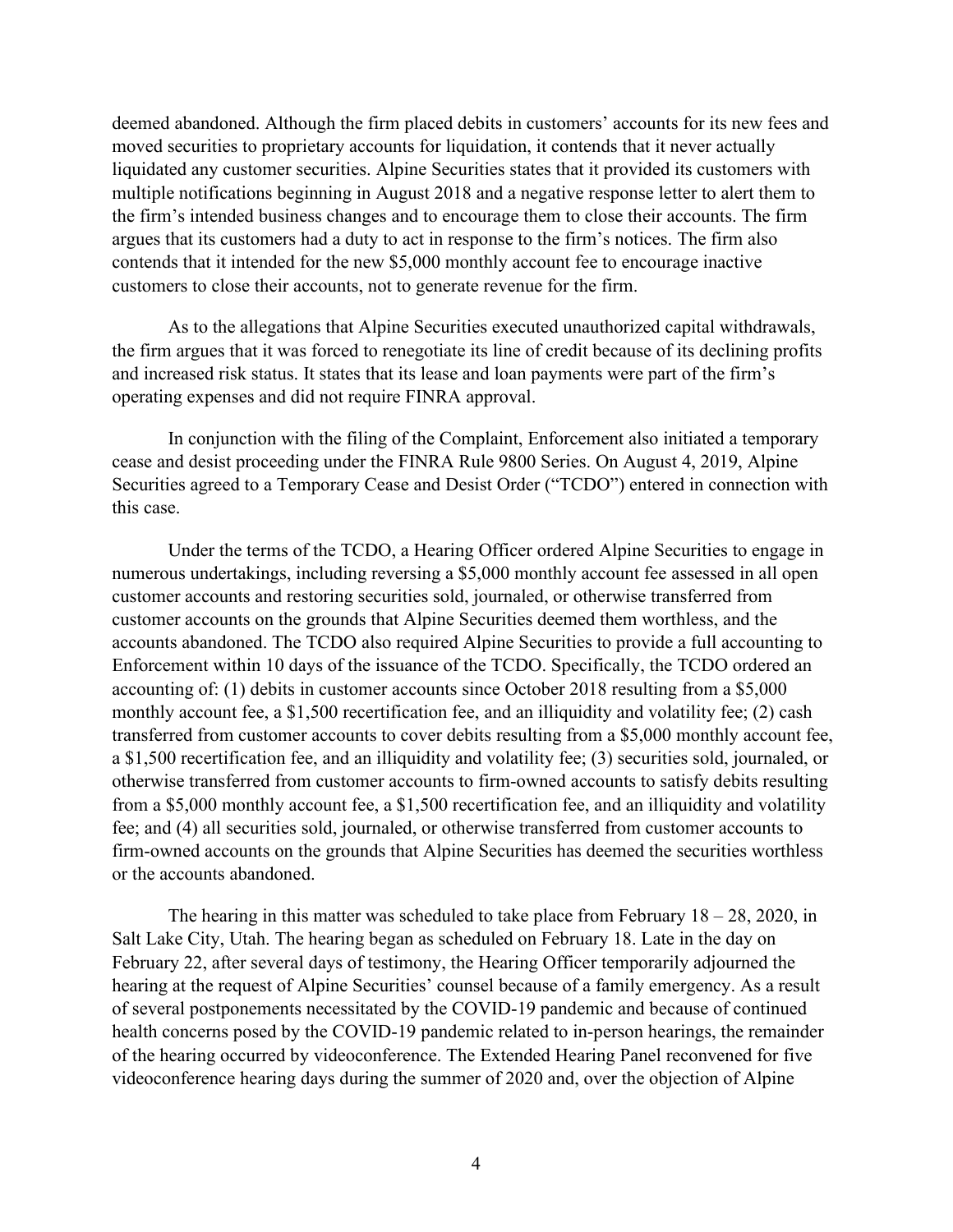Securities, ten videoconference hearing days in September and October 2021.<sup>4</sup> In total, the parties participated in 19 days of hearing, and the Hearing Panel accepted hundreds of exhibits into the record.

### **III. Facts**

### **A. Alpine Securities and Its Affiliated Entities**

Alpine Securities is a registered broker-dealer located in Salt Lake City, Utah.<sup>5</sup> In the years leading up to 2018, Alpine Securities was one of the largest clearing firms in the United States and it focused largely in the microcap market. <sup>6</sup> The firm cleared transactions in microcap stocks for itself, its retail clients, and the clients of its correspondent firms.<sup>7</sup>

### **1. Alpine Securities' Management**

From May 2017 until August 2018, Alpine Securities' three-person board of directors consisted of Christopher Frankel, Justine Hurry, and Richard Nummi.<sup>8</sup> After August 1, 2018, Alpine Securities replaced its three-person board with a one-person board. Robert Tew served as Alpine Securities' sole director from August through December 2018.<sup>9</sup> From December 2018 through June 2021, Christopher Doubek served as Alpine Securities' sole director.<sup>10</sup> Doubek testified that, as the sole board member, he reported directly to indirect owner John Hurry.<sup>11</sup>

 $7$  Tr. 121 (Jungling).

<sup>11</sup> Tr. 2819 (Doubek).

<sup>4</sup> The Extended Hearing Panel consisted of the Hearing Officer and one industry panelist. Originally, the Chief Hearing Officer appointed two industry panelists to serve on the Extended Hearing Panel. On day four of the hearing, one industry panelist withdrew. Tr. 1490-91. Given that the hearing had already progressed through four days of testimony when the panelist withdrew, the Chief Hearing Officer did not appoint a replacement panelist. Tr. 1491-92. *See also* FINRA Rule 9234(a) (stating that, in the event a panelist withdraws, the Chief Hearing Officer *may*, in the exercise of her discretion, determine whether to appoint a replacement panelist). For purposes of this decision, the Extended Hearing Panel will be referred to as the "Hearing Panel."

<sup>&</sup>lt;sup>5</sup> Joint Stipulations ("Stip.") ¶ 1, 3. Under Article IV of FINRA's By-Laws, FINRA has jurisdiction to bring this case because Alpine Securities is a member firm currently operating as a broker-dealer.

<sup>6</sup> Tr. 2654-55 (Alpine Securities' board member Richard Nummi). The term "microcap" applies to the securities of companies "with low or 'micro' capitalizations," meaning the total value of the company's stock or market capitalization is less than \$250 or \$300 million. *See Microcap Stock: A Guide for Investors*, https://www.sec.gov/reportspubs/investor-publications/investorpubsmicrocapstockhtm.html. The smallest public companies, with market capitalization of less than \$50 million may also be included. *Id.* Many microcap stocks trade in the "over-the-counter" or "OTC" market, rather than on a national exchange such as NASDAQ. *Id.*

 $8$  Stip.  $\sqrt{8}$ ; Complainant's Exhibit ("CX-") 1; Tr. 4299-4300 (Justine Hurry).

<sup>9</sup> Stip. ¶ 9; CX-1; Tr. 1089 (Tew). Tew was also associated with Alpine Securities and part of the firm's management team from August 4, 1989 through December 17, 2018. Tr. 1125 (Tew).

<sup>10</sup> Stip. ¶ 10; CX-1 Tr. 4153-54 (Doubek).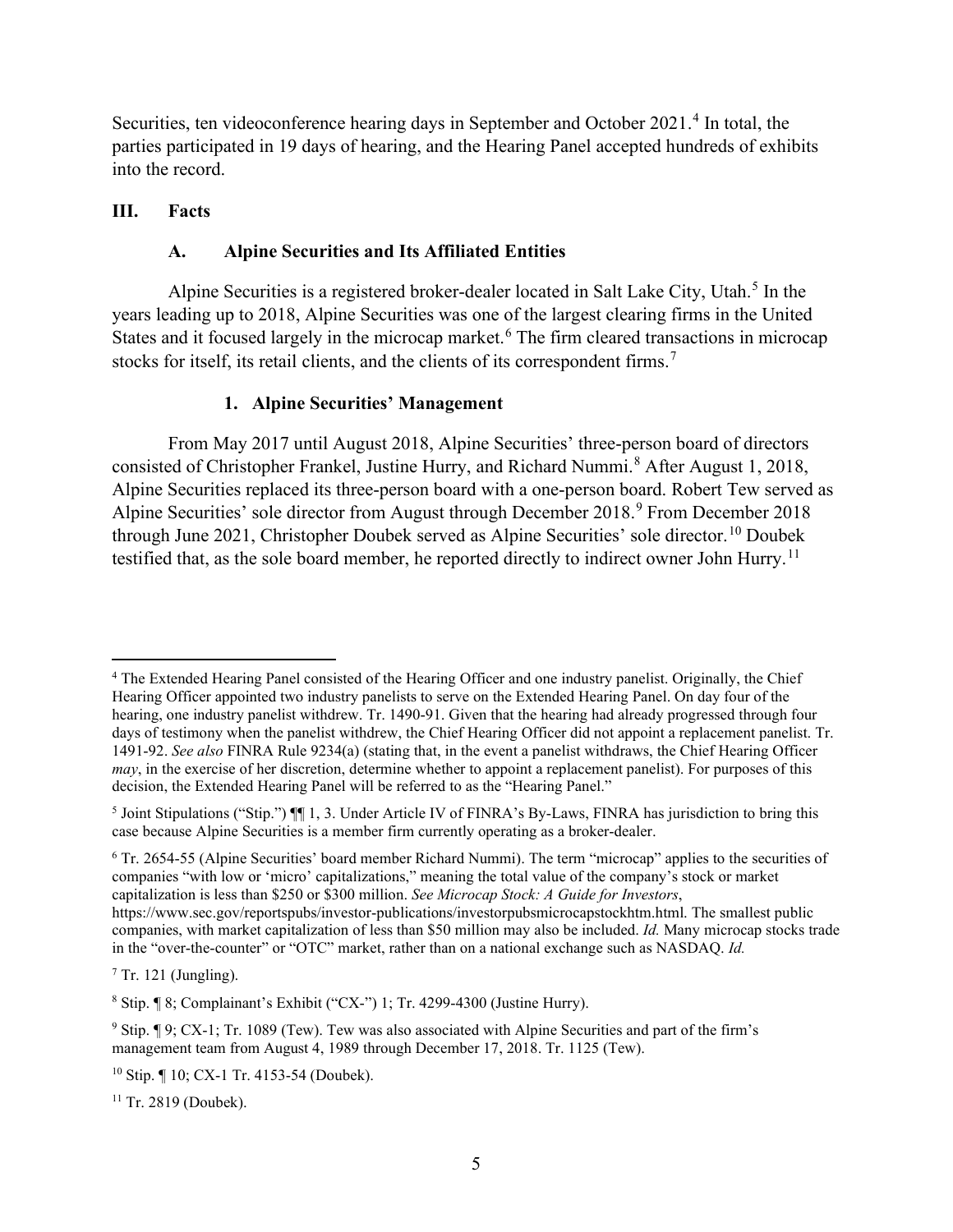From July 31, 2015 through August 1, 2018, Frankel served as the firm's chief executive officer and chief compliance officer (and as a director for part of that time).<sup>12</sup> Although Frankel's employment with Alpine Securities ended in August 2018, he served as a consultant to the firm through October 31, 2018.<sup>13</sup>

In August 2018, Tew (the firm's sole board member) assumed the role of chief compliance officer and interim chief executive officer. <sup>14</sup> He testified that, after Frankel left, he talked regularly and often with John Hurry about the operation of Alpine Securities.<sup>15</sup> Tew also served as the firm's president from July 2011 through December 2018, when he was terminated.<sup>16</sup>

Joseph Walsh has served as Alpine Securities' chief operations officer since September 24, 2018.<sup>17</sup> He also served as the firm's chief executive officer from January through April 2019, when Doubek replaced him as chief executive officer.<sup>18</sup> Doubek testified that, while he served as a board member and as chief executive officer, he communicated with John Hurry daily about managing the firm.<sup>19</sup> Doubek also served as the firm's chief compliance officer from May 10, 2019 through his termination in June  $2021.^{20}$ 

Jason Kane joined Alpine Securities as in-house counsel in January 2019.<sup>21</sup> Kane served as Alpine Securities' chief compliance officer from January through May 10, 2019 and as its anti-money-laundering compliance officer from January through June  $26$ ,  $2019$ <sup>22</sup> Kane remained associated with Alpine Securities, but stepped down as chief compliance officer in April or May

 $15$  CX-1; Tr. 1095 (Tew).

 $16$  Stip.  $\llbracket$  12. Tew testified that, in December 2018, he learned that Alpine Securities intended possibly to roll back employees' 2018 salary increases, including increases for six or seven essential employees. Tr. 1125-26 (Tew). Tew became concerned about employee morale and was not happy that this decision had been made without consulting him. Tr. 1126-27 (Tew). He placed calls to husband and wife John and Justine Hurry. He was unable to speak with either of them, so he sent an email to Justine to relay his concern. Tr. 1127 (Tew). Two hours later, Justine Hurry called Tew and fired him. Tr. 1127 (Tew).

<sup>17</sup> Stip. ¶ 13; CX-1.

<sup>19</sup> Tr. 2819, 3152-57 (Doubek). Doubek testified that John Hurry often threatened him with termination in order to force Doubek to carry out his directives and plans for Alpine Securities. Tr. 3141-42 (Doubek).

<sup>20</sup> Stip. ¶ 15; CX-1; Tr. 4153-54 (Doubek).

<sup>21</sup> Stip.  $\P$  14.

<sup>22</sup> Stip. ¶ 14; CX-1.

<sup>12</sup> Stip. ¶ 11; Tr. 1630 (Frankel).

 $13$  Stip.  $\P$  11.

<sup>&</sup>lt;sup>14</sup> Stip. ¶ 12; CX-1; Tr. 1089-90 (Tew). Tew testified that John Hurry asked him to serve as interim chief executive officer after Frankel left, and he agreed. Tr. 1090 (Tew). At that time, the firm employed approximately 28 individuals. Tr. 1093 (Tew).

<sup>18</sup> Stip. ¶ 13; CX-1; Tr. 2810-11, 3018 (Doubek). Doubek testified that he assumed the position of chief executive officer in March 2019. Tr. 2810-11 (Doubek). Walsh testified that Doubek became chief executive officer in April 2019. Tr. 3330 (Walsh). This inconsistency in the evidence is not relevant to this decision.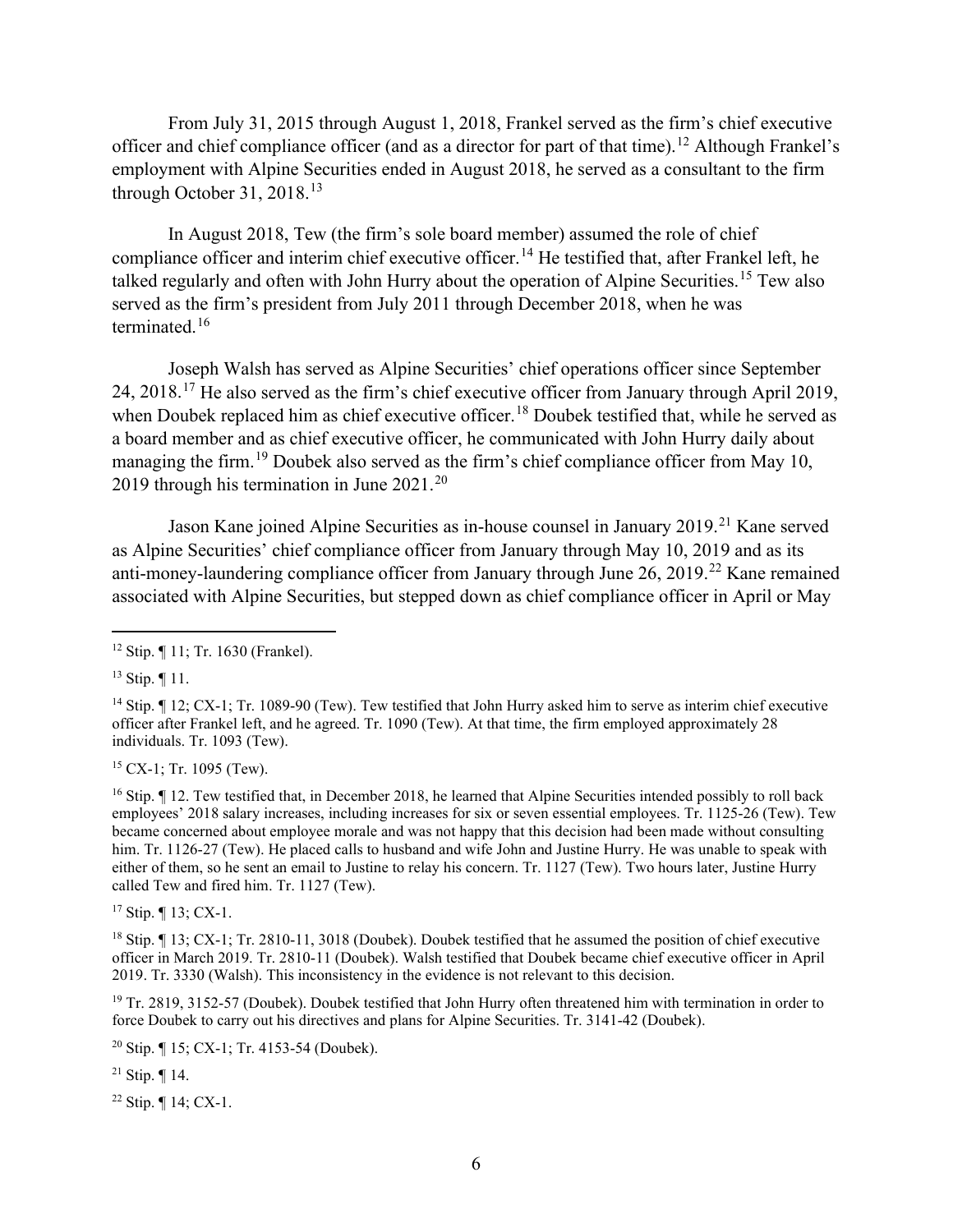2019 because "decisions were seemingly being made without [his] advice or input or approval."<sup>23</sup> He resigned from Alpine Securities in June 2019.<sup>24</sup>

David Brant joined Alpine Securities in December 2016 and became the firm's chief financial officer in May 2017.<sup>25</sup> Brant left Alpine Securities in December 2020 because he disagreed with Doubek as to whether the firm was in net capital compliance.<sup>26</sup> Randall Jones joined Alpine Securities in March 2011.<sup>27</sup> He worked for eight years at Alpine Securities, then firm management forced him to work at affiliated broker-dealer Scottsdale Capital Advisors Corp. ("Scottsdale") for three or four months.<sup>28</sup> While at Alpine Securities, he served as a compliance analyst/associate, then became an anti-money-laundering officer.<sup>29</sup> Jones ended his tenure with Alpine Securities as a manager and director of business development in late January/early February 2019.<sup>30</sup> He voluntarily left Scottsdale in May 2019.<sup>31</sup>

Several former members of Alpine Securities' management team appear to have acrimonious relationships with John Hurry. This is particularly so with respect to Frankel, Jones, and Doubek.<sup>32</sup> We rely on Frankel's and Jones's testimony with respect to pivotal issues in this case only when there is other corroborating evidence. Overall, however, we found Frankel's and Jones's testimony to be credible in that it was consistent with the documentary evidence and other testimony about the state of affairs at Alpine Securities during the period at issue.

Doubek was Alpine Securities' chief executive officer and a board member when the hearing commenced in 2020.<sup>33</sup> His tenure as a board member began in late 2018 and he became

<sup>25</sup> Stip.  $\P$  16; Tr. 1860-61 (Brant).

<sup>26</sup> Tr. 4706-08 (Brant).

<sup>27</sup> Tr. 1953 (Jones).

<sup>28</sup> Tr. 1954, 2006-09 (Jones).

<sup>29</sup> Tr. 1955 (Jones).

<sup>30</sup> Tr. 1956, 2004 (Jones).

<sup>32</sup> Tr. 1752-61 (Frankel), 2011-13 (Jones), 2996-97 (Doubek).

<sup>33</sup> Tr. 2799 (Doubek).

<sup>&</sup>lt;sup>23</sup> Tr. 1393-94 (Kane). Kane testified that he "didn't want to maintain the title that, in [his] view, would suggest that [he] was in agreement and approving all of these procedures." Tr. 1394 (Kane).

 $^{24}$  Tr. 1401-02 (Kane). Kane testified that he was on a conference call with Doubek and regulators from Utah. Doubek discussed the firm's intention to charge and collect fees, including the \$5,000 monthly account fee, retroactively. Tr. 1401 (Kane). Kane resigned during the call. Tr. 1402 (Kane).

<sup>&</sup>lt;sup>31</sup> Tr. 2020 (Jones). Jones resigned from Scottsdale and left with a clean Uniform Termination Notice for Securities Industry Registration (Form U5), but a negative comment was added one month after he left. Tr. 2024-26 (Jones). Initially, Jones' interactions with John Hurry were infrequent and benign. Between July and September 2018, that changed, and their interactions increased substantially. Tr. 1961 (Jones). He originally liked working at Alpine Securities, but became more uncomfortable with Hurry's involvement in the firm in September 2018. Tr. 2011 (Jones). Jones testified that "everyone reported to John Hurry and had to answer to him." Tr. 1962 (Jones).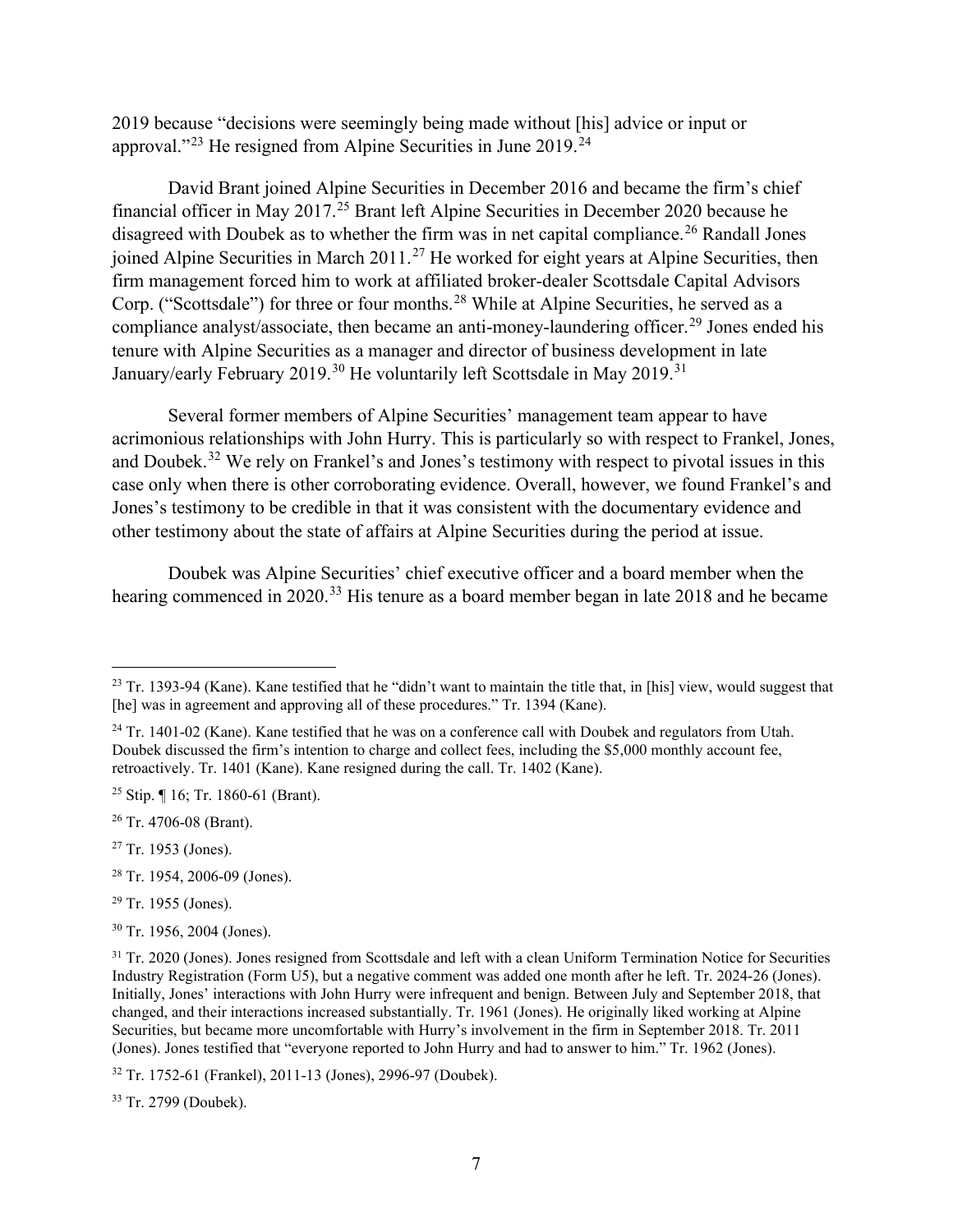chief executive officer and chief compliance officer in the first half of 2019.<sup>34</sup> As such, he has knowledge particular to the events at issue in this case.

Alpine Securities terminated Doubek during a break in the hearing on June 24, 2021.<sup>35</sup> Doubek's Form U5 states that an internal investigation by the firm indicated that Doubek "colluded with a customer to misappropriate in excess of \$1.3 million in firm funds" and that he engaged in other actions contrary to the firm's business interests and regulatory responsibilities.<sup>36</sup> Subsequent to Doubek's departure from Alpine Securities, the firm filed a law suit against him related to his approval of the firm's payment of an invoice to outside consultant Jim Kelly, who worked for the firm at John Hurry's request.  $37$ 

We acknowledge that Doubek has an incentive to testify negatively about Alpine Securities. We find, however, that his remarks were measured and consistent with documentary evidence and the testimony of other members of the firm's management team. His testimony appeared forthright and honest and generally was well-corroborated. Overall, we credit his testimony, which included some statements that were against his own personal interests.

# **2. Alpine Securities' Affiliated Entities**

At all relevant times, holding company SCA Clearing LLC ("SCA Clearing") owned Alpine Securities.<sup>38</sup> In 2018 and 2019, a series of trusts owned SCA Clearing—John Hurry and his wife, Justine Hurry, served as managing trustees, and the beneficiaries of the trusts were the members of the Hurry family (John and Justine Hurry and their children).<sup>39</sup> SCA Clearing also owns Scottsdale, a FINRA member firm and one of Alpine Securities' correspondent firms.<sup>40</sup> Accordingly, John Hurry was an indirect owner of Alpine Securities during the period relevant to the Complaint.

Alpine Securities Holding Corporation ("Alpine Holding") is another affiliated entity owned indirectly by trusts of which John Hurry was the managing trustee and the Hurry family was the beneficiary.<sup>41</sup> Beginning in 2014, Alpine Holding served as a source of credit for Alpine

<sup>41</sup> Stip.  $\P$  6.

 $34$  CX-1.

<sup>35</sup> Tr. 4153-54 (Doubek).

<sup>36</sup> CX-217, at 3, 18; Tr. 2996 (Doubek).

<sup>37</sup> Tr. 1506-08 (Kelly), 2997-98 (Doubek).

<sup>38</sup> Stip. ¶ 4; Tr. 3581 (FINRA Member Supervision Risk Monitoring Director Jeffrey Fortune).

<sup>39</sup> Stip. ¶ 4; Tr. 139-40 (Jungling), 4502 (John Hurry). John Hurry described himself as an indirect owner of Alpine Securities. Tr. 4437 (John Hurry). He stayed current on the firm's business by talking frequently with its chief executive officer. Tr. 4438 (John Hurry). Subsequent to Enforcement's filing of the Complaint, Alpine Securities revised its ownership structure. John Hurry now personally owns SCA Clearing. Tr. 140 (Jungling).

<sup>40</sup> Stip. ¶ 7; Tr. 139 (Jungling), 3581 (Fortune). Currently, Alpine Securities is Scottsdale's only clearing firm. Tr. 4539 (John Hurry). Subsequent to Enforcement's filing of the Complaint, Scottsdale revised its ownership structure so that Justine Hurry now personally owns Scottsdale's current holding company. Tr. 134 (Jungling).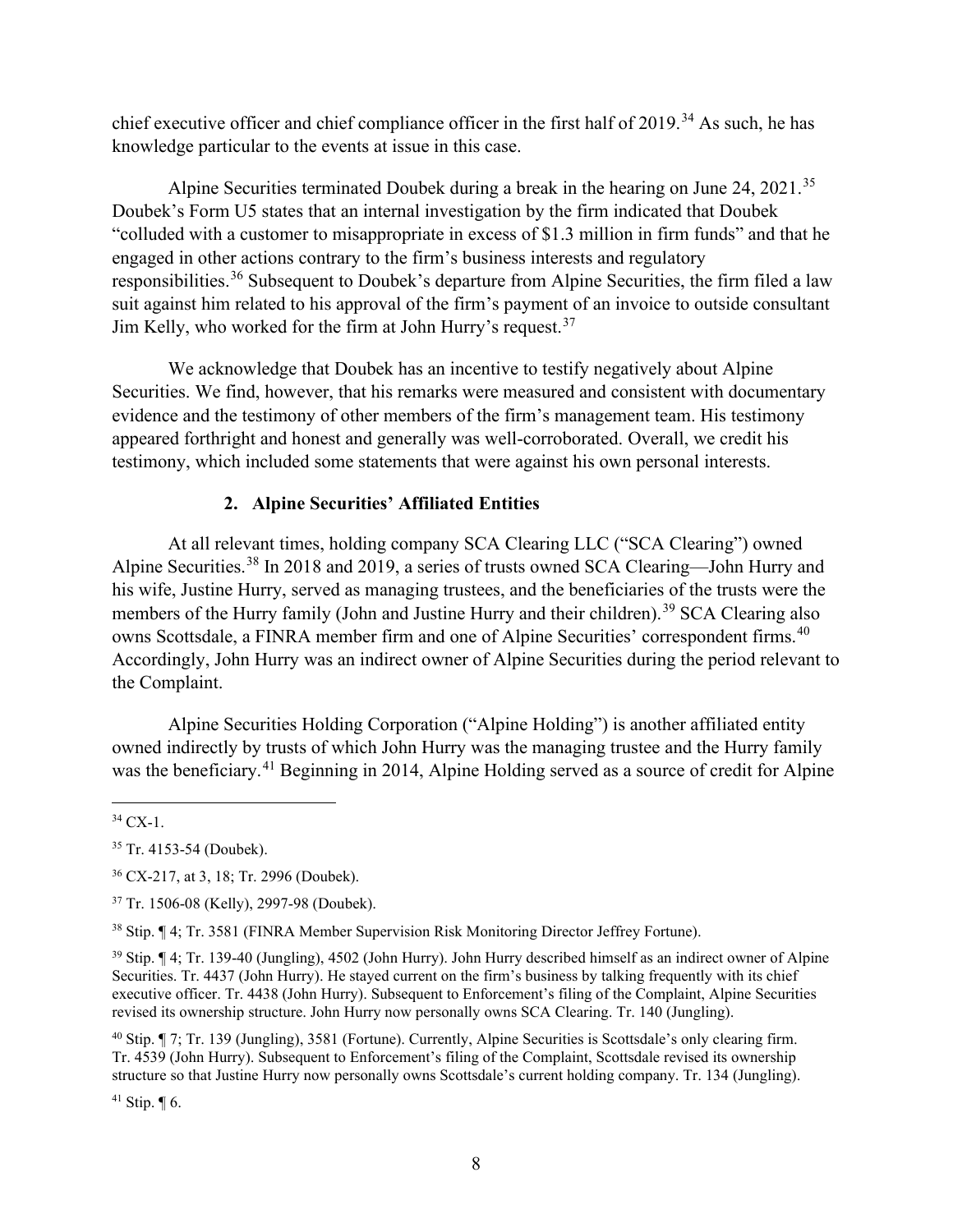Securities.<sup>42</sup> Before offering Alpine Securities a line of credit, Alpine Holding lent money to another broker-dealer.<sup>43</sup>

On February 12, 2018, Alpine Holding amended its original "Credit Agreement" with Alpine Securities.<sup>44</sup> Under the terms of the February 2018 Credit Agreement, Alpine Securities paid an annual fee of 10% of the \$4 million credit limit (\$400,000) and a monthly fee of 1.5% of the credit limit (\$60,000).<sup>45</sup> Alpine Securities paid interest on borrowed funds at an annual rate of 36%. 46

On May 17, 2018, Alpine Holding again amended the Credit Agreement. Alpine Holding increased the credit limit to \$5 million and maintained the annual fee at 10% (paid in two installments per year of \$250,000 each) and the monthly fee at 1.5% of the credit limit  $(\$75,000).$ <sup>47</sup> For this line of credit, Alpine Securities paid an annual interest rate of 36%.<sup>48</sup>

On February 20, 2019, Alpine Holding again amended the Credit Agreement. In this version, the credit limit stayed at \$5 million and the monthly fee increased to 8% (\$400,000).<sup>49</sup> Additionally, Alpine Holding required Alpine Securities to pay the remaining \$250,000 of the annual fee for the prior line of credit, and the interest rate increased to  $120\%$  annually.<sup>50</sup> Alpine Securities no longer paid an annual fee. Between early 2018 and June 2019, Alpine Securities paid \$2,440,000 in monthly fees and \$580,435 in interest to its affiliated lender (exclusive of annual fees) to maintain access to its line of credit. $51$ 

Under the terms of each iteration of Alpine Securities' Credit Agreement, Alpine Holding could terminate or amend the agreement at any time, regardless of whether the agreement was up

<sup>45</sup> JX-25, at 2; JX-26, at 1; Tr. 1890-93 (Brant).

 $46$  JX-25, at 7.

<sup>47</sup> JX-27, at 3, 10; Tr. 1734 (Frankel), 1890 (Brant), 3651-52 (Fortune).

<sup>48</sup> JX-27, at 9. Then chief executive officer Frankel testified that John Hurry established the terms of the agreement, and Frankel signed it. Tr. 1736 (Frankel). Frankel noted that John and Justine Hurry owned all of the affiliated entities, so all the money stayed within the overall Hurry family operation. Tr. 1737 (Frankel).

<sup>42</sup> Tr. 3581, 3646-47 (Fortune).

<sup>43</sup> Tr. 4431 (John Hurry).

<sup>&</sup>lt;sup>44</sup> Alpine Securities executed two sets of Credit Agreements on February 12, 2018. The first gave the firm a \$3 million line of credit. Joint Exhibit ("JX-") 25, at 2. The second increased the line of credit to \$4 million. JX-26, at 1.

<sup>49</sup> JX-28, at 3, 8; Tr. 2435-36 (FINRA Member Supervision Risk Monitoring Analyst Robert Ishak), 3422 (Walsh). Then chief executive officer Walsh testified that board members Justine Hurry and Doubek directed him to sign the amended loan agreement because the firm had no other options and needed the line of credit to stay operational. Tr. 3422-24 (Walsh).

<sup>50</sup> JX-28, at 2, 8; Tr. 2436, 2477 (Ishak).

<sup>51</sup> CX-168; Tr. 4649-51 (Brant).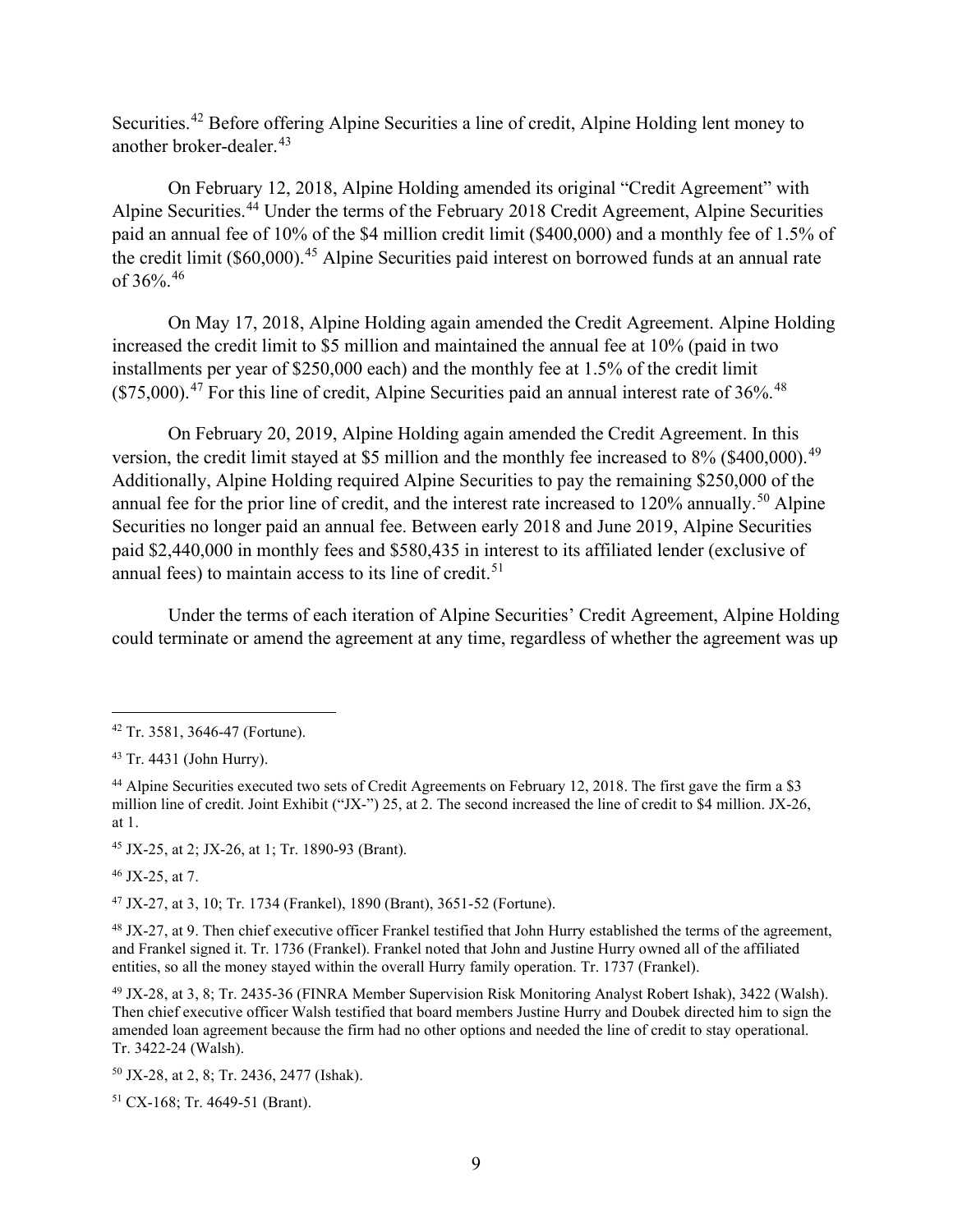for renewal.<sup>52</sup> None of the amendments included terms more beneficial to the firm than the prior version. Generally, after each amendment, Alpine Securities ended up with a less favorable loan agreement.<sup>53</sup> Doubek and Brant indicated to FINRA that the firm had no other options for a line of credit.<sup>54</sup>

Another affiliated entity, SCAP9 LLC ("SCAP9"), owns the building out of which Alpine Securities operates and leases the property to the firm.<sup>55</sup> The Hurry family trusts indirectly own SCAP9. John Hurry is managing trustee of the trusts, and the Hurry family (John and Justine Hurry and their children) are the beneficiaries of the trusts.<sup>56</sup> SCAP9 does not own any real estate other than the building in which Alpine Securities is housed and does not engage in any business other than owning and leasing that building to Alpine Securities; there are no other tenants.<sup>57</sup> Alpine Securities' current lease is dated December 14, 2016.<sup>58</sup> In 2018, Alpine Securities paid monthly rent of approximately \$47,891 plus a monthly assessment for common area maintenance ("CAM") and other fees.<sup>59</sup> In 2019, the firm paid monthly rent of approximately  $$49,807$  plus CAM and other fees.<sup>60</sup>

### **B. Alpine Securities' Financial Condition in 2017 and 2018**

As a clearing firm, Alpine Securities' minimum net capital requirement during the relevant period was \$250,000.<sup>61</sup> Alpine Securities was profitable during 2017 and the first three months of 2018.<sup>62</sup> For the 13 months from March 2017 through March 2018, Alpine Securities reported net income of \$8,628,596.<sup>63</sup> In January 2018 alone, the firm reported net profits in excess of \$1.4 million.<sup>64</sup> In February 2018, it reported net profits of approximately \$752,000, and in March 2018, it reported net profits of approximately \$528,000.<sup>65</sup>

<sup>55</sup> Stip. ¶ 5; JX-29; Tr. 4502-03 (John Hurry).

<sup>60</sup> CX-169, at 32-38.

<sup>61</sup> JX-24; Tr. 1864 (Brant).

<sup>63</sup> CX-176, at 4; Tr. 1869 (Brant).

<sup>64</sup> CX-176, at 4; Tr. 1874 (Brant).

<sup>52</sup> Tr. 2477, 2483 (Ishak).

<sup>53</sup> Tr. 2478-79 (Ishak).

<sup>54</sup> Tr. 2482 (Ishak).

<sup>56</sup> Stip. ¶ 5; Tr. 4502-03 (John Hurry).

<sup>57</sup> Tr. 4504 (John Hurry). Personnel employed by the Hurry family operates SCAP9. Tr. 4504 (John Hurry).

<sup>58</sup> JX-29; Tr. 4505-06 (John Hurry). The term of the original lease was one year, but presumably has been extended as Alpine Securities has not changed its location.

<sup>59</sup> CX-169, at 20-31; Tr. 2836-38 (Doubek).

 $62$  JX-24; Tr. 1866-69, 1874 (Brant). In 2017, Alpine Securities generated net income of \$8,419,595. CX-24; Tr. 2397 (Ishak). In the first quarter of 2018, it generated net income of \$2,755,309. CX-24; Tr. 2397 (Ishak).

<sup>65</sup> CX-176, at 4; Tr. 1874 (Brant).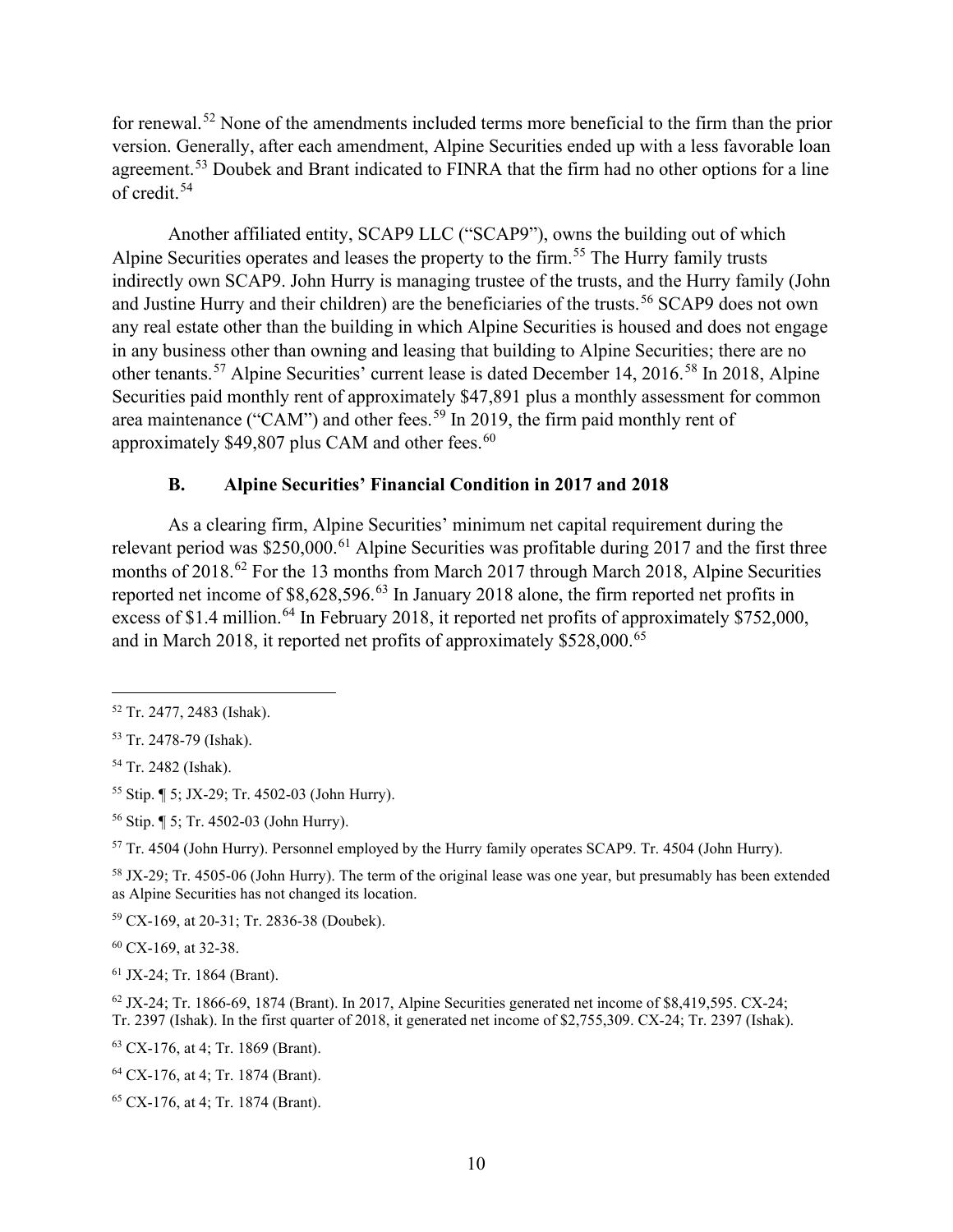Alpine Securities was a member of National Securities Clearing Corporation ("NSCC").<sup>66</sup> At all times relevant to the Complaint, NSCC imposed on its member firms such as Alpine Securities illiquidity and volatility charges, deposit requirements, and excess net capital requirements in order to clear and settle trades.<sup>67</sup> As of January 2018, NSCC required Alpine Securities to maintain excess net capital of \$1 million and to meet its deposit requirements as necessary.<sup>68</sup> Beginning in July 2019, NSCC increased the excess net capital requirement to \$2.3 million.<sup>69</sup> NSCC increased it again in September 2019 to \$2.6 million and again in October 2019 to \$3 million. $70$ 

Alpine Securities had a practice of distributing the firm's profits monthly to its parent.<sup>71</sup> In every month in 2017 when Alpine Securities was profitable, the firm distributed profits to its parent.<sup>72</sup> In the first three months of 2018, Alpine Securities distributed more than \$3 million to its parent.<sup>73</sup> At the same time, the firm had to borrow funds from its affiliated lender at  $36\%$ interest to cover NSCC deposit requirements.<sup>74</sup> In early 2018, then chief executive officer Frankel asked John Hurry to allow the firm to discontinue its transfers of profits to its parent because of the firm's declining financial condition.<sup>75</sup> For the remainder of 2018, the firm did not transfer profits to its parent.

In early 2018, Alpine Securities became less profitable. In the second quarter (ending May 31, 2018), Alpine Securities reported a net loss of  $(\$44,707)$ .<sup>76</sup> In the third quarter (ending September 30, 2018), Alpine Securities reported a net loss of  $(\frac{1}{27}, \frac{238}{7})$ . Alpine Securities' losses resulted from a combination of factors, including the firm's loss of its ex-clearing

<sup>72</sup> Tr. 1142, 1223 (Tew), 1872 (Brant).

<sup>73</sup> Tr. 1876 (Brant).

 $74$  Tr. 1904-06 (Brant). Brant testified that Alpine Securities could use the line of credit for any of its liquidity needs. He stated that the firm primarily used it to meet NSCC deposit requirements, but also for meeting customers' cash withdrawal requests. Tr. 4736-37 (Brant).

<sup>75</sup> Tr. 4450 (John Hurry).

<sup>76</sup> JX-24, at 118; Tr. 1878 (Brant).

<sup>77</sup> JX-24, at 184; Tr. 1879 (Brant).

<sup>66</sup> Tr. 2392 (Jones).

<sup>67</sup> Stip. ¶ 17.

<sup>68</sup> Stip. ¶ 18.

<sup>69</sup> Stip. ¶ 22.

<sup>70</sup> Stip. ¶ 23.

<sup>71</sup> Tr. 1142, 1223 (Tew), 1872 (Brant), 2382-83 (Ishak), 4449-50 (John Hurry). In every month in which Alpine Securities reported a profit on its Financial and Operational Combined Uniform Single (FOCUS) Report, it simultaneously filed a request for a capital withdrawal with FINRA so that it distributed its profits to its parent company monthly. Tr. 2381-83 (Ishak). FINRA generally approved such requests within days as long as Alpine Securities was able to maintain sufficient excess net capital post distribution. Tr. 2383 (Ishak).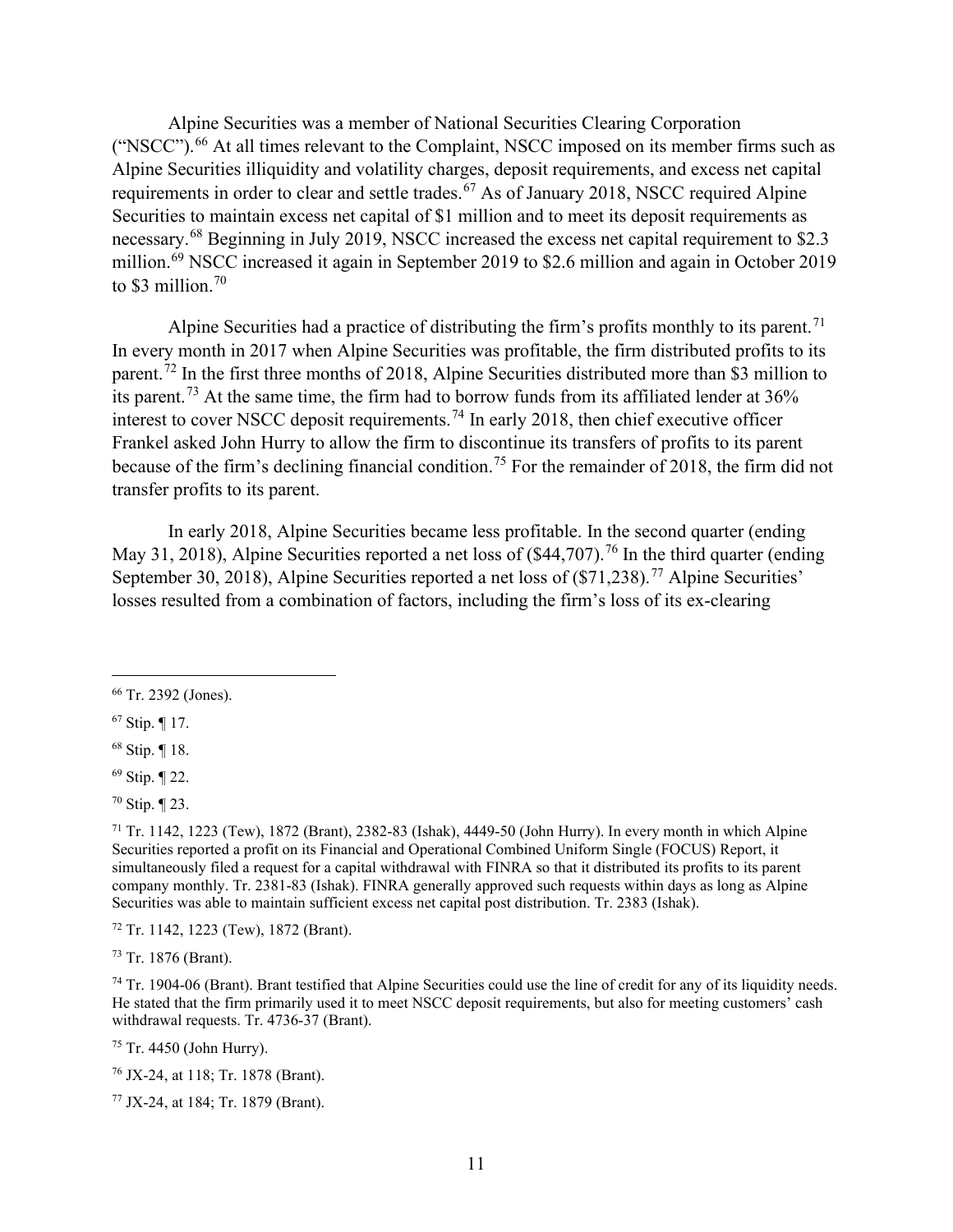relationships.<sup>78</sup> Alpine Securities handled the vast majority of its business, when it was profitable, through ex-clearing relationships, which enabled the firm to handle significant volume without maintaining significant capital.<sup>79</sup> Doubek opined that, in addition to losing its ex-clearing relationships, Alpine Securities was saddled with other expenses, such as significant legal expenses, excess staff, a steep rent (paid to an affiliated entity),  $80$  and an expensive line of credit (from an affiliated entity).<sup>81</sup>

#### **1. Alpine Securities' Mounting Legal Expenses**

During the relevant period, the Securities and Exchange Commission ("Commission") named Alpine Securities as a defendant in a federal civil action in the Southern District of New York.<sup>82</sup> The Commission alleged that Alpine Securities violated the federal securities laws by filing deficient suspicious activity reports ("SARs") and failing to file reports on sales of stock where a SAR had been filed in relation to a deposit. $83$  On October 9, 2019, the District Court entered judgment against Alpine Securities and imposed a civil penalty of \$12 million.<sup>84</sup> Alpine Securities appealed and, on December 4, 2020, the United States Court of Appeals for the Second Circuit affirmed the judgment of the District Court.<sup>85</sup>

<sup>80</sup> *See* III.A.2, *supra*.

<sup>83</sup> Stip. ¶ 23.

<sup>84</sup> Stip. ¶ 23.

<sup>78</sup> Until mid-2018, Alpine Securities utilized "ex-clearing," as opposed to "regular way" clearing, for more than 95% of its business. Tr. 1646-47 (Frankel), 2392 (Ishak). Because of the illiquidity and volatility of penny stocks, NSCC required significant deposits of funds for Alpine Securities to clear these trades. Tr. 2392 (Ishak). The firm's reliance on ex-clearing relationships enabled it to clear and settle trades for its customers without using its own capital to meet NSCC deposit requirements. Tr. 146 (Jungling), 2392-93 (Ishak), 3019 (Doubek). The firm maintained ex-clearing relationships with entities that had relationships with larger clearing firms and relied on those firms' credit for clearing. Tr. 2392 (Ishak).

 $79$  Tr. 1646-47 (Frankel) (stating that without ex-clearing relationships, Alpine Securities would require "a significant amount more cash to be able to do that same amount of business"), 2036-40 (Jones) (indicating that, when the firm lost its ex-clearing relationships, the firm could execute far fewer trades each day), 2390-91 (Ishak) (testifying that Alpine Securities was forced to reduce its penny stock business because it could not afford to handle its previous volume of trades), 2708-09 (Nummi) (stating that Alpine Securities' loss of its last ex-clearing relationship caused the firm's business to fall "off a cliff"), 2817 (Doubek) (testifying that the firm's revenue was down because the loss of ex-clearing relationships constrained its ability to generate revenue).

<sup>81</sup> Tr. 3167 (Doubek). *See also* III.A.2, *supra*. Furthermore, under Frankel, the firm had not been collecting all the fees on its fee schedule. Board member Nummi testified that Alpine Securities had written off well in excess of \$1 million in uncollected fees. Tr. 2686-87 (Nummi). Nummi flagged this issue, but he never saw Frankel implement a plan to collect the fees. Tr. 2696-97 (Nummi). *See also* Tr. 2817-18 (Doubek) (testifying that, when he joined the firm at the end of 2018, the firm was not billing many of the fees on its schedule).

<sup>82</sup> Stip. ¶ 23; Respondent's Exhibit ("RX-") 171; Tr. 1691-93 (Frankel).

<sup>85</sup> *SEC v. Alpine Sec. Corp.*, 982 F.3d 68 (2d Cir. 2020).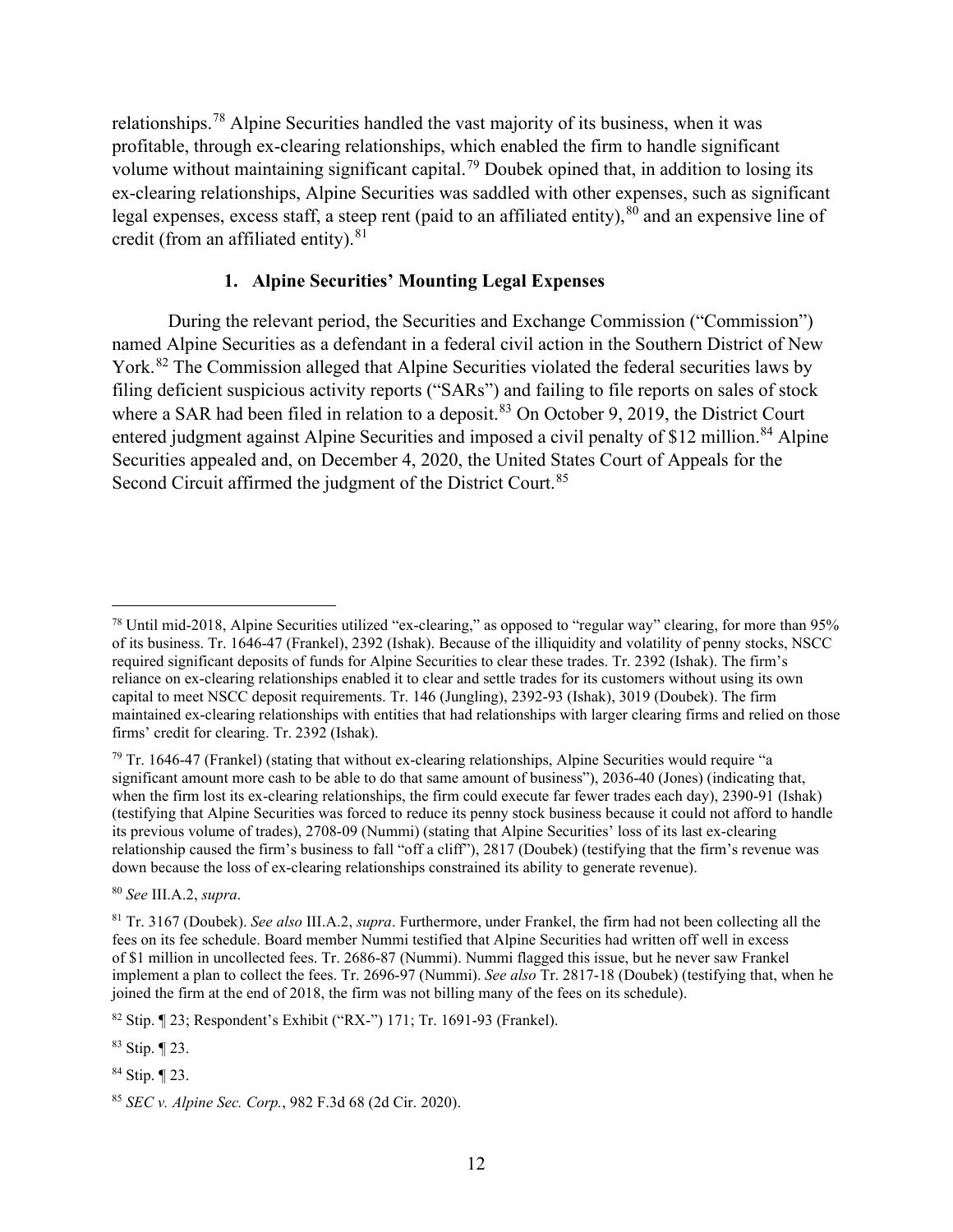Alpine Securities attributed its financial distress, in part, to its mounting legal expenses to defend itself against the Commission's regulatory action.<sup>86</sup> The firm's largest increase in expenses between 2017 and 2018 was in its legal costs.<sup>87</sup>

### **2. Alpine Securities' Loss of Ex-Clearing Relationships and Resulting Loss of Revenue**

In late 2017 and early 2018, Alpine Securities began losing ex-clearing relationships one by one.<sup>88</sup> In April 2018, Alpine Securities lost the last of its ex-clearing relationships.<sup>89</sup> As a result, the firm was able to execute far fewer trades and therefore generate far fewer transactionbased commissions, which served as the main source of its revenues.<sup>90</sup>

Frankel attempted, but failed, to find other ex-clearing relationships for Alpine Securities.<sup>91</sup> The firm retained outside consultant Jim Kelly to assist with finding new exclearing relationships and possible outside funding for the firm.<sup>92</sup> Kelly had no success on either point. He believed he was unsuccessful because Frankel did not appear capable as the firm's chief executive officer and counter-parties lacked confidence in him.<sup>93</sup> Kelly also believed that Frankel wanted to buy Alpine Securities and compete with John Hurry and that the firm's and its affiliates' regulatory history hurt the firm's chances of obtaining outside funding and new exclearing relationships.<sup>94</sup>

Accordingly, in the summer of 2018, the firm lost its ability to trade without using its own capital to meet NSCC deposit requirements.<sup>95</sup> Alpine Securities lacked sufficient funds to

<sup>92</sup> Tr. 1505-10 (Kelly).

<sup>86</sup> Tr. 1692, 1707, 1782 (Frankel), 1879, 1882, 1885-86 (Brant), 4308 (Justine Hurry). *See also* CX-177 (showing that the firm's legal fees in February and March 2018 were \$440,000 and \$350,000, respectively); CX-179 (showing that the firm's legal fees in April 2018 were \$444,000, in May 2018 were \$612,000, in June 2018 were \$150,000, in July 2018 were \$206,000, and in August 2018 were \$465,000).

<sup>87</sup> Tr. 1888-89 (Frankel).

<sup>88</sup> Tr. 3988 (Walsh), 4377 (John Hurry).

<sup>89</sup> Tr. 3988 (Walsh), 4377 (John Hurry), 4743-44 (Brant).

<sup>90</sup> Tr. 2039 (Jones), 2385-91 (Ishak), 4303 (Justine Hurry).

<sup>91</sup> Tr. 1647-48 (Frankel). Frankel testified that ex-clearing firms needed significant amounts of capital and received very little benefit from the relationship. Tr. 1649-50 (Frankel). He opined that this fact, along with Alpine Securities' reputation for having compliance problems, caused ex-clearing firms to sever their ties with Alpine Securities. Tr. 1652, 1662 (Frankel). *See also* RX-167 (stating that the firm's last ex-clearing relationship ended because Merrill Lynch was unwilling to engage in business with Alpine Securities).

<sup>93</sup> Tr. 1511-12 (Kelly).

<sup>&</sup>lt;sup>94</sup> Tr. 1521-28, 1562-67 (Kelly).

<sup>95</sup> Tr. 3019-20 (Doubek), 3647-48 (Fortune).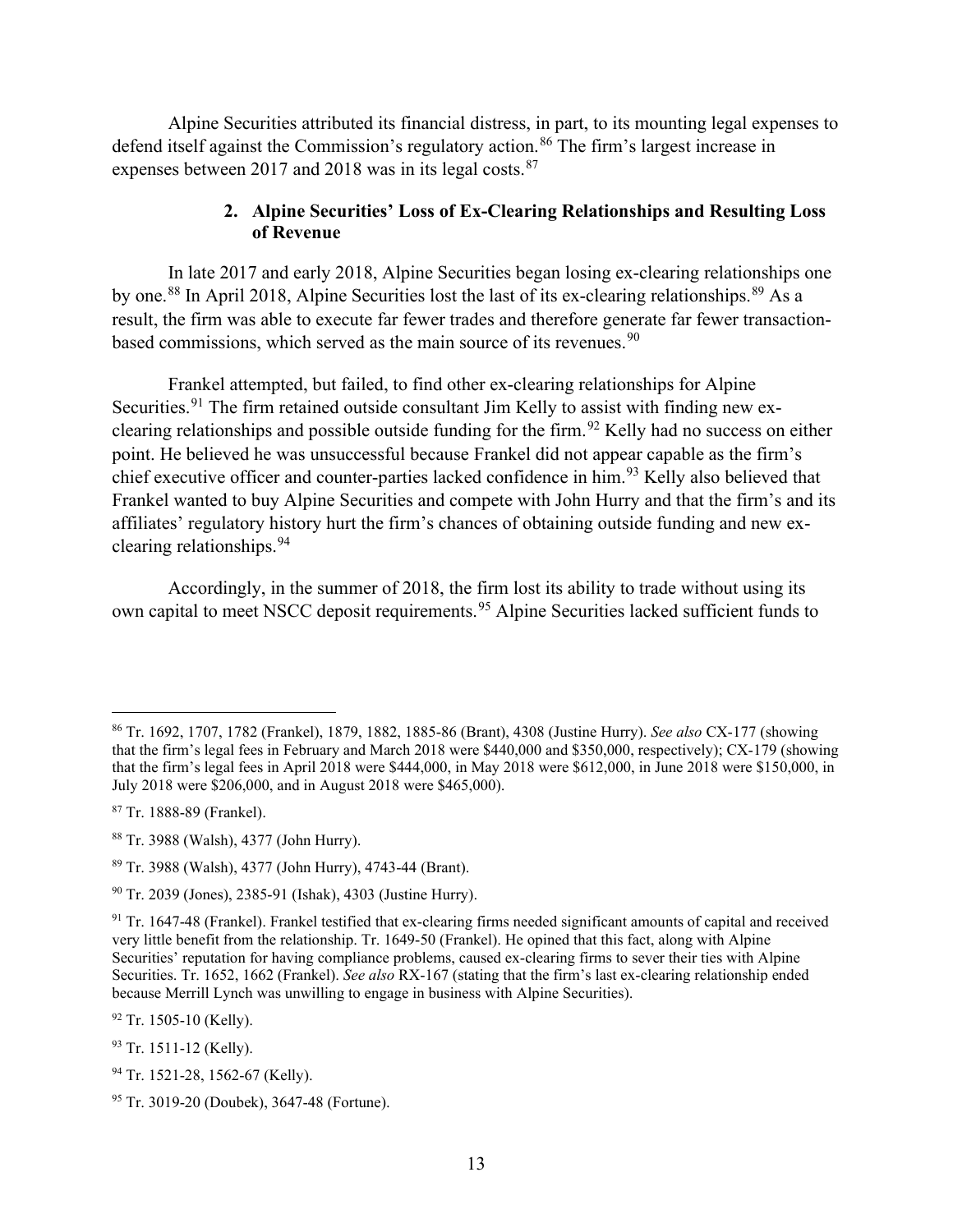meet NSCC deposit requirements, so it often relied on its line of credit.<sup>96</sup> Based on NSCC's assessment of Alpine Securities' credit rating and risk profile, NSCC required Alpine Securities to place significant funds on deposit for each trade until it cleared (two days). $97$ 

Without trading volume, the firm did not generate revenue and was not profitable. In order to execute trades at the same level as it had through its ex-clearing relationships, Alpine Securities required additional capital.<sup>98</sup>

# **3. Alpine Securities' Staffing Costs**

Doubek testified that, in December 2018, Alpine Securities employed ten times more employees than necessary.<sup>99</sup> Towards the end of 2018, the firm commenced a series of employee reductions and pay cuts.<sup>100</sup> For example, the firm asked Frankel to reduce his salary by 75%.<sup>101</sup> In early 2019, after enacting staffing reductions, few representatives remained at Alpine Securities.<sup>102</sup>

# **C. Alpine Securities Develops a New Business Plan**

Given the firm's dramatic decrease in profitability in 2018, Alpine Securities struggled to continue its practice of distributing profits to its parent on a monthly basis.<sup>103</sup> Hurry determined that, in order to bring the firm back to profitability, management had to shrink the firm "substantially and quickly," implement a new business model, discontinue the firm's retail business, and establish a new set of fees.<sup>104</sup> The business plan included moving active retail accounts that generated revenue to affiliated broker-dealer Scottsdale and closing all remaining

<sup>102</sup> Tr. 3375-78 (Walsh).

<sup>96</sup> Tr. 1122 (Tew), 1645-47 (Frankel), 2037-38 (Jones), 3647-48 (Fortune). If Alpine Securities failed to cover an NSCC deposit requirement, the firm could have lost its NSCC membership, which would have ended its clearing business. Tr. 4749-50 (Brant).

<sup>97</sup> Tr. 1656-72 (Frankel), 2037-38 (Jones), 3020 (Doubek).

<sup>98</sup> JX-8, at 1-2; Tr. 1149, 1167 (Tew).

<sup>99</sup> Tr. 2816 (Doubek).

<sup>100</sup> Tr. 2060 (Jones), 2729 (Nummi), 4309 (Justine Hurry).

<sup>&</sup>lt;sup>101</sup> Tr. 2749 (Nummi). Frankel refused and resigned from the firm, but he stayed on as a consultant for a limited time. Tr. 2730, 2749 (Nummi).

<sup>103</sup> CX-165, at 2; Tr. 3655 (Fortune), 4450 (John Hurry).

<sup>104</sup> JX-8; Tr. 1967-68 (Jones), 2847-49 (Doubek), 4378, 4555-56 (John Hurry), 4778-79 (Brant). John Hurry testified that the firm had to move all of its retail customers to Scottsdale and continue as a clearing and market-making firm only because the firm could not service its more than 4,000 customers any longer. Tr. 4384-85, 4569-70 (John Hurry). He testified that the firm did not even have sufficient capital to handle customers' liquidation orders. Tr. 4570 (John Hurry). Doubek testified that John Hurry wanted the firm to cut expenses and bill for fees. Tr. 2813- 14 (Doubek).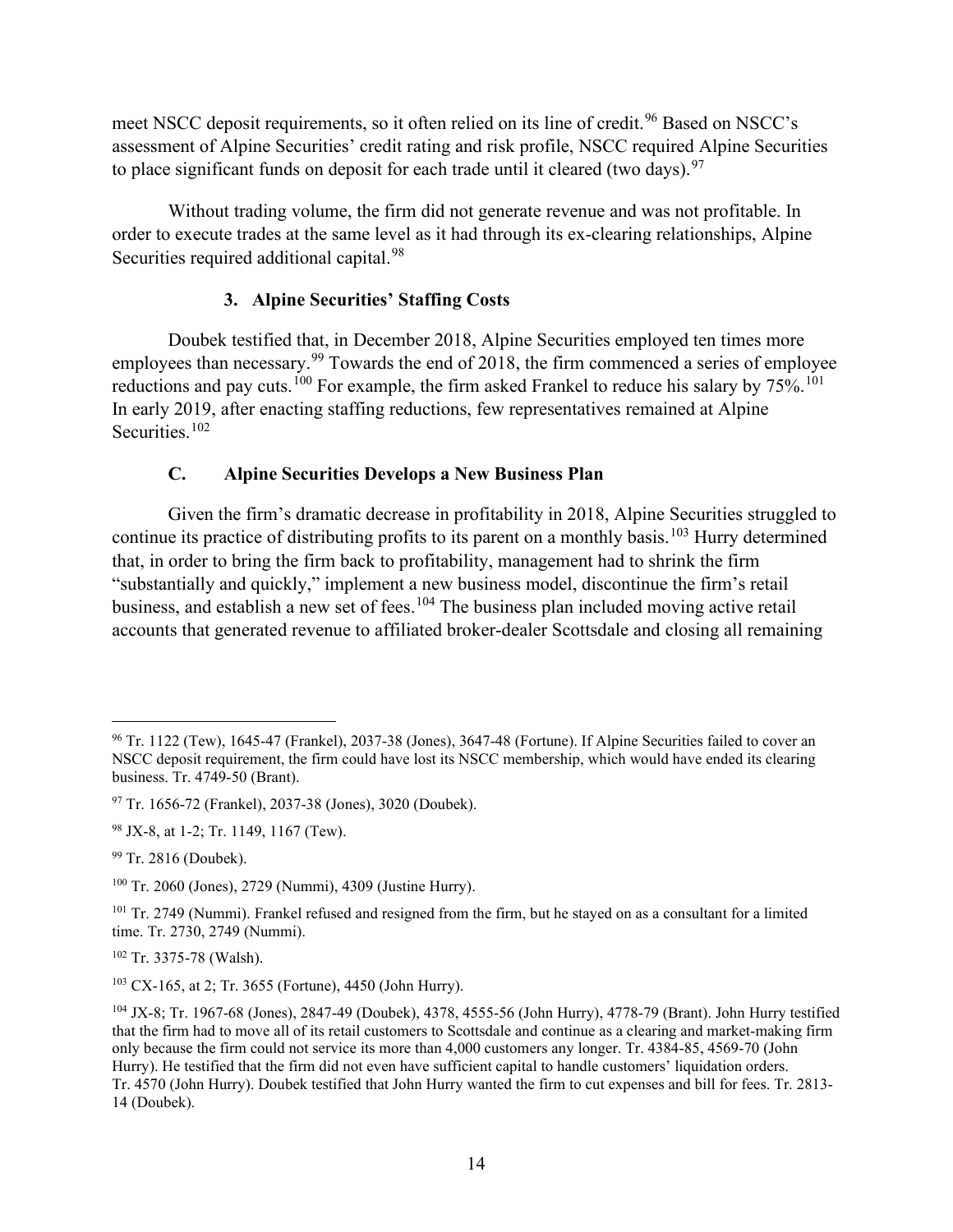house accounts, particularly those inherited from introducing brokers that had gone out of business.<sup>105</sup>

In August 2018, Alpine Securities revised its fee schedule.<sup>106</sup> In the August 31, 2018 fee schedule, Alpine Securities introduced a new \$5,000 monthly account fee, increased from the firm's prior \$100 annual account fee.<sup>107</sup> The revised fee schedule also included a fee identified as a "market-making/execution fee" of 2.5% of principal and an "illiquidity and volatility" charge of 1% per day of the deposit required by NSCC.<sup>108</sup> Basically, John Hurry sought to either make inactive accounts profitable or force them to leave the firm.<sup>109</sup> Alpine Securities states in its posthearing brief that, rather than imposing a \$5,000 monthly account fee on customers, it was really "offering [customers] notice of the fee and requesting that, if they wanted not to pay the fee, they simply close their accounts."<sup>110</sup>

### **1. Notice to Firm Customers**

In 2018, Alpine Securities issued statements to customers who had no activity in their accounts on a quarterly basis.<sup>111</sup> After March 2019, the firm issued statements monthly to all customers regardless of whether there was activity in their accounts.<sup>112</sup>

The firm appended the new fee schedule to August 31, 2018 account statements for Alpine Securities' direct customers who had activity that month (not customers of correspondent firms). The firm's method of notifying customers of the new fee schedule was to state, in standard size print in a text box at the top of the account statement, "Please take note and review the Revised Fee Schedule that is included at the end of this statement."<sup>113</sup> The firm attached the

<sup>107</sup> Stip. ¶ 27; JX-4.

<sup>108</sup> Stip. ¶ 28; JX-4.

<sup>105</sup> Tr. 1695 (Frankel), 3032-33 (Doubek), 3474 (Walsh).

<sup>106</sup> Stip. ¶ 26; JX-4; Tr. 4547 (John Hurry). Although evidence suggests that the firm's board saw the revised fee schedule, board member Nummi testified that the board did not approve the revised fee schedule. Rather, he testified, John Hurry informed the board that the new schedule was adopted seemingly without board approval. Tr. 2738-39 (Nummi). Board member Justine Hurry testified that Alpine Securities' board discussed the firm's loss of ex-clearing relationships, need for capital that would be outside the reach of the firm's general creditors, significant legal costs, and desire to reduce the number of employees. JX-6; JX-7; JX-9; Tr. 4303, 4306, 4309, 4330- 31 (Justine Hurry). Justine Hurry also acknowledged that the board discussed revising the fee schedule, charging a monthly minimum, and closing retail accounts, but did not indicate that the board approved the enactment of a specific revised fee schedule. Tr. 4314-16 (Justine Hurry). Given the many members of Alpine Securities' management who testified that John Hurry directed their actions, we credit Nummi's testimony, which is not contradicted by any evidence, that John Hurry developed and enacted the new fee schedule.

<sup>109</sup> Tr. 3158, 3165-66 (Doubek). *See also* Tr. 4667 (Brant) (stating that the purpose of the new fee schedule was to reduce retail business and keep only very active accounts).

<sup>110</sup> Alpine Securities' Post-Hearing Submission ("Alpine Sec. Br.") at 28.

<sup>111</sup> Stip. ¶ 55; Tr. 227-28, 1332 (Jungling), 1426-27 (Kane).

<sup>112</sup> Tr. 227-28, 1332 (Jungling).

<sup>113</sup> JX-11, at 1; Tr. 3981-83 (Walsh).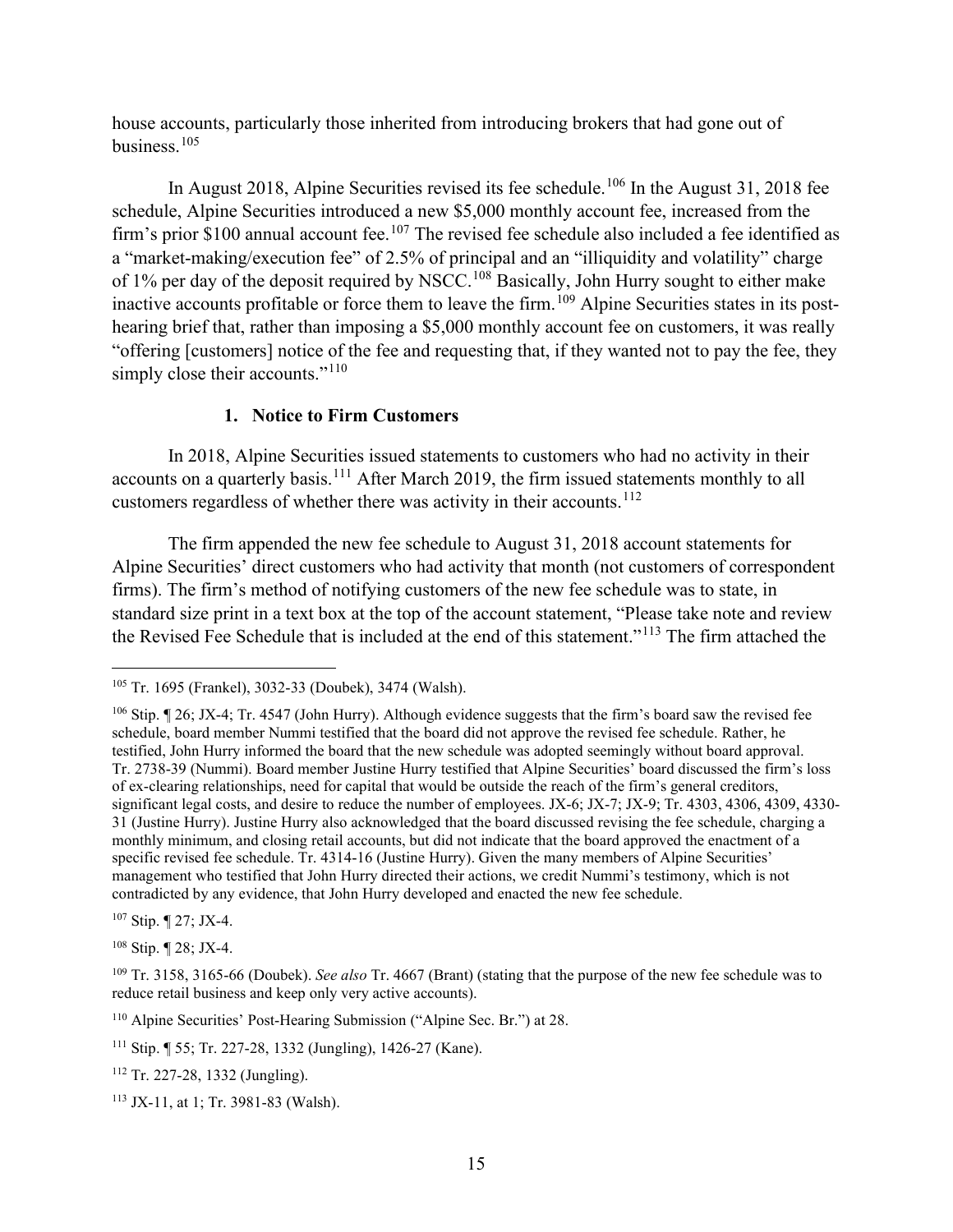fee schedule to the back of the statement and did not otherwise provide any special notice to customers of the new fee schedule.<sup>114</sup>

Alpine Securities again appended the revised fee schedule to the September 30, 2018 account statements for its direct customers and those customers introduced through Scottsdale.<sup>115</sup> The September 30, 2018 account statements also included a notice in standard size print in the text box at the top of the statement:

Alpine has recently made significant changes to both its systems and business model . . . Alpine will be moving away from the retail business to a wholesale model . . . we have recently changed our fee schedule. This change includes a new fee of \$5,000 per month per account. . . . We understand how impactful this change and fee could be to you as a client and we are prepared to work with you through this change.  $116$ 

Alpine Securities' October, November, and December 2018 customer account statements included no notice of a new fee schedule, the \$5,000 monthly account fee, and the firm's change in business plan.<sup>117</sup> The text box at the top of the customer account statements did not even include information in standard type, although the statements included the new fee schedule appended to the back.<sup>118</sup>

Alpine Securities' January 2019 customer account statements noted in standard print in a text box at the top of the statement that the firm recently made significant changes to its business model. $^{119}$  It also stated:

. . . the recently updated Fee Schedule includes a new monthly account fee of \$5,000 reflecting the change to our business model. We understand that many accountholders may not want to incur this fee, so we are working with every customer to close their accounts and avoid the fee either by: (1) liquidating positions currently held in the account; (2) returning all securities  $\&$  funds to you as the accountholder; (3) writing off any worthless securities; or (4) referring you to our affiliated firm Scottsdale Capital Advisors to conduct ongoing business.<sup>120</sup>

<sup>114</sup> Tr. 1325 (Jungling).

<sup>115</sup> Stip. ¶ 29; JX-12; Tr. 4085 (Walsh).

<sup>116</sup> JX-12, at 2; Tr. 1329 (Jungling).

<sup>117</sup> JX-13; JX-14; JX-15; Tr. 225-25, 1325-26, 1329 (Jungling), 4091-92 (Walsh).

<sup>&</sup>lt;sup>118</sup> The firm's December 2018 customer account statements stated, in the text box at the top of the statement, that Alpine Securities had converted to a new back-office system in 2018. JX-15, at 1.

<sup>119</sup> Stip. ¶ 36; JX-16, at 1; Tr. 3082 (Doubek), 3991-93 (Walsh). Customers introduced through Primary Capital, LLC, however, did not receive this notice. CX-55, at 32; Tr. 4092-93 (Walsh).

<sup>&</sup>lt;sup>120</sup> JX-16, at 1; Tr. 3082 (Doubek), 3993-94 (Walsh). The text box also directed questions to Alpine Securities' "House Account" email. JX-16, at 1.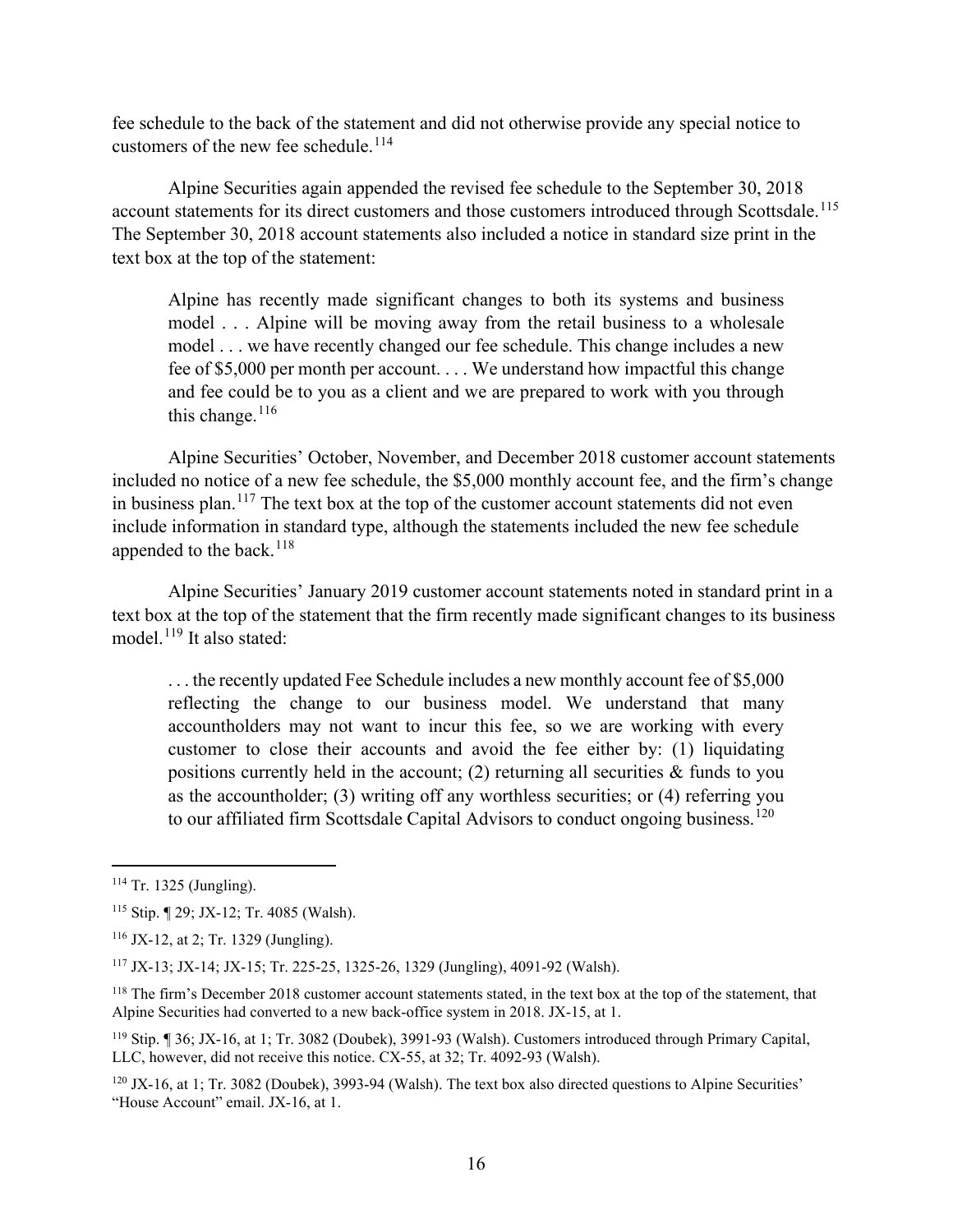This was the first time that the firm offered customers specific options for closing their accounts.<sup>121</sup> Walsh and Doubek concluded that the notices, as written, were not getting customers' attention.<sup>122</sup> Doubek described the notices as "a small blurb," and believed that something more "dominant" was necessary to capture customer attention.<sup>123</sup>

Walsh and Doubek drafted a one-page notice letter to add to the front of the firm's February 2019 customer account statements.<sup>124</sup> At the top of the cover page, in upper case, it stated, "IMMEDIATE ACTION REQUIRED."<sup>125</sup> The notice alerted customers to the firm's change in business model and stated that, if the firm did not receive customers' direct instructions to close their accounts by *May 1, 2019*, the firm would liquidate positions to cover all outstanding fees including the  $$5,000$  monthly account fee.<sup>126</sup> This was the first time that Alpine Securities advised customers that it would liquidate positions to cover the \$5,000 monthly account fee.<sup>127</sup> The notice provided other options. For customers with "Cleared OTC Stocks" in their accounts, it stated that customers could (1) sell the shares if there was an active market; (2) allow Alpine Securities to return the shares; or (3) write off stock worth less than \$400 as worthless<sup>128</sup>

The notice further indicated:

Alpine will not transfer free-trading shares to outside accounts for regulatory  $\&$ compliance reasons. Cleared shares must be returned the way they were originally delivered subject to applicable fees (see attached Fee Schedule). Please send an email request to have your certificates returned or electronically returned to the Transfer Agent. Be advised that the cost for returning a cleared certificate is currently \$1,000 and that fee is being raised to \$1,500 effective April 1, 2019 with the amended fee schedule attached.<sup>129</sup>

<sup>126</sup> JX-17, at 1; Tr. 2852-61 (Doubek).

 $121$  Tr. 468-69 (Jungling).

<sup>122</sup> Tr. 2848-50, 3078, 3085-86 (Doubek), 3999 (Walsh). Walsh also considered changing the frequency of Alpine Securities' account statement delivery to provide better notice. Tr. 3481 (Walsh). At this point, the firm still issued account statements monthly only if the customer had activity in the account. Otherwise, the firm issued account statements quarterly. Tr. 3482-83 (Walsh).

<sup>123</sup> Tr. 2851 (Doubek).

<sup>124</sup> Tr. 3086-87 (Doubek), 3475-76, 3994-96 (Walsh).

<sup>125</sup> Stip. ¶ 37; JX-17, at 1. In February 2019, customers introduced by Primary Capital, however, did not receive the full-page notice. Their customer accounts statements stated only that Alpine Securities no longer had a relationship with a money-market vendor. CX-55, at 38; Tr. 4093-95 (Walsh).

<sup>127</sup> Tr. 470-71 (Jungling).

<sup>128</sup> JX-17, at 1; Tr. 2852-61 (Doubek).

<sup>129</sup> JX-17, at 1; Tr. 2852-61 (Doubek), 4047 (Walsh).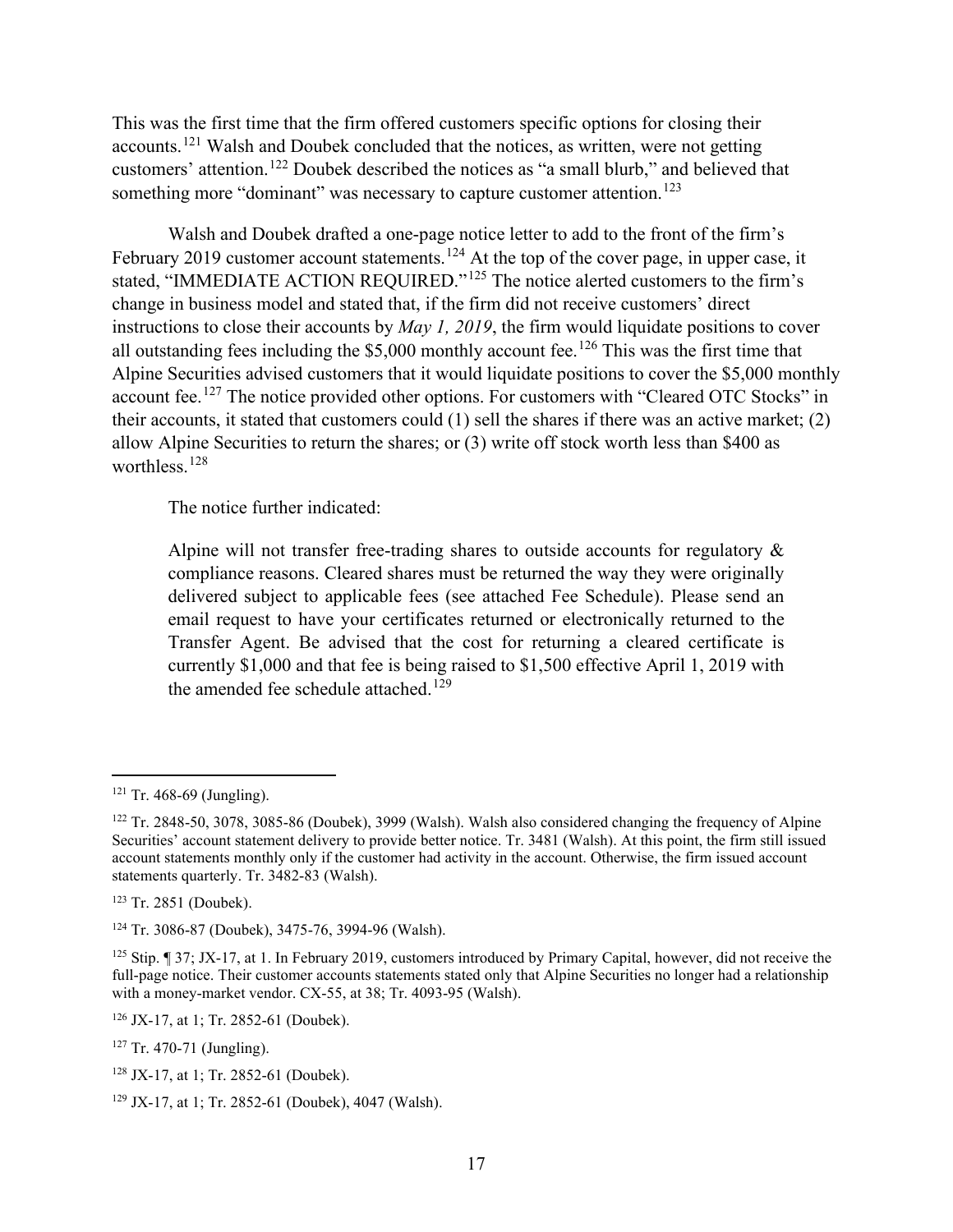The notice directed customers holding "Uncleared OTC Stocks" to email a request to have their certificates returned. Customers with cash or money market funds in their accounts were directed to request disbursement of their funds. The firm directed customers with listed securities to submit an "ACATS"<sup>130</sup> request with another broker-dealer to have the shares transferred or call Alpine Securities to liquidate the shares.<sup>131</sup>

Alpine Securities' March 2019 customer account statements presented the same notice to the firm's customers and offered the same options—close your accounts by May 1, 2019, or the firm will liquidate your securities.<sup>132</sup> Alpine Securities' April 2019 customer account statements again encouraged customers to close their accounts, but extended the required account closure date to *June 1, 2019*.<sup>133</sup> The firm also removed the option to liquidate securities.<sup>134</sup> Alpine Securities sent its direct customers another, similar notice with their May 31, 2019 monthly account statements.<sup>135</sup>

John Hurry opined that Alpine Securities' issuance of these notices enabled the firm to take the actions discussed in this decision. He testified, ". . . but keep in mind customers do have a duty to read their statements and as far as I understand it, they agreed to take service through the mail and we did what we were supposed to do."<sup>136</sup> As detailed below, however, the firm's back-office changes and reduction in staffing prevented customers from efficiently communicating with the firm and the firm from successfully responding to its customers.

#### **2. Implementation of the Fees**

Alpine Securities first assessed the \$5,000 monthly account fee in approximately 3,000 of its direct customer accounts on October 25, 2018.<sup>137</sup> It also assessed the fee to 1,100 customers introduced by Scottsdale in November 2018. <sup>138</sup> In December 2018, it charged the \$5,000 monthly account fee to 600 customers, including customers introduced by Primary Capital and

<sup>&</sup>lt;sup>130</sup> "ACATS" stands for Automated Customer Account Transfer System, which is an automated system for the transfer of assets in a customer's account from one broker-dealer to another.

<sup>131</sup> JX-17, at 1; Tr. 2852-61 (Doubek), 3996-99 (Walsh).

<sup>132</sup> Stip. ¶ 38; JX-18; Tr. 474-75, 739 (Jungling), 2869-72 (Doubek).

<sup>133</sup> Stip. ¶ 39; JX-19, at 1; Tr. 743, 749 (Jungling), 2872-74 (Doubek).

<sup>134</sup> Tr. 477-80 (Jungling), 2872-73 (Doubek). Doubek testified that, if a customer called the firm and asked to liquidate, he believes that the firm would have agreed on a case by case basis. Tr. 2873 (Doubek).

<sup>135</sup> Stip. ¶ 40; JX-20.

<sup>136</sup> Tr. 4572 (John Hurry).

<sup>137</sup> Stip. ¶ 30; Tr. 195, 327 (Jungling), 3991 (Walsh).

<sup>138</sup> Stip. ¶ 31; Tr. 195, 327-28 (Jungling), 4097 (Walsh).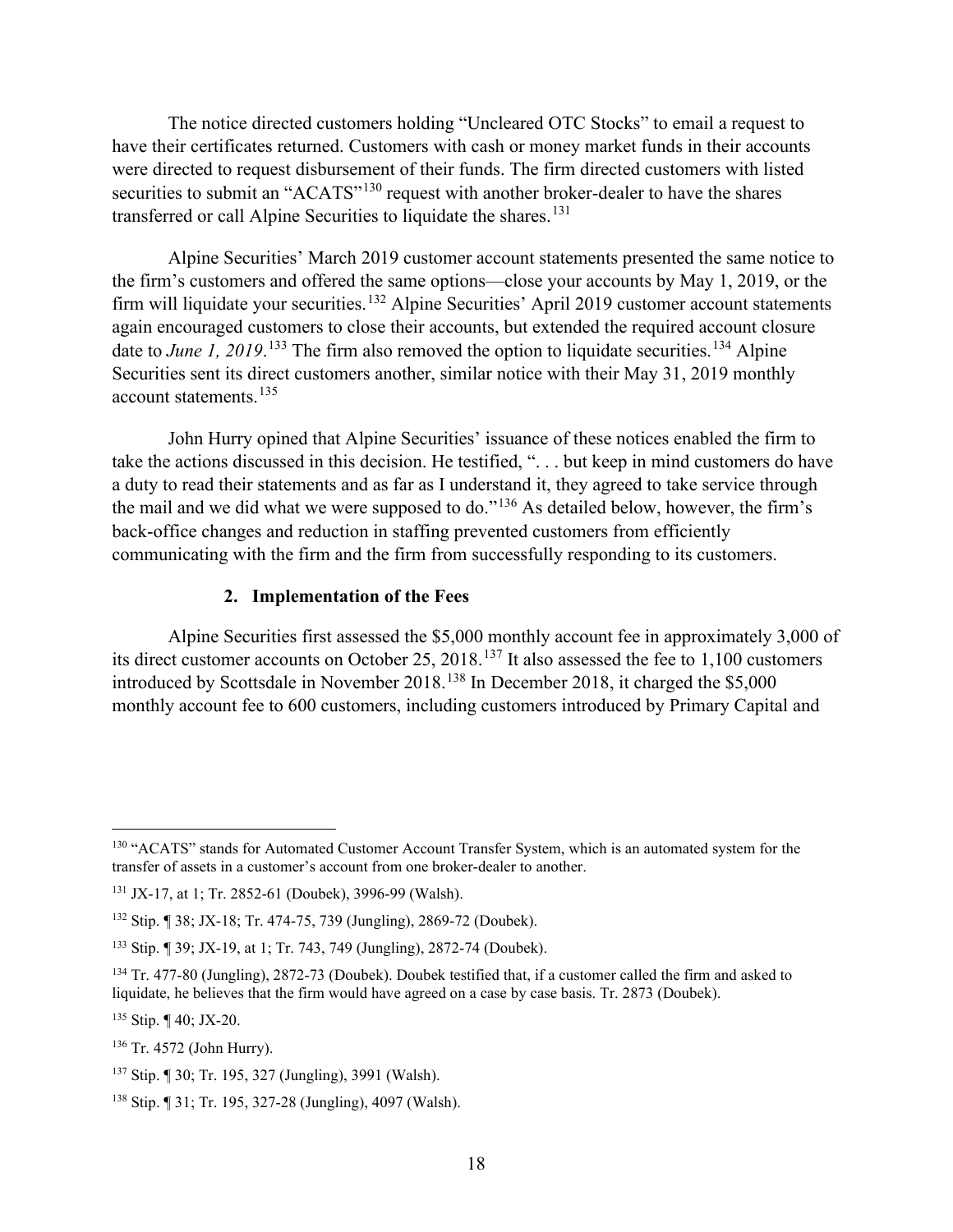Spencer Edwards, Inc.<sup>139</sup> For Alpine Securities' direct customers, the firm charged the \$5,000 fee in each of three months—October, November, and December 2018.<sup>140</sup>

To the extent a customer held cash in an account or an account was linked to a money market account when the firm assessed a \$5,000 monthly account fee, the firm collected cash to cover the fee.<sup>141</sup> If a customer did not have cash in the account, the firm placed a debit in the account.<sup>142</sup> In some instances, after corresponding with Alpine Securities, customers were convinced to wire funds or send a check to cover the \$5,000 monthly account fee.<sup>143</sup> In other instances, customers' subsequent sales of stock enabled the firm to take the proceeds to cover the fee.

Between October and December 2018, Alpine Securities placed debits of more than \$23.7 million in customer accounts to cover \$5,000 fees.<sup>144</sup> After regulatory intervention, Alpine Securities reversed approximately \$22 million in fees and removed the corresponding debits from customer accounts.<sup>145</sup> But Alpine Securities did not return all of the funds that it seized from customer accounts as a result of the debits.<sup>146</sup>

### **D. Alpine Securities Changes Its Back-Office System and Limits Customers' Options for Communicating with the Firm**

# **1. Back-Office Conversion**

Many of Alpine Securities' customers received only electronic, not paper, account statements by logging on to an electronic portal.<sup>147</sup> In 2018, Frankel entered into an agreement for Alpine Securities to convert to a new back-office system.<sup>148</sup> But Frankel, who worked parttime in Alpine Securities' offices in Salt Lake City and part-time at his home in Florida, did not effectively roll out the system or have enough individuals in place in the Salt Lake City office to seamlessly handle the implementation of the new system.<sup>149</sup> Actual back-office transition began

<sup>139</sup> Stip. ¶ 32; Tr. 196, 327-28 (Jungling), 4097 (Walsh), 4674 (Brant). Brant testified that Alpine Securities never intended to charge correspondent firm customers and that it occurred in error. Tr. 4779-80 (Brant). In December 2018, Spencer Edwards filed a Uniform Request for Broker-Dealer Withdrawal (BDW). Tr. 256 (Jungling). Alpine Securities thereafter inherited all Spencer Edwards accounts that cleared through Alpine Securities.

<sup>140</sup> Tr. 4852 (Brant).

<sup>141</sup> Stip. ¶ 33; Tr. 1971-72 (Jones).

<sup>142</sup> Tr. 4853 (Brant).

<sup>143</sup> Tr. 264-65 (Jungling).

<sup>144</sup> Stip. ¶ 34.

<sup>145</sup> Stip. ¶ 35.

<sup>146</sup> CX-4A; Tr. 3893-94 (Jungling), 3550-51 (Walsh).

<sup>147</sup> Stip. ¶ 56.

<sup>148</sup> Tr. 1536 (Kelly).

<sup>149</sup> Tr. 1536-38 (Kelly).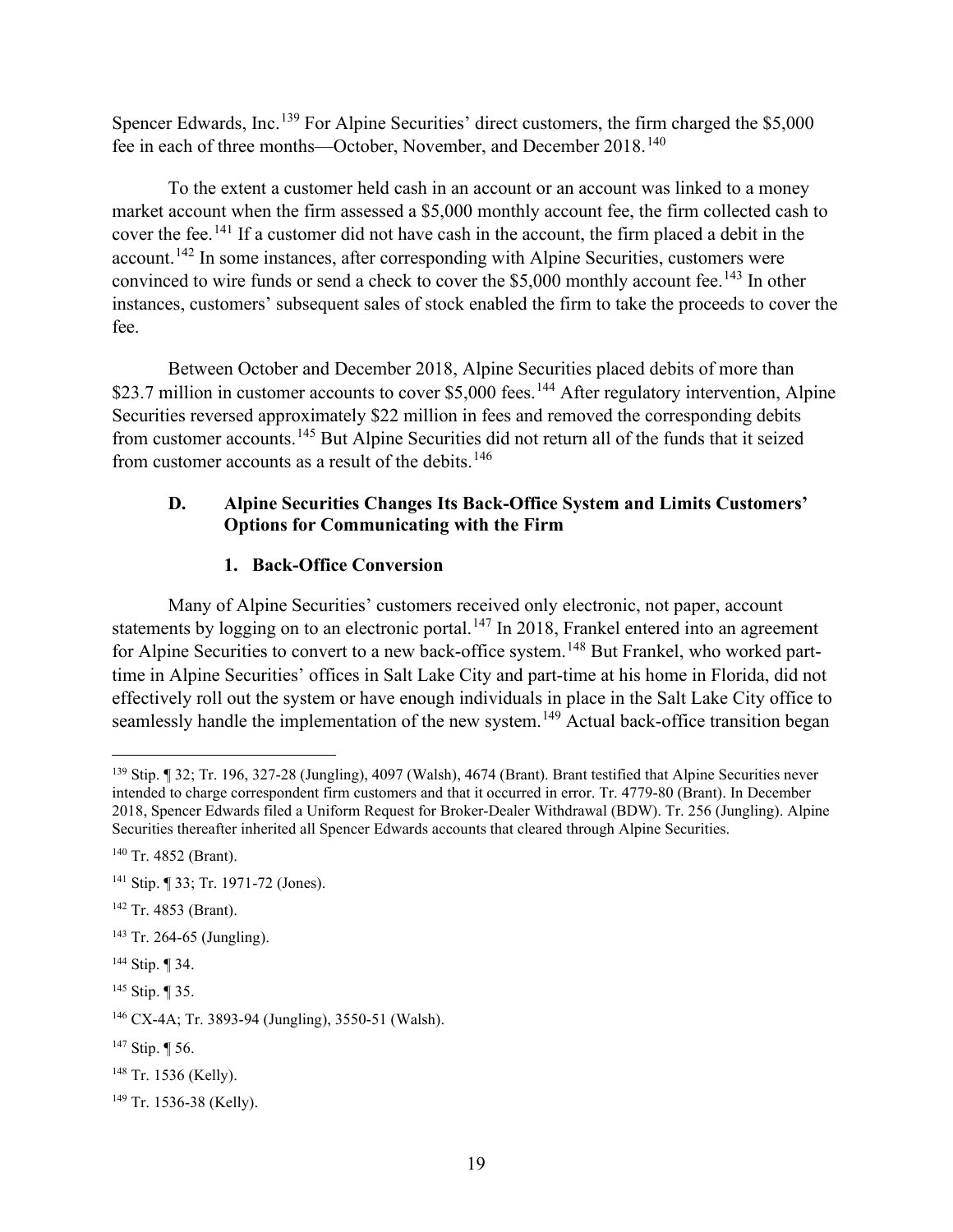in late August 2018.<sup>150</sup> When the firm rolled out the new system, it did not anticipate and identify potential problems in advance, prepare for them, or sufficiently announce the anticipated change to customers.<sup>151</sup>

The new back-office system caused confusion for customers.<sup>152</sup> As a result of the unannounced implementation of the new system, the customers' account numbers and log-in credentials changed.<sup>153</sup> Additionally, the web address for Alpine Securities' customers to log in to view their accounts also changed.<sup>154</sup> The new web address was on the August 2018 statement prepared by the new vendor, but many customers saw the August 2018 statement only by logging in (which they could not do without the new web address).<sup>155</sup> And, the emails that provided customers with new log-in information failed to include a link to the proper website.<sup>156</sup>

Customers suffered a variety of problems. Some were able to log in, but even after logging in, they could not view account information.<sup>157</sup> Some received log-in credentials that did not work.<sup>158</sup> Others needed assistance locating or resetting passwords.<sup>159</sup> Some customers required extra help logging in after receiving new log-in credentials, and some had trouble locating a link to log in.<sup>160</sup> Additionally, several customers were confused by emails related to their securities accounts from an entity other than Alpine Securities and assumed it was spam because Alpine Securities provided them with inadequate advance notice.<sup>161</sup> Although many

<sup>158</sup> CX-111, at 21-23, 42-44, 55-69, 81-85; Tr. 210-11, 1249-50, 1283-84, 1286-87, 1294-97 (Jungling).

<sup>160</sup> CX-111, at 1-5, 36-39, 45-48, 49-54, 74-80; Tr. 1245-46, 1274-75, 1285-86, 1293-94 (Jungling).

<sup>150</sup> Tr. 185-86 (Jungling).

<sup>151</sup> Tr. 785 (Jungling), 2727-28 (Nummi).

<sup>152</sup> *See, e.g.*, CX-132 (June 2019 email from a customer to Alpine Securities stating, "I have tried contacting your firm by both phone and email, in which I've received ZERO response. . . . Furthermore I cannot access any online statements, as your system and/or site has continually been down or not accessible in any manner.").

<sup>153</sup> Stip. ¶ 57; Tr. 192-93 (Jungling).

<sup>154</sup> Tr. 207 (Jungling).

<sup>155</sup> Tr. 207-08 (Jungling).

<sup>156</sup> Tr. 214-17 (Jungling).

<sup>157</sup> CX-111, at 56-69; Tr. 210 (Jungling).

<sup>159</sup> CX-111, at 6-20, 24-26, 30-32; Tr. 1248, 1251-53, 1268-69 (Jungling).

<sup>161</sup> CX-111, at 27-29, 33-35, 40-41, 70-73; Tr. 208-10, 1265-66, 1270-71, 1280-81, 1289-90 (Jungling). Alpine Securities objected to Enforcement's email compilation exhibits, like CX-111, for failing to include all emails in a chain of emails between Alpine Securities and its customers. Alpine Securities argued that Enforcement chose emails unfairly to give the impression that Alpine Securities ignored its customers and did not address their issues after the back-office change. We allowed Alpine Securities to enter as rebuttal exhibits the emails that Enforcement omitted. We do not find it helpful that Enforcement omitted emails that, if included in its compilations, would have provided a more complete picture of Alpine Securities' communications with its customers. We do not, however, find that Alpine Securities was denied a fair process because, in advance of the hearing, we allowed Alpine Securities to offer additional emails between the firm and its customers.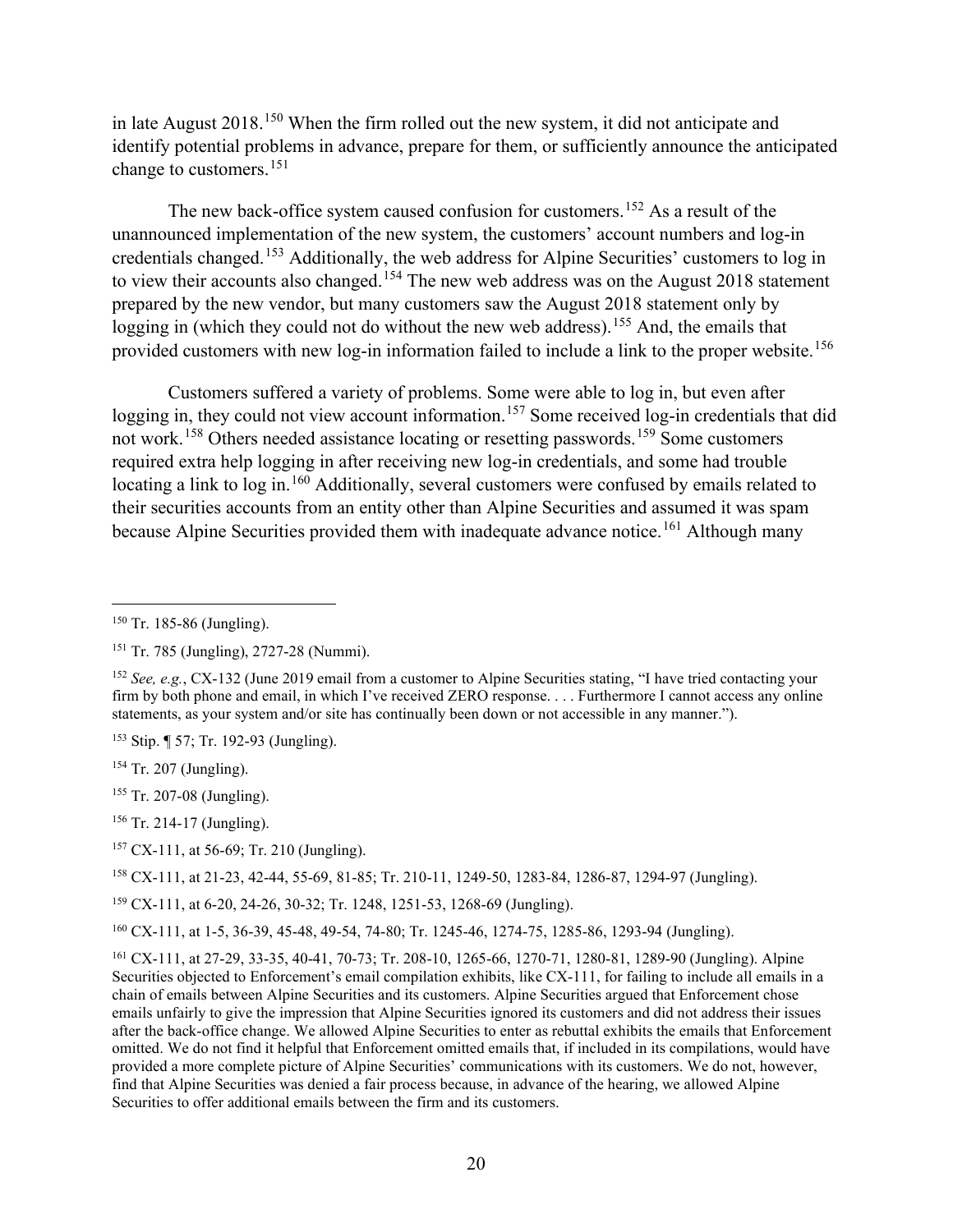customers encountered difficulties accessing their accounts, Alpine Securities' employees eventually helped most, but not all, customers.<sup>162</sup>

### **2. Customer Communications with the Firm**

At the time of the back-office conversion, Alpine Securities carried more than 4,000 customer accounts and employed four house representatives to take customer questions.<sup>163</sup> Before March 2019, those same customers received only quarterly statements if they had no activity.<sup>164</sup> Accordingly, even though Alpine Securities' August 2018 account statements stated, in standard print, that the firm intended to change processing systems, many customers either had not seen the notice or were unable to reach someone for more information. Additionally, Alpine Securities had representatives answering its 800 number only until March or April 2019.<sup>165</sup> After that time, no one at the firm answered the phone, and most customers could not leave a message.<sup>166</sup> Customers generally also could not reach particular extension numbers for their representatives. 167

As of March or April 2019, Alpine Securities directed customers to submit their questions to and otherwise communicate with the firm through the "House Account" email address.<sup>168</sup> Without representatives present, the firm's operations staff handled all House Account emails.<sup>169</sup> Doubek testified that the firm's reduction in staff coupled with its transfer to email-only communications with customers led to problems.<sup>170</sup> Furthermore, during a short time in June 2019, the firm set up the following automatic reply to customer emails sent to the House Account email:

As stated in previous customer statements, all Alpine Securities accounts which had positions or balances and were not transferred per customer request, had been deemed abandoned. All assets in your accounts have been submitted for processing

<sup>170</sup> Tr. 2890-91 (Doubek).

<sup>162</sup> RX-92; RX-94; RX-95; RX-96; RX-97; RX-98; RX-99; RX-100; RX-101; RX-103; RX-104; RX-105; Tr. 1245- 47, 1266-67, 1271-74, 1275-79, 1281-84, 1287-96, 1299-1300 (Jungling).

<sup>163</sup> Tr. 3983 (Walsh).

<sup>164</sup> Tr. 3482-83 (Walsh).

<sup>165</sup> Tr. 420-21 (Jungling).

<sup>&</sup>lt;sup>166</sup> Tr. 422 (Jungling). Doubek testified that Alpine Securities' phone system was old and insufficient to service customer calls. Tr. 2891, 3228-29 (Doubek). Walsh testified that, in June 2019, customers could not reach anyone on Alpine Securities' phone line. Tr. 3374 (Walsh).

 $167$  Tr. 422 (Jungling).

<sup>168</sup> Stip. ¶ 54; Tr. 3228-29 (Doubek), 3485 (Walsh).

<sup>&</sup>lt;sup>169</sup> Tr. 3486 (Walsh). Walsh directed his staff to respond to customer inquiries as quickly as possible. Tr. 3486 (Walsh).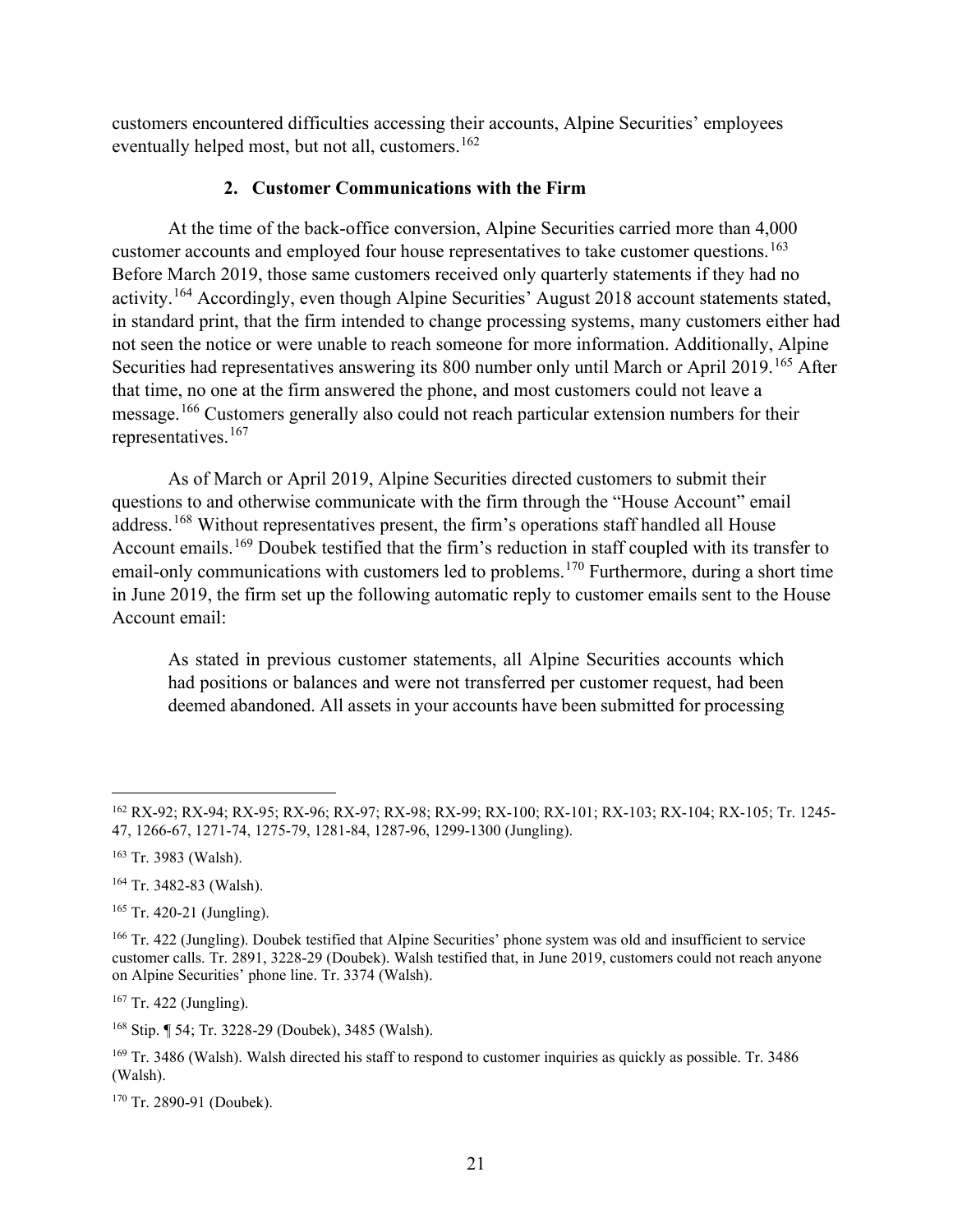to your state of residence for Unclaimed Property/Escheatment. Please contact your state for instructions on how to reclaim your assets.<sup>171</sup>

Not surprisingly, in June 2019, Doubek learned from Utah regulators that customers had complained.<sup>172</sup>

To add to the confusion, for approximately 30 days starting around mid-May 2019, Alpine Securities locked its doors and placed a sign on its door that read:

> Alpine Securities is closing all retail accounts. There are no representatives at this location. Please direct all inquiries to houseaccounts@alpine-securities.com Thank you.<sup>173</sup>

So, at this time, customers could not visit the office in person or call on the phone. Email was the customers' only option for communicating with the firm.<sup>174</sup>

Alpine Securities customer  $SG^{175}$  testified about her experience trying to communicate with the firm during the relevant period.<sup>176</sup> SG received microcap stock as payment from an issuer, so she opened an account to deposit the stock with Spencer Edwards, a correspondent firm who cleared through Alpine Securities.<sup>177</sup> In late 2018, SG encountered difficulties with accessing her account online, but she did not address the issue.<sup>178</sup> In May 2019, she received two trade confirmation emails from Alpine Securities even though she had not executed or authorized any trades.<sup>179</sup> She tried to use the email to open her account online, but could not access her account.<sup>180</sup> She called Alpine Securities and spoke with Doubek. He told her that Alpine

<sup>174</sup> Tr. 3291 (Doubek).

 $177$  Tr. 2231 (SG).

<sup>180</sup> Tr. 2234 (SG).

<sup>&</sup>lt;sup>171</sup> CX-118; Tr. 2893-94 (Doubek). Doubek testified that the firm had not actually transferred abandoned securities to state escheat accounts when the firm's system generated this automatic reply, so contacting state escheat offices would not have helped the customers at the time. Tr. 2894 (Doubek).

<sup>172</sup> Tr. 2890 (Doubek).

<sup>173</sup> CX-56, at 5; CX-79; Tr. 426-26 (Jungling), 3231-32, 3289-90 (Doubek).

 $175$  Exhibit B to this decision contains a list of all customers referenced by initials in the decision. Only the parties to this proceeding will receive a copy of Exhibit B to this decision.

<sup>&</sup>lt;sup>176</sup> SG is a contractor for small issuers for whom she files required financial and registration forms on the Commission's EDGAR system. Tr. 2230, 2232 (SG).

<sup>&</sup>lt;sup>178</sup> Tr. 2232, 2292-93 (SG). SG agreed to electronic delivery of account statements and to communicate with Spencer Edwards by email. RX-87; Tr. 2306-07 (SG). She admitted that she may have received email notifications that Spencer Edwards was closing and about Alpine Securities' back-office changes, but she generally did not log into her account when she had no activity, so she did not have accurate log-in information after the back-office change. Tr. 2285, 2287, 2301, 2304, 2314-15, 2317 (SG).

<sup>179</sup> CX-107; CX-108; Tr. 2232, 2334 (SG).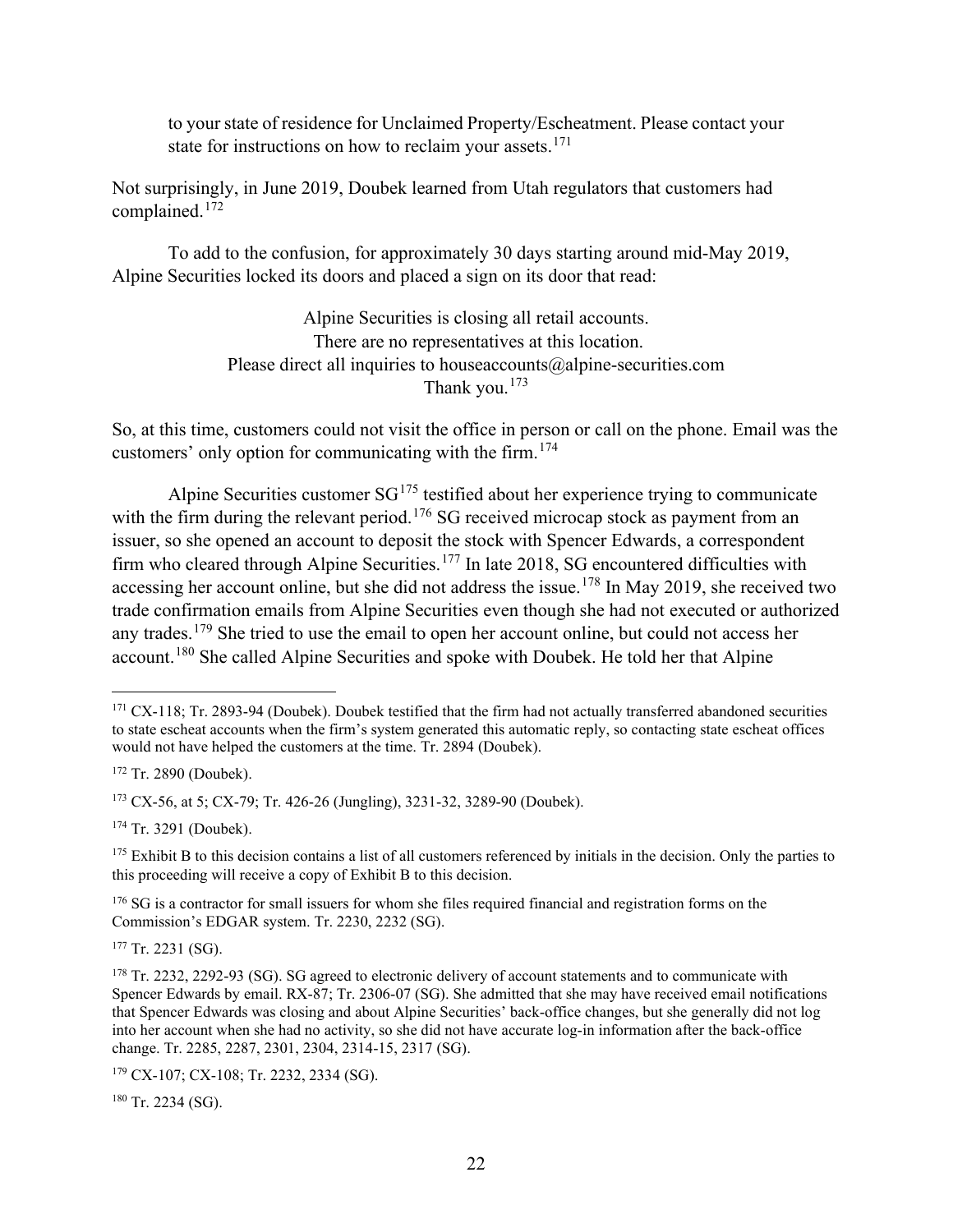Securities had inherited her account from Spencer Edwards, and her securities were worthless. He stated that Alpine Securities would transfer them to the firm's worthless securities account.<sup>181</sup> (SG did not agree that her stock was worthless.)<sup>182</sup>

Doubek also told her that her account would be assessed a \$5,000 monthly fee and \$1,500 to obtain a stock certificate.<sup>183</sup> Additionally, he said that she had three months to move the account or lose the securities.<sup>184</sup> She also learned that Alpine Securities had charged other fees, such as a safekeeping fee, of which she was not aware.<sup>185</sup>

Customer MK testified similarly.<sup>186</sup> He also opened his account with Spencer Edwards in 2010 and agreed to receive account statements and confirmations by email.<sup>187</sup> MK did not make a regular practice of reviewing his account statements because he knew which three stocks he held and he rarely traded.<sup>188</sup> At some point, a Spencer Edwards broker told MK that Alpine Securities intended to charge its customers \$5,000 per month.<sup>189</sup> MK had difficulties accessing his account in December 2018 and January 2019.<sup>190</sup> He placed two to four calls to Alpine Securities in January 2019. He could not reach anyone, so he left messages, but did not receive a return call.<sup>191</sup> Thereafter, MK communicated with Alpine Securities through a contact form he located on the firm's website.<sup>192</sup>

MK's December 2018 account statement showed a December 11, 2018 debit of \$5,000 to cover the monthly account fee.<sup>193</sup> MK's January 2019 account statement showed a redemption of his money market fund that he had not authorized to cover a small portion of the \$5,000 debit.<sup>194</sup> In January 2019, MK began trying to move his account, which held three low-priced

<sup>184</sup> Tr. 2236 (SG).

<sup>185</sup> Tr. 2246-47 (SG).

<sup>186</sup> MK is a securities professional who trades his own account and does consulting work for small companies. Tr. 2557 (MK).

<sup>187</sup> Tr. 2561-62 (MK).

<sup>188</sup> Tr. 2563-64 (MK).

<sup>189</sup> Tr. 2507 (MK).

<sup>190</sup> Tr. 2509-10, 2514-15, 2566-67 (MK).

<sup>191</sup> Tr. 2510-13, 2516-17, 2579 (MK). With the help of his former Spencer Edwards broker, MK finally heard from Alpine Securities in July 2019. Tr. 2517 (MK).

<sup>192</sup> Tr. 2582-83 (MK).

<sup>193</sup> CX-95, at 9-13; Tr. 2509-10 (MK). Alpine Securities reversed the \$5,000 fee on May 13, 2019. CX-95, at 44; Tr. 2512, 2524, 2624 (MK).

<sup>194</sup> CX-95, at 15-18; Tr. 2510-12 (MK).

<sup>181</sup> Tr. 2233-35 (SG).

<sup>182</sup> Tr. 2233-34 (SG).

<sup>183</sup> CX-110; Tr. 2233-34, 2240-41 (SG). Eventually, Alpine Securities reversed the \$5,000 fee in SG's account. Tr. 2246 (SG).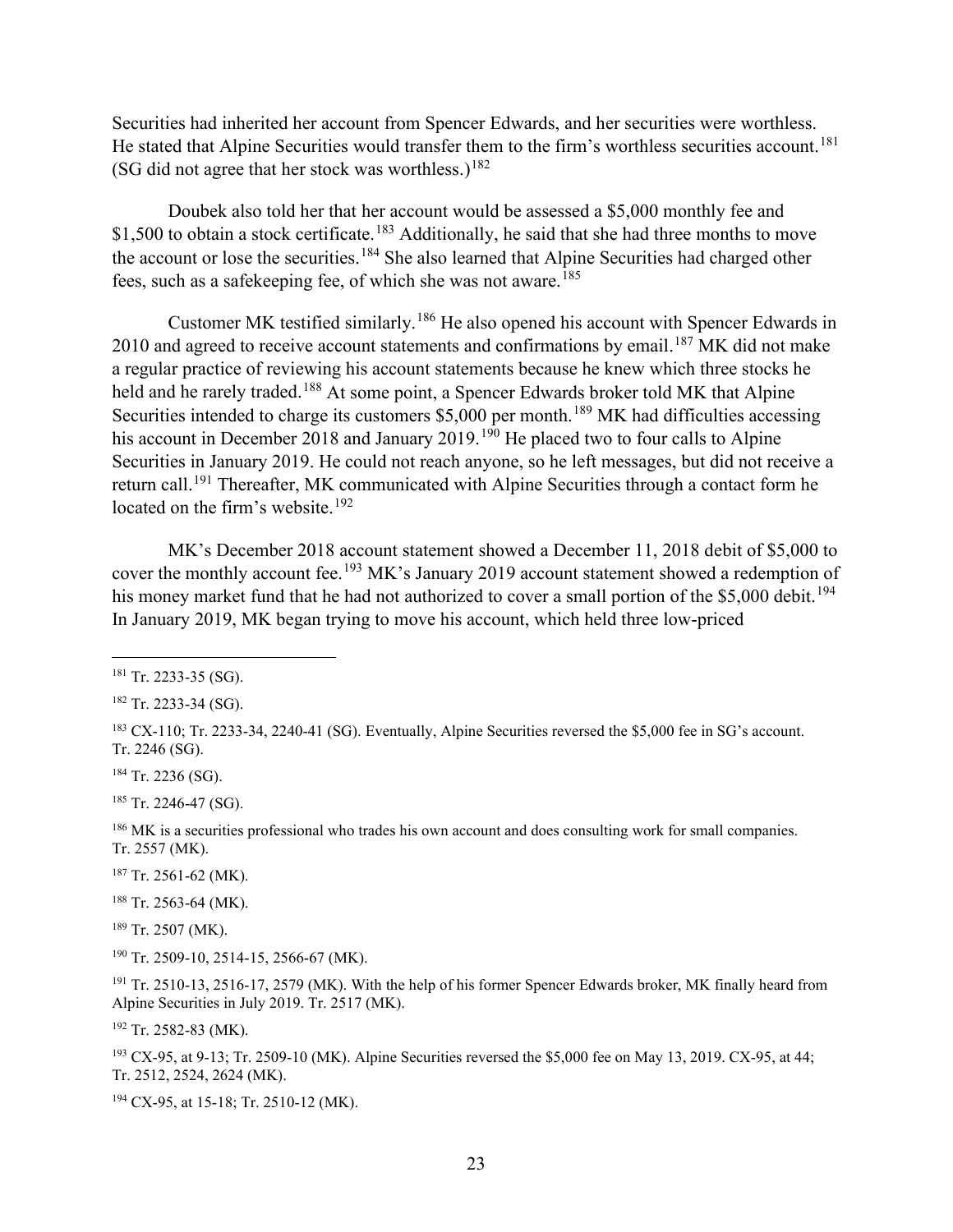securities.<sup>195</sup> Alpine Securities required that he remove the two smaller positions (by treating them as worthless) before it would transfer his other position.<sup>196</sup> He did not want to sell off the positions as worthless, but he did it so as not to lose his other, more valuable position. 197

On June 13, 2019, MK received an email notice from Alpine Securities identified as "FOR IMMEDIATE REVIEW."<sup>198</sup> The notice stated:

As previously announced in your statements over the past 9 months, Alpine Securities has updated its business model due to increasing regulation & expense and will no longer carry direct accounts, no exceptions. All accounts must be closed immediately.

Please be advised that all positions with a market value of \$1,500.00 or less have been deemed worthless as the cost to transfer these securities exceeds the value. These positions have been removed via a worthless security sell transaction.

Effective June 1, 2019 Alpine Securities will take action to close all remaining accounts. This means no further statements will be generated for your account.

Alpine will liquidate enough positions in your account that have an active market to cover any open debits. All remaining positions will be moved to an Alpine Customer Abandoned Securities Account pending escheatment to the appropriate state.<sup>199</sup>

MK realized that, although his email, phone number, and address had not changed, Alpine Securities deemed his account abandoned.<sup>200</sup> On July 9, 2019, MK placed a limit order to sell his remaining position.<sup>201</sup> On July 10, 2019, MK received a second "FOR IMMEDIATE" REVIEW" email.<sup>202</sup> This email stated that Alpine Securities would close all remaining accounts by July 31, 2019. It also stated:

As of July 31, 2019, all remaining Alpine accounts without verification of a bad address will be subject to the previously enacted \$5,000.00 Monthly Account Fee retroactive to November of 2018. Any credit balance and market value in the account as of May 2019 will be offset against the debit created by the application

<sup>195</sup> CX-88; Tr. 2517-19, 2572 (MK).

<sup>196</sup> CX-88, at 1-2; CX-90; Tr. 2521-23 (MK).

<sup>197</sup> CX-89; Tr. 2524-27 (MK).

<sup>198</sup> CX-271, at 2-3; Tr. 2534 (MK).

<sup>199</sup> CX-271, at 3.

<sup>200</sup> Tr. 2538-39 (MK).

<sup>201</sup> CX-91, at 1; Tr. 2538-40 (MK).

<sup>202</sup> CX-93; Tr. 2541 (MK).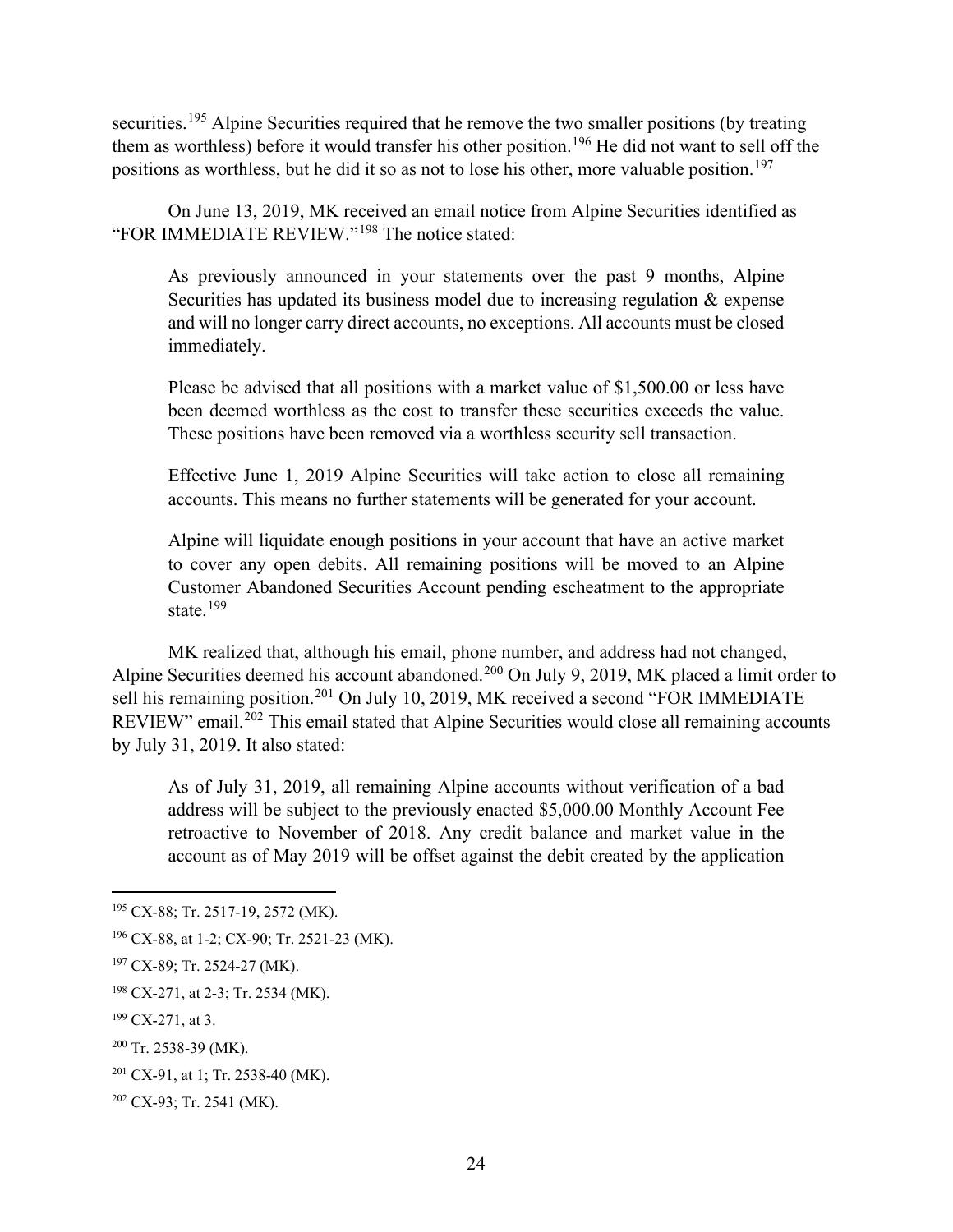of the Monthly Account Fee. Alpine will mail any remaining credit balance to the address of record on the account. Regular fees will apply.

In order to cover the fees assessed against the accounts, Alpine will liquidate positions and credit balances in the account to an internal Alpine house account. Once the customer account has a zero balance with no open positions, the account will be closed. No further action will be taken, and no further statements will be sent. $203$ 

MK was anxious to sell his one remaining position, so he removed his limit order and completed a pre-trade approval form to sell his remaining position at market price.<sup>204</sup> MK received a trade confirmation for the sale, which showed he was charged approximately 14% in commissions and fees, which included \$75 to mail him a check (not shown on the confirmation). 205

Customer CN provides the most extreme example of customer communication problems at Alpine Securities, and the firm's mistreatment of its customers. In 2018 and 2019, CN was not trading much in his account.<sup>206</sup> He received his statements quarterly in hard copy by mail. The last statement he received was in June 2018.<sup>207</sup> Thereafter, he received letters from Alpine Securities indicating that the firm intended to start charging additional fees.<sup>208</sup>

In January 2019, one of CN's holdings hit a high price, so he decided to sell.<sup>209</sup> CN asked for a check for the \$3,306 proceeds, but his representative at Alpine Securities told CN that he could not send a check to CN until the firm resolved CN's outstanding fees, and he moved his other holdings out of the account.<sup>210</sup> In a follow-up email on January 23, 2019, the representative identified eight positions in CN's account and recommended that he write off three as worthless and sell five.<sup>211</sup> CN asked his representative to call him, but the representative instead sent the following email on January 31, 2019:

Please see below for reference to what you need to decide to do with your account positions. I do not have time to discuss this with you during market hours, as everyone here is being stretched very thin on time in an attempt to provide service

<sup>203</sup> CX-93, at 2; Tr. 2542-43 (MK).

<sup>204</sup> RX-85; Tr. 2546 (MK).

<sup>205</sup> CX-94; Tr. 2547-49 (MK).

<sup>&</sup>lt;sup>206</sup> Tr. 915 (CN). CN is a retired sheriff who moved his investments to Alpine Securities in 2002. Tr. 913-14 (CN).

 $207$  Tr. 915-16 (CN).

<sup>208</sup> Tr. 917 (CN).

<sup>209</sup> CX-73, at 10; Tr. 917-18, 920 (CN). The trade settled on January 10, 2019 for \$3,306. CX-73, at 10.

<sup>210</sup> CX-69, at 1; CX-70, at 4; Tr. 920-21, 922-25 (CN).

 $211$  CX-69, at 1.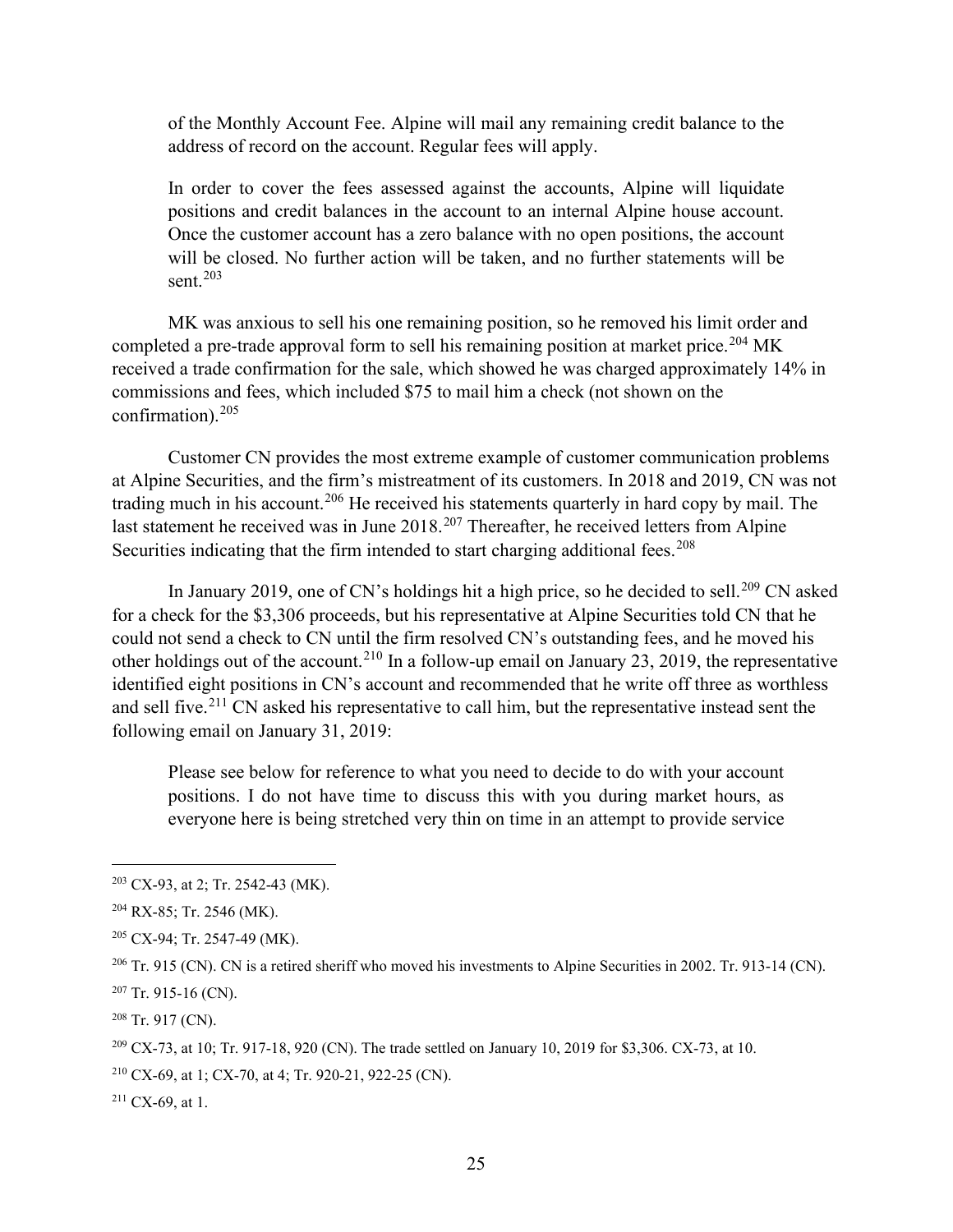to all Alpine clients. Please review your account positions and respond via email with how you want to proceed. The attached write-off form will need to be used once for each position you want to write off. $212$ 

Later on January 31, 2019, CN again asked to talk to the representative, and received the following response:

Unfortunately we do not have the time to sit down and highlight the information with you. You will need to decide if you want to sell the shares that are shown below . . . or transfer them to another broker. The other shares will need to be written off, as they are either no longer active or would cost more to sell than they are worth. Please examine your positions and let the house team know how to proceed. Email communication is best, as we do not have enough time and resources to spend with every client on this matter.  $2^{13}$ 

On February 24, 2019, CN directed the firm to sell four positions and write off four positions.<sup>214</sup> Alpine Securities still had not paid CN for his January 10, 2019 sale of stock, and he again asked for a check.<sup>215</sup> On March 17, 2019, CN emailed again asking about the proceeds from his January 10 stock sale and for a call so he could discuss getting his account closed.<sup>216</sup> No one called him.<sup>217</sup> On March 18, 2021, CN sent the firm a fully executed worthless securities form.<sup>218</sup> The firm responded by email:

Once the account is cleared of all the positions, the monthly fee will be reversed and the credit balance will be issued to you. If you would like to place a trade, please fill out the attached form and send it to pretrade-approval (sic) . . . you will receive an e-mail trade approval back. Once you receive that, you can call a number to place a trade  $\dots$ <sup>219</sup>

CN was very confused by the pre-trade approval form and did not understand how to complete it, particularly the sections that asked the customer to provide the last closing price, the one-month high, and the "20 Business Day ADV."<sup>220</sup> On April 2, 2019, CN emailed that he did not have "a clue" how to fill out the pre-trade approval form. He stated, "Maybe a phone call

<sup>212</sup> CX-69, at 1; Tr. 927-28 (CN).

<sup>213</sup> CX-70, at 1; Tr. 929 (CN).

<sup>214</sup> CX-72, at 3; Tr. 930-31 (CN).

<sup>215</sup> CX-72, at 3; Tr. 931-32 (CN).

<sup>216</sup> CX-72, at 1; Tr. 933-34 (CN).

<sup>217</sup> Tr. 933-34 (CN).

<sup>218</sup> RX-21; Tr. 935 (CN).

<sup>219</sup> CX-73, at 1; Tr. 936-37 (CN).

<sup>220</sup> CX-75; Tr. 939-41 (CN).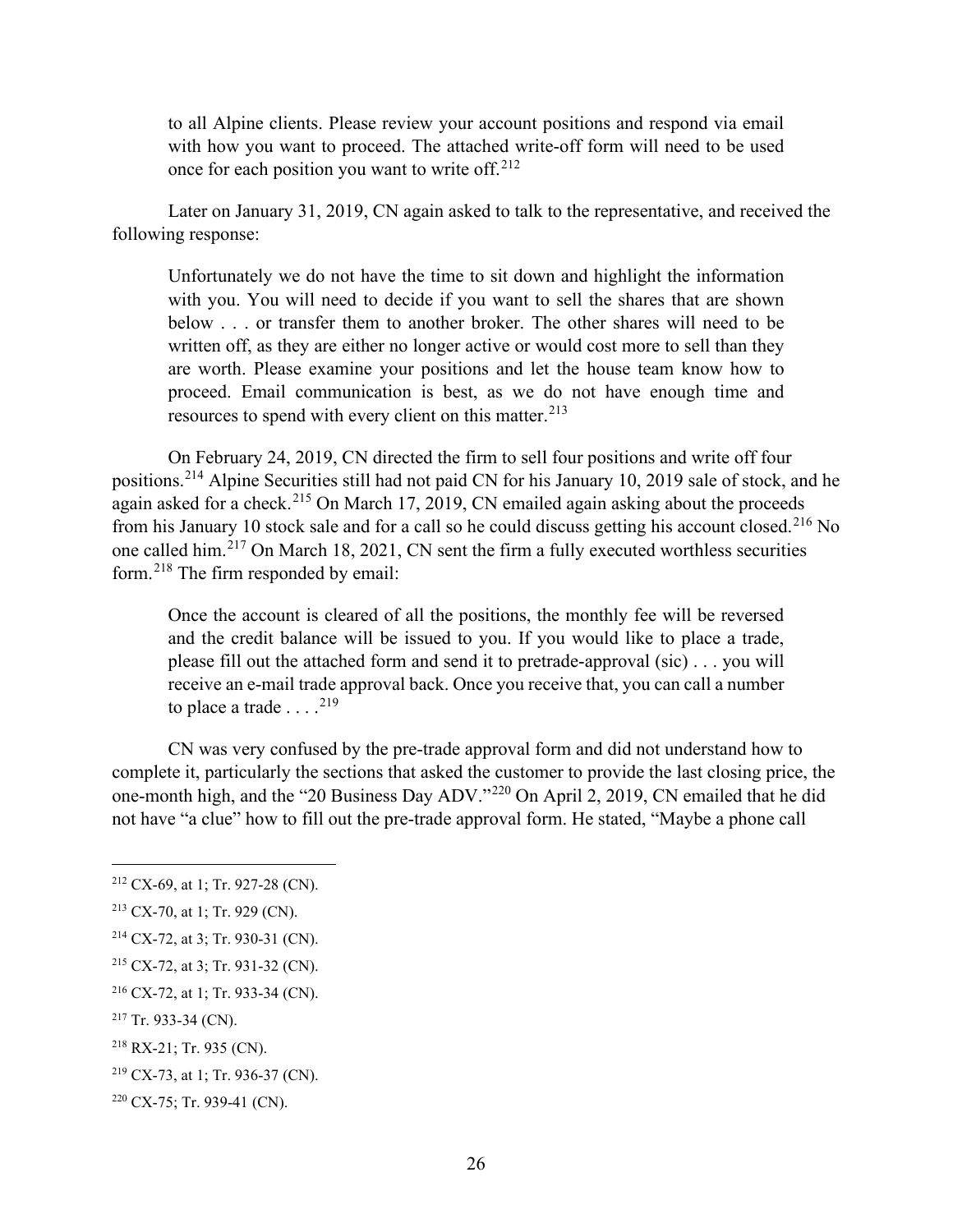would help . . . "<sup>221</sup> No one called.<sup>222</sup> The same day, CN emailed several other questions, including "what does 20 business day ADV mean?"<sup>223</sup> The next day, on April 3, 2019, Doubek emailed that he did not understand what CN had asked.<sup>224</sup> On April 30, 2019, CN answered Doubek's email with his own lengthy email. He asked what happened to the prior representative and why no one would return his calls. He stated that he just wanted to close his account. He indicated that he had not received his quarterly statement, could not access his account online, and never received the proceeds of his January 2019 stock sale. He again asked to talk or meet in person.<sup>225</sup>

Doubek did not call CN, but on April 30 he asked by email for his account number, which CN provided. $226$  On May 13, 2019, CN again emailed:

I am writing again to ask if you received my last e-mail with my account number, which you asked for please let me know. Please let know if you are working with me to get my account closed.<sup>227</sup>

On May 23, 2019, CN visited Alpine Securities' office and found the doors locked and a sign on the door that stated that Alpine Securities was closing all retail accounts and that there were no representatives in the office.<sup>228</sup> On or after June 11, 2019, CN received a letter dated May 31, 2019 from Alpine Securities. It stated that all positions with a market value of \$1,500 or less have been deemed worthless and have been removed via worthless security sell transactions.<sup>229</sup> On July 12, 2019, CN wrote again to reiterate his questions and confusion.<sup>230</sup> CN still had not received the proceeds of his January sale of stock.

CN complained to regulators about Alpine Securities. On December 3, 2019, CN again emailed the firm to reiterate that he could not log into his account because he did not have a password. He stated that he wanted to sell two remaining positions and close his account. He again asked for one phone call to resolve all of his issues.<sup>231</sup> He felt it was urgent that he close

 $223$  CX-75, at 3.

- <sup>225</sup> CX-75, at 1; Tr. 942-43 (CN).
- <sup>226</sup> CX-75, at 1; CX-76; Tr. 943-44 (CN).

<sup>228</sup> CX-79; Tr. 949-50 (CN).

 $221$  CX-74, at 1.

<sup>222</sup> Tr. 938 (CN).

<sup>224</sup> CX-75, at 1; Tr. 941-42 (CN).

<sup>227</sup> CX-77; Tr. 945 (CN).

<sup>229</sup> CX-78, at 1; Tr. 947-48 (CN).

<sup>230</sup> CX-80; Tr. 951-53 (CN).

<sup>231</sup> CX-81, at 9; Tr. 957-58 (CN).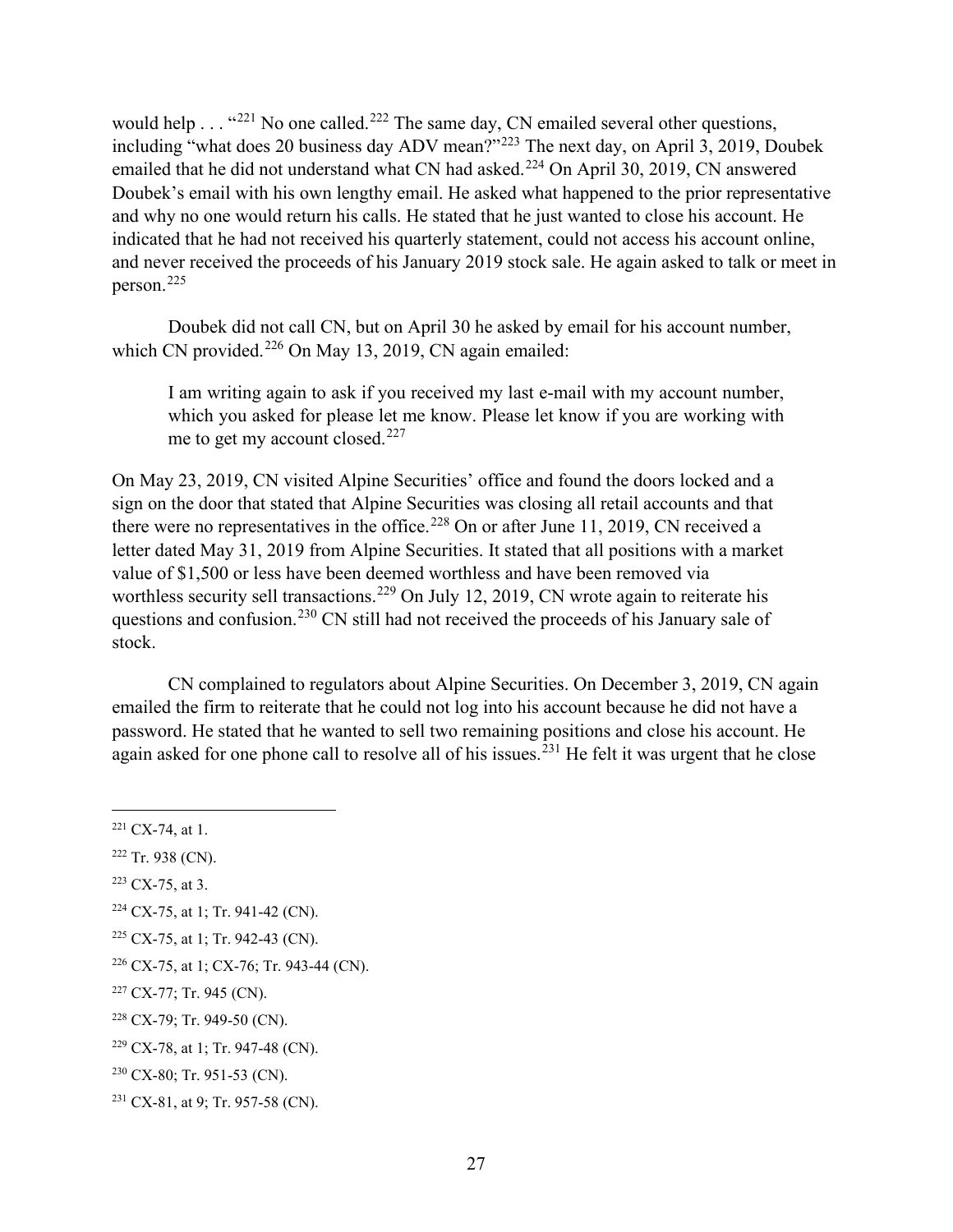his account, because he understood that the firm was charging him a fee to keep it open.<sup>232</sup> The House Account email responded:

Thank you for reaching out. We have attached your most recent statement for your review. If you need password assistance, please e-mail support . . . There are four positions in the account all of these positions will need to be removed and then the account closed. Once the positions are removed any remaining cash balance will be sent to the address on file.<sup>233</sup>

Because Alpine Securities placed a debit in CN's account for the \$5,000 monthly account fee, the cash proceeds from CN's January 2019 stock sale were used to cover the debit.<sup>234</sup> Thereafter, the customer's account showed a negative cash balance of \$1,838.<sup>235</sup> Alpine Securities then moved securities from the customer's account to a firm proprietary account to cover the remainder of the original \$5,000 monthly account fee.<sup>236</sup> More than seven months later, in August 2019 when Enforcement commenced this action, the firm reversed the \$5,000 monthly account fee, returned securities from its proprietary account to the customer's account, and released the proceeds of the customer's stock sales.<sup>237</sup>

# **E. Alpine Securities' Requests to Withdraw Profits**

Clearing firms such as Alpine Securities have to request regulatory approval under FINRA Rule 4110 before withdrawing certain amounts of capital.<sup>238</sup> The approval process is important to FINRA to ensure that firms maintain enough liquid assets to meet their obligations.<sup>239</sup>

From March 2018 through January 2019, Alpine Securities retained its earnings and did not distribute them to its parent.<sup>240</sup> In the latter part of 2018, Alpine Securities took more than \$1.7 million in cash from its customers by charging the \$5,000 monthly account fee.<sup>241</sup> It

<sup>237</sup> CX-76; CX-78; CX-80; CX-81; CX-82; CX-83; CX-84; CX-85; Tr. 280-81 (Jungling).

<sup>239</sup> Tr. 3578-79 (Fortune).

<sup>241</sup> CX-4A.

 $232$  Tr. 960 (CN).

 $^{233}$  CX-81, at 1; Tr. 962-63 (CN). The email recommended that CN write off all four positions. Tr. 963-65 (CN).

<sup>234</sup> Tr. 272-81 (Jungling).

 $235$  CX-7, at 76; Tr. 279 (Jungling).

<sup>236</sup> Tr. 272-73 (Jungling).

<sup>&</sup>lt;sup>238</sup> Tr. 3570, 3578-79 (Fortune). FINRA Rule 4110(c)(2) states that carrying or clearing firms shall not, without prior written approval of FINRA, withdraw capital, pay a dividend, or affect a similar distribution that would reduce the member's equity, or make an unsecured advance or loan to a stockholder, partner, sole proprietor, employee, or affiliate, where the withdrawals, payments, reductions, advances, loans, etc. in the aggregate, in any rolling 35 calendar day period, on a net basis would exceed 10% of its excess net capital.

<sup>240</sup> Tr. 2451 (Ishak), 4450 (John Hurry).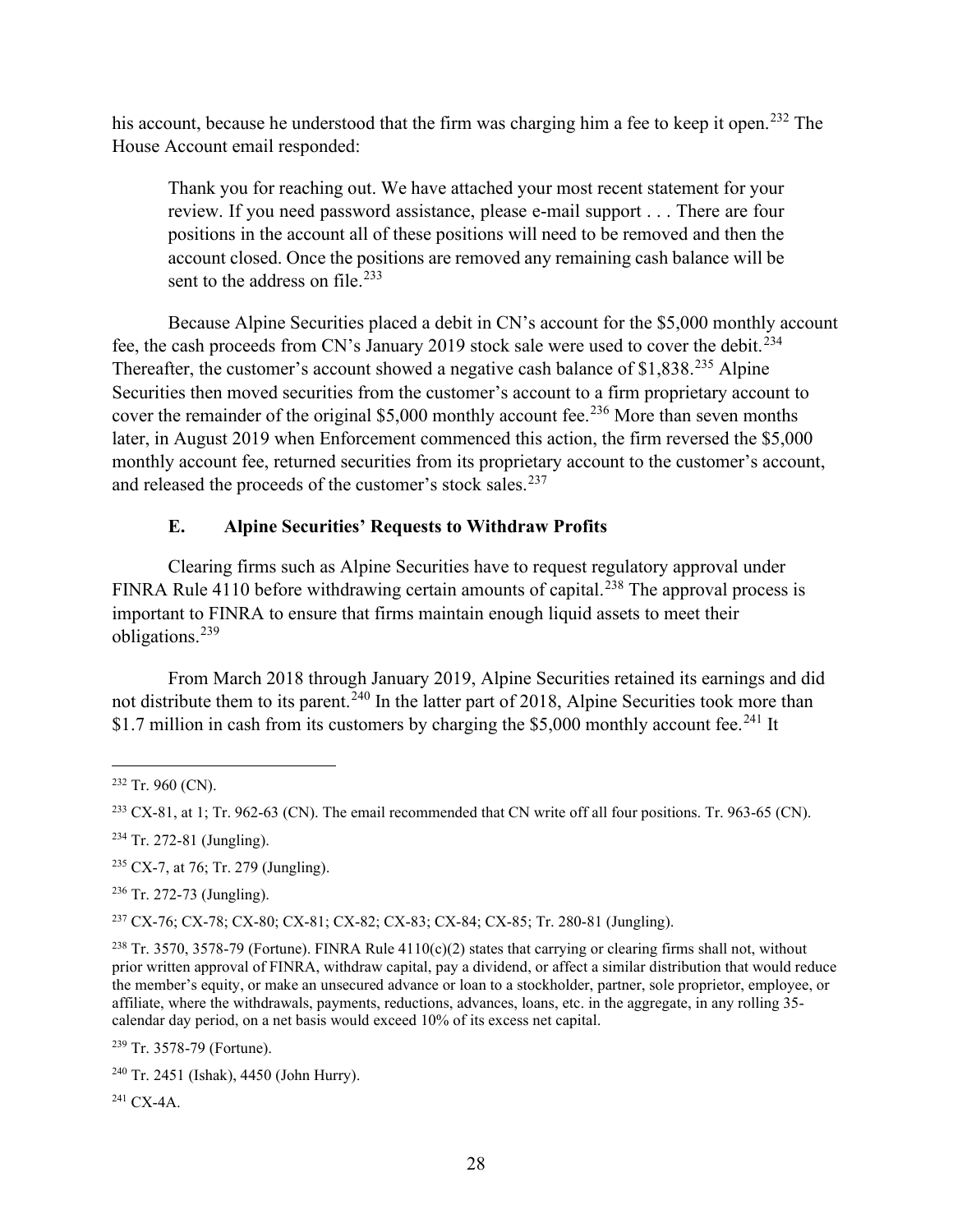reported net income of \$1,460,117 for the fourth quarter of  $2018<sup>242</sup>$  Much of this income was driven by the  $$5,000$  monthly account fee.<sup>243</sup>

In the first quarter of 2019, the firm resumed its regular requests to distribute profits to its parent entity.<sup>244</sup> On January 28, 2019, Alpine Securities filed a request with FINRA to withdraw \$1,773,119.<sup>245</sup> FINRA Risk Monitoring Analyst Robert Ishak testified that FINRA had "a lot of questions" about the amount of the firm's revenues related to the \$5,000 monthly account fee, which the firm could be forced to reverse (if FINRA found the fee excessive and unreasonable).<sup>246</sup> Ishak testified that the firm's "trading volumes were down significantly, there [was] no ex-clear and counterparties, so this [withdrawal request] wasn't revenue coming from [the firm's] core business."<sup>247</sup> Ishak testified that FINRA was "skeptical" about the basis for the "new revenue stream that the firm [was] reporting."<sup>248</sup> While FINRA was engaged in discussions with the firm, on February 1, 2019, Alpine Securities withdrew its request and instead the parent withdrew revenue of \$380,000, which did not require FINRA approval.<sup>249</sup>

On February 6, 2019, Alpine Securities requested that FINRA approve a withdrawal of \$1,393,119, an amount that represents the original \$1,773,119 request less \$380,000 that the firm withdrew.<sup>250</sup> Because these profits largely resulted from the \$5,000 monthly account fee, FINRA asked for additional information to assess whether the income might be subject to reversal and how that might impact Alpine's capital position.<sup>251</sup> In response, on February 20, 2019, the firm admitted that "[t]echnically, 100%" of the income from the \$5,000 fee was subject to reversal but stated it was "highly unlikely that anywhere near that amount will be reversed."<sup>252</sup> The next day, on February 21, 2019, Alpine reduced its withdrawal request to \$913,929, presumably to obtain FINRA approval.<sup>253</sup> On February 25, 2019, FINRA approved the request.<sup>254</sup>

<sup>249</sup> CX-25; CX-165, at 2; CX-184; Tr. 2424, 2426 (Ishak), 3590-91 (Fortune).

<sup>250</sup> CX-25; CX-166, at 3; Tr. 2425-28 (Ishak), 3592 (Fortune).

<sup>251</sup> CX-185, at 4-11; Tr. 2428-33 (Ishak), 3586-90 (Fortune).

 $242$  JX-24, at 250.

<sup>243</sup> Tr. 3656 (Fortune), 4700-01 (Brant).

<sup>244</sup> Tr. 4451-52 (John Hurry).

<sup>245</sup> CX-25; CX-166, at 1-2; Tr. 2423 (Ishak).

<sup>246</sup> Tr. 2424, 2428-29 (Ishak). *See also* Tr. 3586-87, 3589-90 (Fortune).

<sup>247</sup> Tr. 2429 (Ishak). *See also* Tr. 3586-87 (Fortune).

<sup>248</sup> Tr. 2429 (Ishak).

<sup>252</sup> CX-185, at 4. *See also* Tr. 2430-33 (Ishak) (testifying that FINRA had concerns about revenue that did not come from the firm's core business and that the firm acknowledged to FINRA that revenues related to the \$5,000 fee were fully reversible), 3594-96 (Fortune) (testifying that FINRA wanted to know how much of the withdrawal would be related to the \$5,000 fee, and Brant responded that the majority related to the fee and technically was fully reversible).

<sup>253</sup> CX-25; CX-166, at 5; CX-185, at 4.

<sup>254</sup> CX-25; CX-185, at 1-2; Tr. 2434 (Ishak), 3593, 3607, 4816 (Fortune).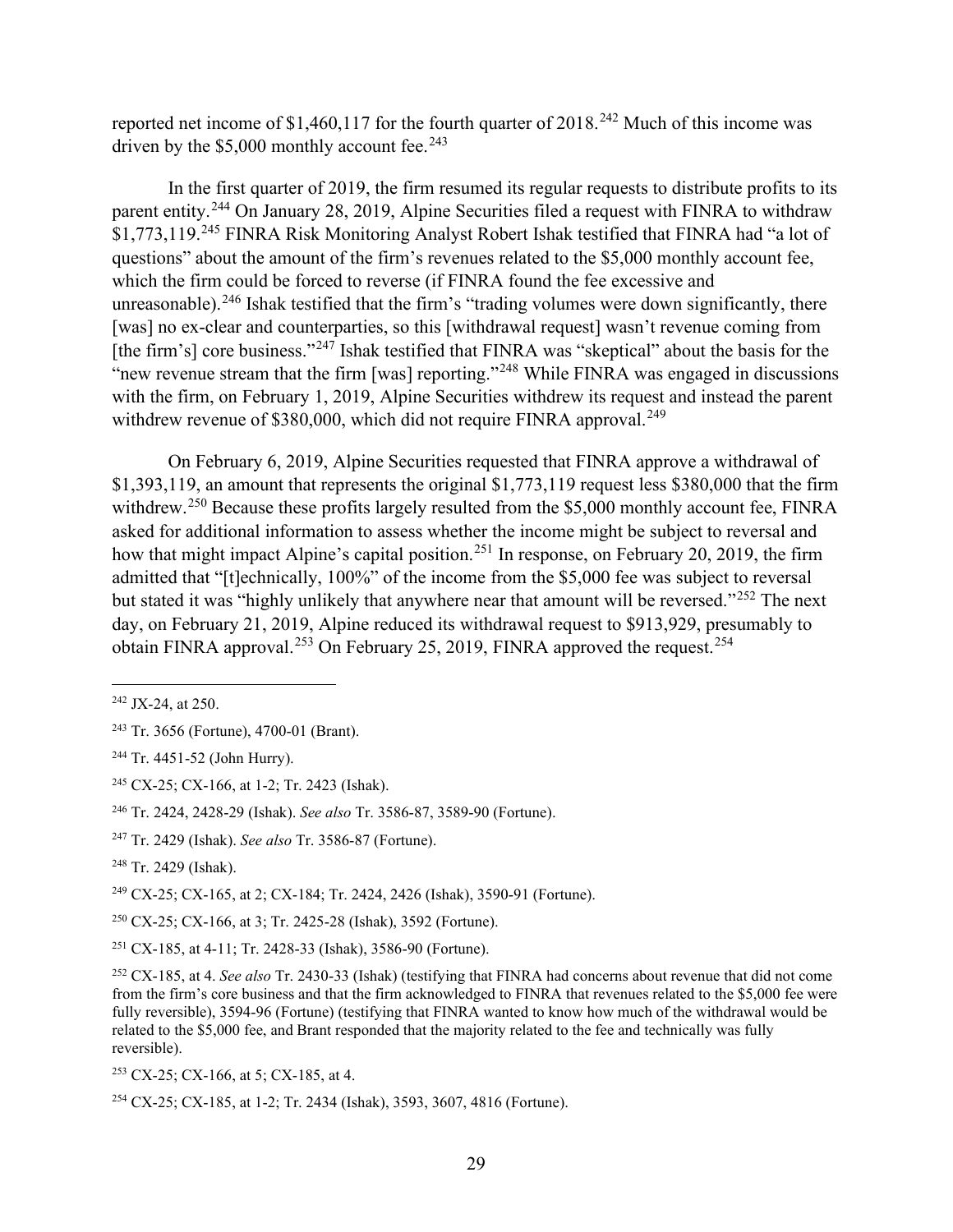Unbeknownst to FINRA at the time of the approval, on February 20, 2019, Alpine Securities had signed a loan amendment that required the firm to pay more to Alpine Holding, its affiliated lender, for its line of credit.<sup>255</sup>

On March 13, 2019, Alpine Securities requested an additional capital withdrawal of \$300,000.<sup>256</sup> In light of FINRA's concern that the monthly \$5,000 fee largely drove the firm's revenues, FINRA staff again asked follow-up questions.<sup>257</sup> On March 20 and 21, 2019, Alpine Securities complained to FINRA about the time that had passed without approval.<sup>258</sup> On March 22, 2019, FINRA approved the request but was unaware at the time that the firm's affiliated landlord, SCAP9, had billed the firm on March 21, 2019 an unprecedented \$610,373 for CAM fees.<sup>259</sup> (Nor did Alpine Securities alert FINRA that the firm would pay the invoice in full on April 3, 2019.)<sup>260</sup>

### **IV. Findings of Violation**

In the Complaint, Enforcement restates allegations related to different types of misconduct in numerous causes of action because the misconduct violates multiple different rules. Rather than repeat our findings about each type of misconduct in connection with multiple causes of action, we have organized our findings of violation by misconduct rather than by cause of action.

### **A. Alpine Securities' Misconduct Related to Its \$5,000 Monthly Account Fee**

We find as alleged in cause five that Alpine Securities' \$5,000 monthly account fee was unreasonable and assessed inconsistently and discriminatorily, in violation of FINRA Rules 2122 and 2010. We find as alleged in causes one and two that, between October 2018 and July 2019, Alpine Securities converted and misused customer funds and securities in violation of FINRA Rules 2150 and 2010 by taking customer funds and securities intentionally and without customer authorization to cover the firm's unreasonable \$5,000 monthly account fee. We further find as alleged in cause three that, between January and July 2019, the firm moved customer securities from customer accounts without customer authorization to Alpine Securities' proprietary accounts to cover customers' outstanding debits caused by the \$5,000 monthly account fee, in violation of FINRA Rule 2010.

<sup>255</sup> Tr. 2435-36 (Ishak), 3607 (Fortune).

<sup>256</sup> CX-25; CX-166, at 7; Tr. 2438 (Ishak).

<sup>257</sup> CX-187; CX-188; Tr. 3609-11 (Fortune).

<sup>258</sup> CX-189; CX-190; Tr. 3609-12 (Fortune).

<sup>259</sup> Stip. ¶ 75; CX-25; JX-31; Tr. 2438 (Ishak), 3608-09, 3620 (Fortune), 4713 (Brant).

<sup>260</sup> Tr. 3619 (Fortune).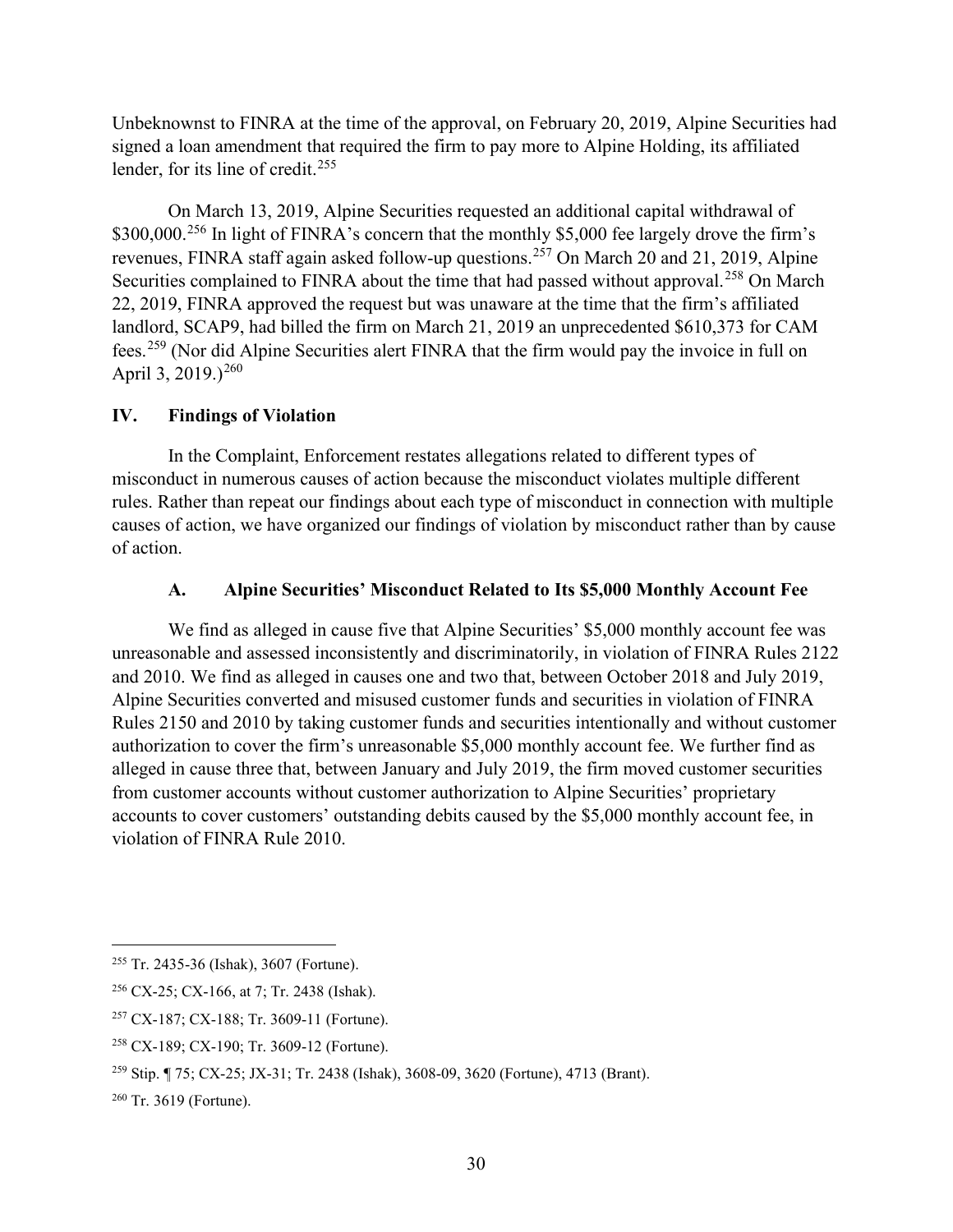#### **1. Alpine Securities' \$5,000 Monthly Account Fee was Unreasonable and Applied in a Discriminatory Manner as Alleged in Cause Five**

FINRA Rule 2122 states that a member firm's "charges" for "services performed, including, but not limited to, miscellaneous services . . . and other services shall be reasonable and not unfairly discriminatory among customers." Rule 2122 applies to all charges and fees for services provided by a member firm, such as exchange or transfer of securities, appraisals, safekeeping or custody of securities, and other services.<sup>261</sup> Although few cases address violations of FINRA Rule 2122, the language of the rule is very straight forward and clear.

Since 1975, FINRA has advised its member firms that Rule 2122 (and its predecessor, Rule 2430) requires that their fees be reasonable based on relevant circumstances and that a member firm must be prepared to justify that its fees are fair to each customer.<sup>262</sup> In 1992, FINRA predecessor NASD reminded member firms of "their obligation that all fees and charges for services must be reasonable and that adequate prior notice be given to customers." $263$  In Notice to Members 92-11, NASD focused on one such fee—a fee for transferring an account through ACATS—and stated that, as with all fees, NASD expects member firms to charge fees at rates related to *the firm's actual costs*. <sup>264</sup> Again in 2003, NASD reminded member firms that all charges to customers must be fair and member firms must stand ready to justify their fees and charges.<sup>265</sup> Notice to Members 03-68 also explains that a member firm must implement a periodic review so that fee-based services for customers remain reasonable.<sup>266</sup>

The concept of reasonable fees aligning with actual costs should not be foreign to Alpine Securities. Indeed, Alpine Securities' own customer account agreement states that Alpine Securities may debit from customer accounts all "reasonable" charges as the firm "may deem *necessary to cover its services and facilities* . . ."<sup>267</sup> Similarly, in a July 21, 2016 response to a FINRA cautionary action letter, Alpine Securities stated that "the firm will be better prepared to

 $267$  JX-32, at 7, ¶ 2.

<sup>261</sup> FINRA Regulatory Notice 11-08, 2011 FINRA LEXIS 35, at \*25 (Feb. 2011), https://finra.org/rulesguidance/notices/11-08 (discussing NASD Rule 2430, predecessor to Rule 2122).

<sup>262</sup> NASD Notice to Members 75-65, 1975 NASD LEXIS 68, at \*1 (Oct. 1975) ("Although [NASD's] rules do not specify and delineate exactly how a member may establish . . . charges, [it requires] that they must be fair under the relevant circumstances and a member should be prepared to justify [them].").

<sup>263</sup> NASD Notice to Members 92-11, 1992 NASD LEXIS 42, at \*1 (Feb. 1992), https://finra.org/rulesguidance/notices/92-11.

 $264$  1992 NASD LEXIS 42, at  $*1-2$  (emphasis added).

<sup>265</sup> NASD Notice to Members 03-68, 2003 NASD LEXIS 78, at \*6 n.6 (Nov. 2003), https://finra.org/rulesguidance/notices/03-68 (citing 1975 NASD LEXIS 68, at \*1). In January 2013, FINRA requested comment on a proposal to provide more examples of miscellaneous services for which firms charge fees, including charges and fees for setting up new accounts, research, customer portfolio analysis, and other similar fees. FINRA Regulatory Notice 13-07, 2013 FINRA LEXIS 9, at \*26 (Jan. 2013), https://finra.org/rules-guidance/notices/13-07.

<sup>266</sup> 2003 NASD LEXIS 78, at \*7-8.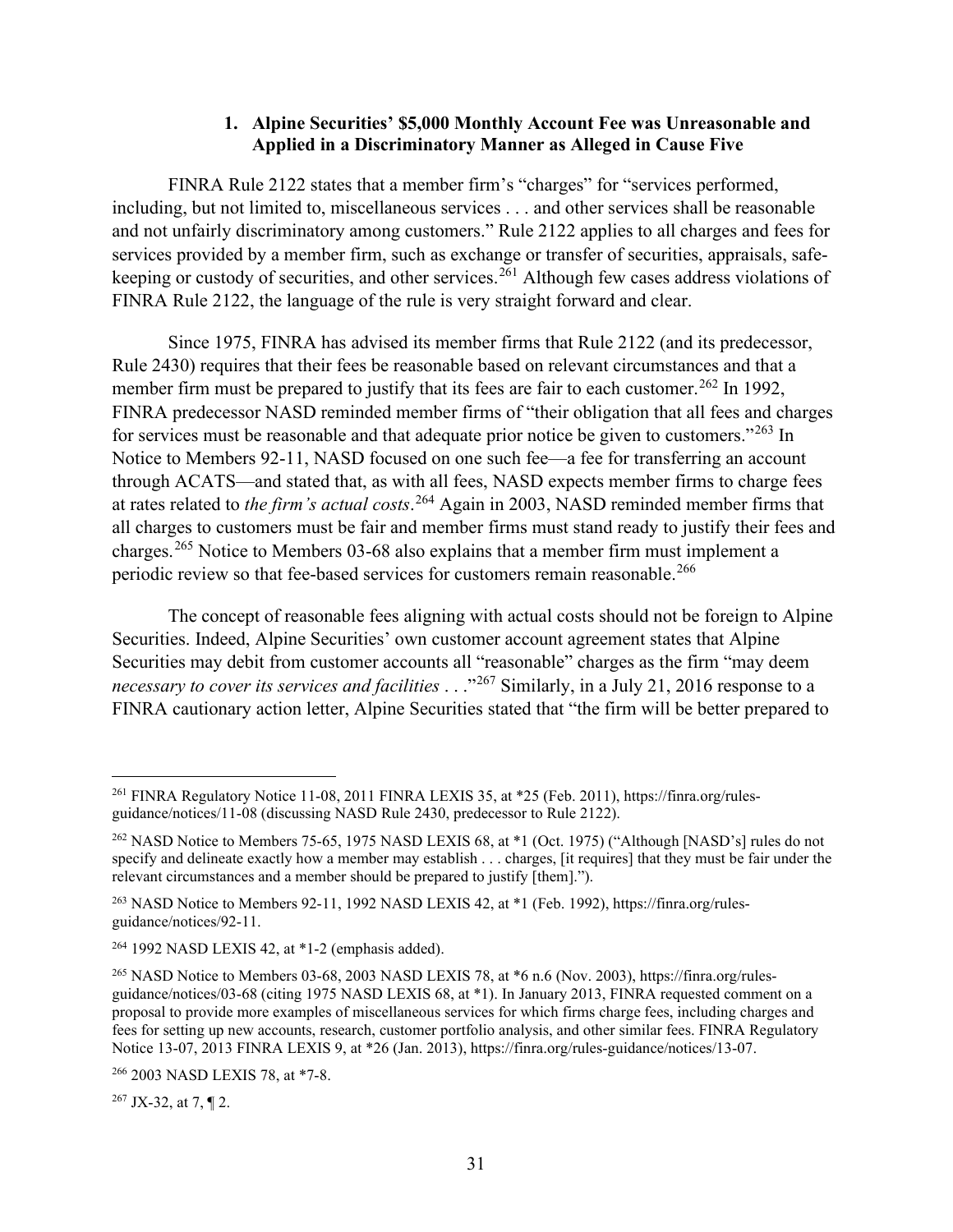justify its charges to FINRA in future examinations."<sup>268</sup> In order to evidence the firm's assessment of the reasonableness of its fees, it established and maintained a matrix of its fees containing a definition of each fee, the "direct hard cost which can be allocated for each fee," the rationale for any soft costs, and a reasoned basis for any risk-weighted costs of the fee.<sup>269</sup> Alpine Securities' former director Nummi even testified that he advised the firm that the \$5,000 monthly account fee would have to be "directly correlated to actual costs."<sup>270</sup>

#### **a. The Firm's \$5,000 Monthly Account Fee was Unreasonable**

The obligation for Alpine Securities' fees to be reasonable and related to the firm's actual costs, and for the firm to be able to justify its fees, is clear in Rule 2122. But Alpine Securities not only offers a nonsensical and inadequate explanation of the basis for its \$5,000 fee, it also indirectly admits that the fee was designed to be unreasonable to force customers to leave the  $firm.<sup>271</sup>$ 

<sup>270</sup> Tr. 2719-20 (Nummi). *See also* Tr. 2664-65 (Nummi) ("And I believe at the tail end as I discussed earlier, there was some discussion of the ability to charge up to \$5,000, and my opinion was that that would be acceptable if in fact you were passing through the actual cost of processing those securities.").

 $271$  Alpine Securities argues that, by interpreting Rule 2122 as requiring the firm to justify the reasonableness of its \$5,000 monthly account fee by connecting the fee to the firm's actual costs, FINRA is engaging in an illegal rule making. Alpine Sec. Br. at 18-25 ("Because Enforcement has predicated its claim of 'unreasonable' charges on a rule interpretation that was never properly filed with the SEC, never subjected to notice and comment, and never approved by the SEC, its interpretation may not form the basis for a claimed violation."). Alpine Securities relies on the 10th Circuit's decision in *General Bond & Share Co. v. SEC*, 39 F.3d 1451 (10th Cir. 1994). In *General Bond & Share*, the court concluded that NASD engaged in an improper rule change when it found that the general ethical obligation in Article III, Section 1 of NASD's Rules, the precursor to FINRA Rule 2010, could be interpreted to preclude member firms from accepting payments from issuers in return for market making in the issuer's security. 39 F.3d at 1454. The court found that such an interpretation in effect established "a new standard of conduct." 39 F.3d at 1459-60. We reject Alpine Securities' argument that *General Bond & Share* applies here.

Enforcement's interpretation is not new or unique. As early as 1975, FINRA (then, NASD) notified member firms that they must stand ready to justify their fees and demonstrate that they are fair and reasonable under all relevant circumstances. Rule 2122, like its predecessor, Rule 2430, requires that member firms charge "reasonable" fees. FINRA has consistently reminded member firms to be ready to justify the reasonableness of their fees. In 2003, FINRA issued Notice to Members 03-68, which cited to a 1975 NASD Notice to Members that, like the 2003 Notice, reminded member firms that they are expected to charge fees and prices that are fair and reasonable based on all relevant circumstances and that member firms must be prepared to justify the fairness of fees and prices. *See* 2003 NASD LEXIS 78, at \*6 n.6 (Nov. 2003) (quoting NASD Notice to Members 75-65, 1975 NASD LEXIS 68, at \*1). Indeed, this concept is so ubiquitous in the securities industry that several members of Alpine Securities' management team testified that the \$5,000 monthly fee was based on the firm's costs, although they failed to prove it, as the firm did not demonstrate that it conducted any analysis to calculate and justify the \$5,000 monthly account fee. Under these circumstances, we find that Enforcement's interpretation is reasonably and fairly implied by Rule 2122. *Cf. Sig Specialists, Inc.*, Exchange Act Release No. 51867, 2005 SEC LEXIS 1428, at \*19-21 (June 17, 2005) (rejecting respondent's reliance on *General Bond & Share* and holding that the obligations to which the NYSE held respondent were reasonably and fairly implied by the NYSE's rule).

<sup>268</sup> CX-36, at 2; Tr. 1634-35 (Frankel).

<sup>269</sup> CX-36, at 3; Tr. 164-72 (Jungling).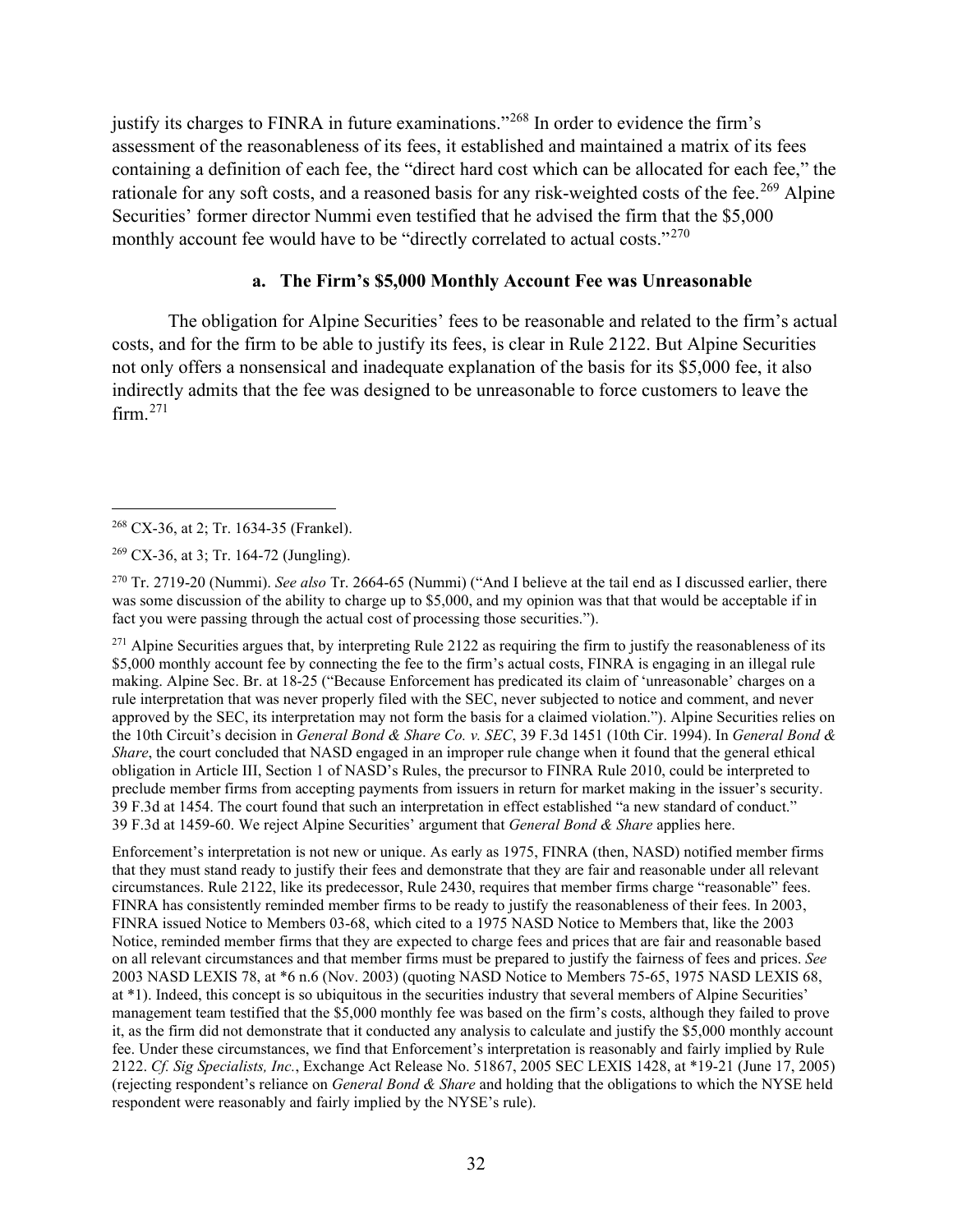In 2018, the firm increased the price it charged customers simply for having an account at Alpine Securities from \$100 per year to \$60,000 per year (\$5,000 monthly).<sup>272</sup> John Hurry testified that the firm's compliance and other costs went up significantly, so the firm increased its fees.<sup>273</sup> Yet the firm offered no comparison of current and former costs and established no relationship to what it actually cost the firm to maintain a customer account. It also offered no explanation for the sudden jump from \$100 per year to \$60,000 per year. Nor did it tie that increase to the actual costs that the firm bore. Instead, firm management spoke in generalities about "costs" but provided no analysis, let alone the analysis required under its own fee matrix.

FINRA Exam Manager Stacie Jungling testified that, during the investigation that led to the Complaint, the firm failed to produce its fee matrix for the \$5,000 monthly account fee when it responded to FINRA's Rule 8210 requests, and did not otherwise explain the rationale for this significant fee increase.<sup>274</sup> In December 2018, FINRA staff specifically asked for the fee matrix and for further explanation of the rationale for the \$5,000 fee.<sup>275</sup> Alpine Securities responded that the \$5,000 monthly account fee replaced the firm's \$250 annual inactive account fee based on the costs the firm incurred for each inactive account.<sup>276</sup> It stated:

This general (sic) involves multiple persons and must be reviewed and retained correspondence. Time and costs varies and postage and handling. Also unique AML and Accounting risks. Customer allocated CPA based on activity. Believe way under allocated for CPA.<sup>277</sup>

Jungling repeated the request for Alpine Securities' cost rationale, but received no response or justification. 278

Nor could the firm justify its new \$5,000 monthly account fee at the hearing. Brant, Alpine Securities chief financial officer during the relevant time, testified that the \$5,000 monthly account fee was not "associated with the costs that the firm was incurring."<sup>279</sup> Board

<sup>278</sup> Tr. 181-84 (Jungling).

<sup>279</sup> Tr. 4676 (Brant).

<sup>272</sup> *Compare* JX-3 (Alpine Securities' July 31, 2018 Schedule of Miscellaneous Account and Service Fees showing \$100 annual account fee and \$250 inactive account fee for accounts with no trading in a 12-month period) *with* JX-4 (Alpine Securities' August 31, 2018 Schedule of Miscellaneous Account and Service Fees showing \$5,000 monthly account fee and no annual or inactive account fee).

<sup>273</sup> Tr. 4378-79 (John Hurry).

<sup>274</sup> CX-256; Tr. 174-78 (Jungling).

<sup>275</sup> CX-256; Tr. 174-80 (Jungling).

 $276$  JX-10, at 2; Tr. 182-83 (Jungling).

<sup>&</sup>lt;sup>277</sup> JX-10, at 2. Doubek and Walsh identified this entry in Alpine Securities' response to Enforcement as the firm's analysis and support for the \$5,000 fee. Tr. 3308-3310 (Doubek), 4076-77 (Walsh). No one admitted to preparing the rationale, although Doubek believed the author to be Frankel. Tr. 3049 (Doubek). Frankel denied his involvement. Tr. 1717-20 (Frankel). Alpine Securities refers to it as Frankel's analysis. Alpine Sec. Br. at 6-11. It is not relevant to our conclusions in this case who at Alpine Securities drafted this explanation.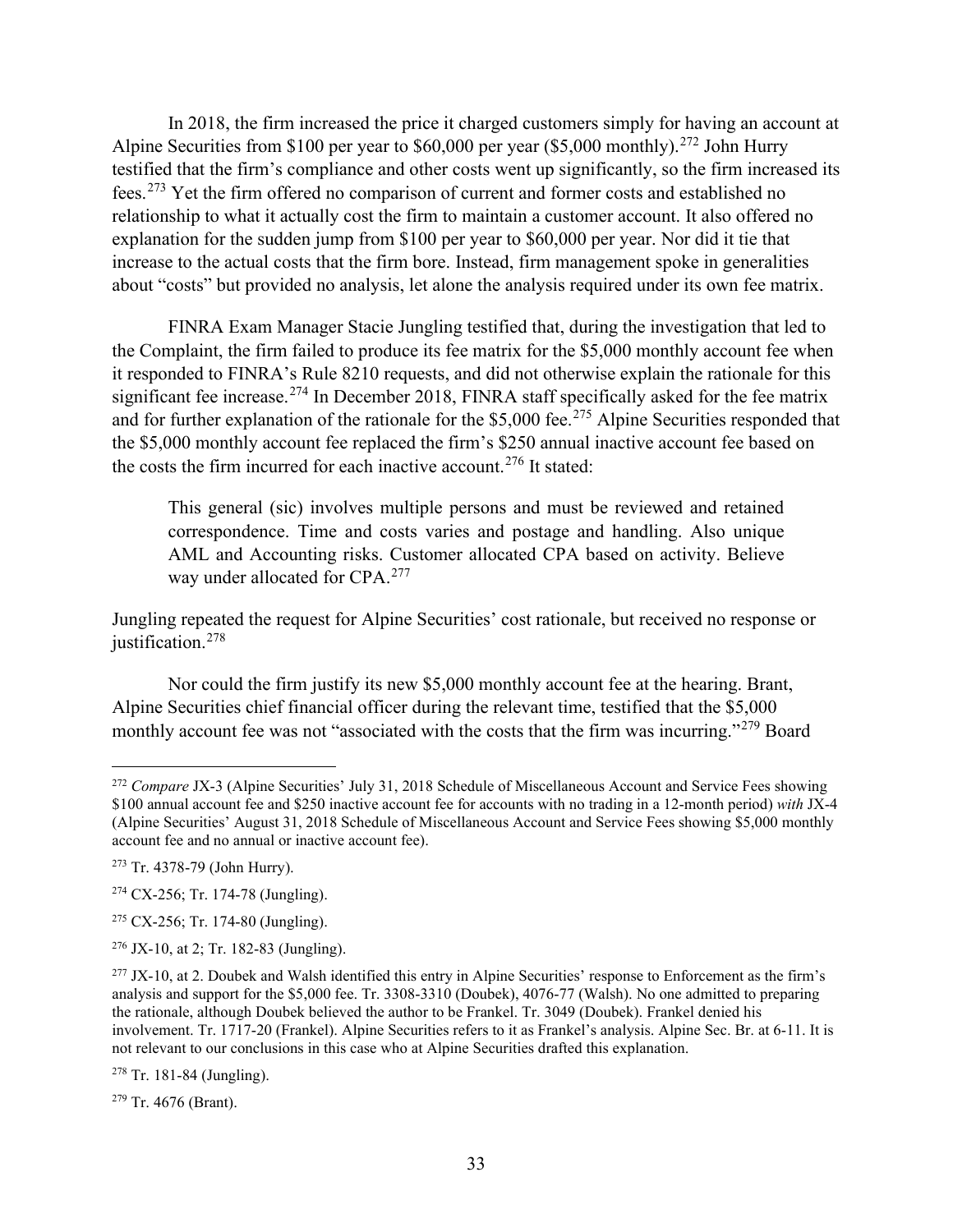member Nummi testified that, while he served on the firm's board, no one ever showed him an analysis correlating the \$5,000 monthly fee to the firm's real costs for handling customer accounts.<sup>280</sup> And former chief executive officer Frankel testified that he never saw an analysis of the  $$5,000$  fee that he was directed to charge.<sup>281</sup>

Nothing in Alpine Securities' purported rationale explains the basis for a \$5,000 monthly account fee. Additionally, many of the firm's costs for handling customer accounts were also "covered" by the myriad other fees that the firm charged customers, such as the illiquidity and volatility fee, the DTC custody fee, and the market-making/execution fee, all of which are addressed elsewhere in this decision.<sup>282</sup> The members of Alpine Securities' management team did not defend the reasonableness of the fee. Instead, they testified that John Hurry insisted that they charge the fee. $283$ 

Far from analyzing the \$5,000 fee and correlating it to actual costs, John Hurry and the firm designed the fee to be unreasonable so that customers, for whom the firm could no longer buy and sell securities (because of the loss of its ex-clearing relationships), would close their accounts and leave the firm.<sup>284</sup> John Hurry testified as follows:

Q: Mr. Hurry, you had customers, the firm lacked the capability to sell their stock, you could not make money on those customers, so the plan was to charge them a bunch of fees, take their securities and close their accounts, that was the plan you advocated for?

<sup>284</sup> John Hurry also blames overzealous regulation for Alpine Securities' fee increases. Tr. 4614-15 (John Hurry). In September 2019, Alpine Securities issued a notice to all customers that John Hurry had drafted. CX-33; Tr. 4614-19 (John Hurry). In it, John Hurry states that Alpine Securities feels "it is imperative to fight back against overzealous, if not illegal actions taken by the SEC, DTC, FINRA, and state regulators." CX-33, at 1; Tr. 4616 (John Hurry). He states that overzealous regulation costs money for firms like Alpine Securities and will result in a lack of access to capital for "middle class and lesser middle class" businesses. Tr. 4622, 4617-25 (John Hurry). He encourages Alpine Securities' customers to "participate by contacting [their] congressman to positively effect new laws to stop the tyranny and chiefdoms created by the current administrative state." CX-33, at 1; Tr. 4616 (John Hurry).

<sup>280</sup> Tr. 2665-66, 2746, 2760 (Nummi).

<sup>281</sup> Tr. 1712-13 (Frankel).

<sup>282</sup> *See* IV.C.1 and C.2, V.A.2, *infra*.

<sup>283</sup> *See* CX-227 and CX-228 (firm's November 5 and November 16, 2018 statements to FINRA that John Hurry developed the \$5,000 fee and instructed Alpine employees to implement it); Tr. 1098, 1104-05 (Tew) (testifying that the \$5,000 fee was not reasonable and that he was never able to override the decisions of John Hurry), 1707-09 (Frankel) (testifying that he told John Hurry that a \$5,000 monthly account fee was improper because it did not approximate Alpine Securities' costs of maintaining accounts), 1972-75 (Jones) (testifying that he did not think charging the \$5,000 monthly account fee was "the right thing to do" and that he shared his views with firm management and John Hurry), 2664-65, 2720, 2739-40, 2746-47, 2760 (Nummi) (testifying that the firm could charge a \$5,000 monthly account fee only if the firm correlated it with its actual costs, but no one from the firm ever correlated the fee to the firm's costs), 3141-47 (Doubek) (testifying that John Hurry threatened him with job loss if he did not impose fees that Doubek believed to be unreasonable).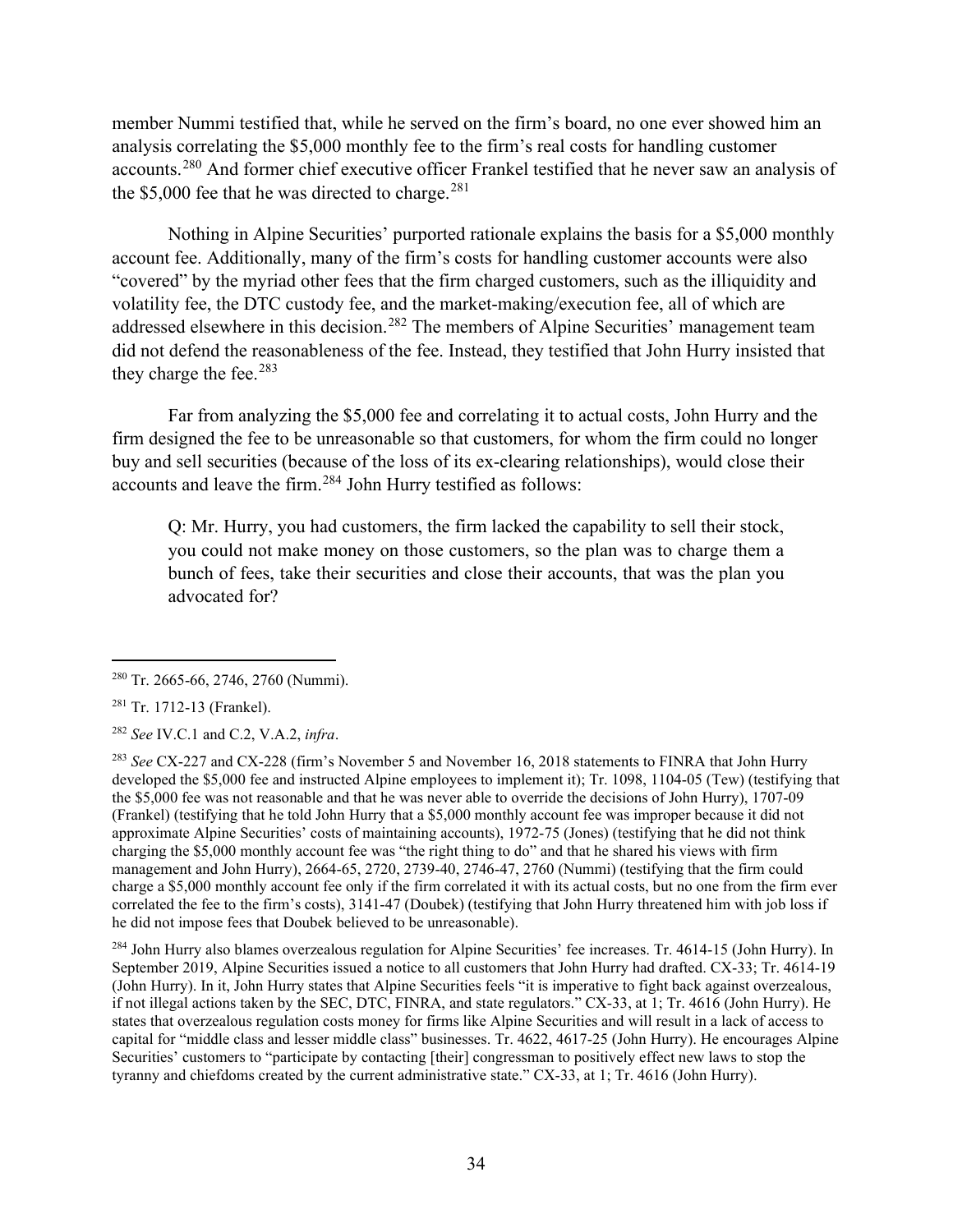A: I think what I said, yes, *obviously you are giving me the technical of what happens*. It was also the plan to hopefully the customers would take responsibility, look at their statements, make arrangements to move . . . The firm had a limited amount of time to implement a plan, to turn itself profitable. So I left a lot of that up to the management team in terms of how they were going to do that but they still had to implement the plan. *The technical thing of what you're saying is not wrong* but the way you're saying it was really not the spirit of what was trying to happen.<sup>285</sup>

Tew described the process as "feeing down" an account.<sup>286</sup> Doubek also testified that part of the rationale for the \$5,000 fee was to induce customers to close their accounts.<sup>287</sup> Brant too testified that the purpose of the fee was that "people would turn around and close their accounts instead of pay the fee."<sup>288</sup>

In defense of its actions, Alpine Securities claims that it always intended to reverse \$5,000 fees in accounts that customers willingly closed.<sup>289</sup> Except in May 2019, Doubek emailed staff, "We will not reverse any more monthly account fees. This was an accommodation for those customers who proactively contacted us to transfer their securities and close their account."<sup>290</sup> Furthermore, when the firm began assessing the fee in October 2018, all cash in every customer account was taken to cover the debit related to the \$5,000 fee. Thereafter, if any activity occurred in the account that resulted in cash (such as a sale of securities) or cash appeared in a linked money market fund, that cash also was taken to cover any debit related to the \$5,000 fee.<sup>291</sup> Although the firm returned some cash it seized,<sup>292</sup> it did not return the majority

<sup>289</sup> Alpine Sec. Br. at 13-15.

 $291$  Stip. ¶ 33; Tr. 264-65 (Jungling).

<sup>292</sup> For example, Customer SCI sold stock in June 2019 and, before mailing SCI a check for the proceeds of the sale, Alpine Securities took cash to cover a \$5,000 debit imposed on October 25, 2018. CX-252, lines 91719-91737;

<sup>285</sup> Tr. 4571-73 (John Hurry) (emphasis added). Similarly, Kane testified that the firm intended for the fee to incentivize customers to close their accounts, but the firm failed "to adequately give every customer that opportunity" and, as a result, customers complained of "extortion" and the firm's "holding their accounts hostage." Tr. 1419-20 (Kane). With respect to the \$5,000 fee, Jones understood its purpose as follows: "Any client that was deemed to be insufficient and we did not want to do business with them, they would essentially be forced to close their account." Tr. 1968 (Jones).

<sup>286</sup> Tr. 1170-72 (Tew).

<sup>287</sup> Tr. 3073 (Doubek).

<sup>288</sup> Tr. 4667 (Brant).

 $^{290}$  Tr. 2907-08 (Doubek). Alpine Securities argues that Doubek forced payment of the \$5,000 fee only after "many months of efforts to deal with the accounts." Alpine Sec. Br. at 18, n.86. It also cites to a handful of instances in which the firm "confirmed to the customers that the \$5,000 would either be waived or reversed." Alpine Sec. Br. at 14, n.65. These assertions are not defenses. First, as noted in III.C.1, *supra*, many customers received account statements (purportedly containing the firm's outreach) only quarterly and encountered difficulties accessing their accounts online after the back-office change. In any event, regardless of the firm's representations to some customers (and its loss of patience with other customers), the fact remains that, as of the last day of the hearing, Alpine Securities still had not returned to its customers \$735,410 cash that it took to cover the \$5,000 monthly account fee. CX-4A; Tr. 3892-96 (Jungling).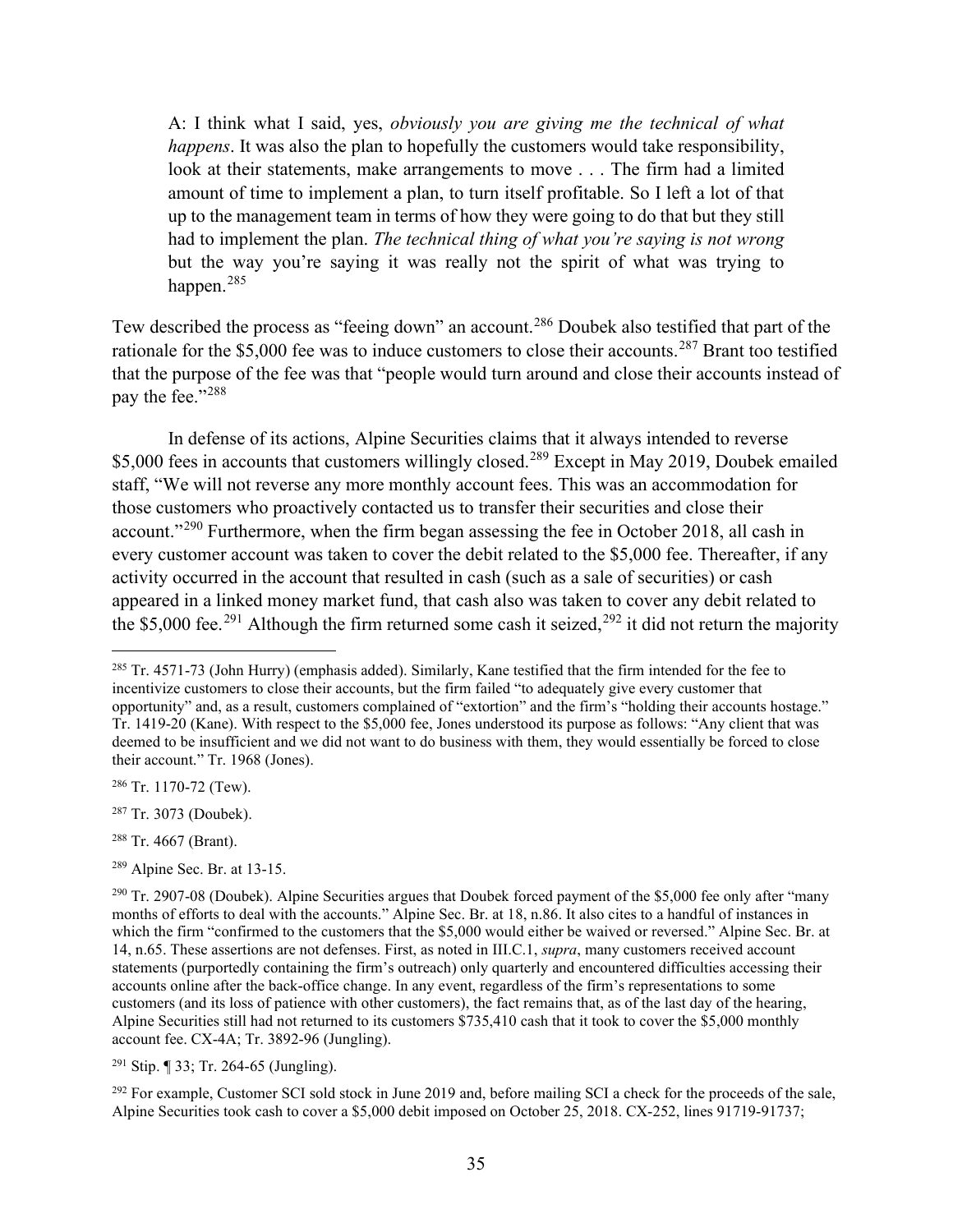of the cash it removed from customer accounts.<sup>293</sup> Then, in June and July 2019, Alpine Securities moved marketable securities valued at *twice* the amount of the \$5,000 debits in customer accounts to a firm proprietary account.<sup>294</sup> The firm intended to liquidate those securities and keep the cash to cover debits, but never actually reached the liquidation stage because regulators intervened.<sup>295</sup> Thus, regardless of Alpine Securities' unsupported claim about "intending" to reverse \$5,000 fees, the fact remains that it generated revenue for itself from the fee.<sup>296</sup>

In other instances, Alpine Securities held customers' securities hostage, forcing customers to pay the \$5,000 fee if they wanted to move their securities to other broker-dealers. For example, Alpine Securities charged the NB Trust account a \$5,000 monthly fee on October 25, 2018.<sup>297</sup> On June 25, 2019, the customer sent the firm a check for \$5,395 to cover the monthly fee and the cost of moving securities.<sup>298</sup> In this instance, the firm cashed the check, transferred his securities, and closed the NB Trust account.<sup>299</sup> It never refunded NB Trust's \$5,000 monthly account fee.<sup>300</sup>

Alpine Securities charged Customer V a \$5,000 monthly account fee on October 25, 2018.<sup>301</sup> On June 20, 2019, Alpine Securities moved the customer's marketable securities into a firm proprietary account called the "liquidate-to-cover-customer-debits" account.<sup>302</sup> On June 25, 2019, the customer wired \$5,414 to the firm to cover the monthly account fee and the costs

 $295$  Tr. 297 (Jungling), 3551-53 (Walsh).

 $297$  CX-7, at 75; Tr. 323 (Jungling).

Tr. 3554-56 (Walsh). Later, while regulators focused on the firm, it mailed SCI a check to cover the \$5,000 cash taken. CX-252, lines 91719-91737; Tr. 3554-56 (Walsh).

<sup>293</sup> CX-4A; Tr. 3893-94 (Jungling), 3550-51 (Walsh).

 $294$  CX-4A; Tr. 290, 295-98 (Jungling), 3402-05, 3551-52 (Walsh). Walsh testified that the firm took securities valued at *double* the amount of each customer's debit because OTC securities are illiquid, and the firm wanted to ensure it could generate sufficient proceeds to cover customer debits. Tr. 3402-06, 3525-26, 3551-52 (Walsh).

<sup>296</sup> *See* CX-185 (Brant email indicating that, as of February 2019, the firm had realized revenue of \$1,235,268 from the \$5,000 monthly account fee). The firm hopes to someday revisit its efforts to collect the \$5,000 monthly fee. Its September 16, 2019 Notice of Revised Fee Schedule states, "This recently revised schedule does not relieve the accountholder of any obligation to fees or charges *incurred under the prior fee schedule* whether such fees were charged to your account or not." CX-33, at 1 (emphasis added); Tr. 4627 (John Hurry). John Hurry described this addition to the notice as an attempt to make customers "take responsibility" for the fees to which they agreed when they opened accounts with Alpine Securities. Tr. 4628 (John Hurry).

<sup>&</sup>lt;sup>298</sup> CX-101; Tr. 323-24, 384-88, 1357 (Jungling). TM, the account holder for the NB Trust account, submitted the check because Doubek told him that the only way for the account to transfer its remaining securities to another firm was for NB Trust to send a check to cover the \$5,000 fee and costs to transfer the remaining securities. CX-101; Tr. 2912-14 (Doubek).

<sup>299</sup> RX-30; RX-31; RX-32; RX-33; RX-243; RX-244; Tr. 324, 387-404 (Jungling).

<sup>300</sup> CX-7, at 75; Tr. 1357 (Jungling), 2915 (Doubek).

<sup>301</sup> CX-7, at 93; Tr. 325 (Jungling).

<sup>302</sup> CX-7, at 93; Tr. 326 (Jungling).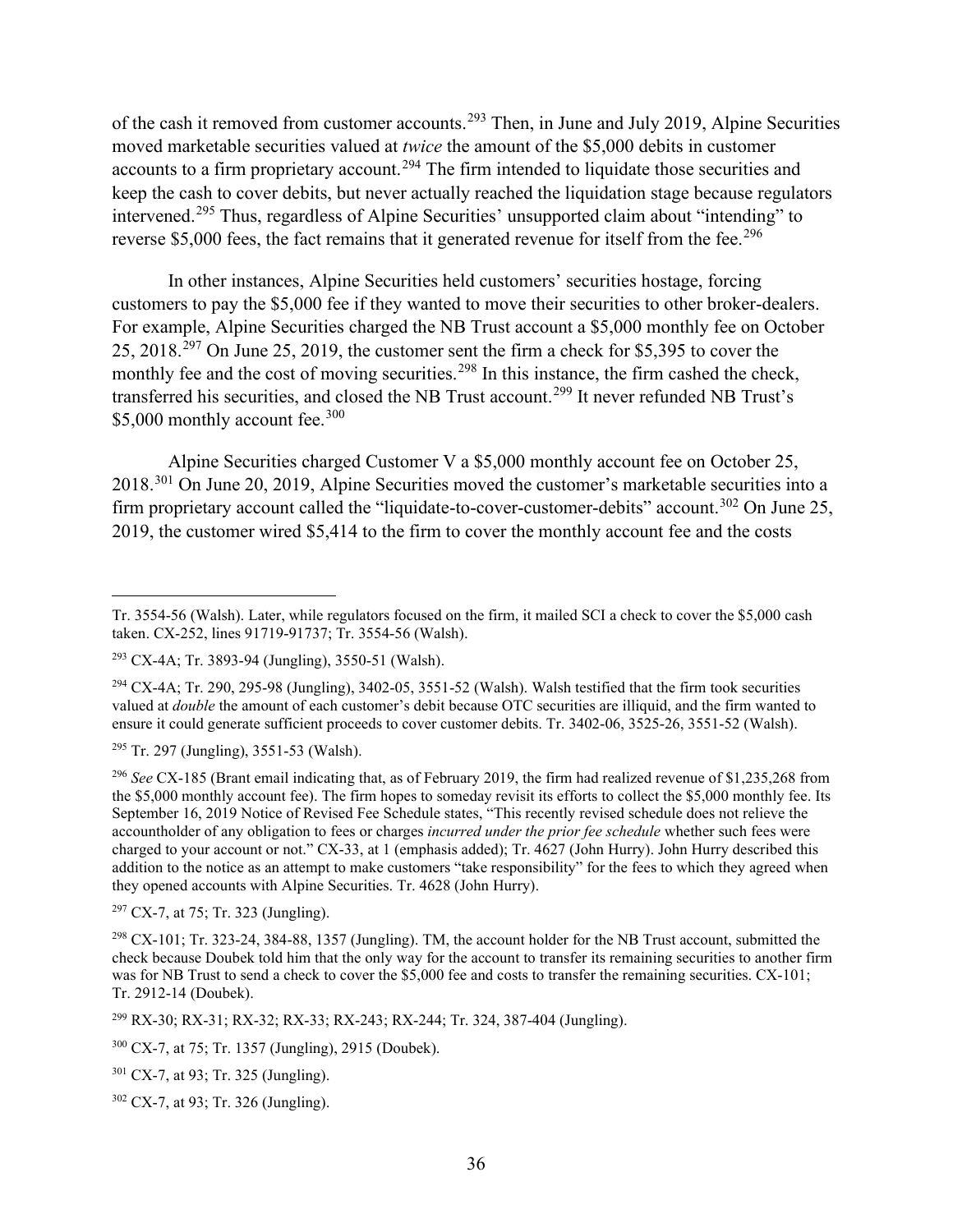associated with transferring securities out of the account.<sup>303</sup> On that same day, the firm reversed its transfer of the customer's securities into the liquidate-to-cover-customer-debits account.<sup>304</sup> Alpine Securities never returned the funds from the June 25 wire.<sup>305</sup>

Finally, Alpine Securities argues that the \$5,000 fee, like all of its fees, was reasonable because (1) customers had adequate notice, and (2) its fees represent an agreement between Alpine Securities and its customers.<sup>306</sup> Neither argument is persuasive.

FINRA Rule 2122 requires that all fees be reasonable and does not provide a carve out for fees that are disclosed.<sup>307</sup> So while disclosure is necessary and appropriate, it does not excuse unreasonable fees. In any event, Alpine Securities provided woefully inadequate disclosure of fees to its customers. Before charging its new fees, the firm did not announce any of its fees, including the \$5,000 monthly account fee, in stand-alone communications to customers or on the firm's website. In August and September 2018 account statements, to which it appended the new fee schedule to the back, the firm mentioned the new fee schedule in standard print in a small text box.<sup>308</sup> The October, November, and December account statements did not even include any mention of the fee schedule in the text box.<sup>309</sup> The January 2019 account statements again included a mention buried in standard print in the text box.<sup>310</sup> And customers introduced by Spencer Edwards and Primary Capital did not even receive this level of notice.<sup>311</sup>

Furthermore, less active accounts received statements quarterly. In March 2019, when the firm changed to generating account statements monthly, the firm distributed the statements electronically.<sup>312</sup> But due to Alpine Securities' back-office change in late 2018, many customers had never even set up their online accounts and never received any of these notices.<sup>313</sup> Many of these same customers could not even communicate with the firm because phone calls went unanswered. Member firms who rely on electronic media to distribute information should have a reasonable expectation that their electronic delivery adequately provides the customers with

 $310$  JX-16.

 $303$  Tr. 325-26 (Jungling). In June 2019, Customer V asked by email how he could transfer his remaining holdings. CX-134; Tr. 2916 (Doubek). The firm directed him to deposit \$5,414 (the \$5,000 fee plus costs) in his account by June 21, 2019 for his shares to be moved. CX-134; CX-149; Tr. 2917-18 (Doubek).

<sup>304</sup> CX-7, at 93; Tr. 326 (Jungling).

<sup>305</sup> CX-7 at 93; Tr. 326 (Jungling), 2919-20 (Doubek).

<sup>306</sup> Alpine Sec. Br. at 23-27.

<sup>307</sup> *See, e.g.,* NASD Notice to Members 92-11, 1992 NASD LEXIS 42, at \*1 (Feb. 1992) ("Members are reminded of their obligation that all fees and charges for services must be reasonable *and* that adequate prior notice be given to customers.") (emphasis added).

<sup>308</sup> JX-11; JX-12.

<sup>309</sup> JX-13; JX-14; JX-15.

<sup>311</sup> CX-54; CX-55; Tr. 241, 249-64 (Jungling).

<sup>312</sup> Tr. 1426-27 (Kane).

<sup>313</sup> Tr. 1427-28 (Kane).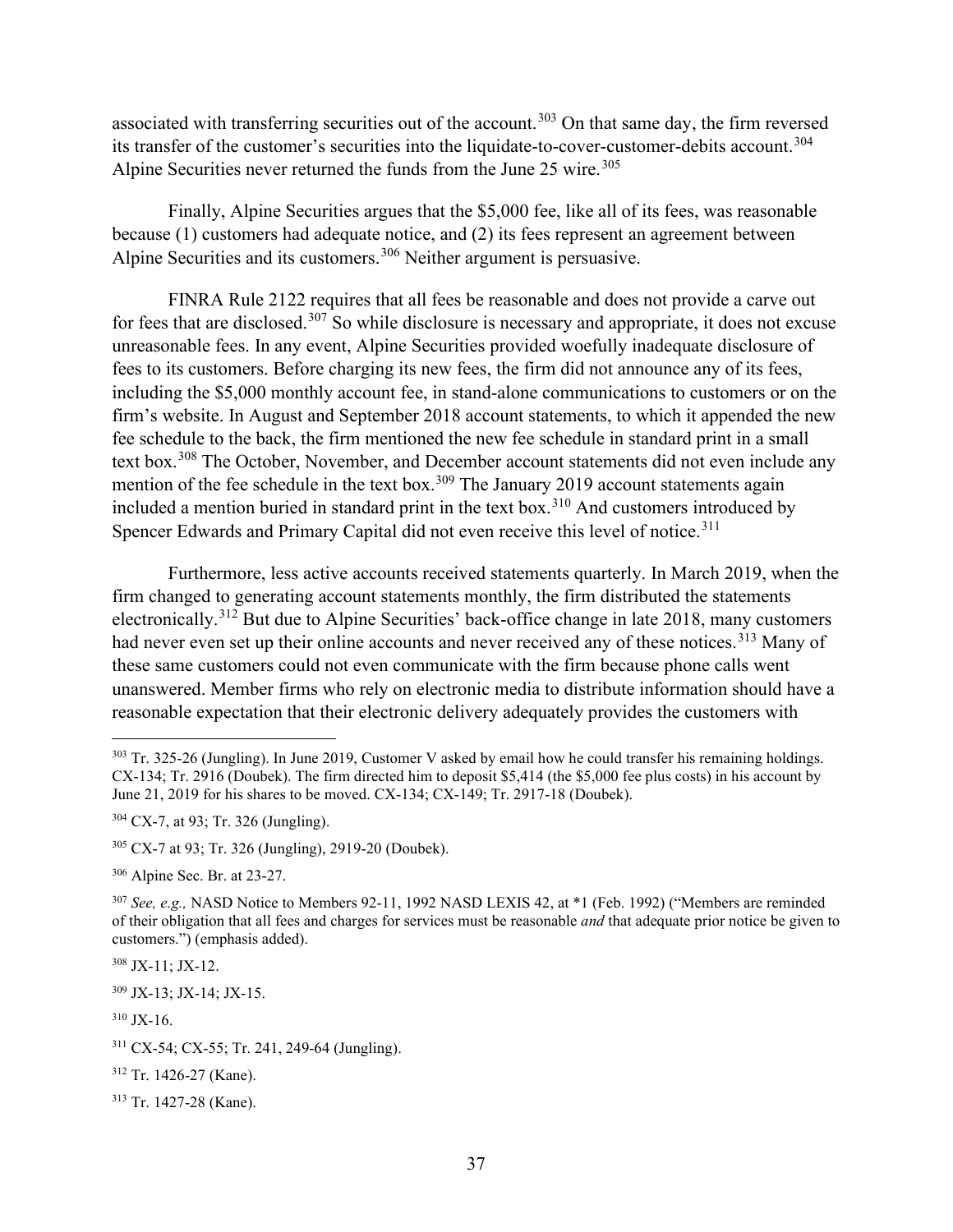access to the documents comparable to delivery in paper form.<sup>314</sup> Alpine Securities did not have a reasonable expectation of adequate delivery given its back-office conversion, loss of staff, and inadequate telephone service.

Citing the "*Mobile-Sierra* doctrine," Alpine Securities also argues that its \$5,000 monthly account fee must be presumed to be reasonable because it is the product of an arm's-length agreement between the firm and its customers.<sup>315</sup> We reject this argument. Under the *Mobile*-*Sierra* Doctrine, the Federal Energy Regulatory Commission (FERC) must presume that the rate set out in a freely negotiated wholesale-energy contract is just and reasonable, and this presumption can be overcome "only if FERC concludes that the contract seriously harms the public interest."<sup>316</sup> The presumption is based on the premise that wholesale energy contract rates are the "product of fair, arms-length negotiations."<sup>317</sup> Neither the presumption nor its underlying premise is applicable here. Alpine Securities' customers did not agree to pay the \$5,000 monthly account fee as part of a contract freely negotiated at arm's length between sophisticated parties with equal bargaining power. The only "agreement" between the firm and its customers is the standard customer account agreement which permits the firm to debit accounts for "reasonable charges" necessary to cover the firm's services and facilities.<sup>318</sup> Alpine Securities changed its fee schedule after most of its customers opened their accounts at the firm and provided insubstantial notice of the change before imposing the fee and taking cash and securities to cover it. We do not find that the \$5,000 monthly account fee is the product of a fair, arms-length negotiation, and we reject Alpine Securities' argument in this regard.<sup>319</sup>

For the reasons stated, we find that Alpine Securities' \$5,000 monthly account fee was unreasonable and violated FINRA Rules 2122 and 2010, as alleged in cause five.<sup>320</sup>

<sup>318</sup> *See* JX-33.

<sup>320</sup> A violation of another FINRA rule constitutes a violation of FINRA Rule 2010. *David B. Tysk*, Exchange Act Release No. 91268, 2021 SEC LEXIS 534, at \*15 n.18 (Mar. 5, 2021).

<sup>314</sup> Exchange Act Release No. 37182, 61 F.R. 24644, at 24646-47 (May 15, 1996) (Use of Electronic Media by Broker-Dealers for Delivery of Information); Exchange Act Release No. 36345, 60 F.R. 53458, at 53460 (Oct. 6, 1995) (Use of Electronic Media for Delivery Purposes).

<sup>315</sup> Alpine Sec. Br. at 25-27.

<sup>316</sup> *Morgan Stanley Capital Group, Inc. v. Pub. Util. Dist. No. 1*, 554 U.S. 527, 530 (2008).

<sup>317</sup> *Morgan Stanley Capital Group, Inc.*, 554 U.S. at 554.

<sup>&</sup>lt;sup>319</sup> Alpine Securities also discusses various economic papers dealing with pricing theories. Alpine Sec. Br. at 23-25. No one from the firm's management team testified that the firm relied on these papers in setting Alpine Securities' amended fee schedule. And none of the economic theories applies to FINRA Rule 2122 or discusses reasonable pricing standards under Rule 2122. Furthermore, none of the papers support Alpine Securities' theory that it should not have to justify its fees based on its own actual costs (*see* Alpine Sec. Br. at 22-25). To the contrary, the economic papers discuss different types of costs that may be relevant to setting prices for goods and services.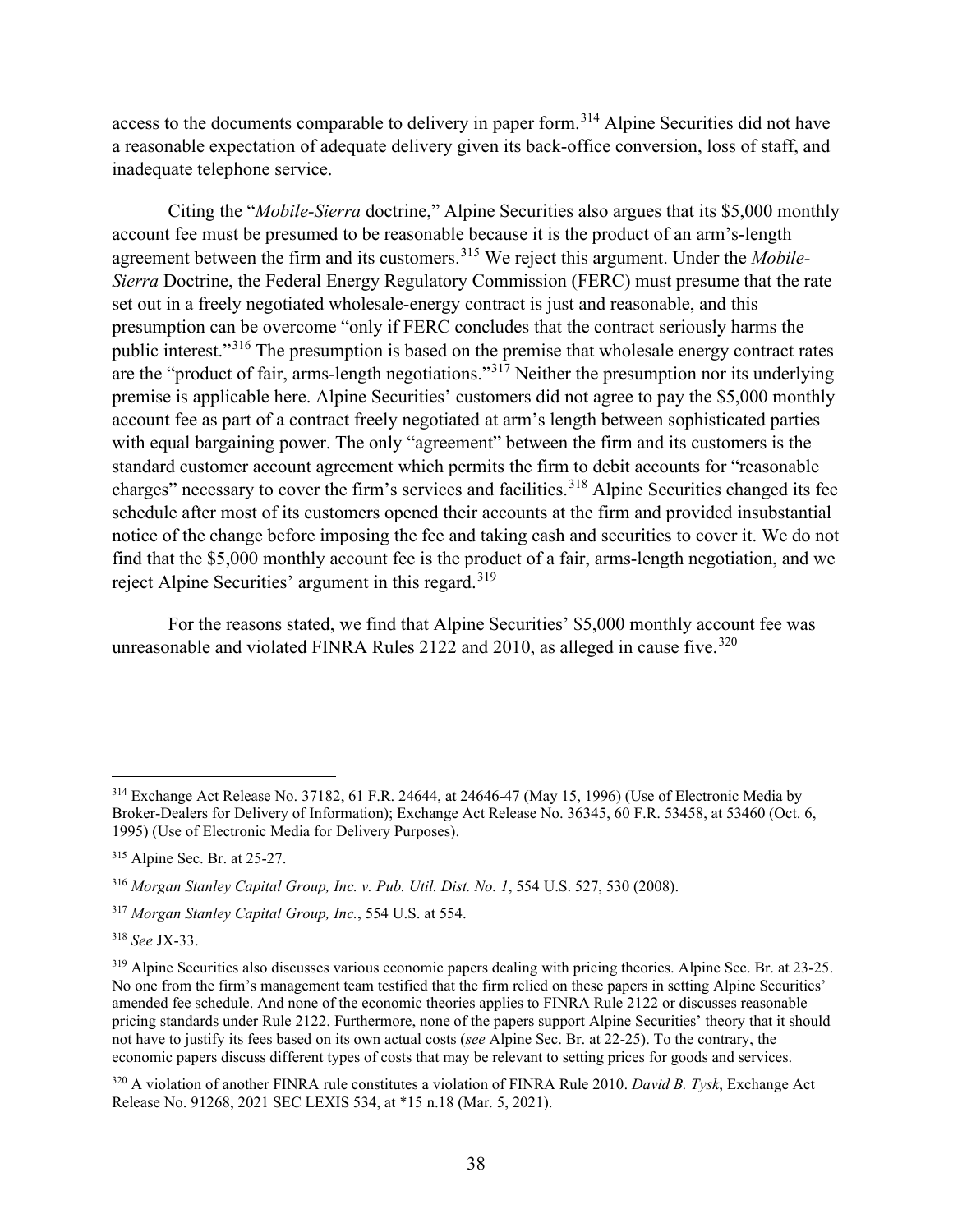#### **b. The Firm Assessed the \$5,000 Fee in a Discriminatory Manner**

Rule 2122 states that a firm's charges may not be "unfairly discriminatory among customers." Alpine Securities failed to comply with this requirement of the rule.

Alpine Securities did not want to charge its active customers the \$5,000 monthly account fee because it wanted to keep those customers (or transfer them to its affiliated broker-dealer, Scottsdale). Thus, as it started charging the \$5,000 fee in October 2018, it prepared a list of certain customers that the firm wanted to retain and decided not to collect the fee from those customers.<sup>321</sup> Instead, the firm immediately reversed the \$5,000 monthly account fee in those favored customers' accounts.<sup>322</sup> Alpine also reversed the fee for certain (but not all) customers who contacted the firm after discovering that they had been charged the fee.<sup>323</sup> Communications by and among firm management demonstrate that the firm waived the \$5,000 fee to keep profitable accounts and sometimes added customer names to the fee waiver list.<sup>324</sup>

For the reasons stated, we find that Alpine Securities assessed its \$5,000 monthly account fee in a discriminatory manner, in violation of FINRA Rules 2122 and 2010, as also alleged in cause five.

### **2. Alpine Securities Converted and Misused Customer Funds and Securities and Committed Unauthorized Trading in Connection With the \$5,000 Fee, as Alleged in Causes One, Two, and Three**

Between October 2018 and July 2019, Alpine Securities intentionally removed cash and securities from customer accounts without authorization to cover an unreasonable \$5,000 monthly account fee. In doing so, the firm converted and misused customer funds and securities and acted without customer authorization.

FINRA Rule 2150 states that no member shall make improper use of a customer's securities or funds. A member firm misuses customer funds or securities when it uses the funds or securities for some purpose other than as directed by the customer.<sup>325</sup> "Misuse of a customer's securities or funds rises to the level of conversion where [a member firm], without authority,

<sup>321</sup> CX-45; Tr. 333-34 (Jungling), 1996-97 (Jones), 4677 (Brant).

<sup>322</sup> CX-46; Tr. 333-34 (Jungling), 1116 (Tew), 4678-82 (Brant).

<sup>323</sup> Tr. 336 (Jungling), 1109-11 (Tew), 2905-06 (Doubek).

 $324$  CX-46; Tr. 1115-1116 (Tew) (testifying that, when the firm received pushback on the \$5,000 fee, the business decision was to keep larger, more active accounts happy), 1995-97 (Jones) (testifying that the criteria for adding customers to the list was "the better accounts" which would eventually transition from Alpine Securities to Scottsdale), 4386 (John Hurry) (testifying that the firm really had to focus on keeping customers that "we think we could make money on and service the best").

<sup>325</sup> *Dep't of Enforcement v. Taboada*, No. 2012034719701, 2016 FINRA Discip. LEXIS 7, at \*62-63 (OHO Mar 18, 2016), *aff'd*, 2017 FINRA Discip. LEXIS 29 (NAC July 24, 2017); *Dep't of Enforcement v. Mielke*, No. 2009019837302, 2014 FINRA Discip. LEXIS 24, at \*43 (NAC July 18, 2014), *aff'd*, Exchange Act Release No. 75981, 2015 SEC LEXIS 3927 (Sept. 24, 2015).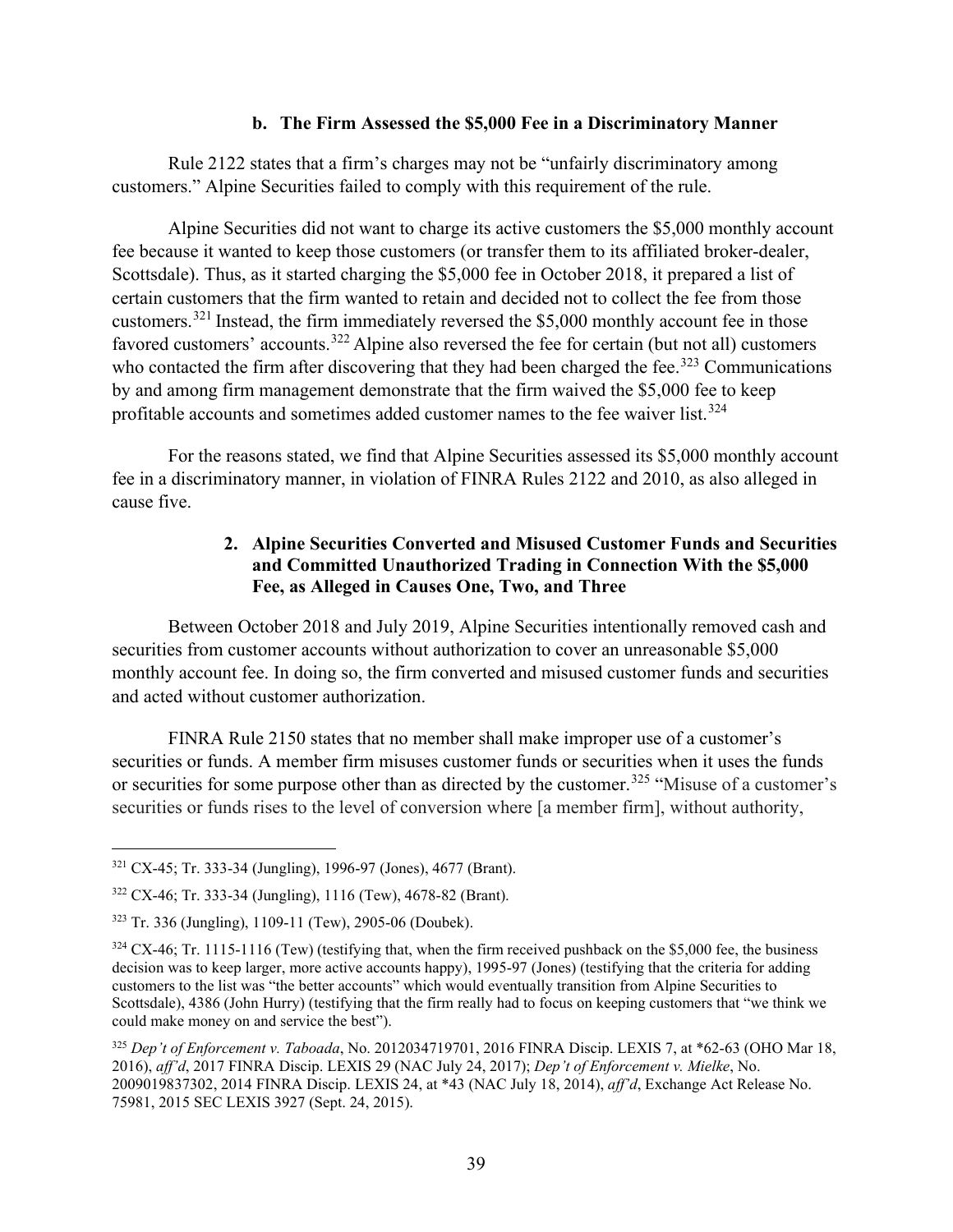intentionally takes property that does not belong to [it]."<sup>326</sup> "[C]onversion casts doubt on a person's 'ability to comply with the regulatory requirements of the securities business and to fulfill his fiduciary duties in handling other people's money.<sup>"327</sup> The conversion of customer funds and securities separately and independently violates FINRA Rule 2010 because conversion violates the ethical obligations of FINRA Rule 2010.<sup>328</sup> Additionally, the misuse of customer funds under FINRA Rule 2150 also violates Rule 2010 because a violation of any FINRA Rule, including Rule 2150, constitutes a violation of the ethical conduct required by Rule  $2010^{329}$ 

A member firm violates FINRA Rule 2010 and commits unauthorized trading when it purchases, sells or transfers securities in or out of a customer's account without authorization.<sup>330</sup> Unauthorized trading is a serious breach of the duty set forth in Rule 2010 to observe high standards of commercial honor and just and equitable principles of trade.<sup>331</sup> It goes to the "heart" of the trustworthiness" of a member firm and is a "fundamental betrayal" of the duty a brokerdealer owes to its customers.<sup>332</sup>

Alpine Securities' customer account agreement enabled the firm to "debit from [a customer's] account any and all *reasonable* charges as it may deem necessary to cover its services and facilities . . . "333 But the \$5,000 monthly account fee was not reasonable. In June and July 2019, Alpine Securities intentionally took \$1,714,200 and securities positions valued at \$1,154,946 from customer accounts to cover the \$5,000 monthly account fee.<sup>334</sup>

The firm's actions were intentional. At Doubek's direction, Walsh "repurposed an old Alpine proprietary account  $\dots$  and renamed it to liquidate to cover customer debits."<sup>335</sup> The firm concluded that, if any customer account held marketable securities, it needed to move enough of those securities to the new "liquidate to cover" proprietary account to cover debits (including

<sup>326</sup> *Dep't of Enforcement v. Wicker*, No. 2016052104101, 2021 FINRA Discip. LEXIS 31, at \*18 (NAC Dec. 15, 2021), *appeal docketed*, No. 3-20705 (SEC Jan. 13, 2022).

<sup>327</sup> *Kenny Akindemowo*, Exchange Act Release No. 79007, 2016 SEC LEXIS 3769, at \*22 (Sept. 30, 2016) (citing *Daniel D. Manoff*, Exchange Act Release No. 46708, 2002 SEC LEXIS 2684 (Oct. 23, 2002).

<sup>328</sup> *Dep't of Enforcement v. Vedovino*, No. 2015048362402, 2019 FINRA Discip. LEXIS 20, at \*12-13 (NAC May 15, 2019); *Dep't of Enforcement v. Casas*, No. 2013036799501, 2017 FINRA Discip. LEXIS 1, at \*20 (NAC Jan. 13, 2017).

<sup>329</sup> *Richard F. Kresge*, Exchange Act Release No. 55988, 2007 SEC LEXIS 1407, at \*42 (June 29, 2007).

<sup>330</sup> *William J. Murphy*, Exchange Act Release No. 69923, 2013 SEC LEXIS 1933, at \*35-36 (July 2, 2013), *aff'd sub nom. Birkelback v. SEC*, 751 F.3d 472 (7th Cir. 2014); *Janet Gurley Katz*, Exchange Act Release No. 61449, 2010 SEC LEXIS 994, at \*74 (Feb. 1, 2010).

<sup>331</sup> *Murphy*, 2013 SEC LEXIS 1933, at \*31-32 (citing *Katz*, 2010 SEC LEXIS 994, at \*22).

<sup>332</sup> *Katz*, 2010 SEC LEXIS 994, at \*72.

<sup>333</sup> JX-32, at 7; JX-33, at 7 (emphasis added).

<sup>334</sup> CX-4A; Tr. 282-95, 3892-96 (Jungling).

<sup>335</sup> Tr. 3525 (Walsh).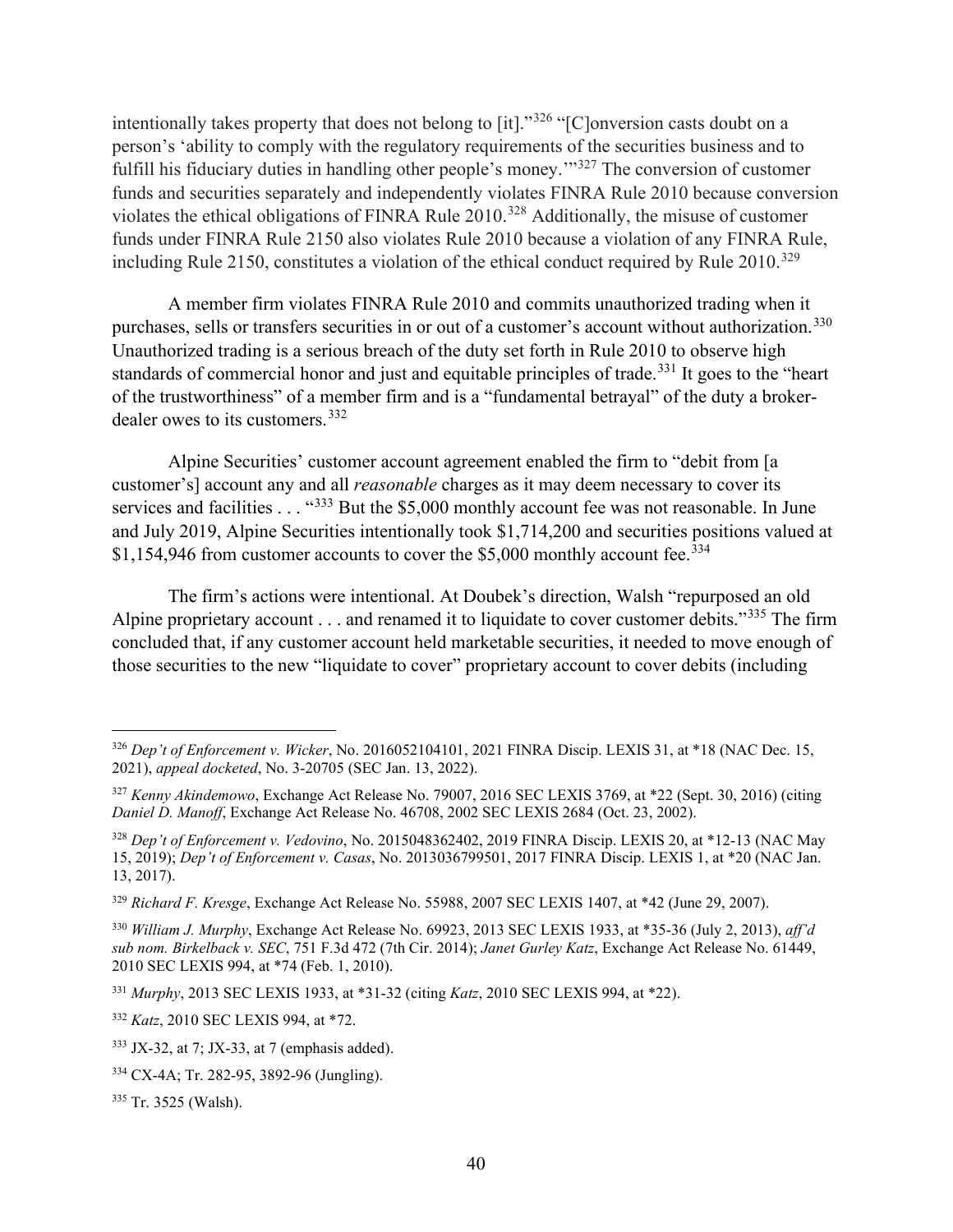debits related to the \$5,000 monthly account fee).<sup>336</sup> Management did not want to rely on the OTC markets last trade price to value customer shares because those prices may be unreliable in the illiquid OTC market.<sup>337</sup> Instead, Alpine Securities devised a system whereby it took securities valued at *double* the amount of the debit in each customer's account because the firm's plan was to sell the securities to cover outstanding debits, and it did not want to come up short.<sup>338</sup> Similarly, the firm systematically seized any cash in a customer's account or a linked money market account for debits related to when the firm assessed the \$5,000 monthly account fee or the customer later sold stock, and treated the cash as income for the firm.<sup>339</sup>

Alpine Securities contends that its purpose in charging a \$5,000 monthly account fee was to close retail accounts, not to generate income.<sup>340</sup> This claim is not supported by the firm's actions and is not a defense. The firm expended considerable effort to ensure that it transferred enough marketable securities to the liquidate-to-cover-customer-debits account and it seized all available cash. Its actions demonstrate that it intended to generate revenue for itself. As of February 2019, the firm had realized income of \$1,235,268 from the \$5,000 monthly account fee. $341$ 

Alpine Securities argues, as a defense, that it "did not liquidate a single customer security."<sup>342</sup> But Enforcement need not demonstrate that Alpine Securities intended to permanently deprive its customers of their funds and securities (although it has shown that intent).<sup>343</sup> The Commission decisively found that repayment, reversal, or lack of intent to permanently deprive does not preclude a finding of conversion. In *Mission Securities Corporation*, a case with a similar fact pattern, the applicants transferred their customers' securities to proprietary accounts and liquidated the securities without authorization to pay the firm's operating expenses.<sup>344</sup> The Commission found that Mission Securities did in fact intend to deprive their customers permanently, but further stated that, even if Mission Securities had

<sup>342</sup> Alpine Sec. Br. at 4.

<sup>336</sup> Tr. 3402-06, 3525-26 (Walsh), 3854-56 (Brant).

 $337$  Walsh testified that, although the last trade price is the price that the firm used to value customer positions on account statements, the last trade price in the OTC market is "unrealistic." Tr. 3403-05 (Walsh).

<sup>338</sup> Tr. 3402-06, 3525-26, 3551-52 (Walsh).

<sup>339</sup> Tr. 3410 (Walsh), 4859-62 (Brant).

<sup>340</sup> Alpine Sec. Br. at 5.

<sup>341</sup> CX-185, at 4; Tr. 3594-95 (Fortune).

<sup>343</sup> *See Dep't of Enforcement v. Doni*, No. 2011027007901, 2016 FINRA Discip. LEXIS 10, at \*54 (OHO Apr. 18, 2016), *aff'd*, 2017 FINRA Discip. LEXIS 46 (NAC Dec. 21, 2017); *Dep't of Enforcement v. Waldock*, No. 2012031142101, 2014 FINRA Discip. LEXIS 19, at \*25 (OHO May 8, 2014).

<sup>344</sup> *Mission Sec. Corp.*, Exchange Act Release No. 63453, 2010 SEC LEXIS 4053, at \*3 (Dec. 7, 2010).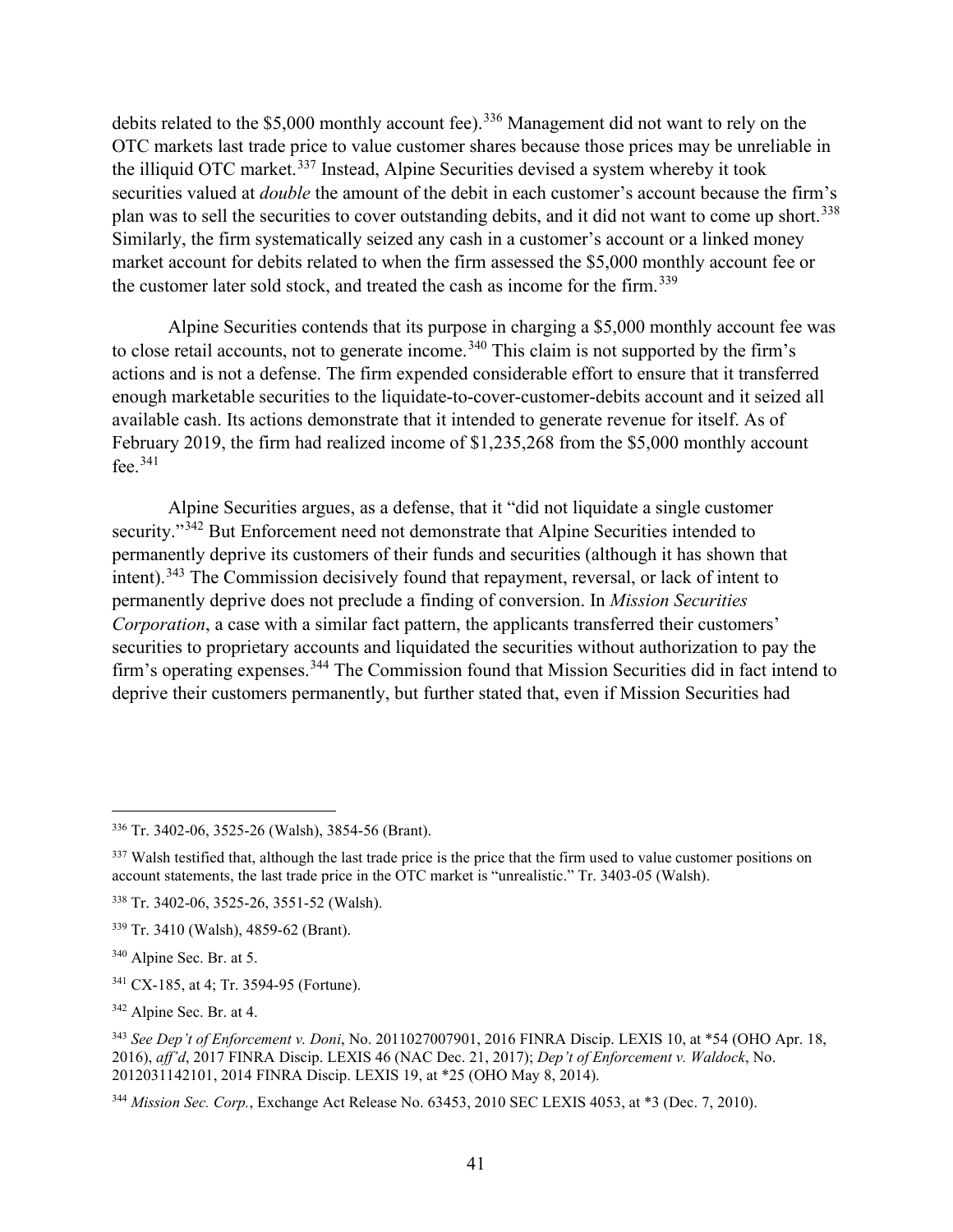repaid its customers and they had not been harmed, the firm's conduct would still constitute conversion and violate the ethical standards of the securities industry.<sup>345</sup>

Furthermore, although Alpine Securities never sold the customers' securities from its proprietary liquidate-to-cover-customer-debits account, by all accounts, it intended to do just that.<sup>346</sup> The firm reversed course because regulators from Utah intervened, not because it never intended to liquidate securities.<sup>347</sup> And, Alpine Securities never intended to, and never did, return all of the cash it seized from customer accounts.<sup>348</sup>

The firm's treatment of its customers demonstrates Alpine Securities' intent. The firm charged CN \$5,000 on October 25, 2018.<sup>349</sup> In January 2019, CN sold securities for \$3,306.<sup>350</sup> Alpine Securities thereafter seized the cash proceeds from the account to cover the monthly account fee, and the customer's account showed a negative cash balance of \$1,838.<sup>351</sup> Then Alpine Securities moved securities from the customer's account to the liquidate-to-covercustomer-debits account to cover the remainder of the original \$5,000 monthly account fee.<sup>352</sup> The firm acted similarly in Customer ET's account. Alpine Securities charged ET's account

<sup>346</sup> Walsh testified as follows:

A: Right.

A: Right.

A: One of the reasons.

Tr. 3552 (Walsh).

<sup>348</sup> Tr. 305-06, 3894 (Jungling), 3413-14, 3550-51 (Walsh).

<sup>349</sup> CX-7, at 76; CX-85, at 3; Tr. 271-81 (Jungling).

<sup>350</sup> CX-85, at 22-25; Tr. 279 (Jungling).

<sup>351</sup> CX-7, at 76; Tr. 272-81 (Jungling).

<sup>345</sup> 2010 SEC LEXIS 4053, at \*20-21 (citing *Joel Eugene Shaw*, Exchange Act Release No. 34509, 1994 SEC LEXIS 2493 (Aug. 10, 1994) (finding that representative converted customer funds even though representative repaid those funds after his firm discovered the misconduct)).

Q: [The firm's] intent, right, [was] to ultimately sell securities out of that account to the street to cover the amounts that the customer debits had; right?

Q: And that's why you told us earlier it was marketable securities that you were looking for; right? Securities that you could actually sell to the street; right?

Q: and the only reason you ultimately didn't do that is because the State of Utah told you not to; right?

<sup>&</sup>lt;sup>347</sup> Tr. 3552 (Walsh). Walsh also testified that the firm took securities valued at double the amount of each customer's debit to ensure that, when liquidated, the securities provided enough money to cover customer debits. Tr. 3402-06, 3525-26, 3551-52 (Walsh).

<sup>&</sup>lt;sup>352</sup> Tr. 272-73 (Jungling). More than seven months later and after regulatory intervention, in August 2019, after numerous emails between CN and Alpine Securities, the firm reversed the \$5,000 monthly account fee and returned securities from its proprietary account to the customer's account. CX-75; CX-76; CX-78; CX-79; CX-80; CX-81; CX-82; CX-83; CX-84; CX-85; Tr. 280-81 (Jungling).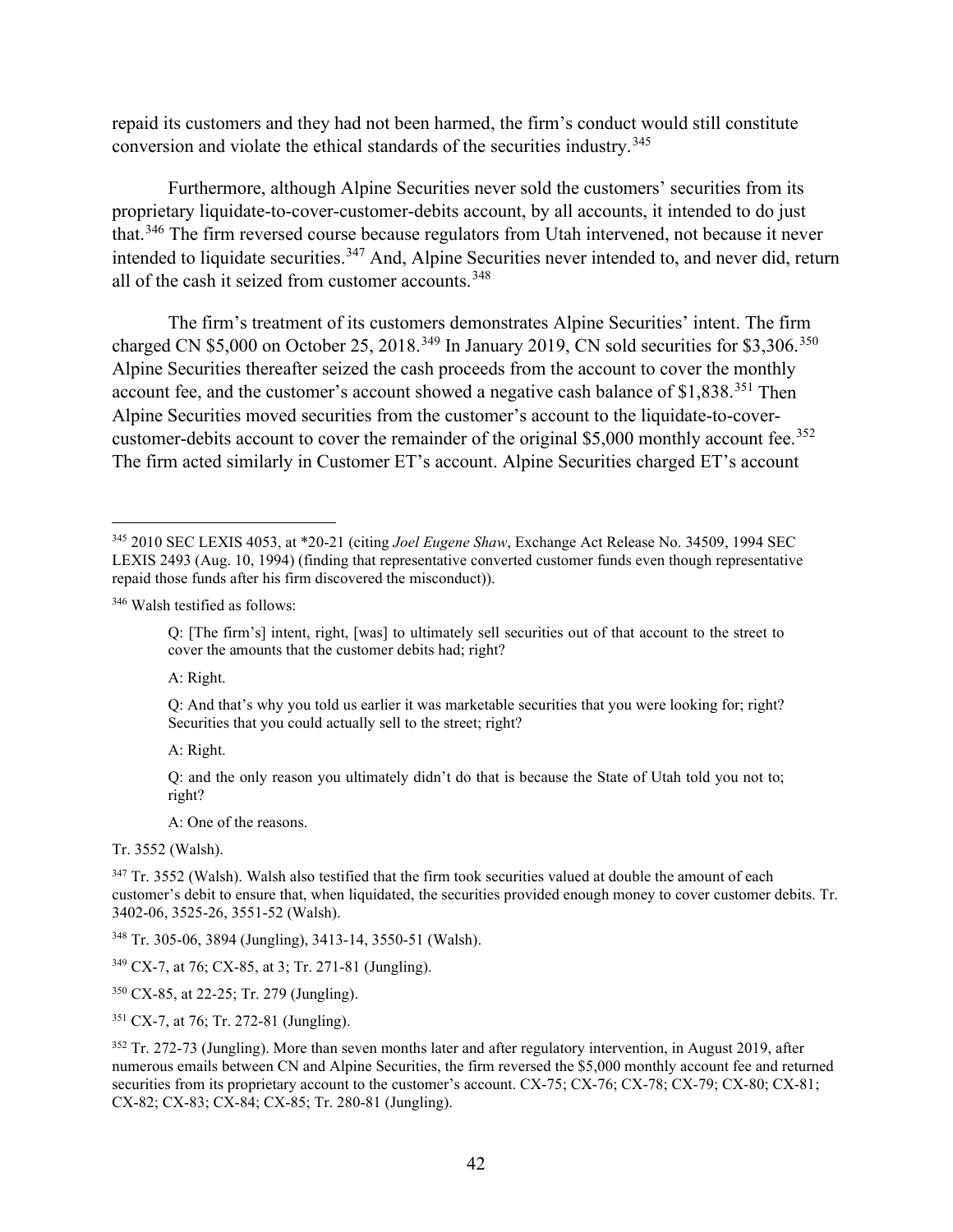\$5,000 on December 31, 2018.<sup>353</sup> On January 2, 2019, the firm redeemed \$57 from the customer's linked money market account.<sup>354</sup> In June 2019, ET sold securities for \$11,421, and the firm seized a portion of the proceeds (\$4,943) of the sale to cover the remaining debit from the \$5,000 fee.<sup>355</sup> On June 19, 2019, Alpine Securities mailed ET a check for \$6,403 (the sales proceeds that the firm did not seize to cover the  $$5,000$  monthly fee).<sup>356</sup>

Similarly, in the account of Customer AA, the firm charged a \$5,000 monthly account fee on December 31, 2018, and redeemed funds from the customer's linked money market fund on January 2, 2019.<sup>357</sup> This left a balance of \$3,396 unpaid (for the \$5,000 fee), for which the firm debited the customer's account and correspondingly moved the customer's marketable securities to the liquidate-to-cover-customer-debits account.<sup>358</sup>

Another example is the account of Customer WP. Alpine Securities charged a \$5,000 monthly account fee on October 5, 2018. In the next five days, the firm seized \$2,862 cash from the account, leaving a debit balance of \$2,137.<sup>359</sup> Although Alpine Securities adjusted the debit to WP's account in May 2019, as of the hearing in this matter, the firm had not repaid WP his seized cash.<sup>360</sup> Alpine Securities charged Customer TI a \$5,000 monthly account fee on November 28, 2018. Over the course of several days, the firm seized \$3,398 cash from the account and left a debit of  $$1,601$ .<sup>361</sup> Although Alpine Securities adjusted the debit in March 2019, it never returned the cash to TI, and TI has closed the account.  $362$ 

None of the firm's customers authorized the firm's transfers of their securities to the firm's proprietary account or its seizures of cash to cover the \$5,000 monthly account fee. Some customers paid some or all of the \$5,000 fee because they were forced to do so in order to regain possession of their other holdings, but no customer authorized a removal of funds and securities to cover the unreasonable fee.<sup>363</sup> In most instances, the customers were not even aware of the \$5,000 monthly account fee, let alone that the firm was taking their cash and securities to cover it.

<sup>353</sup> CX-7, at 92; Tr. 309 (Jungling).

<sup>354</sup> CX-7, at 92; Tr. 309-10 (Jungling).

<sup>355</sup> CX-144, at 3; Tr. 310-12, 318-19 (Jungling).

<sup>356</sup> CX-7, at 92; Tr. 312-20 (Jungling).

<sup>357</sup> CX-7, at 2.

<sup>358</sup> Tr. 268-70 (Jungling).

<sup>359</sup> CX-7, at 77; Tr. 3414-15 (Walsh).

<sup>360</sup> Tr. 3414-15 (Walsh).

<sup>361</sup> CX-7, at 89; Tr. 3416-18 (Walsh).

<sup>362</sup> Tr. 3416-18 (Walsh).

<sup>363</sup> Tr. 3406 (Walsh).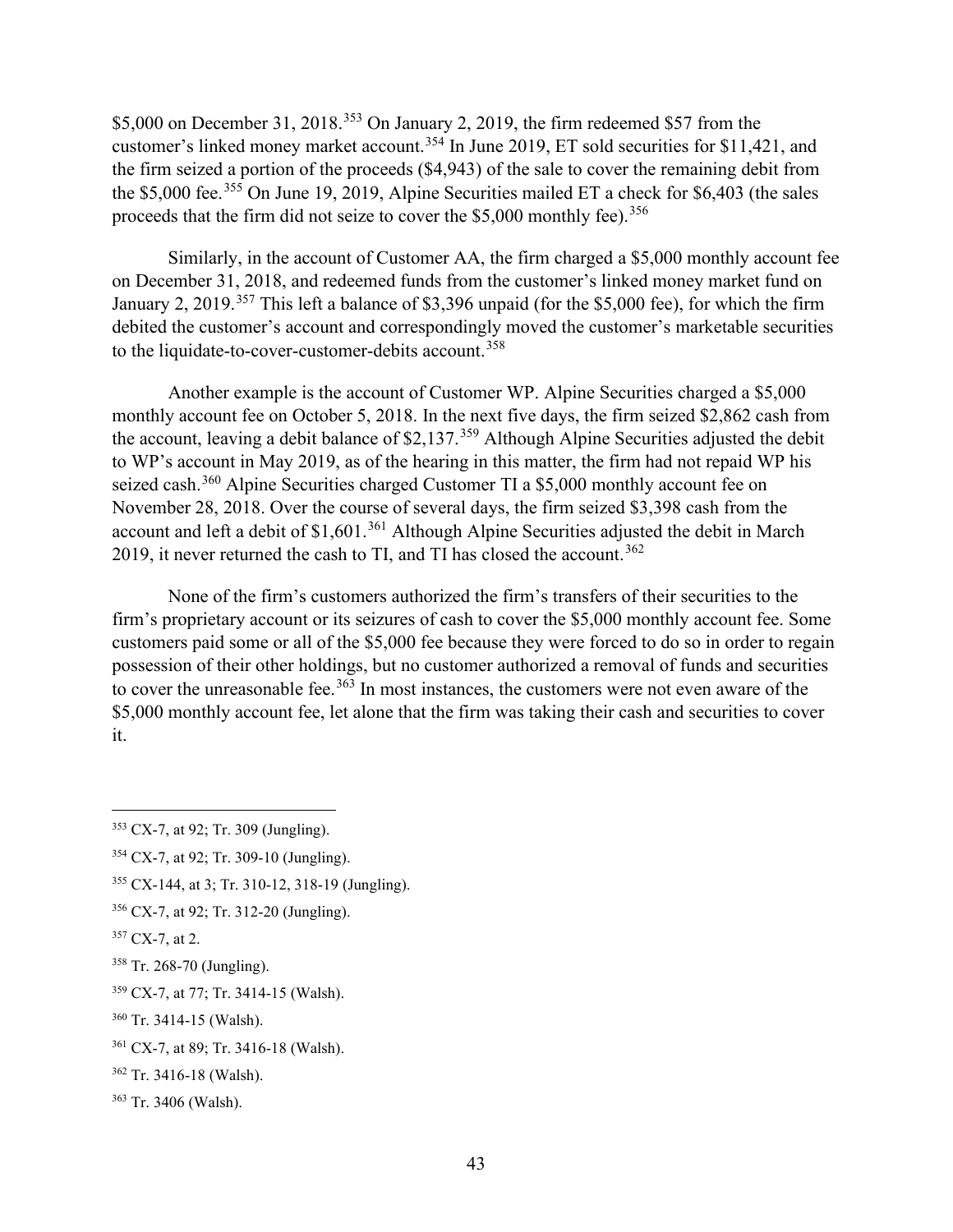Accordingly, we find that Alpine Securities violated FINRA Rules 2150 and 2010 by converting and misusing customer funds and securities, as alleged in causes one and two. We further find that, by moving securities from customer accounts to a firm proprietary account, without customer authorization, Alpine Securities violated FINRA Rule 2010, as alleged in cause three.

## **B. Alpine Securities' Misconduct Related to Customers' Securities that It Improperly Deemed "Worthless" and "Abandoned"**

We find as alleged in causes one and two that, between May and July 2019, Alpine Securities converted and misused customers' securities in violation of FINRA Rules 2150 and 2010 by intentionally taking without customer authorization every customer position valued at \$1,500 or less. We also find as alleged in causes one and two that, between June and July 2019, Alpine Securities converted and misused customers' securities in violation of FINRA Rules 2150 and 2010 by intentionally taking without customer authorization every customer position improperly deemed "abandoned" by the firm.

We further find as alleged in cause three that, between May and July 2019, the firm executed unauthorized transactions in violation of FINRA Rule 2010 by selling hundreds of positions improperly deemed worthless to itself for one cent per position without customer authorization. Additionally, we find as alleged in cause three that, between June and July 2019, the firm committed unauthorized trading in violation of FINRA Rule 2010 by moving customers' securities (improperly deemed abandoned by the firm) from customer accounts to a firm escheat account without customer authorization.

Finally, we find as alleged in cause four that Alpine Securities sold hundreds of customers' positions (that the firm improperly deemed worthless) to itself for an unfair price of one penny per position that was not reasonably related to the current market prices for the securities, in violation of FINRA Rules 2121 and 2010.

## **1. Alpine Securities Converted and Misused Customer Securities Improperly Deemed Worthless and Abandoned and Committed Unauthorized Trading, as Alleged in Causes One, Two, and Three**

"Conversion generally is an intentional and unauthorized taking of and/or exercise of ownership over property by one who neither owns the property nor is entitled to possess it."<sup>364</sup> To prove conversion, Enforcement need not prove the intent to permanently deprive.<sup>365</sup> Conversion independently violates FINRA Rule 2010.<sup>366</sup> FINRA Rule 2150 prohibits the

<sup>364</sup> *Dep't of Enforcement v. Casas*, 2017 FINRA Discip. LEXIS 1, at \*20.

<sup>365</sup> *Dep't of Enforcement v. Doni*, 2017 FINRA Discip. LEXIS 46, at \*26-27.

<sup>366</sup> *Kenny Akindemowo*, 2016 SEC LEXIS 3769, at 22.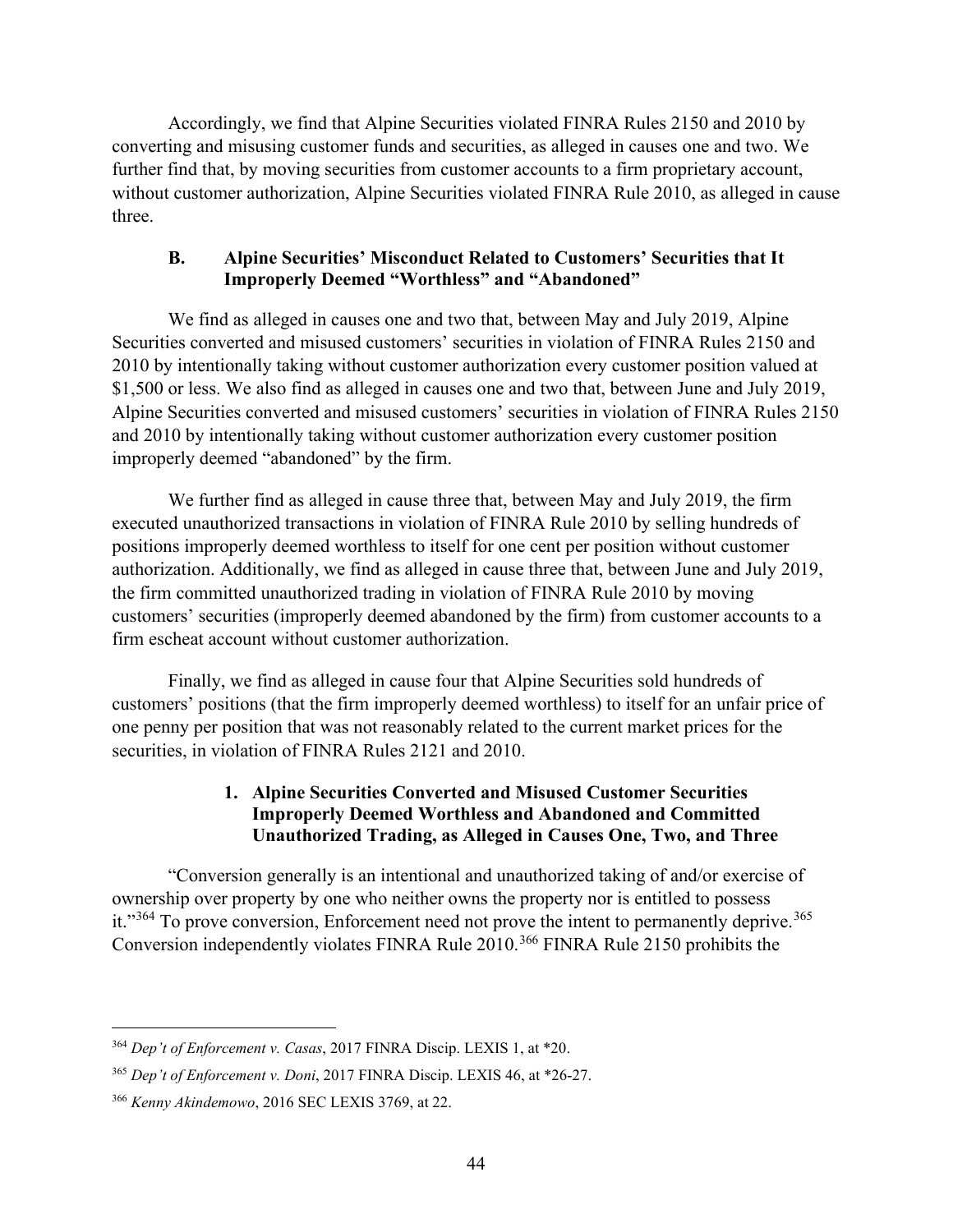improper use of customer securities, and a violation of Rule 2150 constitutes a violation of FINRA Rule 2010.<sup>367</sup>

A member firm violates FINRA Rule 2010 by engaging in trading that is not authorized by the customer.<sup>368</sup> "It is well settled that unauthorized trading in a customer's account is 'a serious violation of just and equitable principles of trade.<sup>'"369</sup> The Commission has characterized unauthorized trading as a "fundamental betrayal" of the duty owed to a customer.<sup>370</sup>

#### **a. Conversion, Misuse, and Unauthorized Trading of Securities Improperly Categorized as Abandoned**

In June 2019, after Alpine Securities had already appropriated customers' securities to cover debits, the firm next improperly identified all remaining retail accounts as abandoned. Alpine Securities systematically moved positions from customers' accounts into the firm's escheat accounts, improperly deeming those securities abandoned.<sup>371</sup> In doing so, it acted without customer authority and converted and misused customer securities.

Alpine Securities claims that its actions in this regard were a mistake, not intentional actions.<sup>372</sup> We disagree and find that the firm's actions were intentional. Starting on June 7, 2019 and continuing throughout the month, Alpine Securities removed a large number of securities that the firm labeled as "abandoned" from customer accounts without notice to or approval from the customers.<sup>373</sup> In a May 31, 2019 letter that the firm did not send to customers until approximately June 11, 2019,  $374$  the firm indicated that, effective June 1, 2019, securities held in "abandoned" accounts would be moved to the firm's abandoned securities accounts pending escheatment to the appropriate state.<sup>375</sup> Walsh testified that, in June of 2019, the sense of

<sup>370</sup> *Keith L. DeSanto*[, Exchange Act Release No. 35860, 1995 SEC LEXIS 1500, at \\*16](https://advance.lexis.com/document/?pdmfid=1000516&crid=75b99ed2-dea4-4431-84b9-6358b9e056e2&pddocfullpath=%2Fshared%2Fdocument%2Fadministrative-materials%2Furn%3AcontentItem%3A4W5N-2CC0-0098-G0H0-00000-00&pdcontentcomponentid=11966&pdteaserkey=sr0&pditab=allpods&ecomp=xzgpk&earg=sr0&prid=ceee8c88-180f-4f9b-b373-a1a03f2e2936) (June 19, 1995), *aff'd*, [101](https://advance.lexis.com/document/?pdmfid=1000516&crid=75b99ed2-dea4-4431-84b9-6358b9e056e2&pddocfullpath=%2Fshared%2Fdocument%2Fadministrative-materials%2Furn%3AcontentItem%3A4W5N-2CC0-0098-G0H0-00000-00&pdcontentcomponentid=11966&pdteaserkey=sr0&pditab=allpods&ecomp=xzgpk&earg=sr0&prid=ceee8c88-180f-4f9b-b373-a1a03f2e2936)  [F.3d 108 \(2d Cir. 1996\)](https://advance.lexis.com/document/?pdmfid=1000516&crid=75b99ed2-dea4-4431-84b9-6358b9e056e2&pddocfullpath=%2Fshared%2Fdocument%2Fadministrative-materials%2Furn%3AcontentItem%3A4W5N-2CC0-0098-G0H0-00000-00&pdcontentcomponentid=11966&pdteaserkey=sr0&pditab=allpods&ecomp=xzgpk&earg=sr0&prid=ceee8c88-180f-4f9b-b373-a1a03f2e2936) (unpublished table decision).

<sup>372</sup> Alpine Sec. Br. at 1, 39.

<sup>367</sup> *Mission Sec. Corp.*, 2010 SEC LEXIS 4053, at \*2 n.2.

<sup>368</sup> *Murphy*, Exchange Act Release No. 69923, 2013 SEC LEXIS 1933, at \*31; *Dep't of Enforcement v. Griffith*, No. 2010025350001, 2015 FINRA Discip. LEXIS 55, at \*15 (NAC Dec. 22, 2015).

<sup>369</sup> *Dep't of Enforcement v. Ul Haq*, No. ELI2004026701, 2009 FINRA Discip. LEXIS 3, at \*15 (NAC Apr. 6, 2009) (citing *Jonathan Garrett Ornstein*, Exchange Act Release No. 31557, 1992 SEC LEXIS 2972 at \*4 (Dec. 3, 1992)). *See also Murphy*, 2013 SEC LEXIS 1933, at \*33-34 (July 2, 2013) (finding respondent violated precursor to Rule 2010 when he made trades not approved by the customer as part of the trading strategy); *Wanda P. Sears*, Exchange Act Release No. 58075, 2008 SEC LEXIS 1521, at \*8 (July 1, 2018) (finding respondent violated precursor to Rule 2010 when she executed trades without customers' permission).

<sup>371</sup> Stip. ¶ 68; Tr. 500 (Jungling).

<sup>373</sup> Tr. 501-03, 510-12 (Jungling), 4114-15 (Walsh).

<sup>374</sup> CX-58; CX-59; Tr. 3362-63 (Walsh).

 $375$  CX-58, at 2; Tr. 501-02, 512 (Jungling). The abandoned securities accounts were proprietary accounts to which the firm, not the customers, had access. The customers lost control over the securities when they were removed from their accounts. Tr. 504-05 (Jungling). Doubek testified that Alpine Securities had an abandoned securities account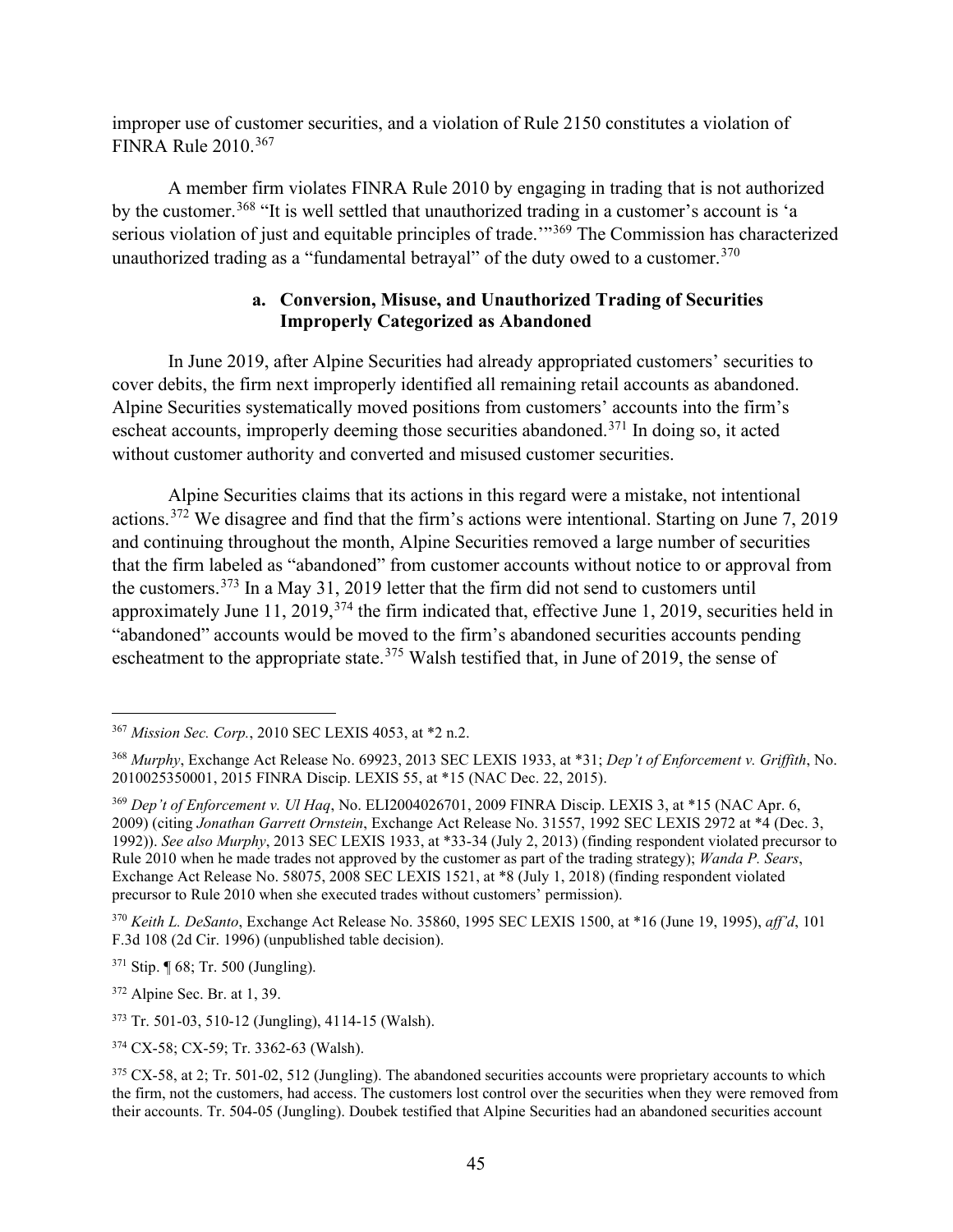urgency to close retail accounts increased, and he was instructed to close *all* accounts by the end of June.<sup>376</sup> In total, Alpine Securities declared 645 positions abandoned from 545 customer accounts.<sup>377</sup> The estimated value of the customers' securities that Alpine Securities moved to its proprietary holding accounts was more than \$54.5 million.<sup>378</sup>

After receiving customer complaints in response to the May 31 letter,  $379$  the firm set up an automatic reply to emails directed to its House Account email address.<sup>380</sup> The automatic reply referenced the May 31, 2019 letter (mailed June 11, 2019), and stated that all accounts still holding positions have been deemed abandoned and have been submitted for processing to the customer's residential state's escheat department.<sup>381</sup> It directed customers to "[p]lease contact your state for instructions on how to reclaim your assets."<sup>382</sup> The firm's automatic reply was not even accurate, as the firm had not actually submitted assets deemed abandoned to any state escheat accounts.<sup>383</sup> In fact, the firm had only transferred assets to its own proprietary escheat accounts. Customers who attempted to contact their states could not reclaim their assets because Alpine Securities still held them.<sup>384</sup>

Alpine Securities not only moved customers' securities from their accounts to a proprietary account without authorization or consent, but the firm also failed to follow its own procedures for declaring an account abandoned. Alpine Securities claims that it acted pursuant to

<sup>379</sup> *See, e.g.*, CX-68 (email inquiries from Customer R Law Firm).

set up for each state. The abandoned securities moved from the firm's proprietary accounts to state escheat accounts only when each state was willing to accept escheated funds and securities. Tr. 2884 (Doubek).

<sup>376</sup> Tr. 3522 (Walsh).

<sup>&</sup>lt;sup>377</sup> CX-21; CX-254; Tr. 3859-66 (FINRA Member Supervision Risk Monitoring Analyst Troy Mulhern).

 $378$  CX-21. Mulhern testified that he calculated position values based on the firm's customer account statements. Tr. 3860 (Mulhern). Some positions (marked in red on CX-21) include approximate and uncertain values because the share number and symbol may have been aged. Tr. 3865 (Mulhern). Mulhern testified that customers would not necessarily have received these amounts from stock sales. Tr. 3866 (Mulhern).

<sup>380</sup> CX-118; Tr. 513-14 (Jungling).

<sup>381</sup> CX-118; Tr. 513-14 (Jungling).

<sup>382</sup> CX-118; CX-146; Tr. 2891-94 (Doubek).

<sup>383</sup> CX-142; Tr. 515-17 (Jungling).

<sup>384</sup> Tr. 2893-94 (Doubek). For example, Customer SO emailed on June 20, 2019 to question why her account had been closed. She asked what became of her holdings, valued at approximately \$25,000. CX-141, at 3, 5; Tr. 522-23 (Jungling). The House Account team responded that positions with a market value of \$1,500 or less were moved "via a worthless security sell transaction," other positions were liquidated to cover outstanding debits, and the remainder were moved to an "Alpine Customer Abandoned Securities Account pending escheatment to the appropriate state." CX-141, at 4. After additional emails back and forth, the firm advised Customer SO that her account had been deemed abandoned and that she had to contact her state escheat office to reclaim her assets. CX-141, at 1-2; Tr. 524-25 (Jungling). Alpine Securities' statement was untrue, as the firm still held Customer SO's assets in its proprietary account. Her state escheat office advised her that it had received nothing from Alpine Securities. Tr. 525-26 (Jungling).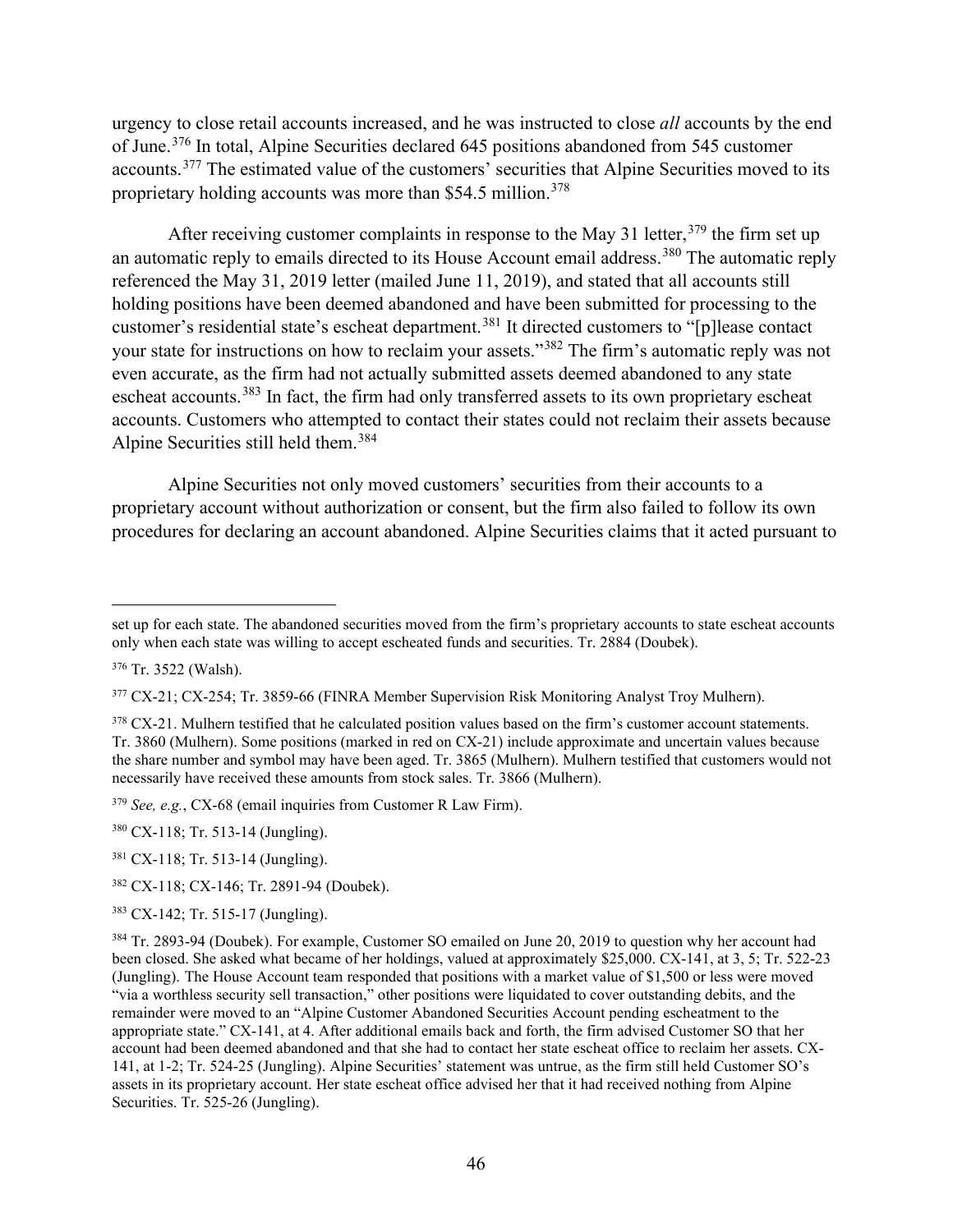a provision in its customer account agreement.<sup>385</sup> The evidence shows that claim is simply not true. The firm's abandoned security policy, which was part of the standard account application, stated that an account would be deemed abandoned if there was no activity in the account or contact from the customer during the prior *three years*. <sup>386</sup> The firm did not follow its own procedures.<sup>387</sup>

Indeed, Doubek testified that, when he instructed Walsh to move all positions from open retail accounts to an abandoned securities account, he did not specifically instruct him to comply with the account agreement's provisions because the goal was to get retail accounts closed.<sup>388</sup> Walsh similarly testified that he did not attempt to follow the account agreement's provisions before taking positions as abandoned and that he may have ignored customers' indications of interest.<sup>389</sup> He also testified that he made no effort to review and follow the escheat laws of the individual states in which Alpine Securities operated, and that Doubek did not ask him to do that. 390

Examples of customers' demonstrations of interest in their accounts abound. The record includes email correspondence, communications by telephone, deposits and withdrawals, and securities transactions during the months leading up to the firm's seizures.<sup>391</sup> But Alpine

<sup>387</sup> Tr. 527-28 (Jungling), 2886-89 (Doubek).

<sup>388</sup> Tr. 2889-90 (Doubek).

<sup>389</sup> *See* Tr. 3365-68 (Walsh) (Q. In June 2019 when you moved all remaining assets out of accounts as abandoned, you didn't follow the provisions in the account agreement, did you? A. No.), 3370-73 (Walsh) (Q. So regardless of whether there was activity or withdrawals or deposits or contact as of June, all accounts were abandoned; is that correct? You don't have to look at Ms. Fritz, you can answer the question. A. First of all, I could look at whoever I want . . . That is correct, all accounts were deemed inactive and abandoned if we had not been contacted and the accounts had not been closed as of June 2019. That is correct.), 3546-48 (Walsh) (Q. You didn't follow any of the details, as you put it, in this provision before taking positions as abandoned; correct? A. Correct.), 3565-66 (Walsh) (Q. Just to be clear, Mr. Walsh, back in June 2019, you didn't purport to follow that provision; did you, Mr. Walsh? A. I did not.). Walsh was aware of the abandoned account provision in the customer account agreement before Alpine Securities removed customers' securities from their accounts. A regulator from the state of Utah met with Walsh at Alpine Securities and directed his attention to that section of the customer account agreement and told him to follow it. Walsh nonetheless ignored the provision when he took customers' securities out of their accounts. Tr. 3522-24, 3546-48 (Walsh).

<sup>390</sup> Tr. 3390 (Walsh) (Q. In June 2019 Mr. Walsh, you didn't undertake to determine whether taking positions as abandoned complied with any particular state law, correct? A. Correct.). *See also*, Tr. 3389-91 (Walsh).

<sup>391</sup> CX-22; CX-23; Tr. 542-47 (Jungling).

<sup>385</sup> Alpine Sec. Br. at 2, 31.

<sup>386</sup> JX-32, at 13; JX-33, at 13; Tr. 504, 526-28 (Jungling). Specifically, the firm's customer account agreement stated, with respect to inactive and abandoned accounts, that: (1) if an account has not had activity for more than 12 months, Alpine Securities may classify the account as inactive and charge an inactive account service fee; (2) if an account is classified as inactive and the firm has been unable to contact the customer by electronic or regular mail during the same period, the firm may classify the account as dormant and may charge a dormant account fee; and (3) if a deposit or withdrawal has not been made on the account, the customer has not otherwise indicated an interest in the account, or the firm has no other contact with the customer *for three years*, the account will be presumed to be abandoned. JX-32, at 13 ¶ 32; JX-33, at 13 ¶ 32 (emphasis added). It further states, "Funds in abandoned accounts will be remitted in accordance with state law." JX-32, at 13 ¶ 32; JX-33, at 13 ¶ 32.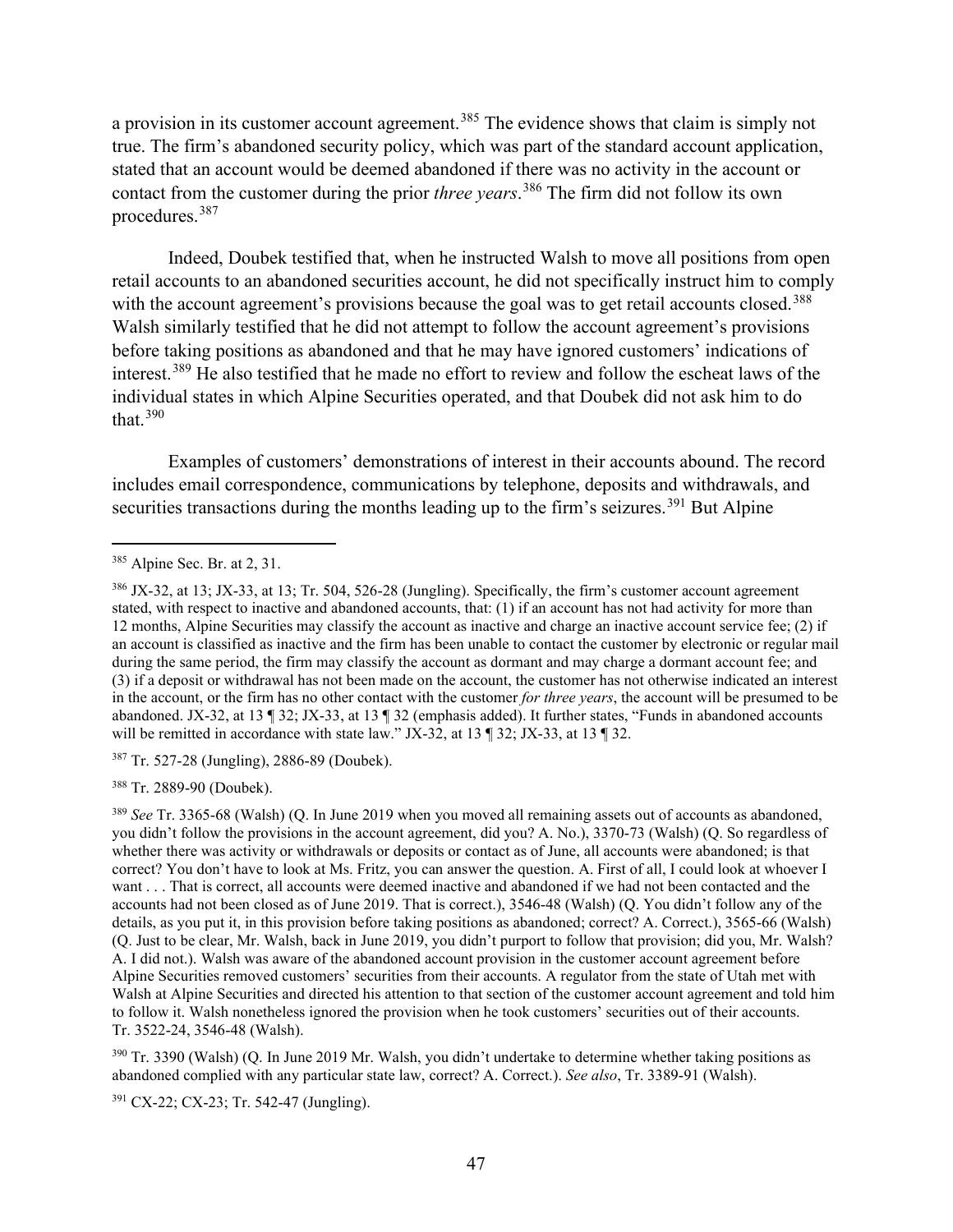Securities never bothered to check.<sup>392</sup> In all, 23 customers communicated with Alpine Securities by email in the months leading up to June 2019, yet had their accounts deemed abandoned.<sup>393</sup> At least 65 customers engaged in some type of trading activity in their accounts during the months leading up to June 2019, yet the firm deemed their accounts abandoned.<sup>394</sup> In short, the firm made no real attempt to discern if its customers' accounts were in fact abandoned.<sup>395</sup>

Alpine Securities argues that the firm never intended to liquidate the securities it took as abandoned or benefit from the seizures.<sup>396</sup> Even if true, this provides no defense to our finding of conversion and misuse. There is no requirement in the law that Alpine Securities benefit from the property it converts and misuses.<sup>397</sup> In any event, Alpine Securities intentionally removed customers' securities from customers' accounts and, without authorization, put them into accounts to which the customers had no access, and that the firm controlled. This conduct constitutes conversion and misuse.

Alpine Securities claims that it never "owned" the securities it took from its customers. It states that "the movements made no change to the ownership of any security—they remained owned by Alpine's customers and could be retrieved by the customers . . . .<sup>398</sup> The evidence shows otherwise. After the seizures, Alpine Securities' stock record indicated that the firm's customers were no longer the owners of the stock.<sup>399</sup> At that point, the firm's escheat account

<sup>393</sup> Tr. 539-41 (Jungling). *See also* CX-113, at 126-29; CX-254, at 14; Tr. 4120-23 (Walsh) (testifying, after being shown another example of a customer who emailed twice in the months before June 2019, that he did not check whether customers had emailed the House Account before taking securities as abandoned).

<sup>394</sup> CX-22; Tr. 542-46 (Jungling).

<sup>395</sup> *See Dep't of Enforcement v. Mission Sec.*, 2010 FINRA Discip. LEXIS 1, at \*24-27 (rejecting firm's argument that conversion was justified because the customers had abandoned their accounts where the firm did not follow state laws regarding abandonment).

<sup>396</sup> Alpine Sec. Br. at 5, 29.

<sup>398</sup> Alpine Sec. Br. at 31.

<sup>399</sup> Walsh testified:

Q. So looking at the stock record, it's the customer state [of residence] that is long, right, not the customer?

A. Right.

 $392$  Tr. 3367-68 (Walsh). For example, one customer contacted the firm by email in January 2019, yet the firm deemed his account abandoned and moved his positions to a proprietary escheat account in June 2019. CX-113, at 2; CX-254, at 10-11; Tr. 528-30 (Jungling). Another customer communicated back and forth with the firm by email throughout April and May 2019, yet Alpine Securities deemed his account abandoned and moved his positions to a proprietary escheat account in June 2019. CX-113, at 4; CX-254, at 11; RX-117; RX-118; RX-119; RX-120; Tr. 531-38 (Jungling). Another customer communicated with Alpine Securities by email in May 2019, yet the firm deemed her account abandoned and moved her positions to a proprietary escheat account in June 2019. CX-113, at 110; CX-254, at 20; Tr. 539-41 (Jungling).

<sup>397</sup> *See Denise M. Olson*, Exchange Act Release No. 75838, 2015 SEC LEXIS 3629, at \*28 (Sept. 3, 2015) (finding conversion even though applicant voluntarily repaid converted funds); *Dep't of Enforcement v. Johnson*, No. 2018056848101, 2021 FINRA Discip. LEXIS 23, at \*17 (NAC Oct. 6, 2021) (rejecting argument that respondent's failure to spend converted funds defeats finding of conversion), *appeal docketed*, No. 3-20646 (SEC Nov. 2, 2021).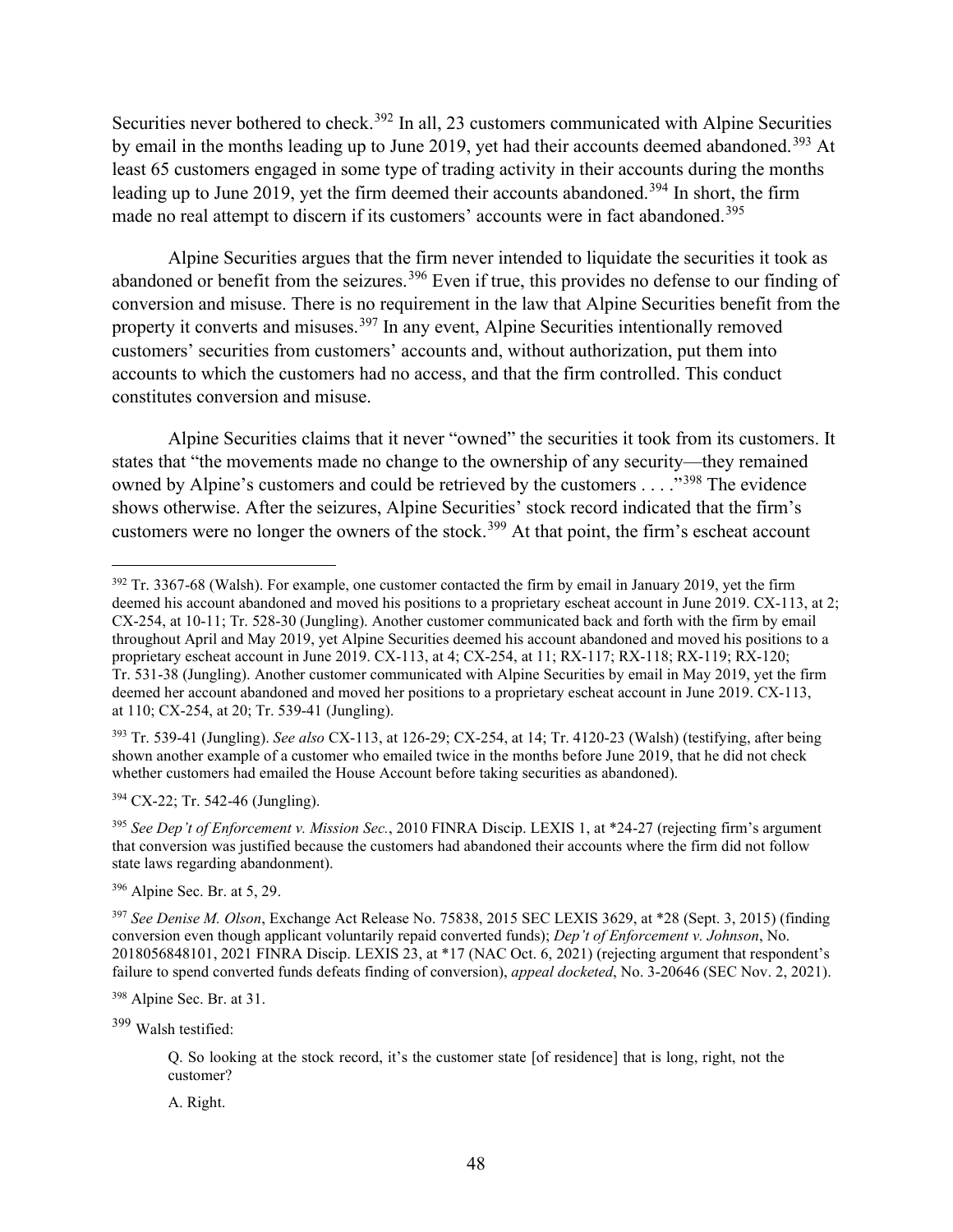was long the stock, the customers' accounts were not.<sup>400</sup> The customers who happened to open their accounts electronically after the seizures found an empty account with no securities.<sup>401</sup> The firm's escheat accounts that held the customers' stock were under Alpine Securities' control, not the customers' control.<sup>402</sup>

Faced with a flood of customer complaints and inquiries from regulators including FINRA,<sup>403</sup> beginning around June 25, 2019, Alpine Securities began reversing the firm's "abandoned" securities seizures.<sup>404</sup> But Alpine Securities' reversal of its violative actions is not a defense.<sup>405</sup> Accordingly, we find that, in connection with improperly deeming customer securities abandoned, the firm took customers' securities without authorization and converted and misused customers' securities, in violation of FINRA Rules 2150 and 2010, as alleged in causes one through three of the Complaint.

#### **b. Conversion, Misuse, and Unauthorized Trading of Securities Improperly Identified as Worthless**

At the end of May 2019, Alpine Securities' management was dissatisfied with its customers' failure to close accounts quickly enough to satisfy John Hurry.<sup>406</sup> So the firm decided to unilaterally force closures. Between May 28 and 30, 2019, without customer authorization, Alpine Securities moved customers' securities positions worth less than \$1,500 to the firm's

A. Right.

A. Right.

Tr. 4111-12 (Walsh). *See also* Tr. 1061-62 (Jungling).

<sup>400</sup> Tr. 4111-12 (Walsh).

<sup>401</sup> Tr. 4112, 4114 (Walsh).

<sup>402</sup> In any event, FINRA precedent does not require a finding that the respondent deprived the owner of his or her property to find conversion. *Dep't of Enforcement v. Doni*, 2017 FINRA Discip. LEXIS 46, at \*28; *Dep't of Enforcement v. Johnson*, 2021 FINRA Discip. LEXIS 23, at \*19, *appeal docketed*, No. 3-20646.

 $403$  The firm's reversals coincided with Enforcement's Rule 8210 requests for information regarding abandoned accounts. CX-22; Tr. 549-50 (Jungling). *See also* Tr. 2890-91 (Doubek) (testifying that he received inquiries from state regulators).

<sup>404</sup> CX-22; Tr. 547-50 (Jungling). The firm completed the reversal by the end of July 2019. Tr. 746 (Jungling).

<sup>405</sup> *See Stephen Grivas*, Exchange Act Release No. 77470, 2016 SEC LEXIS 1173, at \*10, 28 (Mar. 29, 2016) (finding conversion where respondent repaid converted funds); *Dep't of Enforcement v. Johnson*, 2021 FINRA Discip. LEXIS 23, at \*17-18 (finding that respondent's return of converted funds is not exculpatory), *appeal docketed*, No. 3-20646. *Cf. Howard Alweil*, Exchange Act Release No. 31278, 1992 SEC LEXIS 2576, at \*4 (Oct. 1, 1992) (finding that subsequent ratification of an unauthorized transaction does not negate finding of violation)*.* 

<sup>406</sup> Doubek testified that John Hurry had grown tired of waiting for customers to close their accounts and, in May 2019, the firm decided to seize securities positions valued at \$1,500 or less. Tr. 2875-79, 3092-94 (Doubek).

Q. Right. And so -- because you actually did move the securities out of the customer's accounts; right?

Q. And the customer that happened to open up their account on, you know, imagine you get online on, you know, June 17th, would have seen nothing in the account, right, 'cause that was gone; right?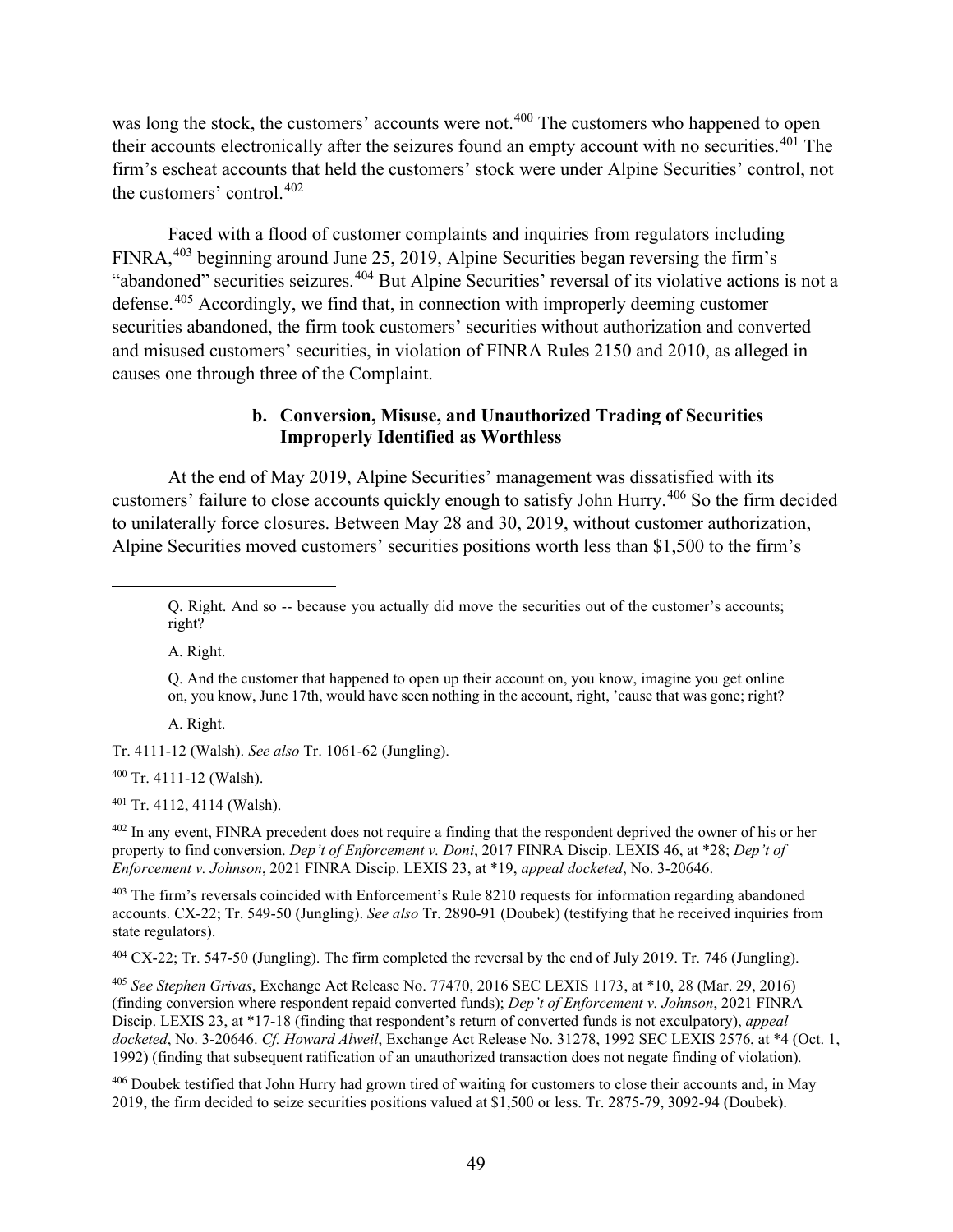"worthless securities account," an account owned and controlled by the firm.<sup>407</sup> In total, the firm moved more than 2,200 positions that it deemed worthless from more than 1,400 customer accounts.<sup>408</sup> The firm unilaterally decided that every securities position in every customer account valued at \$1,500 or less was worthless, including customers' positions in listed and other marketable securities, and bought the positions from the customers for one penny per position. 409

Alpine Securities did not have customer authorization to take these securities.<sup>410</sup> The firm argues that a series of haphazard and untimely notices and a negative consent letter constitute authorization.<sup>411</sup> We reject this argument. No prior notice alerted the customers that the firm would unilaterally seize securities valued at \$1,500 or less.

For example, in a notice included in the February 28, 2019 customer account statements sent to some, but not all, customers, Alpine Securities offered customers the opportunity to write-off positions as worthless if they were worth less than *\$400*. <sup>412</sup> Walsh testified that he told Doubek that the firm should not take securities valued at \$1,500 or less as "worthless" without giving notice to the customers, but Doubek instructed him to take the securities anyway because the process of closing down accounts was taking too long.<sup>413</sup>

<sup>410</sup> Tr. 3336-37, 3338-39 (Walsh) (testifying that these trades were initiated by Alpine Securities and done without authorization from the customers, either by signed worthless security forms or otherwise).

<sup>411</sup> Alpine Sec. Br. at 15-17. *See also* Tr. 2846, 2860-61 (Doubek) (testifying that the firm took securities valued at \$1,500 or less even though it had not received worthless security forms from all customers, but that the firm had provided sufficient notice to customers).

<sup>412</sup> Stip. ¶ 58; JX-17, at 1; Tr. 484 (Jungling). Kane, the firm's former chief compliance officer and AML compliance officer, testified that when he joined the firm in December 2018, Alpine Securities' worthless securities policy applied to positions valued at \$400 or less. Tr. 1389-91 (Kane).

<sup>413</sup> Tr. 3339-43 (Walsh). Doubek testified that Walsh misunderstood his directions. He stated that he told Walsh to remove stocks worth \$1,500 or less in May 2019, but he did not mean to do it without notice or a negative consent letter. Tr. 3240-41, 4273-76 (Doubek). Walsh testified that Alpine Securities' original plan was to journal out securities worth \$400 or less based on the negative consent letter. Tr. 3518 (Walsh). He testified that, on the morning of May 30, 2019, Doubek instructed him to raise the threshold to \$1,500, and he objected because he was concerned about the lack of notice. Tr. 3519 (Walsh). Doubek explained that it related to the firm's new \$1,500 recertification fee. Tr. 3349 (Walsh). On this point, we find Walsh's testimony credible. The firm had recently increased its recertification fee to \$1,500, and Doubek corroborated Walsh's claim that the \$1,500 target was based on the firm's recertification fee. *See* Tr. 2853-55 (Doubek) (testifying that the firm had increased the DTC recertification fee to \$1,500), 2879-80 (Doubek) (testifying that the \$1,500 "worthless" demarcation was based on

 $407$  Stip.  $\P$  62; Tr. 430-34 (Jungling). Walsh testified that, between May 28 and 30, 2019, Alpine Securities took thousands of positions out of customer accounts on the grounds that they were worthless based on a \$1,500 threshold. Tr. 3351-53 (Walsh).

<sup>408</sup> CX-14; Tr. 439-443 (Jungling). The total value of the positions that Alpine Securities took from customers was \$349,340, of which approximately \$267,956 were positions valued in excess of \$400 (Alpine Securities' prior worthless threshold). CX-14; Tr. 3711-14 (FINRA Member Supervision Examination Manager Ted Luecke).

<sup>409</sup> Stip. ¶¶ 62, 63, 65; Tr. 3333, 3361 (Walsh). *See also* JX-30; Tr. 451 (Jungling) (testifying that JX-30 is the firm's spreadsheet listing all positions that the firm purchased for one penny into the worthless securities account). Before May 2019, any customer seeking to dispose of worthless securities had to initiate the process by submitting a worthless security form with Alpine Securities. Tr. 2065, 2205-07 (Jones). None of the customers listed on JX-30 filed any such form. Tr. 433, 438, 454-55 (Jungling), 3336-39 (Walsh).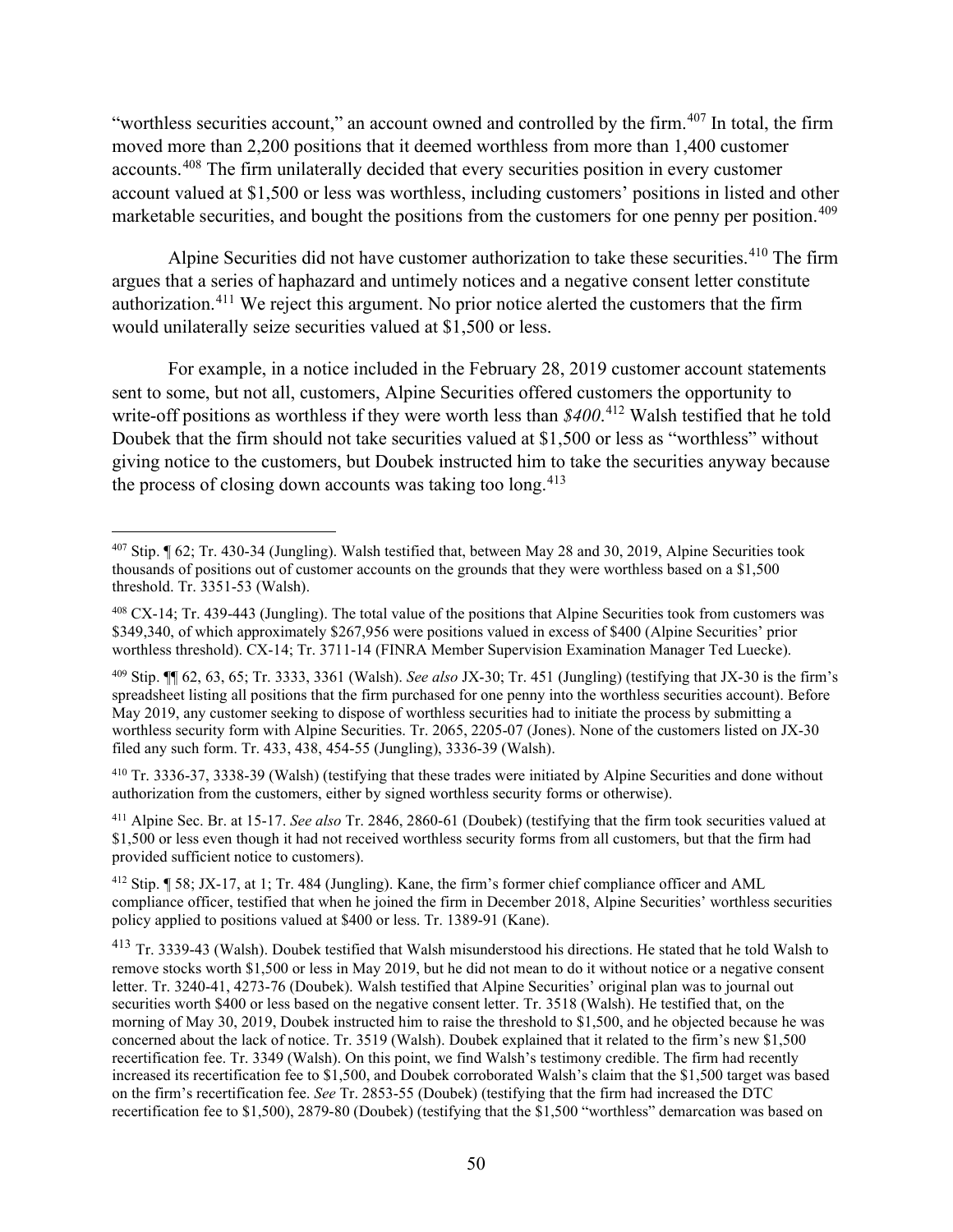Next came Alpine Securities' "Negative Response Worthless Security Letter," dated March 15, 2019, which the firm sent to certain customers with positions that the firm valued at \$400 or less.<sup>414</sup> In the March 31, 2019 customer account statements for Alpine Securities' direct customers, the firm included a notice stating that, for positions worth less than *\$400*, "liquidation may incur greater fees and commissions than the position value."<sup>415</sup>

The firm sent to most, but not all, customers a similar notice with its April 30, 2019 statements.<sup>416</sup> Alpine Securities failed to provide its customers with notice of its intent to seize securities valued at \$1,500 or less in any customer account statements before the seizures.<sup>417</sup> The notice explained that the customers' shares were deemed worthless and would be sold to the firm's worthless securities account for one penny per position.<sup>418</sup> The notice continued, "[b]y not responding to this notification, you hereby acknowledge and agree you assign all shares of the [identified] security to Alpine Securities."<sup>419</sup> Finally, the notice advised customers that, if they objected to assigning their shares to Alpine Securities' worthless securities account, they could sign the attached customer objection and return it to the firm.<sup>420</sup>

The firm knew that a negative consent letter did not provide adequate authorization for it to seize customers' securities. Former chief compliance officer Kane told firm management that a negative consent letter was not compliant with FINRA guidance as a method of obtaining customer authorization for executing transactions.<sup>421</sup> Alpine Securities has offered no authority to support the suggestion that a negative consent letter is sufficient to find customer authorization to trade.<sup>422</sup> Nonetheless, the firm bought its customer's securities, without authorization, for one penny per position.

 $420$  CX-116, at 1.

<sup>421</sup> Tr. 1440-41 (Kane).

the recertification fee). Additionally, the firm's May 31, 2019 letter to its customers makes clear that all accounts would be closed immediately and that the firm had *already* deemed worthless and seized positions valued at \$1,500 or less. *See* JX-20.

<sup>414</sup> Stip. ¶ 59; CX-116, at 1.

<sup>415</sup> Stip. ¶ 60; JX-18, at 2.

<sup>416</sup> Stip. ¶ 60; JX-19, at 1.

<sup>417</sup> JX-16; JX-17; JX-18; JX-19; Tr. 449 (Jungling), 3426-27 (Walsh).

<sup>418</sup> Stip. ¶ 59; CX-116, at 1; Tr. 483-84 (Jungling).

 $419$  Stip.  $\P$  59; CX-116, at 1. The notice stated that the firm could move the securities to its worthless securities account 30 days from the date of the notice, although it did not move them until later. Stip. ¶ 59. The notice also stated, "[i]f Alpine Securities receives this notice as returned mail, then Alpine Securities reserves the right to implement this sale and assignment." CX-116, at 1.

 $422$  Nor could Alpine Securities offer support for the use of a negative consent letter under these circumstances. The use of negative response letters is appropriate "only in limited circumstances," such as the bulk transfer of customer accounts to a new firm in certain situations. *See* NASD Notice to Members 02-57, 2002 NASD LEXIS 70, at \*5-10 (Sept. 2002), https://finra.org/rules-guidance/notices/02-57. "Limited circumstances" generally does not include the firm's taking of its customers' securities positions. Indeed, FINRA has made clear that negative consent is not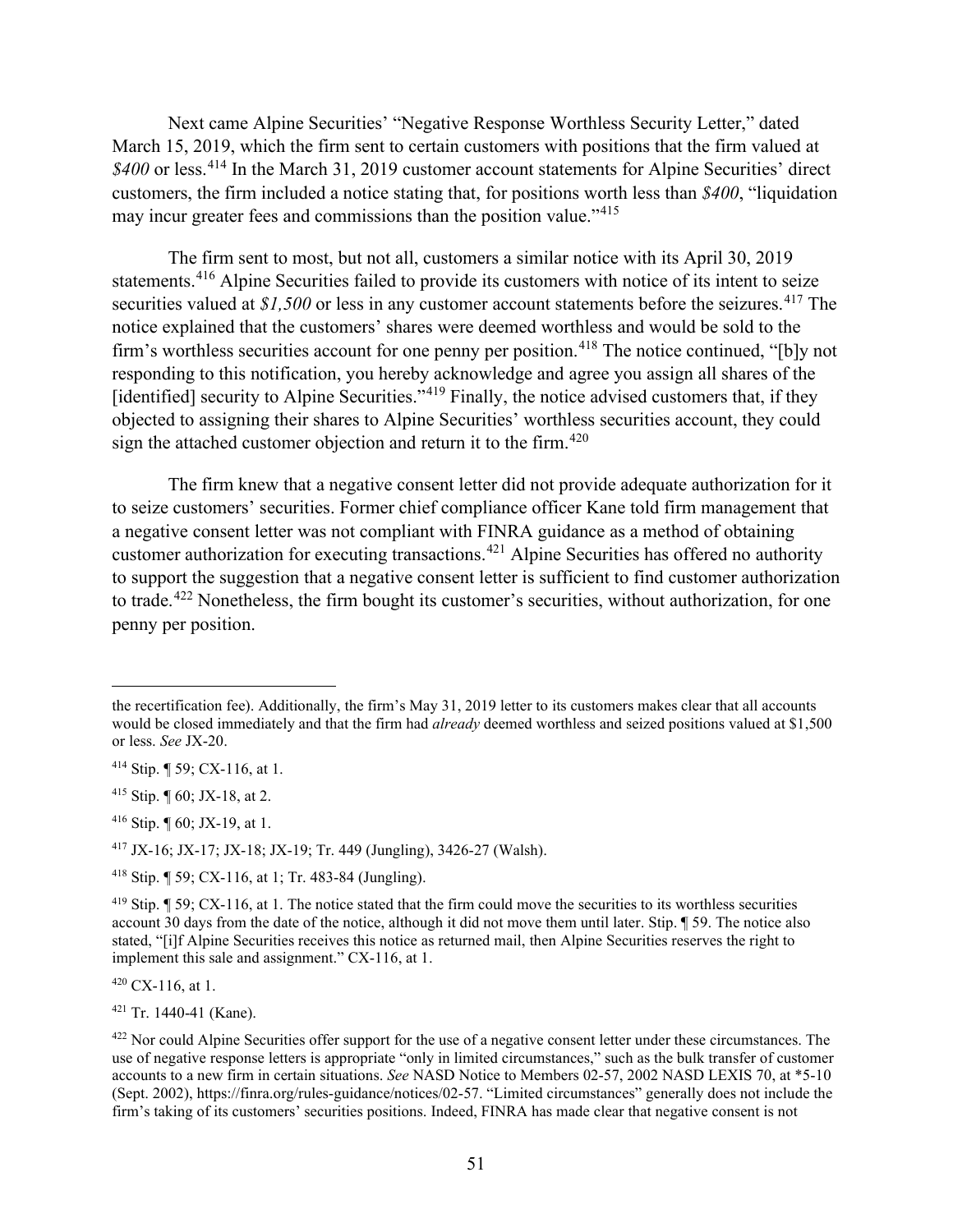Furthermore, not all of Alpine Securities' customers who were the subject of the firm's targeted seizures actually received a copy of the negative consent letter. In *May 2019*, Alpine Securities took every customer position worth \$1,500 or less, but it only sent negative consent letters to customers with positions worth \$400 or less back in *March 2019*. <sup>423</sup> *Importantly, Alpine never sent letters to customers with positions valued between \$400 and \$1,500*. Furthermore, Walsh testified that Alpine Securities ran different queries in March when it sent the letters and in late May when it actually took the securities from the customers.<sup>424</sup> As such, the firm did not even know whether the customers from whom it took positions worth \$400 or less had even received the negative consent letter; it knew for sure that customers with positions valued between \$400 and \$1,500 had not received the letter.

Not only did Alpine Securities seize customers' securities without authorization, but it went so far as to ignore some customers who objected to the negative consent letter and tried to stop the firm from taking their securities. Walsh's testimony confirmed that the firm ignored customer objections and nonetheless seized customer securities over their objections. For example, Customer KN objected to assigning her position to the firm and wrote "please close my account and send me the balance."<sup>425</sup> Walsh testified that he accomplished what the customer asked by taking her securities as worthless. He understood "please close my account" to be authorization to take her securities positions for one penny, even though she also said she objected to assigning her positions to the firm.<sup>426</sup> Alpine Securities took KN's position in May 2019. Similarly, Customer ED signed the statement that he objected to an assignment of his securities to Alpine Securities and returned it to the firm.<sup>427</sup> Even though he objected, Alpine Securities took his position for one penny.<sup>428</sup> The firm also removed securities from the account of a customer who contacted the firm to try to close their accounts before the May 2019 seizure. 429

Alpine Securities sent customers a notice after the fact. In May 2019, the firm stated in an undated notice included in customer account statements issued at the end of May:

permissible even for merely trading on a net basis with non-institutional customers. *See* NASD Notice to Members 06-47, 2006 NASD LEXIS 84, at \*6 (Sept. 2006), https://finra.org/rules-guidance/notices/06-47.

<sup>423</sup> Tr. 2860-68 (Doubek), 3334, 3357, 4103-06 (Walsh).

<sup>424</sup> Tr. 4103-06 (Walsh).

<sup>425</sup> CX-116, at 1; Tr. 3395 (Walsh).

<sup>426</sup> Tr. 3540-41 (Walsh).

<sup>427</sup> CX-116, at 3; Tr. 3397-98 (Walsh).

<sup>428</sup> JX-30, at 23; Tr. 3399 (Walsh). *See also* Tr. 485-92 (Jungling) (testifying that several customers objected in writing, but the firm nonetheless seized their securities).

<sup>429</sup> *See, e.g.*, JX-30, at 14; CX-122; RX-128; Tr. 491-98 (Jungling) (demonstrating that, although Customer JB contacted the firm in early May to try to sell holdings and close her account, the firm nonetheless seized her securities later in May as part of its mass "worthless" seizure).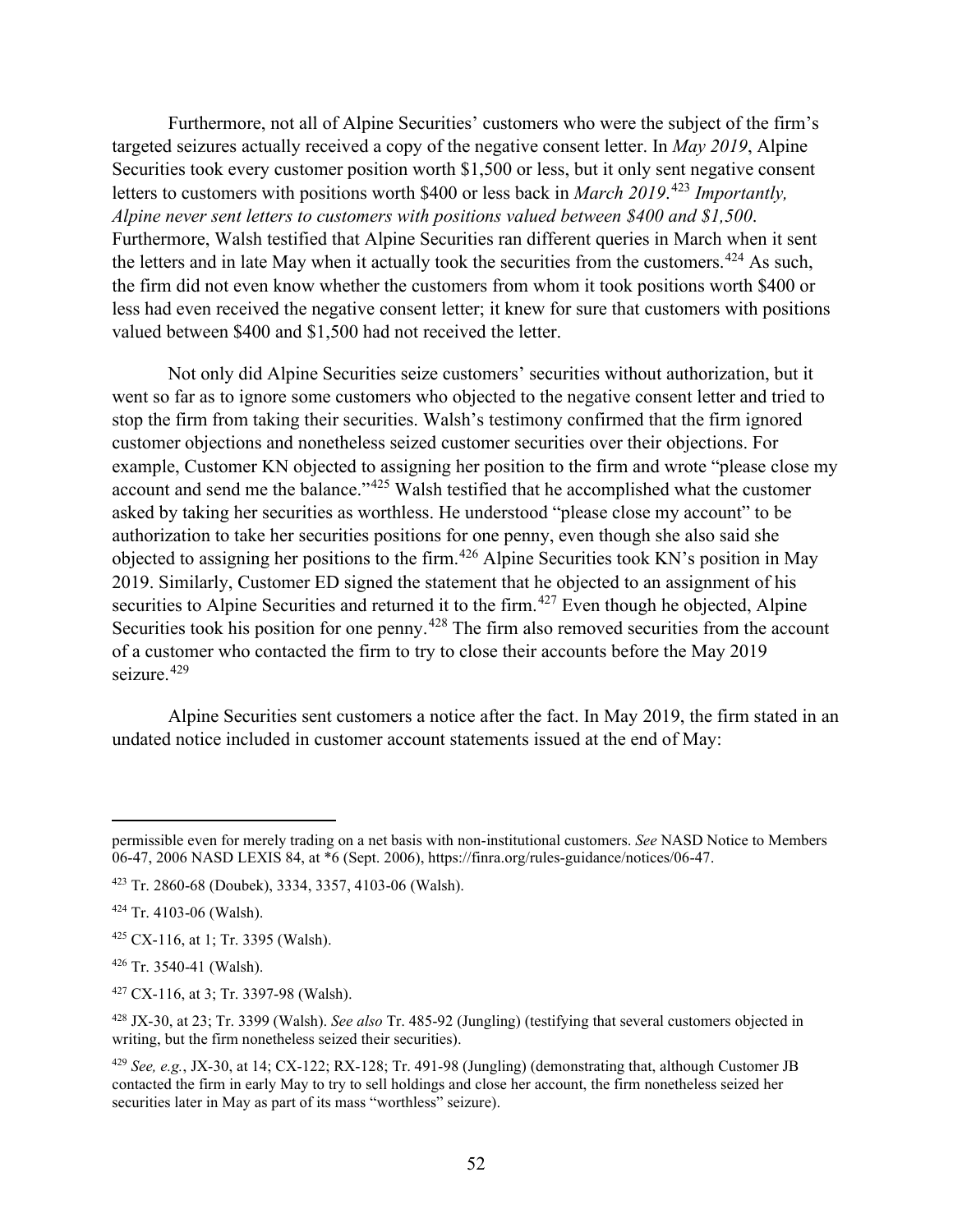Please be advised that all positions with a market value of *\$1,500.00* or less have been deemed worthless as the cost to transfer these securities exceeds the value. *These positions have been removed via a worthless security sell transaction.*<sup>430</sup>

Walsh testified that this letter was the *first notice* (albeit after the fact) that the firm provided to customers that the firm considered \$1,500 the worthless threshold.<sup>431</sup>

Alpine Securities' actions were intentional, as evidenced by the planning the firm undertook before the seizures. <sup>432</sup> Doubek testified that John Hurry had a sense of urgency about closing customer accounts still open in May 2019.<sup>433</sup> He also testified that the negative consent letter worked so well for securities valued at \$400 or less, the firm decided to also take securities valued at \$1,500 or less.<sup>434</sup> The firm planned ahead by drafting and issuing the March 15, 2019 negative response letter (for securities worth \$400 or less), waiting a few months, and then taking the securities. Doubek testified that the intent was, if the firm did not hear back from the customer, it would move the securities to the worthless securities account.<sup>435</sup> Walsh's testimony also supports our finding of intent. Walsh testified that the firm used \$1,500 as the cut off because Alpine Securities had increased its recertification fee to \$1,500.<sup>436</sup> Walsh warned that \$1,500 was not an appropriate threshold.<sup>437</sup> Furthermore, as management knew, not all positions required recertification to move the securities from Alpine Securities to another firm—many positions could have been electronically transferred or liquidated—yet the firm moved ahead with seizing *all* positions valued at \$1,500 or less based on the recertification fee.<sup>438</sup> This supports our finding that the firm's actions were intentional.

Alpine Securities began reversing the firm's worthless securities seizures on May 29, 2019, and the firm completed the reversals by November 27, 2019.<sup>439</sup> But the fact that the firm

<sup>430</sup> Stip.  $\P\P$  40, 61; JX-20, at 1 (emphasis added); Tr. 434-35 (Jungling), 2875 (Doubek), 3427 (Walsh). The firm also sent this letter to customers as a separate hard-copy mailing and separate email between June 11 and 13, 2019, again subsequent to the firm's seizures. CX-58; CX-59; Tr. 435, 458-60, 461-65 (Jungling).

<sup>431</sup> Tr. 3335-36, 4087 (Walsh).

<sup>432</sup> *See William Bruce Smith*, No. 2011029152401, 2014 FINRA Discip. LEXIS 2, at \*14-15 (NAC Feb. 21, 2014) (finding intent based on the multiple steps applicant took to surreptitiously secure converted funds).

<sup>433</sup> Tr. 2875-79, 3092-94 (Doubek).

<sup>434</sup> Tr. 2843-45, 2876-77 (Doubek).

<sup>435</sup> Tr. 2864-67 (Doubek). And, as stated, the firm took securities even from customers who did respond.

<sup>436</sup> Tr. 3343, 3352-53 (Walsh). *See also* Tr. 464 (Jungling), 2880 (Doubek).

<sup>437</sup> Tr. 3339 (Walsh).

<sup>438</sup> *See* Tr. 2880 (Doubek) (testifying that customers could liquidate securities without paying the \$1,500 recertification fee), 3349-50, 3352-53 (Walsh) (same).

<sup>439</sup> Stip. ¶ 66.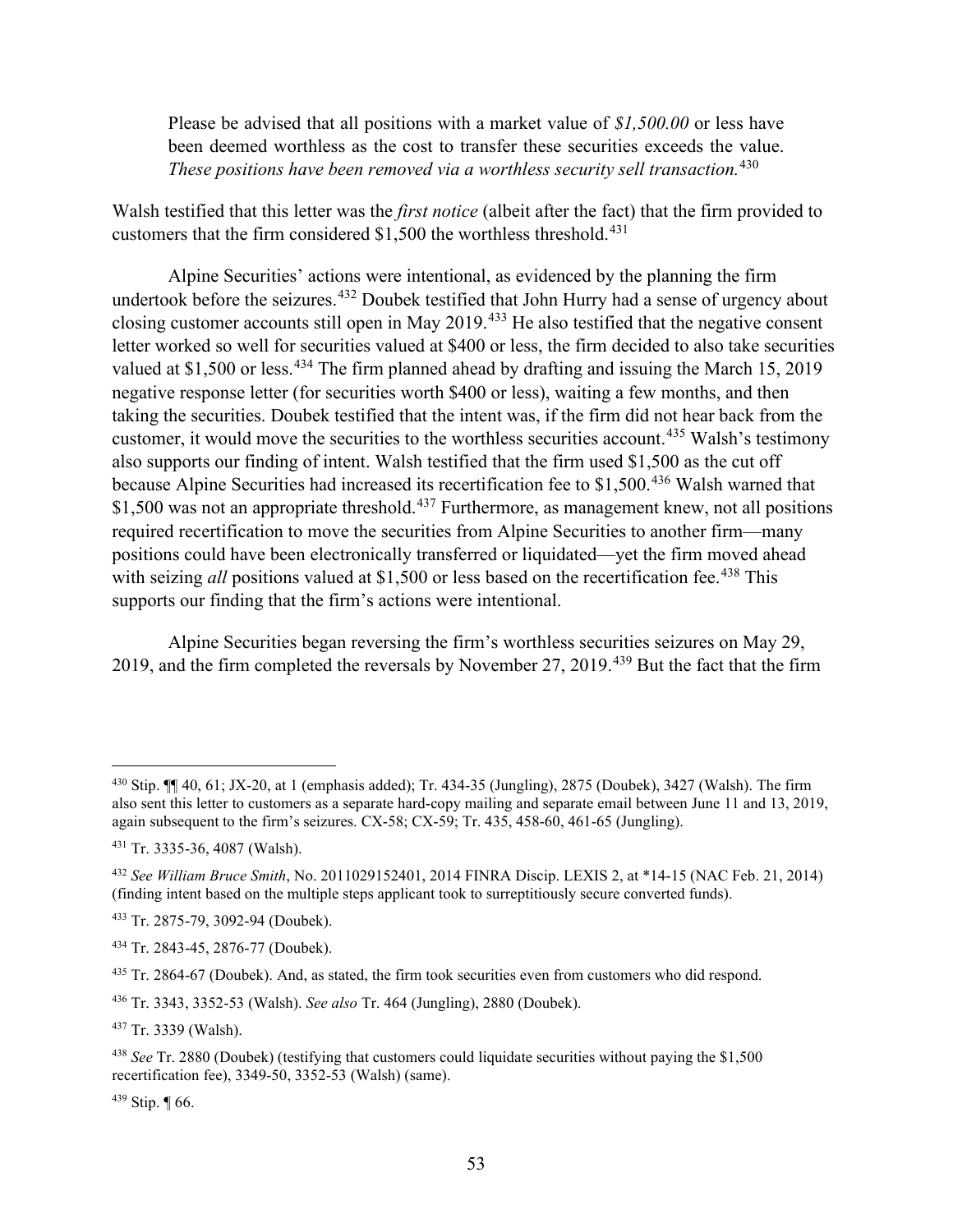reversed the seizures does not negate findings of conversion and misuse.<sup>440</sup> In FINRA disciplinary actions, Enforcement need not demonstrate the intent to permanently deprive.<sup>441</sup> In any event, we find that the firm did in fact intend to permanently deprive these customers of their property as part of the new business plan and to force retail customers to close their accounts. The firm reversed it seizures of customer stock only because of regulatory intervention, not because that was its plan.<sup>442</sup> Doubek confirmed that the firm's intent when it sent the May 2019 letter stating that the seizures had occurred was to close all accounts and have no further communications with the firm's customers.<sup>443</sup> Alpine Securities never intended to return seized securities, and did so only to avoid regulatory repercussions.

Finally, Alpine Securities has also argued that it did not benefit from the seizures because it did not liquidate the securities it seized.<sup>444</sup> There is no "benefit" requirement in the definition of conversion. Alpine Securities converted its customers' securities when it took the securities out of its customers' accounts. What Alpine Securities did with the securities after it took them is not relevant to our finding of conversion.<sup>445</sup> Similarly, a showing of benefit to the wrongdoer is not an element of proof required in unauthorized trading cases.

Accordingly, we find that Alpine Securities violated FINRA Rules 2150 and 2010 by converting and misusing customers' securities, as alleged in causes one and two, and executing unauthorized transactions, as alleged in cause three.

## **2. Alpine Securities Paid Unfair Prices to Acquire Securities it Improperly Deemed Worthless, as Alleged in Cause Four**

FINRA Rule 2121 requires that member firms, in securities transactions in both listed and unlisted securities, buy for its own account from a customer at a price that is fair, taking into consideration all relevant circumstance. FINRA's rules obligate member firms to deal fairly with

<sup>440</sup> Nor does it negate our finding that the firm engaged in unauthorized trading. Even a customer's subsequent ratification of a trade does not defeat a finding of unauthorized trading. *See Katz*, 2010 SEC LEXIS 994, at \*72-75 (holding that post-trade approval or ratification after the fact does not establish authorization).

<sup>441</sup> *See Dep't of Enforcement v. Doni*, 2017 FINRA Discip. LEXIS 46, at \*28 ("There also are no FINRA decisions holding that an element of conversion is the intent to permanently deprive the rightful owner of his property."); *Dep't of Enforcement v. Mission Sec. Corp.*, No. 2006003738501, 2008 FINRA Discip. LEXIS 61, at \*11 (OHO Dec. 18, 2008) (finding conversion where a member firm unilaterally declared 18 customers' securities worthless), *aff'd*, 2010 FINRA Discip. LEXIS 1, *aff'd*, 2010 SEC LEXIS 4053.

<sup>442</sup> Tr. 3520-21 (Walsh) (testifying that, after receiving feedback from FINRA during his on-the-record testimony as part of a FINRA investigation, he returned to the office and reversed all seizures of stock valued between \$400 and \$1,500).

<sup>443</sup> Tr. 2875-76 (Doubek).

<sup>444</sup> Alpine Sec. Br. at 33.

<sup>445</sup> *See Dep't of Enforcement v. Johnson*, 2021 FINRA Discip. LEXIS 23, at \*19-20 (rejecting respondent's argument that his failure to spend the funds he converted must defeat a finding of conversion).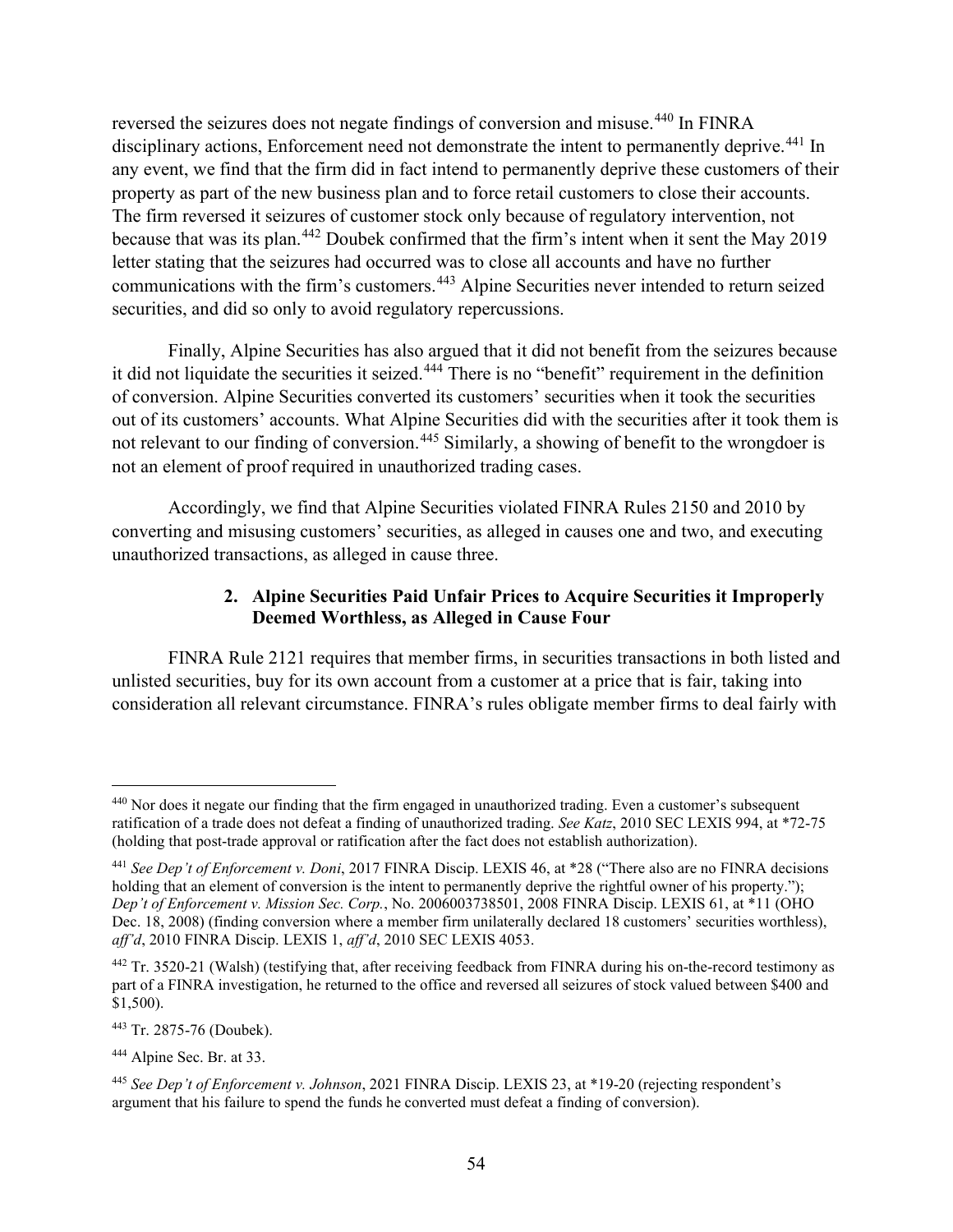customers when buying securities from, and selling them to, customers.<sup>446</sup> The Commission has held that a violation of any FINRA rule, including FINRA Rule 2121, constitutes a violation of FINRA Rule 2010.<sup>447</sup>

Alpine Securities paid its customers unfair prices for their securities. The basis for our conclusion is not that one penny per position is unfair for securities that the customer concludes are worthless. Rather, we find that these customers did not conclude that their securities were worthless and did not submit worthless security forms to the firm. The prices that Alpine Securities paid its customers bore no relationship to the actual market prices for the positions, some of which were in listed securities.<sup>448</sup> In fact, the firm was actively trading some of the securities for other customers at higher prices, while calling them "worthless" for the customers at issue here.<sup>449</sup> Regardless of whether the securities were listed or actively trading, across the board, the firm paid one penny per position without customer approval to treat the securities as worthless simply because the firm wanted to force accounts closed.

Tellingly, Enforcement identified worthless security seizures where there was a priced bid on the day of the seizure and daily trading volume for 120 days prior.<sup>450</sup> The firm seized other securities identified as worthless from Alpine Securities' customers while Scottsdale's customers were actively trading the same stock at higher prices.<sup>451</sup> For example, two Scottsdale customers liquidated WTII shares during the month prior to Alpine Securities' seizures. Alpine Securities paid its customers one penny per position for WTII stock while Scottsdale's customers sold WTII stock at better prices.<sup>452</sup> Similarly, two weeks before and two weeks after Alpine Securities seized IMUN stock from customers, both Scottsdale and Alpine Securities customers liquidated IMUN at higher prices and for lower quantities.<sup>453</sup> Alpine Securities cleared for Scottsdale at the time, and should have been aware of these trades.<sup>454</sup>

<sup>449</sup> CX-12; CX-15; CX-16.

<sup>446</sup> *Dep't of Mkt. Reg. v. Lane*, No. 20070082049, 2013 FINRA Discip. LEXIS 34, at \*21 (NAC Dec. 26, 2013), *aff'd*, Exchange Act Release No. 74269, 2015 SEC LEXIS 558 (Feb. 13, 2015); *Dep't of Enforcement v. Lee*, No. C06040027, 2007 NASD Discip. LEXIS 6, at \*34-35 (NAC Feb. 12, 2007), *aff'd in relevant part*, Exchange Act Release No. 57655, 2008 SEC LEXIS 819 (Apr. 11, 2008).

<sup>447</sup> *William Scholander*, Exchange Act Release No. 74437, 2015 SEC LEXIS 841, at \*7 n.6 (Mar. 4, 2015).

<sup>448</sup> Tr. 3361 (Walsh). *See also* CX-13; Tr. 3735 (Luecke) (testifying that CX-13 is a record of listed securities positions that Alpine Securities seized as worthless).

<sup>450</sup> CX-12; Tr. 3836 (Mulhern). There were thousands of worthless transactions on Alpine Securities' blotter, but Enforcement isolated all securities with trading volume and a priced bid on the seizure day. Tr. 3839 (Mulhern). From that list, it compiled the 25 rows on CX-12 as a sample of securities seized by Alpine Securities from customers where there was a priced bid and trading volume for a 120-day look back from the trade date. Tr. 3841-46 (Mulhern).

<sup>451</sup> CX-15; Tr. 3847-48, 3876, 3880 (Mulhern).

<sup>452</sup> *See* CX-15, at 1; Tr. 3848 (Mulhern).

<sup>453</sup> *See* CX-15, at 2; Tr. 3849 (Mulhern).

<sup>454</sup> Tr. 3850-51 (Mulhern).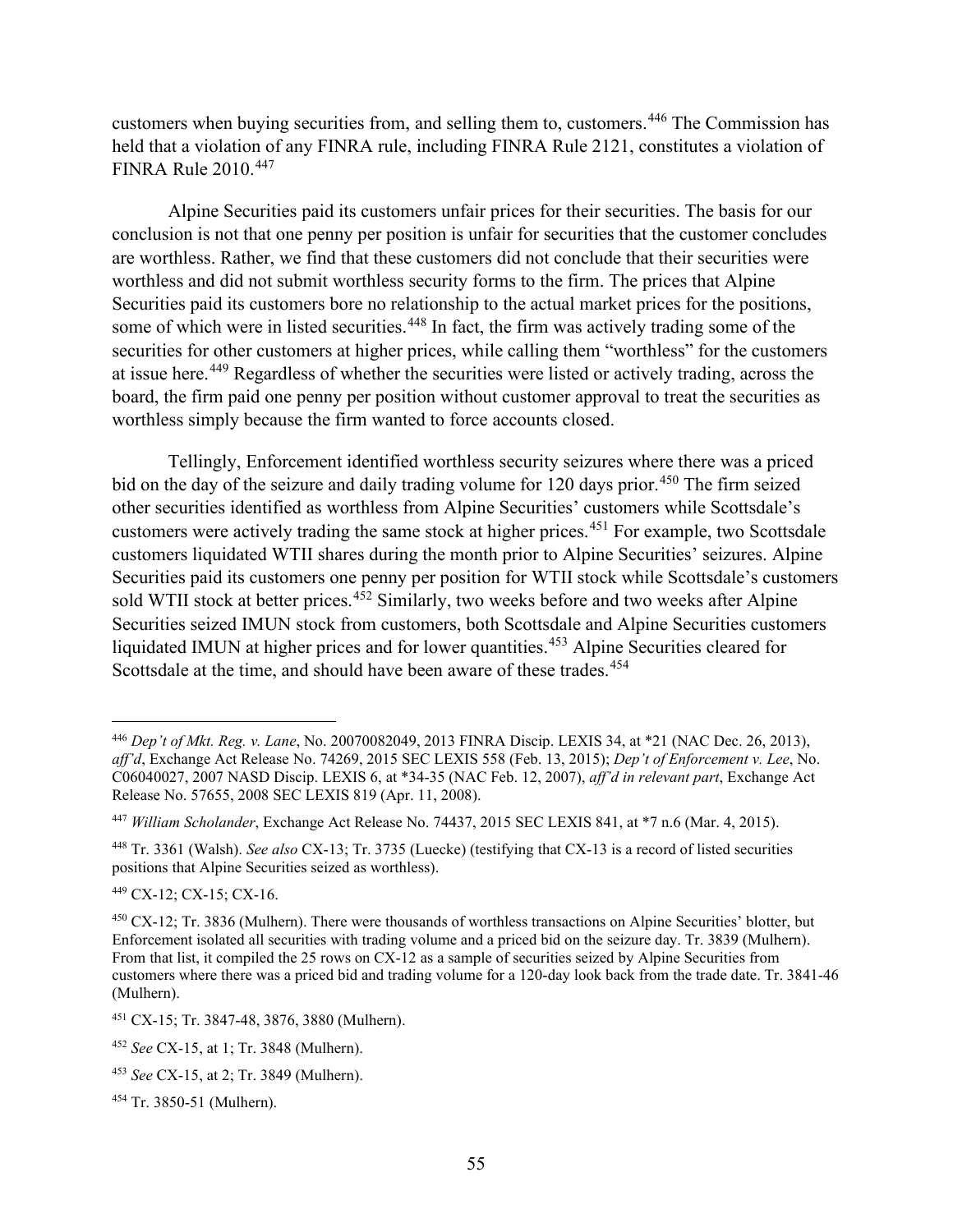Alpine Securities' seizures of securities from its customers also occurred on the same day and in close time proximity to Scottsdale customers' liquidations.<sup>455</sup> For example, a customer of Scottsdale liquidated 50,000 shares of CYDY for 38 cents per share. On the same day, May 30, 2019, Alpine Securities executed two worthless seizures from customers of the same stock approximately 20 minutes before the Scottsdale customers.<sup>456</sup> Based on the share price that the Scottsdale customers received, the positions for which Alpine Securities paid its customers one penny could have sold for more than \$1,000 each.<sup>457</sup>

As a result of Alpine Securities' unauthorized seizures of customers' positions for one penny, many customers complained to the firm. Customer MDG emailed Alpine Securities on June 5, 2019:

I finally got access to my account again and saw that Alpine had unceremoniously liquidate (sic) my 1.8 million shares of LOGL as worthless!!!! WTF!!!!!! How do you get away with liquidating stock and closing an account without discussing with the client any changes to your processes.<sup>458</sup>

Although Alpine Securities paid one penny to Customer MDG for his position in LOGL, on the trade date, the market value of the position was approximately  $$1,002$ <sup>459</sup>

Customer DS also complained to Alpine Securities on June 11, 2019. He emailed the firm:

I noticed that 200 shares of AZRX was sold for \$0.0005 per share in my personal account despite the fact that the stock was trading at approximately \$3.00 per share. Can you explain this trade? $460$ 

Although Alpine Securities paid one penny to DS for his position, the market value of the position was \$438.<sup>461</sup> Similarly, the firm purchased Customer SH's position in MU stock for one penny.<sup>462</sup> The market value of the stock at the time was \$1,304.<sup>463</sup>

One of Alpine Securities' more egregious seizures involves Customer CN. On Sunday, February 24, 2019, CN emailed Alpine Securities placing sell orders for his positions in ONVO,

<sup>455</sup> *See* CX-16; Tr. 3853 (Mulhern).

<sup>456</sup> Tr. 3853-54 (Mulhern).

<sup>457</sup> *See* CX-16, at 1; Tr. 3854-55 (Mulhern).

<sup>458</sup> CX-126, at 1; Tr. 3720-21 (Luecke).

<sup>459</sup> CX-14, at 7; Tr. 3724 (Luecke).

<sup>460</sup> CX-128, at 1; Tr. 3737-39 (Luecke).

<sup>461</sup> CX-13, at 2; Tr. 3740 (Luecke).

<sup>462</sup> CX-97.

<sup>463</sup> CX-13, at 1; Tr. 3740-42 (Luecke).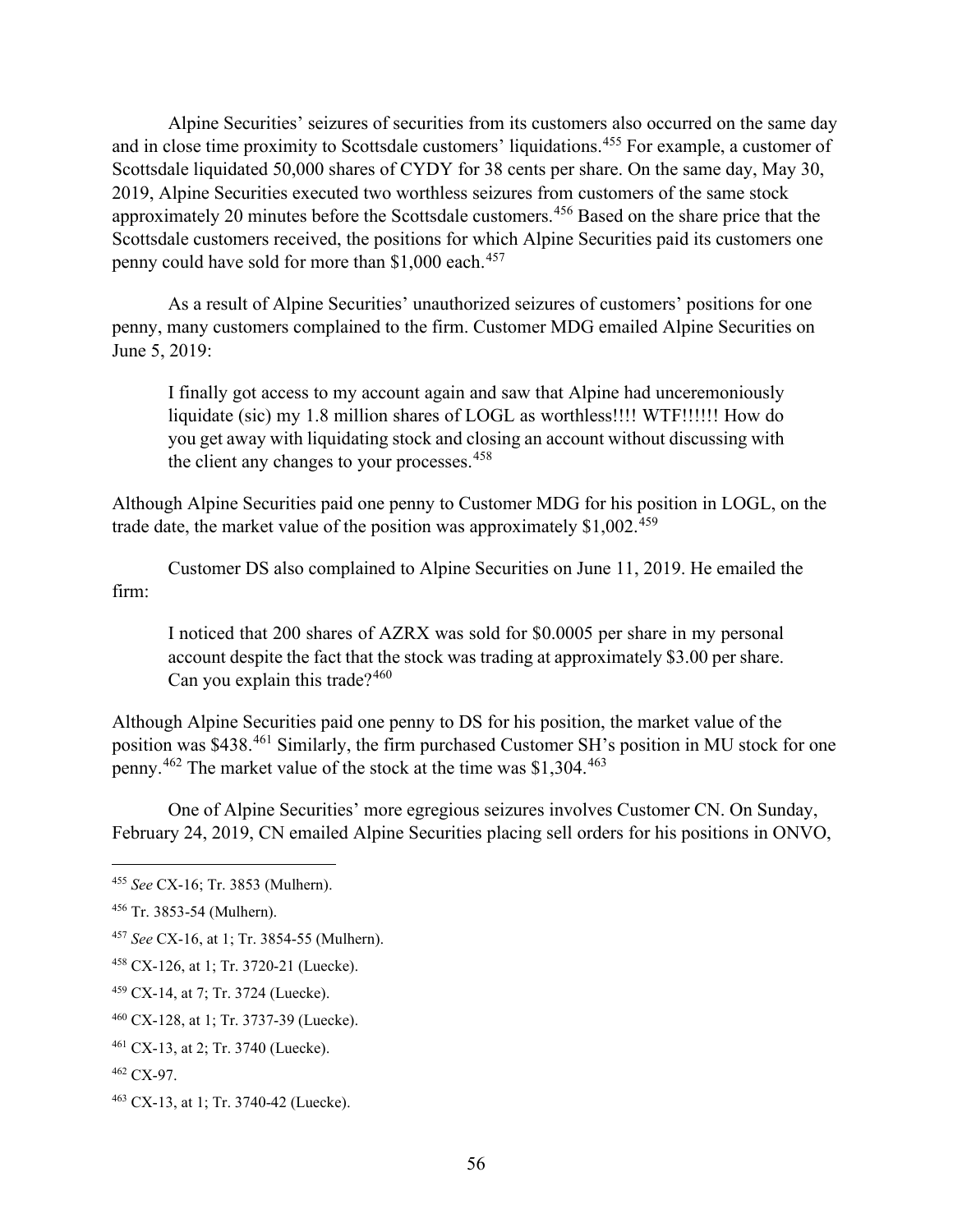OMBP, RSCF, and SPI.<sup>464</sup> Based on the market price of those securities on Monday, February 25, 2019, the first trading day after CN sent the email, CN's 10,000 shares of OMBP had a market value of \$200, his 600 shares of ONVO had a market value of \$678, his 69,333 shares of RSCF had a market value of \$4,159, and his 33 shares of SPI had a market value of \$81.<sup>465</sup> Alpine Securities ignored CN's instructions to sell and instead took the OMBP, ONVO, and SPI positions into the worthless securities account.<sup>466</sup> The firm journaled the RSCF position out of the account to cover a debit in the account.<sup>467</sup> The record is replete with examples showing that the market value of the securities positions that Alpine Securities took from customers for one penny was much more than what the firm paid.<sup>468</sup> And, more importantly, the firm's customers had not agreed to treat their securities as worthless. Alpine Securities did not reverse the vast majority of its "worthless" stock seizures until November 2019, after FINRA and other regulators intervened.<sup>469</sup>

Based on the evidence, we find as alleged in cause four that Alpine Securities paid its customers unfair prices that were not reasonably related to the current market price for securities that it improperly deemed "worthless." Accordingly, we find that Alpine Securities violated FINRA Rules 2121 and 2010, as alleged in cause four.

#### **C. Alpine Securities' Misconduct Related to Other Unreasonable Fees and Charges**

We find as alleged in cause four that Alpine Securities charged its customers a 2.5% market-making/execution fee which, when combined with other charges, resulted in unfair and excessive prices and commissions in excess of 5%, in violation of FINRA Rules 2121 and 2010.

We also find as alleged in cause five that Alpine Securities charged customers an unreasonable illiquidity and volatility fee and an unreasonable \$1,500 fee for certificate withdrawal, in violation of FINRA Rules 2122 and 2010.

<sup>466</sup> Tr. 3770 (Luecke).

<sup>464</sup> CX-72, at 2-3; Tr. 3767-68 (Luecke).

<sup>465</sup> CX-19; Tr. 3768-69 (Luecke).

<sup>467</sup> CX-85, at 41, 48, 54; Tr. 3770-72 (Luecke). In September and October 2019, Alpine Securities reversed these movements out of CN's account. Tr. 3773 (Luecke). In December 2019, CN continued to struggle to close his Alpine Securities account. RX-17; Tr. 3773-74 (Luecke). The firm advised CN that his OMBP, ONVO, RSCF, and SPI positions would cost more to liquidate than they were worth. RX-17. Accordingly, CN executed a worthless securities letter on January 2, 2020. CX-282; Tr. 3774-76 (Luecke). Those positions remained in Alpine Securities' worthless securities account for months and, in mid-2021, the firm sold them for approximately \$22,737. CX-281; Tr. 3776-80 (Luecke).

<sup>468</sup> *See* CX-12; CX-13; CX-14; CX-15; CX-16.

<sup>469</sup> CX-18; Tr. 3765-66 (Luecke).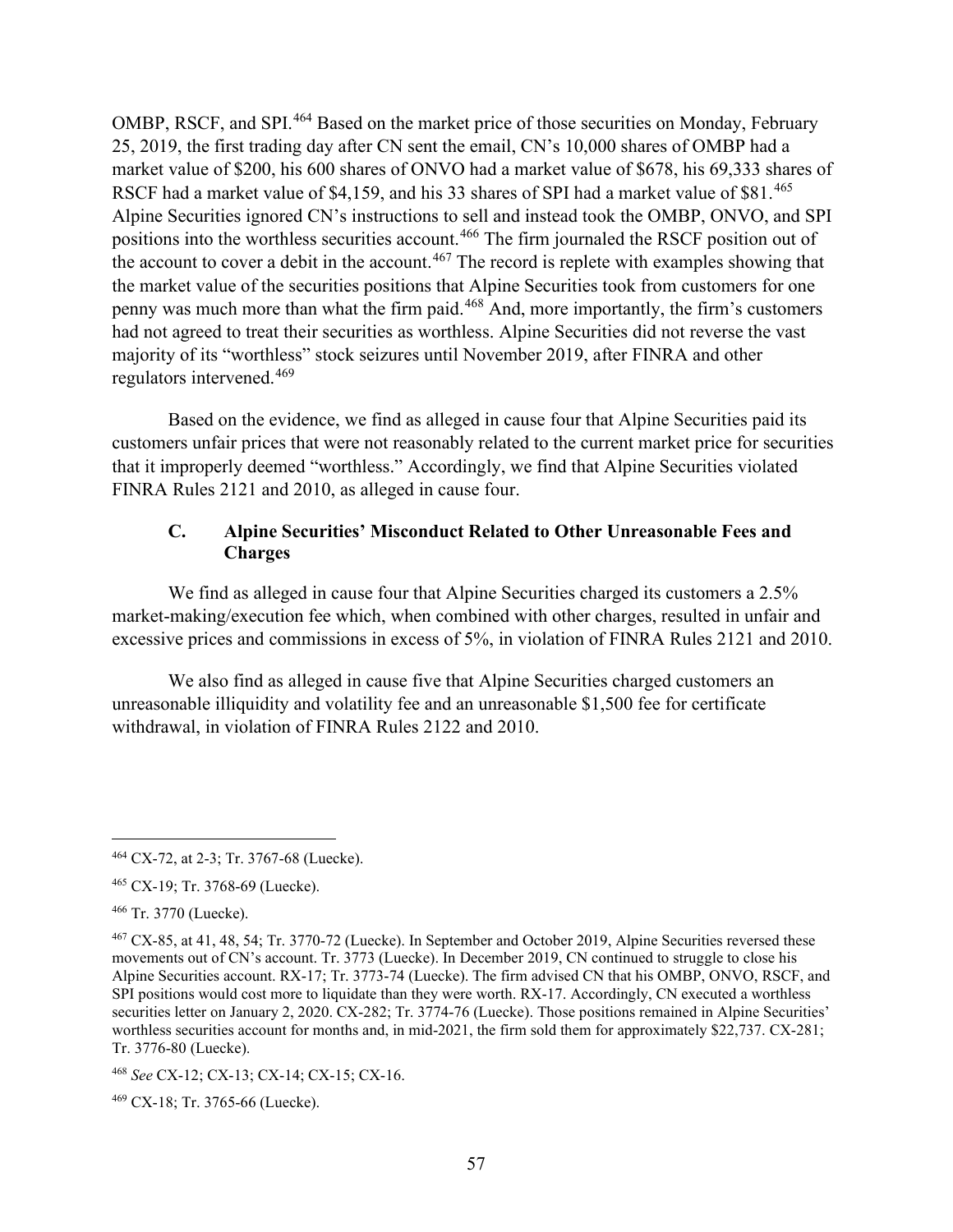#### **1. Alpine Securities' 2.5% Market-making/Execution Fee Resulted in Unfair Prices, as Alleged in Cause Four**

FINRA Rule 2121 requires that member firms buy from and sell to customers at prices that are fair, taking into consideration all relevant circumstances. "FINRA's rules obligate FINRA member firms to deal fairly with customers."<sup>470</sup> FINRA's requirement of fair dealing extends to pricing.<sup>471</sup> The Commission has held consistently that markups and markdowns in excess of 5% are acceptable only in exceptional cases.<sup>472</sup> "Once evidence has been presented that markups are five percent or more . . . the burden shifts to the firm . . . to present facts otherwise justifying higher markups."<sup>473</sup>

Alpine Securities' August 31, 2018 fee schedule introduced a market-making/execution fee identified as "2.5% of the best available price," to be assessed on a per transaction basis. $474$ The fee had two components. The firm charged a market-making fee where it acted in a principal capacity and as a market maker with respect to a particular transaction. <sup>475</sup> The firm charged an execution fee as an additional commission in trades in which it acted as an agent.<sup>476</sup>

The firm advised Enforcement that the market-making fee "represents [Alpine Securities'] markup/markdown charged on trades in which Alpine acts as the market-maker in executing the trades in a principal capacity . . . [and] reflects Alpine's entry into the marketmaking line of business and is reflective of the customary method of charging for such service."<sup>477</sup> The firm further indicated that the fee "was driven by considerations of the fair and reasonable market value of the unique nature of the execution and settlement services provided by Alpine . . . ."<sup>478</sup> Alpine Securities charged its customers a 2.5% market-making/execution fee on every trade in addition to its 4.5% standard commission, 1.5% settlement fee, and \$95 ticket charge, resulting in its customers paying a total commission of well in excess of 5%, and in

<sup>470</sup> *Dep't of Mkt. Reg. v. Lane*, 2013 FINRA Discip. LEXIS 34, at \*21, *aff'd*, 2015 SEC LEXIS 558 (citing *Dep't of Enforcement v. Lee*, 2007 NASD Discip. LEXIS 6, at \*34, *aff'd in relevant part*, 2008 SEC LEXIS 819).

<sup>471</sup> *Dep't of Enforcement v. J.W. Korth*, No. 2012030738501, 2019 FINRA Discip. LEXIS 18, at \*16 (May 22, 2019), *appeal docketed*, No. 3-19206 (SEC June 18, 2019). A violation of FINRA Rule 2121 or any FINRA rule is also a violation of FINRA Rule 2010. *William Scholander*, 2015 SEC LEXIS 841, at \*7, n.6.

<sup>472</sup> *Lane*, 2015 SEC LEXIS 558, at \*26 (citing *Inv. Planning, Inc.*, Exchange Act Release No. 32687, 1993 SEC LEXIS 1897 (July 28, 1993)).

<sup>473</sup> *Lane*, 2015 SEC LEXIS 558, at \*26.

<sup>474</sup> Stip. ¶ 45; JX-4.

 $475$  Stip.  $\P$  46; Tr. 567-68 (Jungling).

 $476$  Stip. ¶ 47; Tr. 567-69 (Jungling). As of our issuance of this decision, the market-making/execution fee remains on Alpine Securities' current fee schedule. Stip. ¶ 48.

<sup>477</sup> CX-229, at 2; Tr. 570-75 (Jungling).

<sup>478</sup> CX-229, at 2, Tr. 570-75 (Jungling). Frankel testified that John Hurry decided on 2.5% for this fee. Tr. 1721 (Frankel).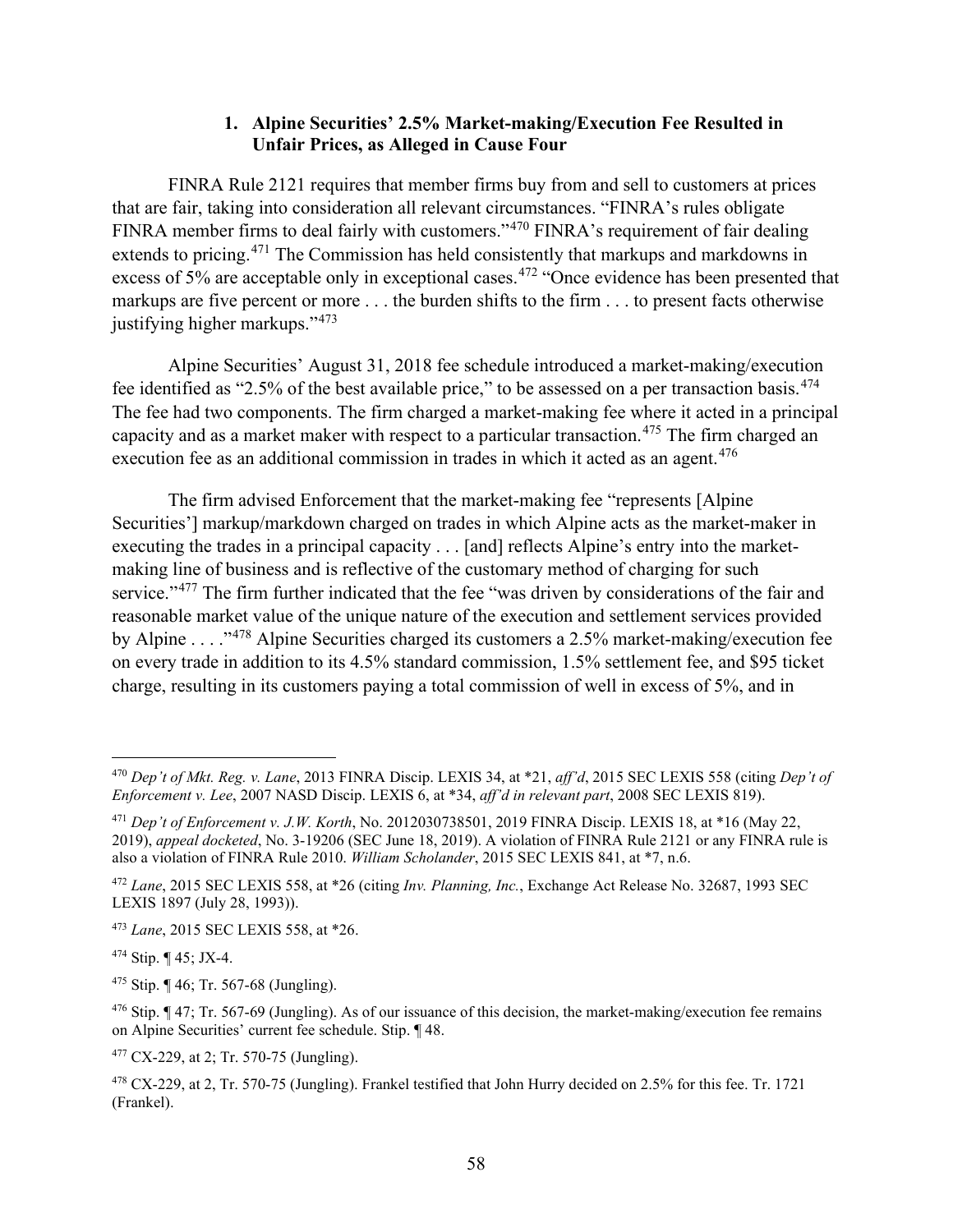many instances well in excess of  $10\%$  per trade.<sup>479</sup> The evidence does not demonstrate that Alpine Securities was a market maker in every instance when it charged a market-making fee, and the firm never disclosed the market-making fee on its trade confirmations.<sup>480</sup>

Beginning on about November 21, 2018, Alpine Securities began charging customers the market-making component of the fee.<sup>481</sup> Based on the trade blotter provided by Alpine Securities to Enforcement, between November 21, 2018 and September 24, 2019, Alpine Securities charged a market-making fee in 236 principal transactions (involving retail customers, not through correspondent firms) totaling \$45,495.<sup>482</sup> The 236 trades totaled a combined principal amount of \$1,819,790. In addition to the market-making fee, the firm also charged total commissions of \$79,546, ticket charges totaling \$17,935, one execution fee of \$261, and total settlement fees of \$16,088.<sup>483</sup> Adding the charges together, Alpine Securities charged customers total fees of \$159,325, which equaled an average commission of 8.75% per trade on principal transactions. 484

Beginning on March 1, 2019, Alpine Securities began charging customers the execution fee for trades routed away on an agency basis.<sup>485</sup> Based on the trade blotter provided by Alpine Securities to Enforcement, between March 1, 2019 and September 24, 2019, Alpine Securities charged an execution fee in 204 agency trades (involving retail customers, not through correspondent firms) totaling \$44,675.<sup>486</sup> The 204 trades equaled a combined principal amount of \$1,787,019. In addition to the execution fee, the firm also charged total commissions of \$78,180, ticket charges totaling \$19,190, and total settlement fees of \$15,595.<sup>487</sup> Adding the charges together, Alpine Securities charged customers total fees of \$157,640, which equaled an average commission of 8.82% on each agency trade.<sup>488</sup>

On the 440 retail trades in which Alpine Securities charged a market-making fee or an execution fee, the firm's total charges (fees and commissions) were between 5% and 10% for

<sup>485</sup> CX-9; Tr. 581 (Jungling).

 $479$  CX-8; CX-9; Tr. 576-81, 585-89 (Jungling). Customer MK, for example, received a confirmation for a July 11, 2019 stock sale. CX-94. The confirm showed that, in total, he was charged approximately 11.66% in commissions and fees. CX-94; Tr. 598 (Jungling). This amount included an execution fee, a commission, a settlement fee, and a ticket charge. CX-94. MK testified that Alpine Securities first falsely labeled his account as abandoned and took his positions. After the firm returned his securities to his account, he sold them. Tr. 2547 (MK).

<sup>480</sup> CX-10; CX-120; Tr. 591-92, 594-97 (Jungling).

<sup>481</sup> Tr. 567-70, 578 (Jungling).

 $482$  CX-9, at 1; Tr. 577-80 (Jungling).

<sup>483</sup> CX-9, at 1; Tr. 568-70, 577-80 (Jungling).

<sup>484</sup> CX-9, at 1; Tr. 577-80 (Jungling). On one trade, the firm charged both a market-making fee and an execution fee (which usually applies only to agency trades) of \$261. CX-9, at 1; Tr. 579, 594 (Jungling).

<sup>486</sup> CX-9, at 2; Tr. 581-83 (Jungling).

<sup>487</sup> CX-9, at 2; Tr. 568-70, 581-83 (Jungling).

<sup>488</sup> CX-9, at 2; Tr. 581-83 (Jungling).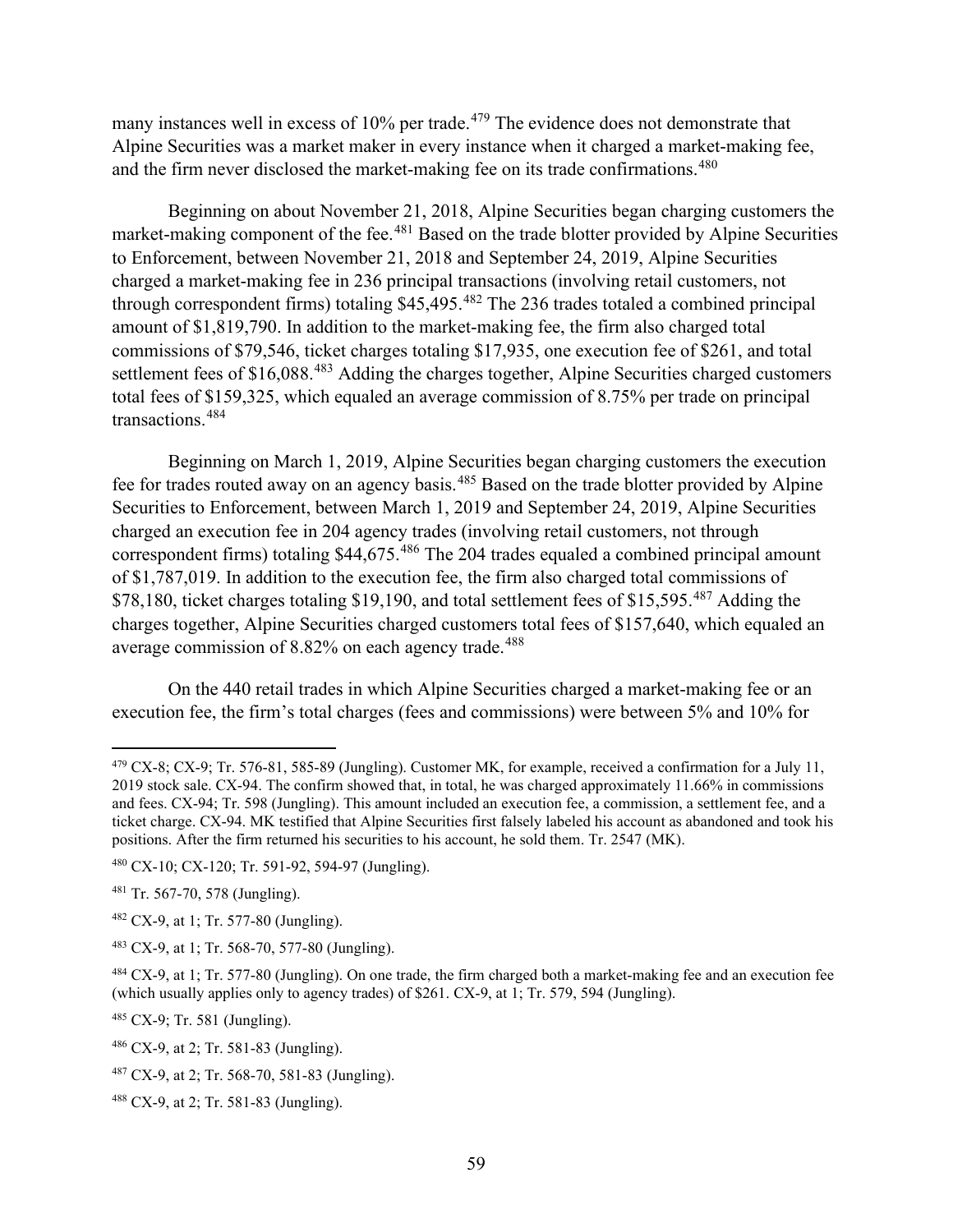approximately 225 trades and between 10% and 15% for approximately 130 trades.<sup>489</sup> Alpine Securities has not refunded \$83,199 that it collected for market-making/execution fees.<sup>490</sup>

Alpine Securities' markups and markdowns exceeded 5%. Accordingly, the burden shifts to the firm to demonstrate that the facts surrounding the transactions justify higher markups and markdowns.<sup>491</sup> But Alpine Securities has not demonstrated any factors that would justify charging an additional 2.5% over and above its standard commissions and fees. In fact several witnesses testified that John Hurry adopted the market-making/execution fee simply as a way of generating more income on each trade.<sup>492</sup> The firm's own explanation of the marketmaking/execution fee during Enforcement's investigation offers little justification for charging markups and markdowns well in excess of acceptable rates:

The analysis of the Market-Making Fee and Execution Fee was driven by considerations of the fair and reasonable market value of the unique nature of the execution and settlement services provided by Alpine, though this analysis is not expressly documented in the Fee Analysis spreadsheet.<sup>493</sup>

We find, as alleged in cause four, that Alpine Securities' 2.5% market-making/execution fee caused the firm to charge excessive commissions and fees in violation of FINRA Rules 2121 and 2010.

## **2. Alpine Securities Charged Unreasonable Illiquidity and Volatility and Recertification Fees, as Alleged in Cause Five**

FINRA Rule 2122 states that a firm's "charges" for services provided must be reasonable and not unfairly discriminatory among customers. Rule 2122 applies to all charges and fees for services provided by a member firm.<sup>494</sup> A violation of any FINRA rule, including Rule 2122, is a

<sup>489</sup> CX-9, at 3; Tr. 583-84 (Jungling).

<sup>490</sup> CX-29A; Tr. 672-75, 3920-22 (Jungling).

<sup>491</sup> *See Steven P. Sanders*, Exchange Act Release No. 40600, 1998 SEC LEXIS 2302, at \*14 (Oct. 26, 1998) (rejecting argument that NASD, now FINRA, impermissibly shifted the burden to applicant and affirming that, once NASD demonstrated that applicant's markups exceeded 5%, the burden properly shifted to applicant to justify higher markups).

<sup>492</sup> *See,* Tr. 1118 (Tew) (testifying that John Hurry wanted the firm to become a market maker in various securities to keep the 2.5% that other market makers were making off of the firm's customers' trades), 1998-2000 (Jones) (testifying that the market-making/execution fee was developed by John Hurry as a way to make more money on each trade).

<sup>493</sup> CX-229, at 2; Tr. 560-61 (Jungling).

<sup>494</sup> FINRA Regulatory Notice 11-08, 2011 FINRA LEXIS 7, at \*25 (discussing NASD Rule 2430, which is the predecessor to Rule 2122).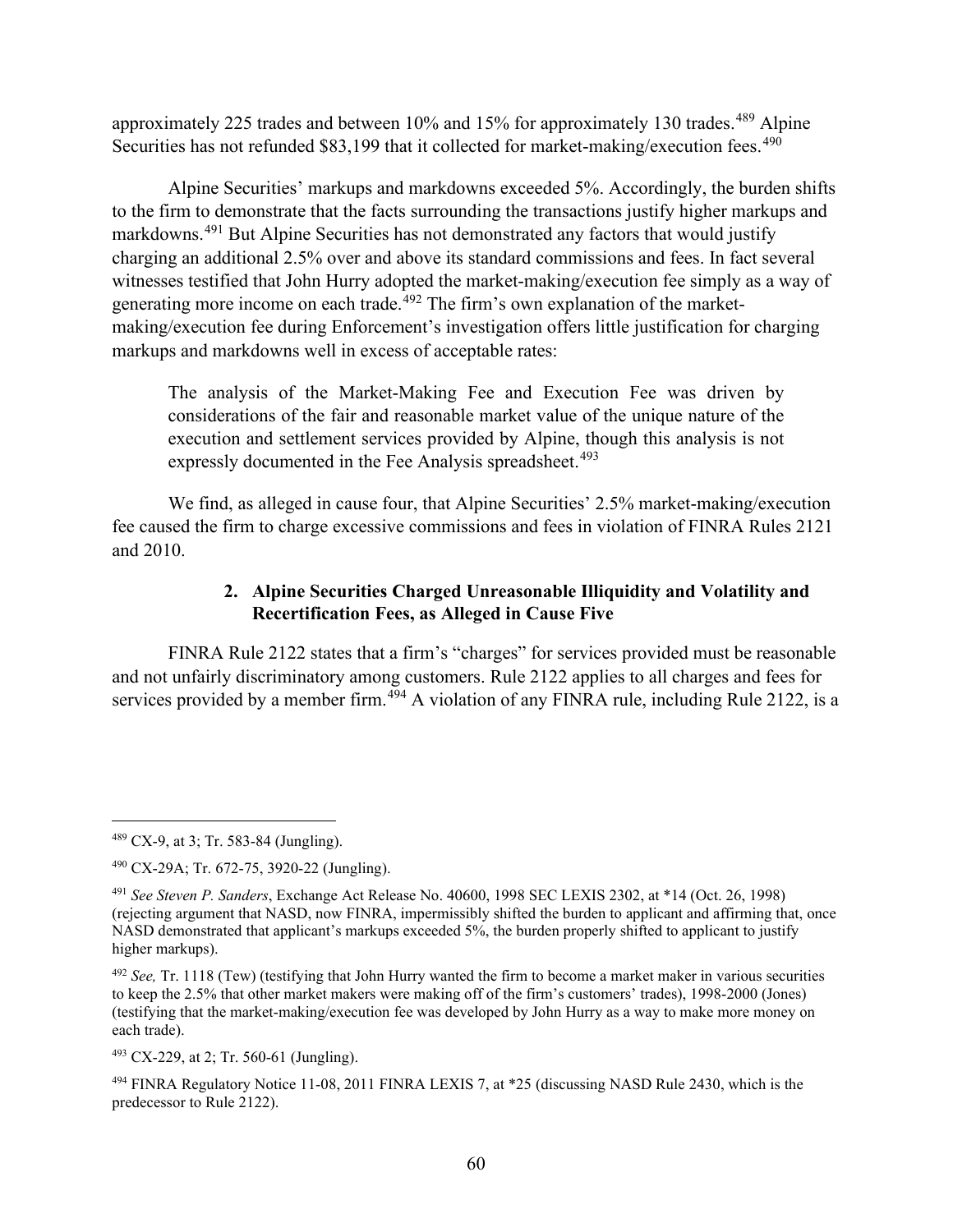violation of FINRA Rule 2010, which requires member firms to observe high standards of commercial honor and just and equitable principles of trade.<sup>495</sup>

### **a. Alpine Securities' Illiquidity and Volatility Fee Was Unreasonable**

To help the firm meet NSCC deposit requirements, the firm decided to charge customers a fee. Alpine Securities added to its March 31, 2018 fee schedule an "illiquidity and volatility fee."<sup>496</sup> For each transaction, Alpine Securities assessed a fee of 1% per day of the firm's estimated NSCC illiquidity and volatility deposit and charged this fee to its customers.<sup>497</sup> For securities that NSCC labeled as illiquid or volatile, NSCC required Alpine Securities to set aside on deposit or "pledge" a certain amount of excess net capital until the trade cleared.<sup>498</sup> NSCC did not retain the funds it required Alpine Securities to pledge. NSCC returned those funds to Alpine Securities once the trade cleared (generally within two days), but the firm kept the illiquidity and volatility fee it charged its customers.<sup>499</sup> Alpine Securities charged the illiquidity and volatility fee in addition to its standard commissions and trade-related fees which already totaled in excess of 5%.

John Hurry determined the amount of the illiquidity and volatility fee.<sup>500</sup> When asked at the hearing how Alpine Securities determined the appropriate amount for the illiquidity and volatility fee, he gave a lengthy answer about determining the "high watermark" for potential NSCC deposit requirements, but provided no firm explanation.<sup>501</sup> He concluded by stating "that one percent might sound high but reality (sic) it is not allocated other than a small percent," because the firm had to commit its capital to trade.<sup>502</sup> The 1% per day charge when annualized, excluding weekends, equals approximately 250%.<sup>503</sup> The firm also charged a \$150 minimum on

<sup>499</sup> Tr. 563 (Jungling), 1901 (Brant), 3211-12 (Doubek).

<sup>501</sup> Tr. 4420-24 (John Hurry).

<sup>502</sup> Tr. 4423-24 (John Hurry).

<sup>495</sup> *Dep't of Enforcement v. North Woodward Fin. Corp.*, No. 2011028502101, 2016 FINRA Discip. LEXIS 35, at \*14 n.16 (NAC July 19, 2016).

 $496$  Stip. ¶ 49; JX-4; Tr. 551-52, 555-56 (Jungling). The firm did not begin charging the illiquidity and volatility fee until September 11, 2018. Tr. 550-51 (Jungling).

 $497$  Stip.  $\P$  49. When Alpine Securities lost its ex-clearing relationships in mid-2018, it also lost its ability to trade without using its own capital to meet NSCC's deposit requirements. *See* III.B.2, *supra*.

<sup>498</sup> Tr. 552-53 (Jungling). Doubek testified that NSCC assessed "a margin call" (or deposit requirement) to guard against the risk of not settling a trade between the trade date and the settlement date. Tr. 3190 (Doubek). He stated that, as a result, the firm had to determine how much it could trade for any given day based on actual cash on hand available to wire to NSCC to be held until the trade settled (generally two days). Tr. 3202 (Doubek).

 $500$  Tr. 1123-24 (Tew) (testifying that John Hurry decided to implement the 1% per day illiquidity and volatility fee), 1723-24 (Frankel) (testifying that 1% per day was John Hurry's idea and, because he lent money to the firm to pay NSCC's deposit requirements, he got to set this fee).

<sup>503</sup> Tr. 553 (Jungling). In contrast, Alpine Securities paid an annualized interest rate of 36% under the May 17, 2018 loan agreement with Alpine Holding and an annualized interest rate of 120% under the February 20, 2019 loan agreement with Alpine Holding. JX-27, at 9; JX-28, at 8.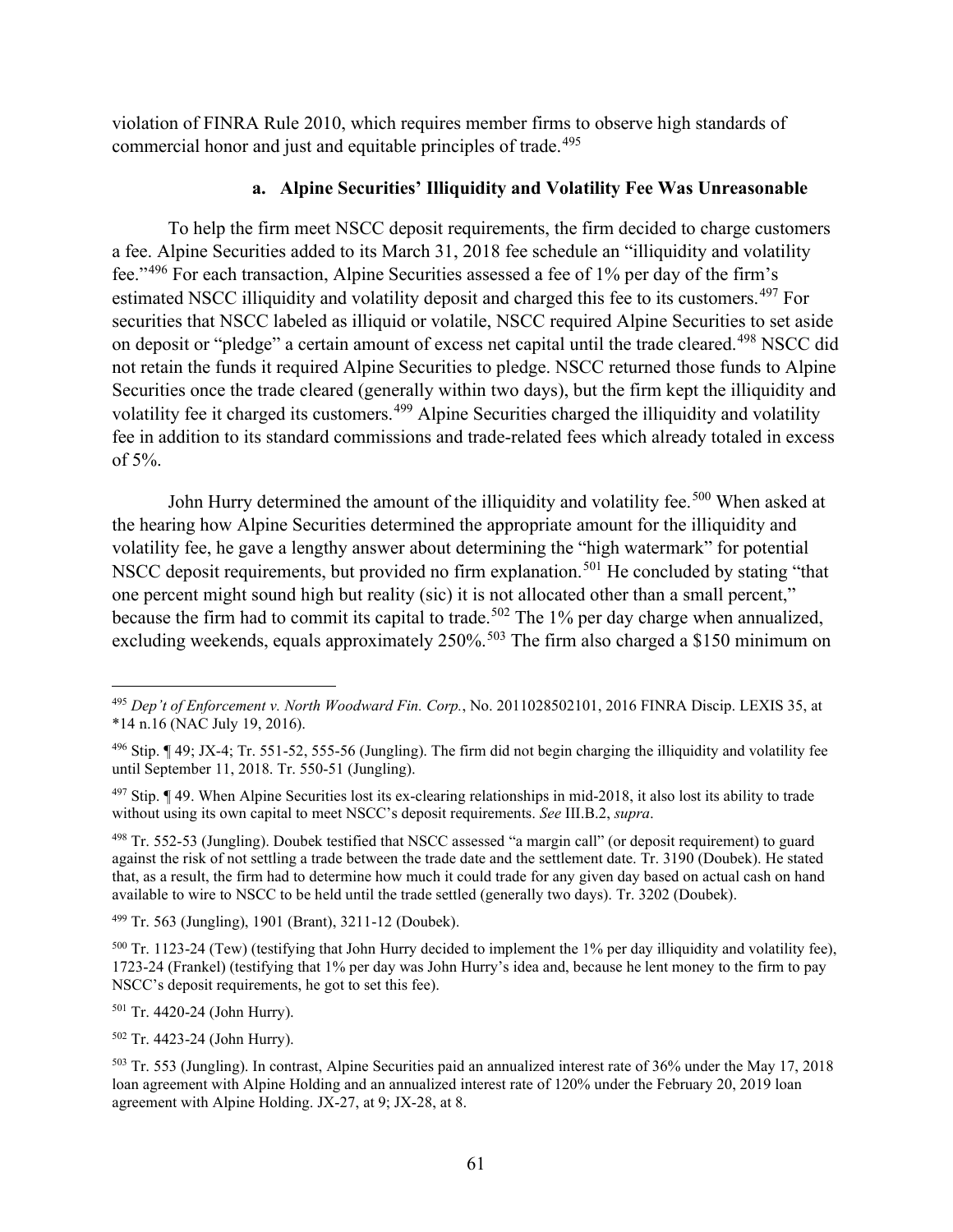trades for which 1% per day was less than \$150.<sup>504</sup> If a customer placed a trade that the firm ultimately could not execute, the firm still charged the customer the minimum fee as a processing fee, regardless of its inability to execute the trade.<sup>505</sup>

To ensure a customer's ability to pay the illiquidity and volatility fee, the firm implemented a pre-trade approval process whereby the firm required the customer to first complete a pre-trade authorization form and email it to Alpine's pre-trade approval email.<sup>506</sup> The firm used information on the form to calculate its own estimate of how much capital NSCC would require the firm to set aside to complete the trade and advised the customer of the dollar amount of the fee.<sup>507</sup> If the customer agreed to the fee, he or she could call the firm to place the trade.<sup>508</sup> If a customer chose not to pay the fee (and did not place a trade), the firm nonetheless charged a \$150 processing fee.<sup>509</sup> Sometimes Alpine would suggest the customer pare back the amount of the trade to reduce the fee.<sup>510</sup>

Alpine Securities argues that many customers signed a pre-trade approval form in which they agreed to pay the illiquidity and volatility fee. The firm argues that the fee therefore must be considered reasonable because two equal parties (the firm and the customer) willingly agreed to a negotiated fee.<sup>511</sup> This argument assumes that the two parties participated in an arms-length negotiation with equal bargaining power. Nothing could be further from the truth. The desperate communications between the firm's customers and the firm demonstrate that the customers were anxious to sell their securities and close their accounts before Alpine Securities moved their holdings to the firm's abandoned securities accounts. They had no choice but to pay the illiquidity and volatility fee if they wanted to liquidate their stock instead of losing their positions.<sup>512</sup> The pre-trade approval form does not justify the firm's excessive illiquidity and volatility fee.

<sup>508</sup> Tr. 554 (Jungling). The fee applied only to sales. Tr. 554 (Jungling). Because the vast majority of Alpine Securities' business involved penny stock liquidations, customers rarely contacted the firm to purchase securities. Tr. 554-55 (Jungling).

<sup>509</sup> Tr. 559 (Jungling). In response to Enforcement's March 2019 Rule 8210 request for information related to Alpine's illiquidity and volatility fee, the firm represented that customers "are charged either the 1% [per day] fee or the minimum charge of \$150 for all trades that settle regular way. Most customers are afforded the courtesy of paying the capped \$150 charge which represents less than the actual 1% [per day] of the NSCC illiquidity and volatility charge." CX-229, at 2. Jungling testified that, contrary to the firm's representation, most customers were charged more than \$150. Tr. 562-63 (Jungling).

<sup>510</sup> Tr. 3212-13 (Doubek).

<sup>512</sup> *See* JX-22 (warning on May 31, 2019 that "[a]ll remaining positions will be moved to an Alpine Customer Abandoned Securities Account pending escheatment to the appropriate state.").

<sup>504</sup> CX-229, at 2; Tr. 559-60 (Jungling).

<sup>505</sup> Tr. 559-60 (Jungling).

<sup>506</sup> CX-121; Tr. 553-54, 556-57 (Jungling), 3210-11 (Doubek).

<sup>507</sup> Tr. 554, 557-58 (Jungling), 3213 (Doubek).

<sup>511</sup> Alpine Sec. Br. at 12.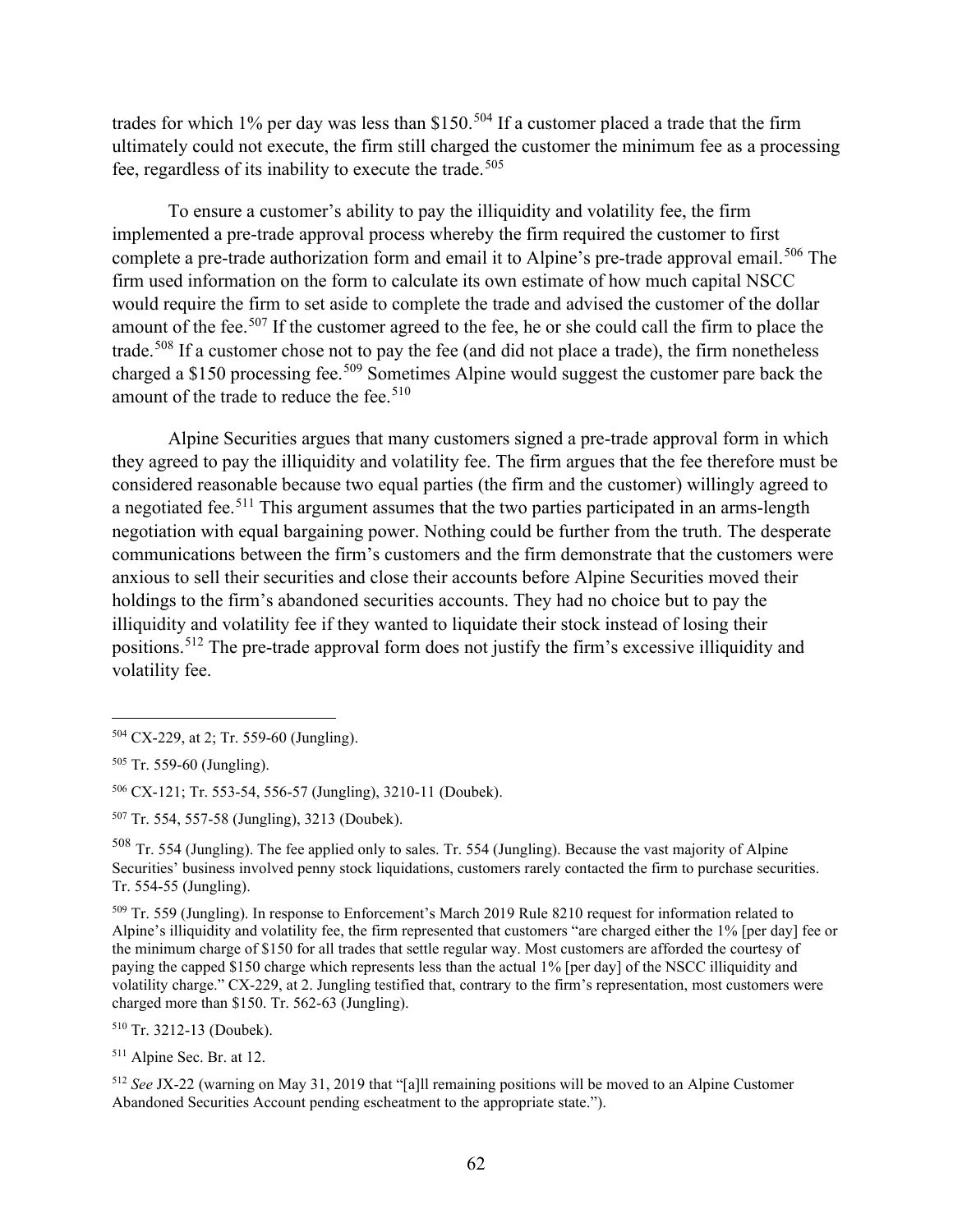Based on information provided by Alpine Securities to Enforcement, between September 2018 and July 2019 (when Enforcement filed the Complaint), the firm collected approximately  $$1,527,925$  in illiquidity and volatility fees.<sup>513</sup> The amount of those fees that the firm has not refunded to customers is  $$1,491,625.^{514}$ 

The preponderance of the evidence demonstrates that Alpine Securities' illiquidity and volatility fee was unfair and unreasonable, in violation of FINRA Rules 2122 and 2010, as alleged in cause five.

#### **b. Alpine Securities' \$1,500 Certificate Withdrawal Fee Was Unreasonable**

Beginning in October 2016, Alpine Securities charged customers a \$1,000 fee for certificate withdrawals from DTC.<sup>515</sup> Effective April 2019, the firm increased the DTC certificate withdrawal fee to  $$1,500$ .<sup>516</sup> After the institution of this proceeding, the firm reduced the fee to \$500 plus mailing, DTC, transfer agent, and other passthrough costs.<sup>517</sup>

DTC has always charged the firm \$500 to obtain a certificate.<sup>518</sup> Alpine Securities' fee increase was not precipitated by an increase in the amount that DTC charged the firm. And obtaining a certificate from DTC does not require significant work on the part of the firm. Walsh testified that the only work required is completing an electronic form on a terminal. He estimated that this takes less than one hour.<sup>519</sup> Doubek testified that the fee went from \$1,000 to \$1,500 because John Hurry did not feel that \$1,000 adequately covered the firm's costs, but in this proceeding the firm offered no evidence to support this claim.<sup>520</sup> Indeed, Walsh and Doubek testified that they were unaware of the firm conducting any analysis to support this fee increase.<sup>521</sup>

Alpine Securities' increase in its certificate withdrawal fee coincided with the firm's decision to consider "worthless" all positions valued at \$1,500 or less.<sup>522</sup> In Alpine Securities' February 2019 account statements, the firm announced that it would not permit customers who had deposited shares by physical certificate to free-transfer them out, but rather would require

<sup>516</sup> Stip. ¶ 52.

<sup>517</sup> Stip. ¶ 52. At some point, the firm first reduced the fee to \$1,035. Stip. ¶ 52.

<sup>518</sup> Stip. ¶ 53; CX-156; Tr. 3346 (Walsh).

<sup>519</sup> Tr. 3346 (Walsh).

<sup>521</sup> Tr. 3251-52 (Doubek), 3345 (Walsh).

<sup>513</sup> CX-11; Tr. 563-66 (Jungling).

<sup>514</sup> CX-29A; Tr. 3921-22 (Jungling).

<sup>515</sup> Stip. ¶ 51.

<sup>520</sup> Tr. 2854-55 (Doubek). *See also* Tr. 3223 (Doubek) (testifying that the firm's increase of the DTC recertification fee occurred at the direction of John Hurry).

<sup>522</sup> Tr. 2879-80 (Doubek), 3343, 3349, 3352-53 (Walsh).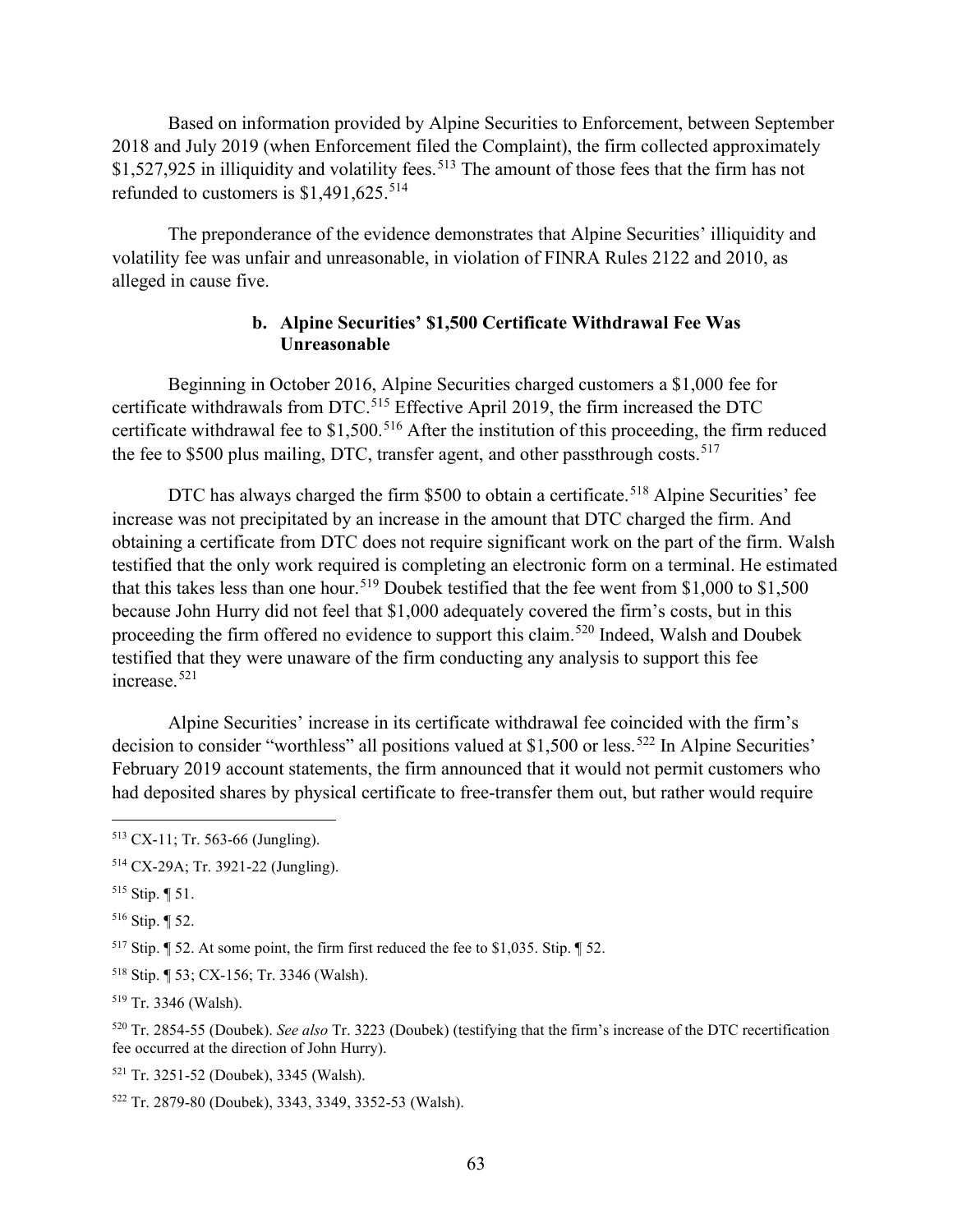customers either to liquidate those shares or to withdraw them in certificate form.<sup>523</sup> Then, in its April 2019 statements, at the same time that it increased its certificate withdrawal fee, Alpine Securities stated that the firm would no longer permit customers to liquidate their positions.<sup>524</sup>

Alpine Securities' \$1,500 DTC certificate withdrawal fee was unreasonable, particularly given that the firm used this inflated fee as an excuse to force customers to sell securities valued at \$1,500 or less to the firm for one penny. As alleged in cause five, we find that Alpine Securities' \$1,500 DTC certificate withdrawal fee was unreasonable and excessive, in violation of FINRA Rules 2122 and 2010.

## **D. Alpine Securities Executed One Unauthorized Capital Withdrawal**

Cause six of the Complaint alleges that, in making payments under the amended loan agreement between Alpine Holding and Alpine Securities, between March and July 2019, the firm essentially paid an affiliated entity amounts that exceeded 10% of the firm's excess net capital, in violation of FINRA Rules  $4110(c)(2)$  and 2010. Cause six also alleges that, by paying an unexpected CAM bill from Alpine Securities' affiliated landlord, SCAP9, on April 3, 2019, the firm essentially paid an affiliated entity an amount that exceeded 10% of the firm's excess net capital, in violation of FINRA Rules 4110(c)(2) and 2010.

Enforcement bears the burden of proof in FINRA disciplinary proceedings and must prove the allegations of the complaint by a preponderance of the evidence.<sup>525</sup> We find that Enforcement has met that burden with respect to the firm's payment of a SCAP9 CAM invoice, but not with respect to the firm's payments under the amended loan agreement. Accordingly, as explained in more detail below, we find one violation only with respect to part of the allegations of cause six of the Complaint.

FINRA Rule  $4110(c)(2)$  states that carrying or clearing firms shall not, without prior written approval of FINRA, withdraw capital, pay a dividend, or affect a similar distribution that would reduce the member's equity, or make an unsecured advance or loan to a stockholder, partner, sole proprietor, employee, or affiliate, where the withdrawals, payments, reductions, advances, loans, etc. in the aggregate, in any rolling 35-day period, on a net basis would exceed 10% of its excess net capital. The purpose of Rule 4110 is to further the goal of financial stability in clearing and carrying firms.<sup>526</sup>

Alpine Holding began serving as a source of credit for Alpine Securities in 2014 and, over the years, required the firm to agree to loan amendments under terms that became

<sup>523</sup> JX-17.

<sup>524</sup> JX-19.

<sup>525</sup> *Luis Miguel Cespedes*, Exchange Act Release No. 59404, 2009 SEC LEXIS 368, at \*18 and n.11 (Feb. 13, 2009).

<sup>526</sup> FINRA Notice to Members 09-71, 2009 FINRA LEXIS 201, at \*8 (Dec. 2009), https://finra.org/rulesguidance/notices/09-71.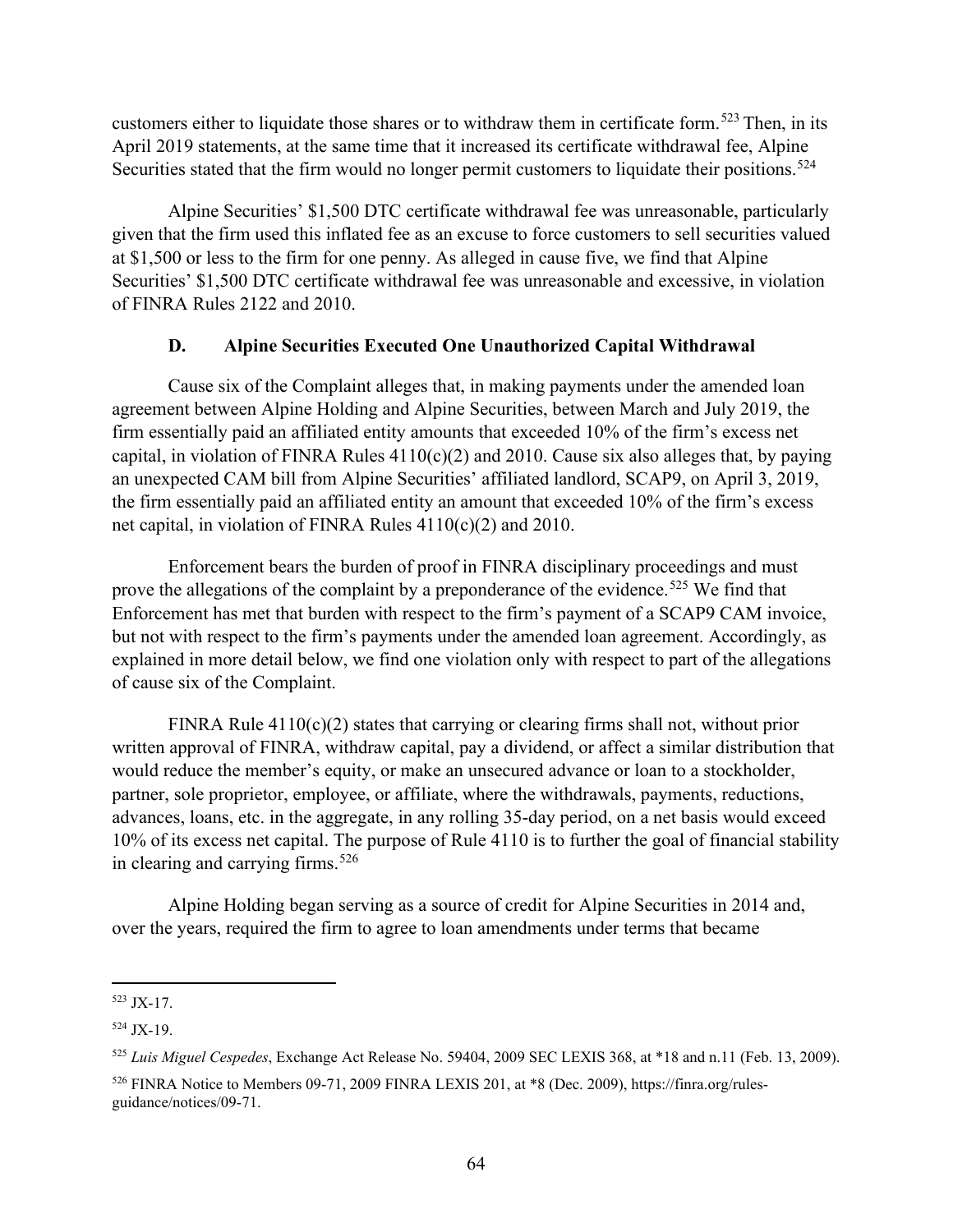increasingly costly for the firm. <sup>527</sup> John and Justine Hurry testified that the firm had no alternative but to agree to these terms because Alpine Securities was high risk and no other entity was willing to loan money to the firm.<sup>528</sup>

The version of the amended loan agreement applicable during the relevant period is dated February 20, 2019. It granted Alpine Securities a credit limit of \$5 million and required the firm to pay a monthly fee of  $8\%$  (\$400,000).<sup>529</sup> The line of credit carried an interest rate of 120% annually.<sup>530</sup>

Enforcement argues that, by agreeing to the last loan amendment and paying the fees and interest required under the loan agreement, the firm was, in effect, enabling its parent to receive unauthorized capital withdrawals. The basis for Enforcement's argument is the timing of Alpine Securities' series of withdrawal requests and the timing of the February 2019 loan amendment. On January 28, 2019, Alpine Securities requested approval to withdraw \$1,773,119 in "profits," much of which was cash collected for the  $$5,000$  monthly fee.<sup>531</sup> Four days later, FINRA still had not approved the request, so on February 1, 2019, Alpine Securities withdrew the pending request and instead withdrew \$380,000, which did not require approval from FINRA.<sup>532</sup>

On February 6, 2019, the firm requested approval to withdraw \$1,393,119, an amount which represented the original  $$1,773,119$  request less the  $$380,000$  that the firm withdrew.<sup>533</sup> Understanding that these profits largely resulted from the \$5,000 monthly account fee, FINRA staff asked for additional information.<sup>534</sup> Alpine Securities answered FINRA staff's questions but, on February 21, 2019, reduced its withdrawal request to \$913,929.<sup>535</sup> FINRA approved the request on February 25, 2019.<sup>536</sup> Unbeknownst to FINRA staff, on February 20, the day before the firm reduced its withdrawal request from \$1,393,119 to \$913,929, Alpine Securities entered

<sup>527</sup> *See* III.A.2, *supra*.

 $528$  Tr. 4308 (Justine Hurry) (testifying that the firm was not successful in finding a lender because it was considered high risk), 4423-24 (John Hurry) (testifying that no bank wanted to loan money to the firm because of the firm's level of risk and SEC litigation pending against the firm), 4436-38 (John Hurry) (testifying that, given pending SEC litigation against the firm, the lender was susceptible to a \$5 million loss), 4534-36 (John Hurry) (testifying that lending to Alpine Securities placed the lender at "100 percent risk all of the time and [the firm was] only paying part of the time").

<sup>529</sup> JX-28; Tr. 2435-36 (Ishak), 3422 (Walsh). Walsh testified that, when he was chief executive officer, board members Justine Hurry and Doubek directed him to sign the amended loan agreement because the firm had no other options and needed the line of credit to stay operational. Tr. 3422-24 (Walsh).

<sup>530</sup> JX-28; Tr. 2436, 2477 (Ishak).

<sup>531</sup> CX-25; CX-166; Tr. 2435 (Ishak).

<sup>532</sup> CX-25; CX-166.

<sup>533</sup> CX-25; CX-166*.*

<sup>534</sup> CX-185; Tr. 2428-33 (Ishak), 3586-90 (Fortune).

<sup>&</sup>lt;sup>535</sup> CX-25; CX-166.

<sup>536</sup> CX-25; CX-185, at 1-2; Tr. 2434 (Ishak), 3593, 3607, 3592-93 (Fortune).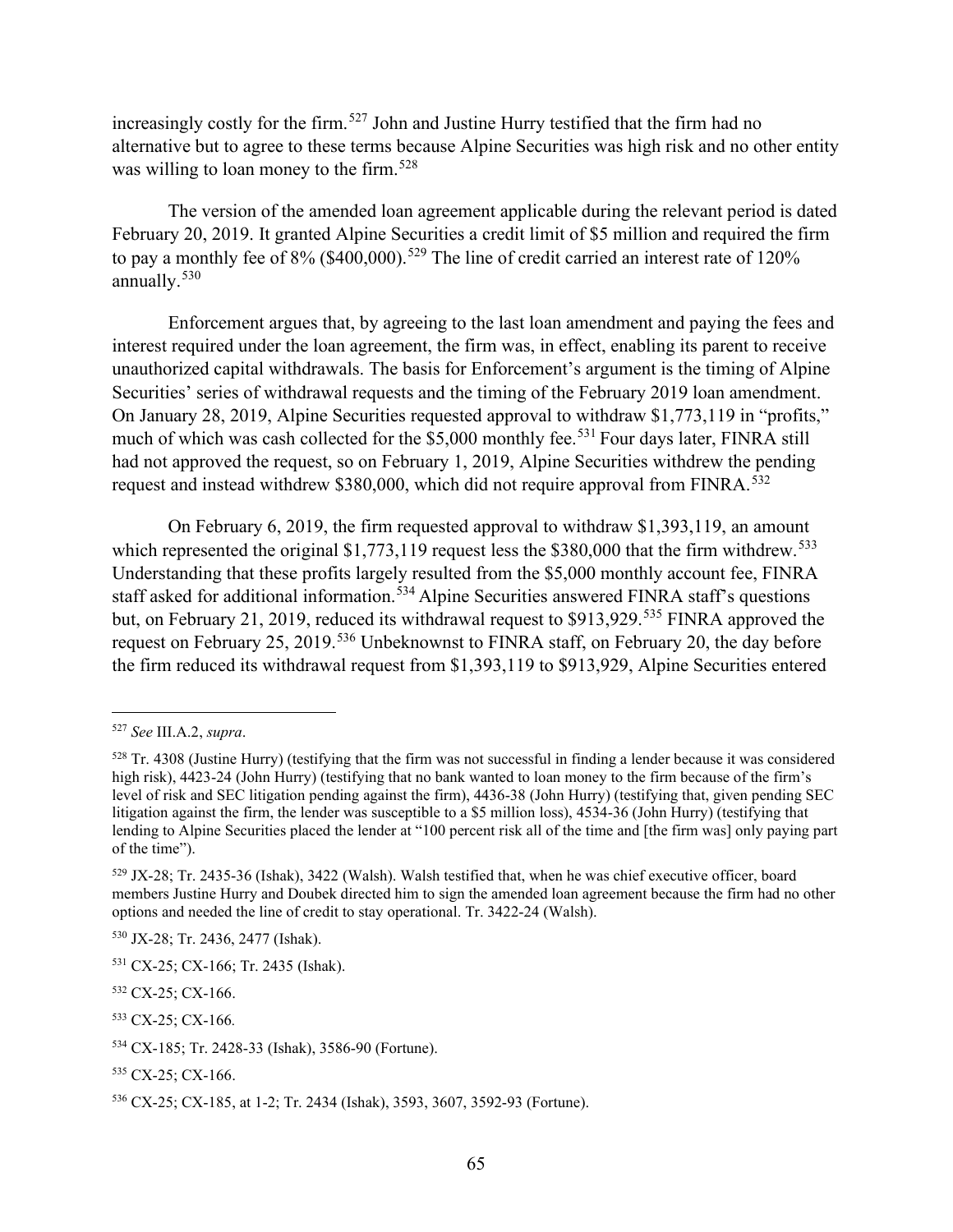into the amended loan agreement with Alpine Holding, its affiliated lender. The terms of the February 20, 2019 amended agreement increased the firm's monthly fee, increased the rate of interest that the firm paid, and accelerated a \$250,000 payment due to Alpine Holding under the prior loan agreement.<sup>537</sup>

Walsh, Alpine Securities' then-chief executive officer who executed the loan amendment, testified that he was not given any indication as to why the existing line was being amended but instead was simply directed to sign it.<sup>538</sup> The firm did not ask for the amendment but instead was required to agree to its terms on a "take it or leave it" basis.<sup>539</sup> On March 13, 2019, Alpine Securities requested an additional capital withdrawal of \$300,000.<sup>540</sup> In light of FINRA staff's concern about the firm's monthly \$5,000 fee, FINRA staff again asked follow-up questions.<sup>541</sup> On March 20 and 21, 2019, Alpine Securities complained to FINRA about its failure to approve the withdrawal request.<sup>542</sup> On March 22, 2019, FINRA approved the request.<sup>543</sup>

At the time of its approval, FINRA staff was unaware that the firm's affiliated landlord, SCAP9, had billed the firm on March 21, 2019 an unprecedented  $$610,373$  for CAM fees.<sup>544</sup> (Nor did FINRA know that the firm would pay the invoice in full on April 3, 2019.) Previously, SCAP9 had billed the firm for CAM fees monthly in the regular rent invoice, and the monthly CAM fees generally totaled approximately \$4,600 to \$8,000 and once yearly included an expense adjustment from the prior year of approximately \$7,000.<sup>545</sup> SCAP9 bought the building in 2012, and this was Alpine Securities' first receipt of an off-cycle bill in excess of \$600,000, an amount nearly equal to Alpine Securities' total annual rent.<sup>546</sup>

Brant, Walsh, and Doubek were concerned as to the legitimacy of this unexpected CAM invoice.<sup>547</sup> Doubek discussed the bill with John Hurry and one of Hurry's business managers.<sup>548</sup> Doubek and Brant requested and never received support or backup documentation for the

<sup>541</sup> CX-187; CX-188; Tr. 3610-11 (Fortune).

<sup>537</sup> *See* JX-28; CX-25.

<sup>538</sup> Tr. 3422-25 (Walsh).

<sup>539</sup> Tr. 4711 (Brant).

<sup>540</sup> CX-25; CX-166, at 7; Tr. 2438 (Ishak).

<sup>542</sup> CX-189; CX-190; Tr. 3609-12 (Fortune).

<sup>543</sup> CX-25; Tr. 2438 (Ishak), 3608-09 (Fortune).

<sup>544</sup> Stip. ¶ 75; JX-31; Tr. 3619-20 (Fortune), 4720-25 (Brant).

<sup>545</sup> CX-169, at 20-38; Tr. 2836-38 (Doubek), 3617 (Fortune), 4721 (Brant). Fortune testified that the monthly CAM fees more than covered the building's annual real estate tax assessment. CX-174; Tr. 3617-19 (Fortune).

<sup>546</sup> *See* CX-169 (showing monthly rent in 2019 of approximately \$49,807); Tr. 4457 (John Hurry), 4721 (Brant), 2838 (Doubek).

<sup>547</sup> Tr. 2821-25 (Doubek), 4722-25 (Brant).

<sup>548</sup> Tr. 2825-26 (Doubek).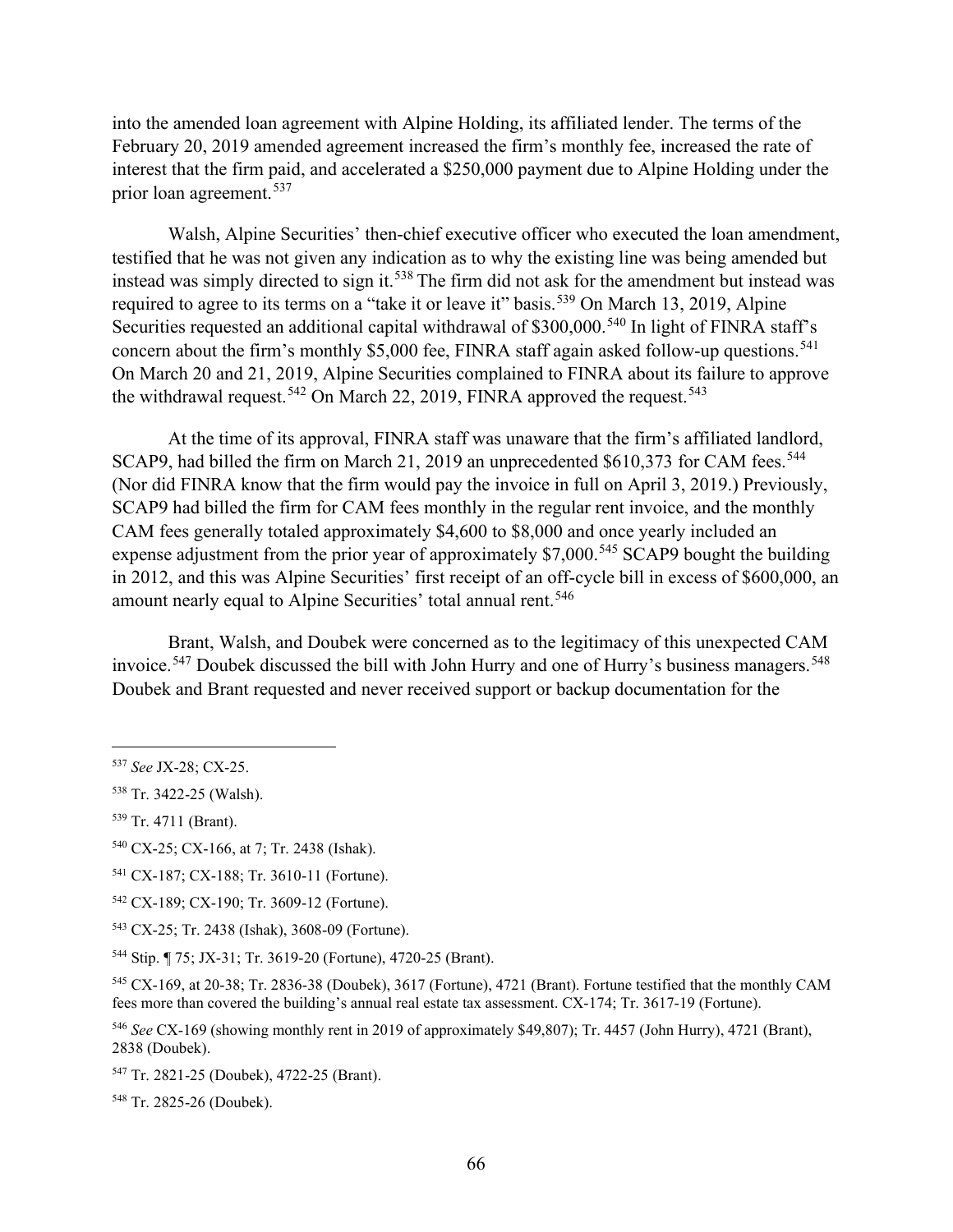invoice.<sup>549</sup> During the course of several conversations, John Hurry advised Doubek that the lease allows the lessor to charge the lessee for back-up documentation and that Alpine Securities would have to pay a sizeable bill for that information.<sup>550</sup> Doubek also advised John Hurry that FINRA may request an explanation of the CAM invoice, and Hurry responded, "if I hear another F'ing question about this, you are fired, the firm is shut down. I will throw the firm out of the building."<sup>551</sup> The firm never received an explanation or documentation supporting the extraordinary CAM invoice.<sup>552</sup> As directed by John Hurry, on April 3, 2019, the firm paid the invoice.<sup>553</sup> And John Hurry agreed during his testimony that, when Alpine Securities paid the \$610,373 CAM bill, the firm effectively transferred more than \$600,000 in operating profits to SCAP9, an affiliated entity outside of FINRA's jurisdiction.<sup>554</sup> Alpine Securities did not tell FINRA staff about the CAM invoice until May 2019.<sup>555</sup>

John Hurry provided an explanation for the large CAM invoice. He testified that in early 2019 he asked Hurry family employees who operated SCAP9 to calculate outstanding CAM fees for 2018 for other tenants who occupied other buildings owned and operated by entities affiliated with Hurry family trusts.<sup>556</sup> He testified that, while gathering this information, SCAP9 realized that Alpine Securities and other tenants had not been billed for many years' worth of CAM fees.<sup>557</sup> Accordingly, on March 21, 2019, SCAP9 issued a CAM bill to Alpine Securities for \$610,373.<sup>558</sup> John Hurry stated that, if the firm expected to receive backup information for invoices, it should have included a provision requiring that in the lease, but it did not.<sup>559</sup> John Hurry also acknowledged that a Hurry family employee had prepared an analysis to determine the amount of CAM fees that the firm owed, so the backup material existed. He testified that he

<sup>552</sup> Tr. 4722-25 (Brant).

<sup>553</sup> CX-172; Tr. 2832-33 (Doubek).

<sup>554</sup> Tr. 4532 (John Hurry).

<sup>555</sup> CX-25; Tr. 2438-42 (Ishak), 3619-20 (Fortune).

<sup>557</sup> Tr. 4513-14 (John Hurry).

<sup>558</sup> JX-31; Tr. 4510 (John Hurry).

<sup>559</sup> Tr. 4514-15 (John Hurry).

<sup>549</sup> CX-173; Tr. 2826-28 (Doubek), 4722-25 (Brant).

<sup>550</sup> Tr. 2828-30 (Doubek).

<sup>551</sup> Tr. 2830-31 (Doubek). John Hurry testified that Doubek advised him and SCAP9 that FINRA had asked for back-up information to support the CAM invoice once FINRA learned of it. John Hurry explained that, because SCAP9 is not within FINRA's jurisdiction, it declined to provide supporting documentation. Tr. 4524-25 (John Hurry).

<sup>556</sup> Tr. 4512-23 (John Hurry). John Hurry did not specify how many other tenants occupied buildings owned by Hurry family trusts. John Hurry testified that SCAP9 does not lease the building that Alpine Securities occupies to any other tenants and does not engage in any business other than leasing space to Alpine Securities. Tr. 4503-04 (John Hurry).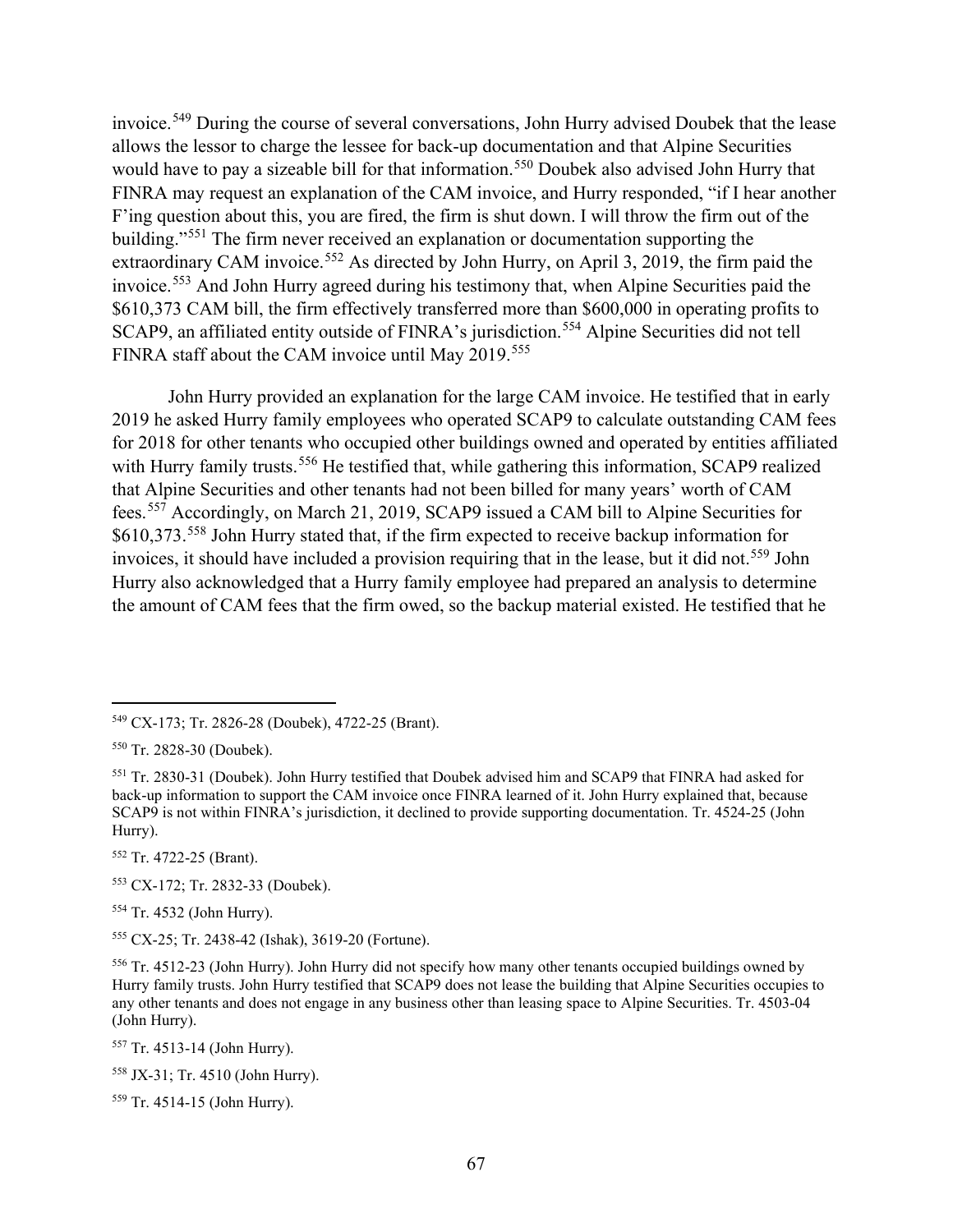did not produce it, even knowing that FINRA had requested it from Alpine Securities, because SCAP9 is not a FINRA member and did not have to produce the materials.<sup>560</sup>

Alpine Securities argues that the funds it sent to its affiliates pursuant to the February 20, 2019 loan amendment and the March 21, 2019 CAM invoice did not implicate FINRA Rule 4110(c) because they were not capital withdrawals but rather were payments made pursuant to a contractual obligation with an independent party. The firm argues that they represented normal business expenses.<sup>561</sup>

Enforcement argues that the plain language of Rule 4110(c) makes clear that its scope is broad enough to encompass these payments because the rule covers not only capital withdrawals and dividend payments but also any efforts to "effect a similar distribution that would reduce" the firm's equity. Thus, Enforcement argues, the rule itself forecloses Alpine Securities' argument that firms can circumvent the rule's requirements by simply characterizing the withdrawal of capital as something else, as Alpine Securities did here. Enforcement argues that the loan amendment and CAM invoice were not normal business transactions with an independent party, but rather sham transactions imposed on Alpine Securities by its owners that had the direct effect of reducing the firm's equity by sending capital to other Hurry-related entities.

Although the timing of the February 2019 loan amendment raises concern when juxtaposed against the firm's withdrawal requests and apparent impatience when waiting for FINRA's approval, we do not find that the preponderance of the evidence demonstrates that the loan payments were in fact unauthorized withdrawals of capital. The reality is that Alpine Securities required capital to meet NSCC's deposit requirements if it intended to continue to execute trades for customers. Given the firm's precarious financial situation and outstanding \$12 million civil penalty, there was risk associated with lending to Alpine Securities. This risk is borne out by NSCC's treatment of Alpine Securities based on its own assessment that transacting business with the firm carries a significant level of risk. Furthermore, members of the firm's management testified credibly that they could not locate other financing for the firm, and Jungling confirmed that that was their consensus at the time.<sup>562</sup> We agree that the costs the firm incurred under the loan amendment with its affiliated lender were extremely high and the timing of the loan amendment fortuitously enabled the affiliated entity and, correspondingly, the parent to remove revenue from the firm. We are not able to conclude, however, based on this evidence alone, that the loan payments were in fact unauthorized withdrawals of capital.

Our conclusion regarding the March 21, 2019 CAM invoice, however, is different for several reasons. First, we do not find John Hurry's unsupported and incredible assertion that the

<sup>560</sup> Tr. 4522-25 (John Hurry).

<sup>561</sup> Alpine Sec. Br. at 33-38.

<sup>562</sup> Tr. 1076 (Jungling), 1168-69 (Tew), 1507-10, 1513-15 (Kelly), 1825-27 (Frankel), 2807-08 (Doubek), 3422-23 (Walsh), 4842 (Brant).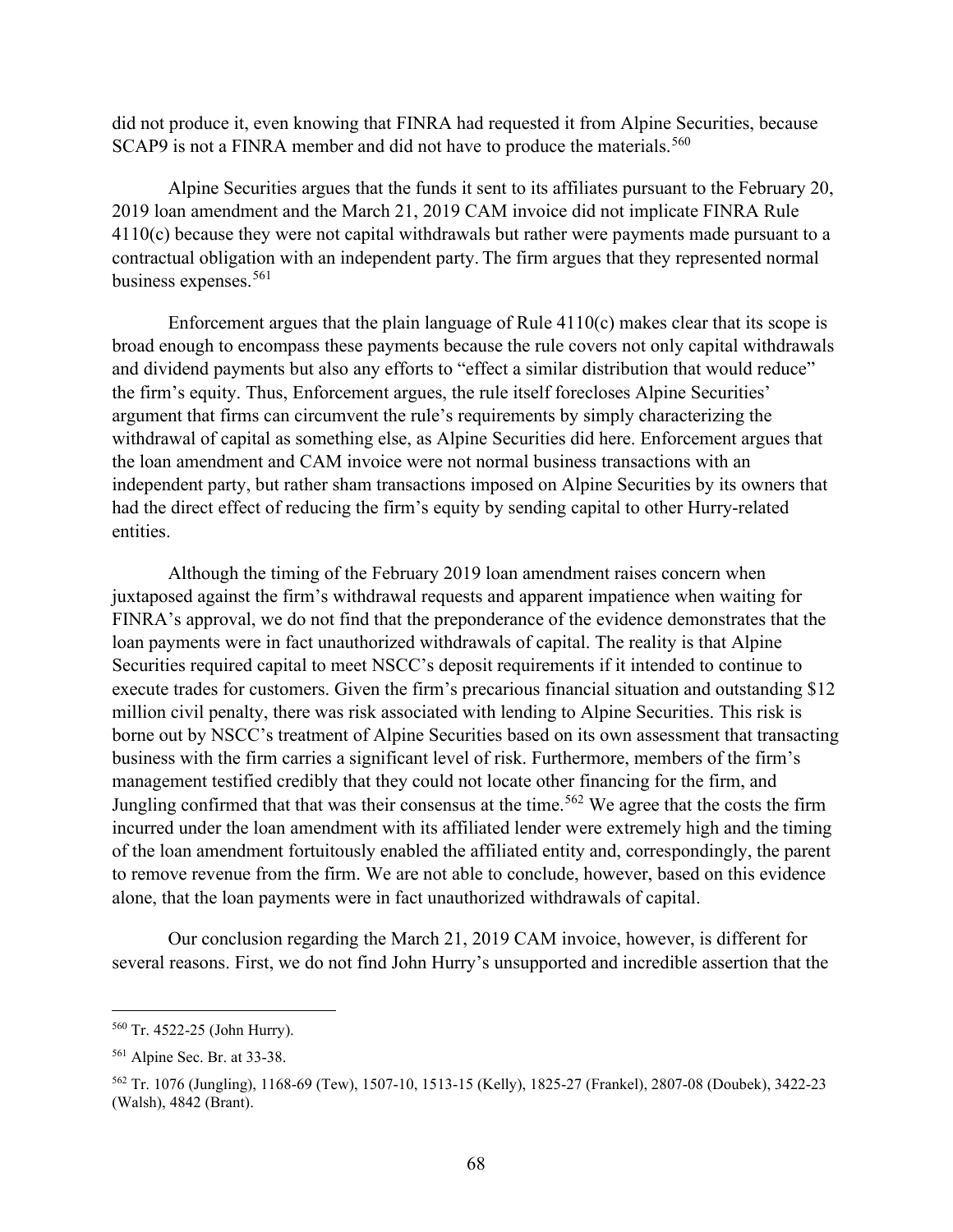invoice was for legitimate expenses credible. He claimed that, in fact, Alpine Securities owed more than \$5 million in unbilled CAM fees, which we find equally incredible and unsupported. John Hurry testified that Hurry family employees, while gathering information related to other tenants, realized that Alpine Securities had not been properly billed. Ignoring the fact that John Hurry also testified that SCAP9 managed only the building in which Alpine Securities was located and that no other tenants occupied the building, we find it implausible that, with only one tenant to account for, SCAP9 failed to properly bill Alpine Securities CAM fees. Second, we question why John Hurry was unwilling to show Alpine Securities the backup information that a SCAP9 employee purportedly had already gathered. Producing this backup information to Alpine Securities at least, and perhaps in the context of this hearing to us, would make sense, particularly given that the SCAP9 employee had gone to the trouble of collecting it. We question why at least some backup material was not presented in connection with this sizeable and unexpected bill.

Furthermore, this was the first CAM invoice of this nature and size. SCAP9 regularly charged Alpine Securities CAM fees in its monthly invoices, and even when calculated for an entire year, those fees generally were significantly less than this one invoice. Hurry testified that Alpine Securities moved into the space in  $2012$ ,<sup>563</sup> yet SCAP9 purportedly did not discover its failure to bill Alpine Securities for an extraordinary amount of CAM fees until the point in 2019 when FINRA was not readily approving Alpine Securities' withdrawal requests. The timing adds to our disbelief. Even now, nearly three years after the invoice was issued and more than two years into this proceeding, Alpine Securities cannot identify expenses of any kind that could possibly justify the amount billed in the March 21, 2019 CAM invoice (much less the \$5 million that Hurry claimed was owed).

John Hurry offered as a defense to the firm's inability, and his own unwillingness, to produce any supportive documentation that, under the lease, the landlord was not required to provide any explanation. But, as Enforcement noted, the very provision the firm cites to support its argument actually required the landlord to provide an estimate each year of the operating costs and taxes expected to be incurred as well as a "report" of the costs actually incurred for the prior year.<sup>564</sup> Alpine Securities has not produced such a report, most likely because it received no such report related to the supposed costs billed in the CAMs invoice. Instead, Hurry told Alpine Securities to pay the invoice and stop asking questions. For these reasons, we find that the March 21, 2019 CAM invoice was in reality an unauthorized withdrawal of capital.<sup>565</sup>

Accordingly, we decline to find a violation of FINRA Rule 4110 related to Alpine Securities' payment of lease-related fees and costs. We find that, by paying the March 31, 2019

<sup>563</sup> Tr. 4458 (John Hurry).

<sup>564</sup> JX-29, at 3.

<sup>&</sup>lt;sup>565</sup> Under Rule 4110(c)(2), Alpine Securities was required to obtain FINRA approval of any capital withdrawal that, in any rolling 35-day period, would exceed 10% of the firm's excess net capital. Fortune testified that \$610,373, the amount of the March 21, 2019 CAM invoice, was more than 10% of the firm's excess net capital. Tr. 3619 (Fortune).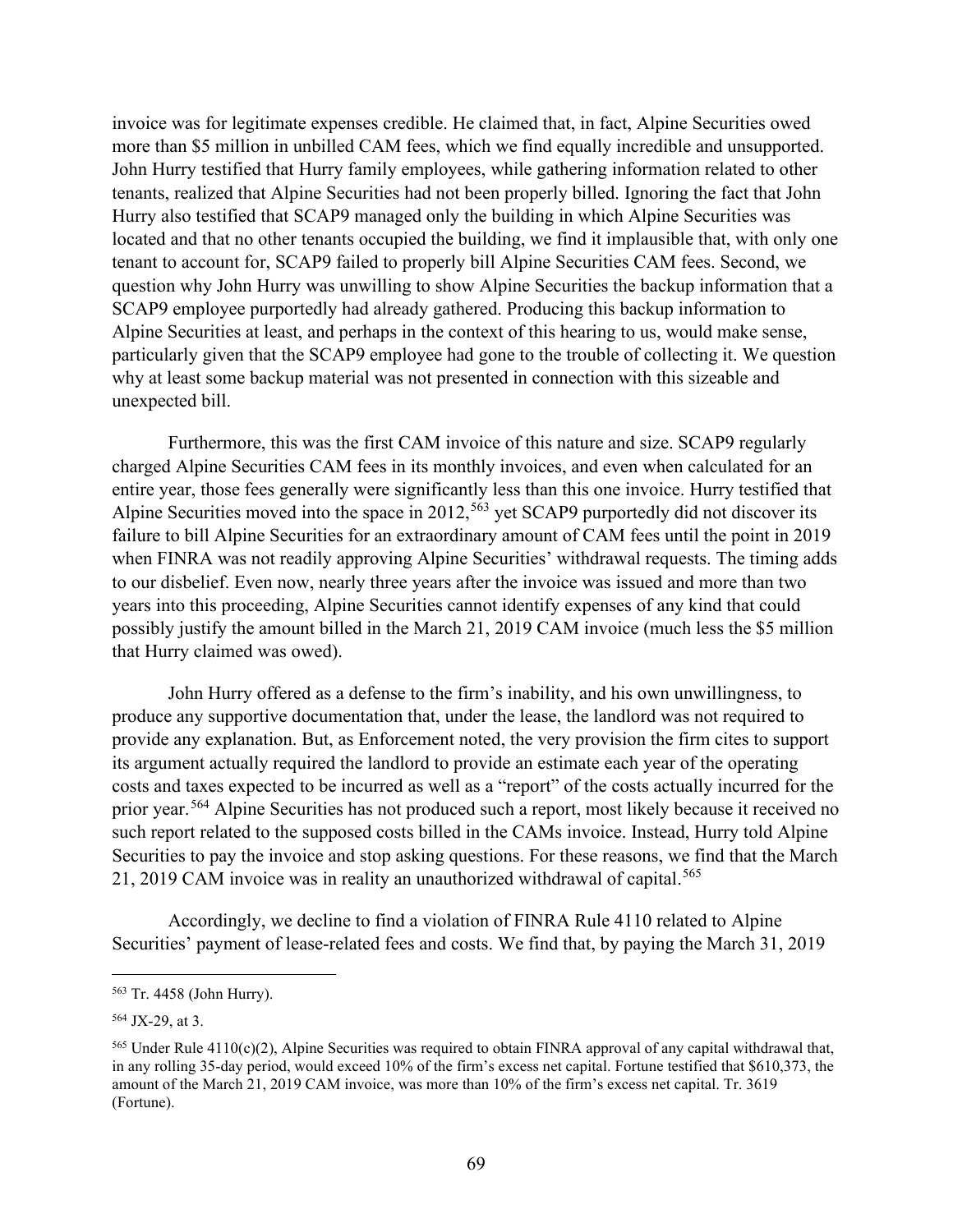CAM invoice of \$610,373, the firm in fact enabled an unauthorized capital withdrawal in violation of FINRA Rules 4110 and 2010, as alleged in cause six.

## **E. Alpine Securities' General Defenses**

The firm contends that it serves the low-priced securities market, which it argues is a sector vital to helping small businesses obtain capital to fund their operations.<sup>566</sup> It argues that the costs of operating in this sector have increased to the point of endangering its existence. John Hurry testified that "access to capital is critical and if small businesses and the middle class or the lesser middle class cannot get access to capital, they cannot get out of that class."<sup>567</sup> Hurry claimed that excessive regulation is killing access to capital.<sup>568</sup> We accept that maintaining and supporting the microcap securities market is important. We do not agree, however, that supporting the microcap market justifies Alpine Securities' misconduct. As John Hurry himself testified, Alpine Securities' business posed serious risk and, as a result, the firm could not readily find lenders. Regulators too recognized that risk and acted to protect Alpine Securities' customers. We reject any suggestion that the firm's actions are justified by its desire to protect the microcap market or that the firm was the victim of overzealous regulation.

During the period under review, Alpine Securities acted solely for the benefit of the larger group of Hurry-related entities, and not for the benefit of its own customers. Indeed, John Hurry testified that Scottsdale's only clearing firm is Alpine Securities, so without the firm, Scottsdale cannot trade.<sup>569</sup> All of the Hurry-related entities—SCAP9, Alpine Holding, SCA Clearing, Scottsdale—profited and benefitted from Alpine Securities' subpar treatment of its customers. Had regulatory intervention not occurred when it did, the evidence suggests that the customers' losses would have increased because the firm reversed course only when forced to do so.

John Hurry also argued, during his testimony, that Alpine Securities' fees across the board were reasonable based on the firm's collection rate alone.<sup>570</sup> John Hurry testified that Alpine Securities always had a low collection rate, which meant that the firm had to increase its fees to generate a profit.<sup>571</sup> He stated, "If I bill the hundred and my collection rate is five percent, I get \$5. If you know your collection rate is low . . . you need to compensate for that."<sup>572</sup> We reject this argument as an explanation for Alpine Securities' excessive and unreasonable fees and

<sup>566</sup> Alpine Sec. Br. at 1.

<sup>567</sup> Tr. 4622 (John Hurry).

<sup>568</sup> Tr. 4617-23 (John Hurry).

<sup>569</sup> Tr. 4539-41 (John Hurry).

<sup>570</sup> Tr. 4404-14 (John Hurry).

<sup>571</sup> Tr. 4406-09 (John Hurry).

<sup>572</sup> Tr. 4415 (John Hurry).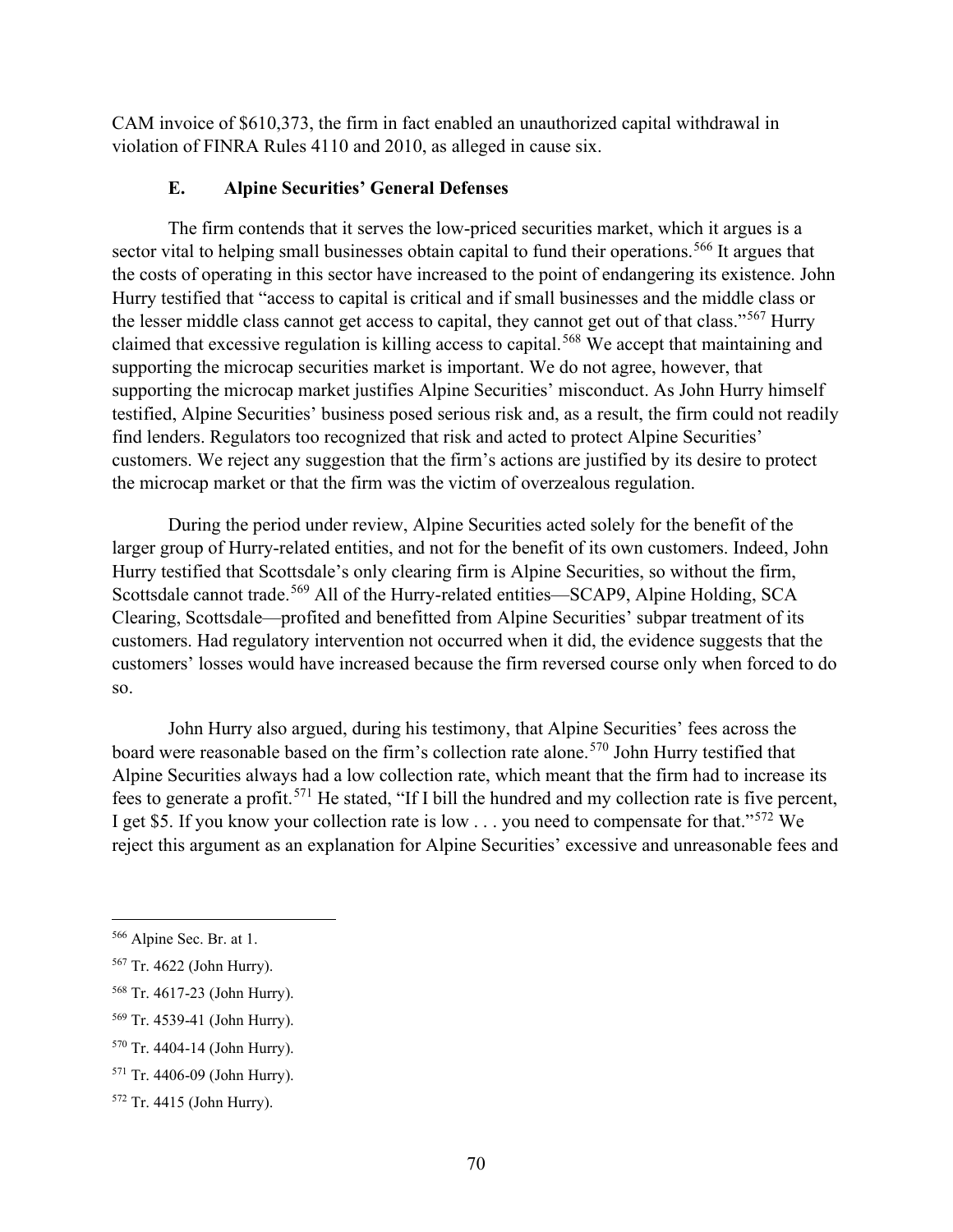commissions. Although member firms are entitled and even expected to make a profit on their business, profit does not justify unfair treatment of customers. 573

## **V. Sanctions**

In assessing sanctions, we first turn to FINRA's Sanction Guidelines.<sup>574</sup> Although the Guidelines are not binding, they serve as an important benchmark for determining sanctions.<sup>575</sup> The Guidelines advise adjudicators to "design sanctions that are meaningful and significant enough to prevent and discourage future misconduct by a respondent and deter others from engaging in similar misconduct."<sup>576</sup> The Guidelines advise that sanctions should be more than a "cost of doing business" and should be tailored to address the misconduct at issue in the case.<sup>577</sup> Finally, the Guidelines remind us that FINRA's regulatory mission is to protect investors and strengthen market integrity through vigorous and even-handed regulation.<sup>578</sup> With these directives in mind, and for the reasons discussed below, we expel Alpine Securities from FINRA membership, order the firm to pay restitution to its injured customers as outlined below and on Exhibit A to this decision, and order the firm to comply with the permanent cease and desist order included in this decision.

# **A. Aggravating and Mitigating Factors**

Overall, we find aggravating factors and no mitigating factors present.

# **1. Evidence of Ongoing Misconduct**

Even after the filing of the Complaint and execution of the TCDO, Alpine Securities continued a disturbing pattern of misconduct. "Evidence of misconduct that is not alleged in the complaint, but is similar to the misconduct charged in the complaint, is admissible to determine sanctions."<sup>579</sup> We find Alpine Securities' ongoing misconduct aggravating.

<sup>576</sup> Guidelines at 2.

<sup>577</sup> *Id.* at 2-3.

<sup>578</sup> *Id.* at 1.

<sup>573</sup> *Cf.*, FINRA Supplementary Material 2121.01(a)(2) ("A member may not justify markups on the basis of expenses which are excessive."); *Inv. Planning, Inc.*, Exchange Act Release No. 32687, 1993 SEC LEXIS 1897, at \*13 (July 28, 1993) ("the cost of doing business" cannot justify unfair prices); *Universal Heritage Inv. Corp.*, Exchange Act Release No. 19308, 1982 SEC LEXIS 210, at \*9 (Dec. 8, 1982) (holding that, although a firm is entitled to a profit, it is not entitled to charge unfair prices); *DMR Sec., Inc.*, Exchange Act Release No. 16990, 1980 SEC LEXIS 1071, at \*5 (July 21, 1980) (holding that "while the firm was entitled to a profit, it was not entitled to overcharge customers").

<sup>574</sup> FINRA Sanction Guidelines (2021), http://www.finra.org/sanctionguidelines.

<sup>575</sup> *Newport Coast Sec., Inc.*, Exchange Act Release No. 88548, 2020 SEC LEXIS 917, at \*24 (Apr. 3, 2020).

<sup>579</sup> *Dep't of Enforcement v. Ahmed*, No. 2012034211301, 2015 FINRA Discip. LEXIS 45, at \*121 n.107 (NAC Sept. 25, 2015), *aff'd*, Exchange Act Release No. 81759, 2017 SEC LEXIS 3078 (Sept. 28, 2017). *See also Dep't of Mkt. Reg. v. Burch*, No. 2005000324301, 2011 FINRA Discip. LEXIS 16, at \*47 (NAC July 28, 2011) (holding that respondent's "attempted cover-up" of his misconduct both before and during the hearing is aggravating for purposes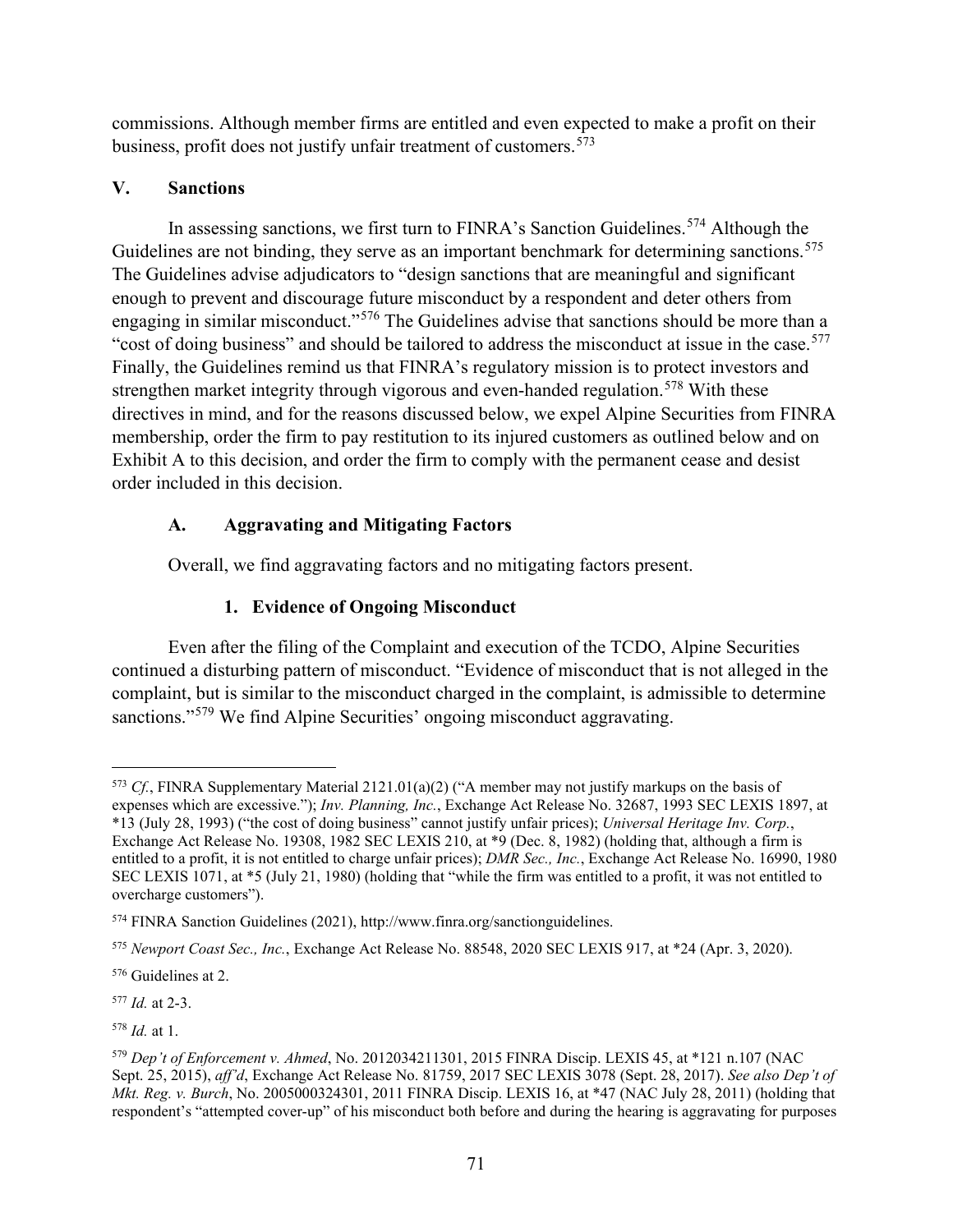#### **a. Alpine Securities Failed to Comply with the TCDO**

Alpine Securities failed to fully comply with the terms of the August 5, 2019 TCDO. The TCDO required Alpine Securities to provide an accounting to Enforcement to demonstrate its compliance.<sup>580</sup> In an August 16, 2019 accounting (and in the Answer to the Complaint), the firm stated that it fully complied with the TCDO, including the requirement to reverse all \$5,000 fees, return related funds, and return all securities improperly identified as worthless and removed from customer accounts.<sup>581</sup> The representations in the firm's accounting (and Answer) were false.<sup>582</sup>

Doubek testified that he discussed with John Hurry the TCDO's requirement for Alpine Securities to reverse the \$5,000 monthly account fee. John Hurry directed him to accrue for the reversals but not necessarily to repay cash taken. In fact, the firm repaid customers only as they reached out to the firm and requested repayment.<sup>583</sup> John Hurry believed that, if the firm reversed the \$5,000 fee for customers who had not contacted the firm (as the firm agreed to do when it entered into the TCDO), it would lose all leverage to encourage the customers to do anything.<sup>584</sup> In fact on August 16, 2019, the day of the accounting that Alpine Securities provided to Enforcement, the firm had not transferred back to customers the funds collected for the \$5,000 monthly fee.<sup>585</sup>

The August 2019 accounting also stated, "[a]ll securities previously identified as worthless in 2019 …. have been restored to customers."<sup>586</sup> Yet Doubek testified that he could not say for sure if that was true, even though he was the firm's chief executive officer at the time of the accounting.<sup>587</sup> At the end of November 2019, worthless seizures were finally reversed.<sup>588</sup> Both Alpine Securities' Answer and the August 2019 accounting misrepresented to FINRA the firm's progress in reversing its seizures of securities it improperly deemed worthless.<sup>589</sup>

of sanctions); *Dep't of Enforcement v. McCrudden*, No. 2007008358101, 2010 FINRA Discip. LEXIS 25, at \*26 n.20 (NAC Oct. 15, 2010) (holding that evidence of misconduct not alleged in the complaint, but similar to that alleged, is admissible for purposes of assessing sanctions).

<sup>580</sup> CX-244, at 3-4; Tr. 2932-38 (Doubek).

<sup>581</sup> CX-245, at 1-2; Tr. 603 (Jungling).

<sup>582</sup> *See* CX-6 (showing timeline of reversals of \$5,000 fee); CX-18 (showing timeline of reversals of "worthless" securities movements); Tr. 610 (Jungling) (testifying that Enforcement could not confirm based on information provided by Alpine Securities that all transfers from customer accounts had been reversed).

<sup>583</sup> Tr. 2937-39, 2942, 2946-47 (Doubek).

<sup>584</sup> Tr. 2939 (Doubek).

<sup>585</sup> CX-6; Tr. 619 (Jungling), 2943-44 (Doubek).

<sup>586</sup> CX-245, at 2.

<sup>587</sup> Tr. 2948-49 (Doubek).

<sup>588</sup> Tr. 2949-50, 2954 (Doubek).

<sup>589</sup> Tr. 2948-56 (Doubek), 3440-42 (Walsh).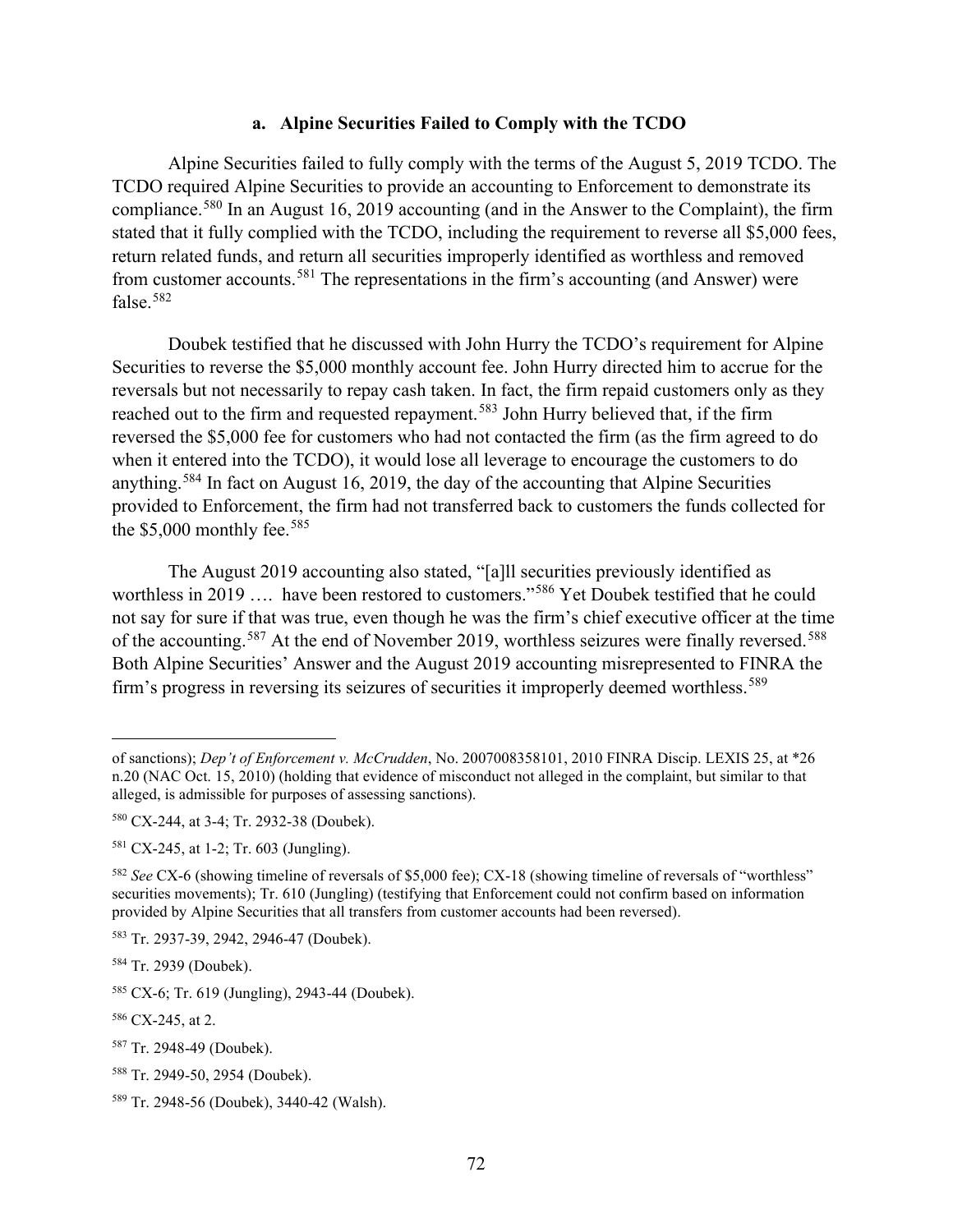Walsh, the firm's chief operations officer, testified that Doubek did not tell him about the firm's obligations under the TCDO with respect to the \$5,000 fee until December 2019.<sup>590</sup> Doubek did not tell him about the firm's obligations with respect to "worthless" securities until November 2019.<sup>591</sup> Alpine Securities began returning customers' assets as required only after Enforcement issued a Rule 8210 request seeking information about the firm's compliance with the TCDO. Alpine Securities returned the vast majority of the worthless securities positions between November 25 and 27, 2019, nearly four months after the TCDO.<sup>592</sup> Alpine Securities did not complete its reversals of its \$5,000 monthly account fee charges until January 2020.<sup>593</sup>

# **b. Alpine Securities Engaged in Additional Ongoing Misconduct Subsequent to the TCDO**

The TCDO ordered Alpine Securities to reverse the \$5,000 monthly account fee.<sup>594</sup> In September 2019, Alpine Securities issued a new fee schedule that excludes the \$5,000 monthly account fee, but instead includes four new monthly fees that add up to \$5,000—a \$100 monthly account fee, a \$3,500 minimum ticket charge and OTC deposit-related fee, a \$400 inactivity fee, and a \$1,000 dormant account fee.<sup>595</sup> Hurry felt that breaking the \$5,000 fee into distinct parts would better enable the firm to enforce the fees, which it intends to do.<sup>596</sup> Ultimately, the firm was not able to bill customers for these fees because Enforcement intervened to stop the firm.<sup>597</sup>

After the TCDO, Alpine Securities also instituted a DTC custody fee of \$1 per position plus an additional amount depending on the number of shares the customer holds.<sup>598</sup> The DTC custody fee had been on the schedule previously, but had not been billed because Walsh (Alpine Securities' interim chief executive officer) felt it overcharged customers for a fee that he believed should be just a pass-through of the actual fee incurred by the firm.<sup>599</sup> John Hurry insisted that the firm charge the fee. Walsh disagreed so, as a compromise, Doubek agreed to be responsible for billing the fee. At first, he billed a lesser amount and, after three months, he

<sup>598</sup> CX-33, at 4; Tr. 2976 (Doubek).

<sup>590</sup> Tr. 3438-40 (Walsh).

<sup>591</sup> Tr. 3440-42 (Walsh).

<sup>592</sup> CX-18; Tr. 611-17 (Jungling), 3440-42 (Walsh).

<sup>593</sup> CX-6; Tr. 624 (Jungling), 4075 (Walsh).

<sup>594</sup> CX-244, at 1-2.

<sup>595</sup> CX-33, at 3; Tr. 637-40 (Jungling), 2973-75 (Doubek). Hurry testified that his idea was to "create some discussion" with FINRA about fees because he was concerned that FINRA didn't understand that the fee was "supposed to be a minimum." Tr. 4608 (John Hurry).

<sup>596</sup> Tr. 2974-76 (Doubek).

<sup>597</sup> CX-34; CX-35; Tr. 641-43 (Jungling), 2975-76 (Doubek).

<sup>599</sup> Tr. 2977 (Doubek). Walsh testified that the DTC custody fee was on Alpine Securities' fee schedule, but he did not charge it as interim chief executive officer because he felt that the firm should simply cover the costs itself. Tr. 3431 (Walsh). He did not think the DTC custody fee should be a profit center for the firm. Tr. 3432 (Walsh). Walsh also did not believe that FINRA would approve of such a fee. Tr. 3433 (Walsh).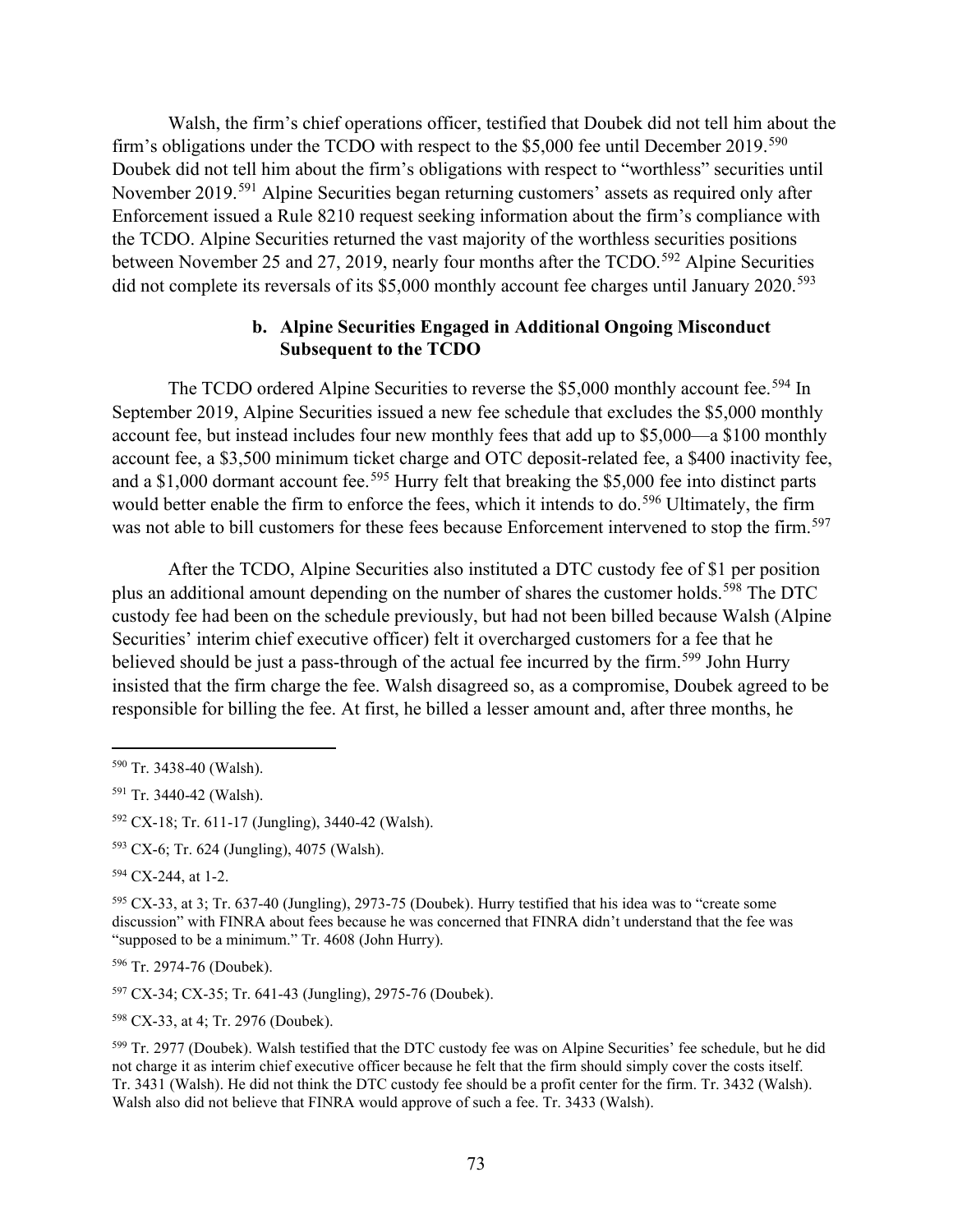billed the full amount listed on the schedule at John Hurry's insistence.<sup>600</sup> Hurry defended the DTC custody fee. He testified that the idea behind the DTC custody fee is "to help cover some of that expense and also the idea to get customers either take your stock out or sell it. [Alpine Securities] is not a place to harbor stock, we don't offer it that way."<sup>601</sup>

While, on its face, the DTC custody fee listed on the September 2019 fee schedule appears to relate to the charges that DTC assessed against the firm, in reality, the firm charged customers much more than what DTC charged Alpine Securities. <sup>602</sup> DTC charged Alpine Securities on a tiered schedule that provided discounts based on the total number of shares held at DTC. For approximately 98% of the shares that Alpine Securities held at DTC, it was charged the lowest tier. Yet the firm charged the vast majority of its customers at the two highest tiers.<sup>603</sup> Walsh testified that he "did the math and [he] felt that can't be right, you know, [he] can't charge that much with the DTC's charging this much."<sup>604</sup>

On December 31, 2019, Alpine Securities sent a letter to all remaining retail customers stating that Alpine Securities would soon close all remaining accounts, with no exceptions.<sup>605</sup> It instructed customers to contact the firm by email immediately "to arrange to have any debt paid, all assets transferred out of Alpine Securities and close your account."<sup>606</sup> It indicated:

**Per the terms of the Customer Account Agreement that you signed when you opened the account,** Alpine Securities may liquidate property in your account to cover any debt due to Alpine Securities for unpaid fees. Additionally, Alpine Securities may elect to transfer your debt to collection.

All accounts with assets remaining on our books on **February 1, 2020** will be closed. All book entry securities and cash will be transferred to your state's unclaimed property account. All physical certificates Alpine Securities is holding for your benefit will be destroyed. Your account will be closed.<sup>607</sup>

<sup>600</sup> Tr. 2978-80 (Doubek).

<sup>601</sup> Tr. 4420 (John Hurry).

<sup>602</sup> CX-28; CX-156; CX-161; Tr. 3293-3304 (Doubek), 3642-45 (Fortune).

<sup>603</sup> Tr. 3303-04 (Doubek).

<sup>604</sup> Tr. 3532-33 (Walsh).

<sup>605</sup> CX-82; Tr. 2981-83 (Doubek).

<sup>606</sup> CX-82.

<sup>607</sup> CX-82; Tr. 2982-83 (Doubek).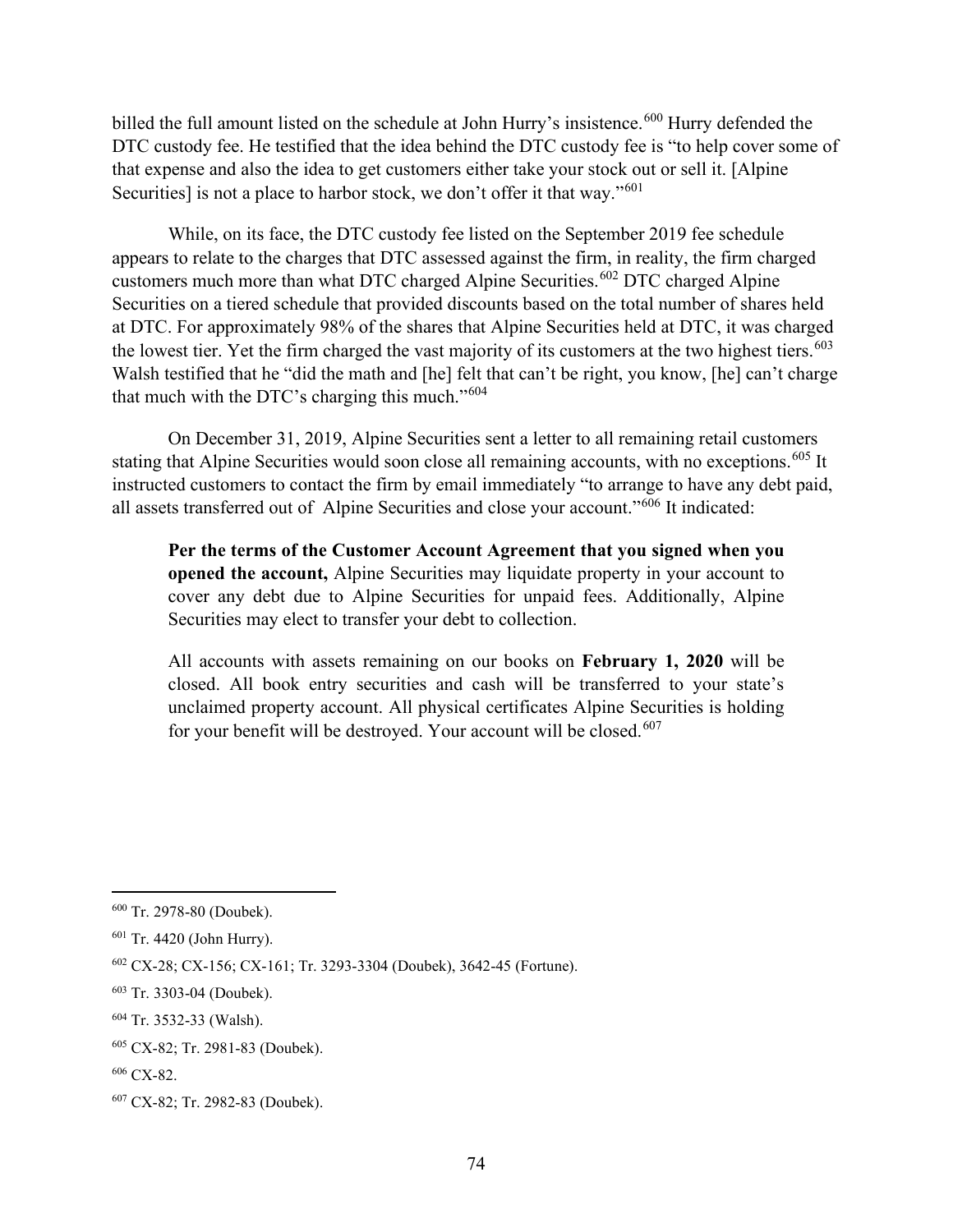When Alpine Securities issued this letter, approximately 2,000 retail accounts remained open at the firm.<sup>608</sup> Once again, Enforcement intervened and stopped the firm before it could take the actions outlined in the letter.<sup>609</sup>

After the TCDO, Alpine Securities also decided to charge customers retroactive fees back to 2016. In September 2019, when the firm rolled out its new fee schedule, it announced that it reserved the right to charge fees for prior services.<sup>610</sup> In July or August 2019, John Hurry directed the firm to hire temporary accountants to review the prior three years to determine which accounts had not been charged fees.<sup>611</sup> Although Doubek questioned the accuracy of the calculations, he nonetheless billed the uncharged fees.<sup>612</sup> Between August and September 2019, the firm started charging retroactive fees back to 2016, although Walsh was not comfortable with the charges.<sup>613</sup> John Hurry thereafter directed the firm to transfer customer debits to a collections account.<sup>614</sup> John Hurry had created an affiliated entity, outside of FINRA's jurisdiction, to which the firm could transfer customer debt. The intent was for the outside affiliated entity to have the ability to collect unpaid debt from the firm's former customers.<sup>615</sup>

Even under new management, Alpine Securities' most recent fee schedule dated September 2021, continues to list four monthly account fees that add up to \$5,000 and states, "FEES, CHARGES, AND COSTS ARE THE ACCOUNT HOLDERS (sic) LEGAL OBLIGATION CHARGED TO ACCOUNT OR NOT FROM THE TIME THEY BECOME EFFECTIVE."<sup>616</sup> Alpine Securities' current chief executive officer Ray Maratea testified that, although the firm posted this fee schedule on its website, he intends to conduct an "entire evaluation" of the fees.<sup>617</sup> Yet, the fee schedule remains on the firm's website.

<sup>609</sup> Tr. 2985 (Doubek).

<sup>610</sup> CX-33, at 1; Tr. 637, 644 (Jungling).

<sup>611</sup> Tr. 646-47 (Jungling), 2957-60, 3255-56 (Doubek). John Hurry testified that he could not recall if it was his idea or someone else's, but he supported it. Tr. 4587-88 (John Hurry).

<sup>612</sup> Tr. 2960 (Doubek). For example, the firm charged Customer SH's account four 2018 account fees, one 2017 account fee, 2017 and 2018 inactivity fees, and 2016, 2017, and 2018 statement fees in September and October 2019. CX-7, at 41; Tr. 647-63 (Jungling).

<sup>613</sup> Tr. 3433-34 (Walsh). Doubek testified that the firm charged retroactive fees in both open and closed accounts. Tr. 2961, 3040 (Doubek).

<sup>614</sup> Tr. 2967-69 (Doubek).

<sup>615</sup> CX-7, at 4, 79; Tr. 2967-69, 2984, 3260 (Doubek). For example, between August and October 2019, the firm charged the R Law Firm account several safekeeping fees, account fees, and statement fees for 2016 and 2017. CX-7, at 79; Tr. 2965-66 (Doubek). Ultimately in October 2019, the firm transferred outstanding debits in this account to collection. CX-7, at 79; Tr. 2966 (Doubek).

<sup>616</sup> CX-280, at 3 (emphasis in original); Tr. 4909-10 (Alpine Securities' current chief executive officer, Ray Maratea).

<sup>617</sup> Tr. 4902-11 (Maratea).

<sup>608</sup> Tr. 2983 (Doubek).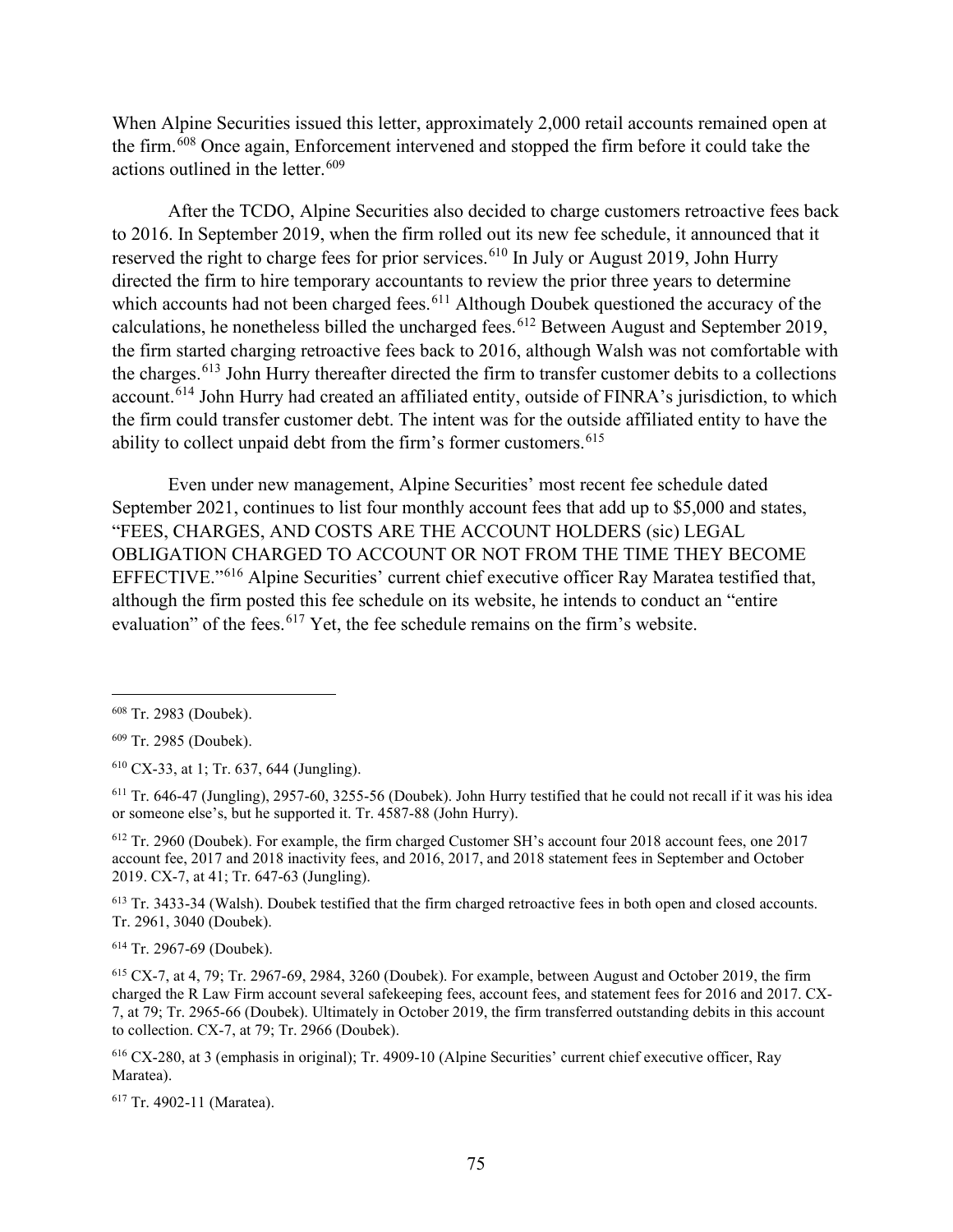### **2. Other Aggravating Factors**

In addition to Alpine Securities' continued and ongoing misconduct and failure to comply with the TCDO, we find numerous other aggravating factors. Alpine Securities acted intentionally over an extended period of time and as part of an ongoing pattern of misconduct. These factors, plus the fact that the firm benefitted financially from its misdeeds, are aggravating.<sup>618</sup> All of the misconduct at issue was part of a pattern at Alpine Securities of placing the firm's welfare before that of its customers. The firm encountered financial difficulties, in part because of the legal fees it incurred defending itself in a Commission regulatory action, in part because it regularly transferred its profits to its parent, and in part because a large number of its customers executed few trades. The firm devised a plan to address and reduce the number of retail customers as quickly as possible. As a result of this plan, it intentionally charged excessive fees to scare customers away and seized customers' securities and funds to force accounts closed, all while benefiting from the added revenue. The firm's conduct was premeditated and designed to extract fees from customers while simultaneously forcing them to close their accounts. This misconduct began in 2018 and, as indicated above, continues to the present.

Alpine Securities points to its reversals of \$5,000 fee debits and return of seized securities as mitigating. We do not find these actions mitigating. First, as evidenced by our discussion in the restitution section below, Alpine Securities did not fully refund all of the cash that it acquired from its customers for the \$5,000 monthly fee, illiquidity and volatility fee, and market-making/execution fee, so it still has not made its customers whole.<sup>619</sup> Even after the reversals and repayments forced upon the firm by regulators, Alpine Securities' customers still lost a total of \$2,310,234 in excessive fees and commissions that the firm has not repaid.<sup>620</sup> This too is an aggravating factor.<sup>621</sup> Second, Alpine Securities reversed its securities seizures, for the most part, because of regulatory intervention, a tide of customer complaints, and the TCDO, not because the firm had a change of heart or always planned to return stock. Third, the Guidelines plainly state that subsequent corrective measures and voluntary restitution are mitigating *only* when they occur *before* detection and intervention by a regulator, which is not the case here.<sup>622</sup>

We also find it aggravating that, by providing falsely optimistic information in its August 2019 accounting, the firm attempted to mislead Enforcement into believing that it had complied with the undertakings required in the TCDO when, in fact, it had not. The Guidelines advise

<sup>618</sup> Guidelines at 7-8 (Principal Consideration Nos. 8, 9, 13, 16).

<sup>619</sup> CX-29A; CX-30A; Tr. 3920-23 (Jungling).

<sup>620</sup> CX-29A; CX-30A.

 $621$  Guidelines at 7 (Principal Consideration No. 11).

<sup>622</sup> *Id.* at 7 (Principal Consideration Nos. 3, 4).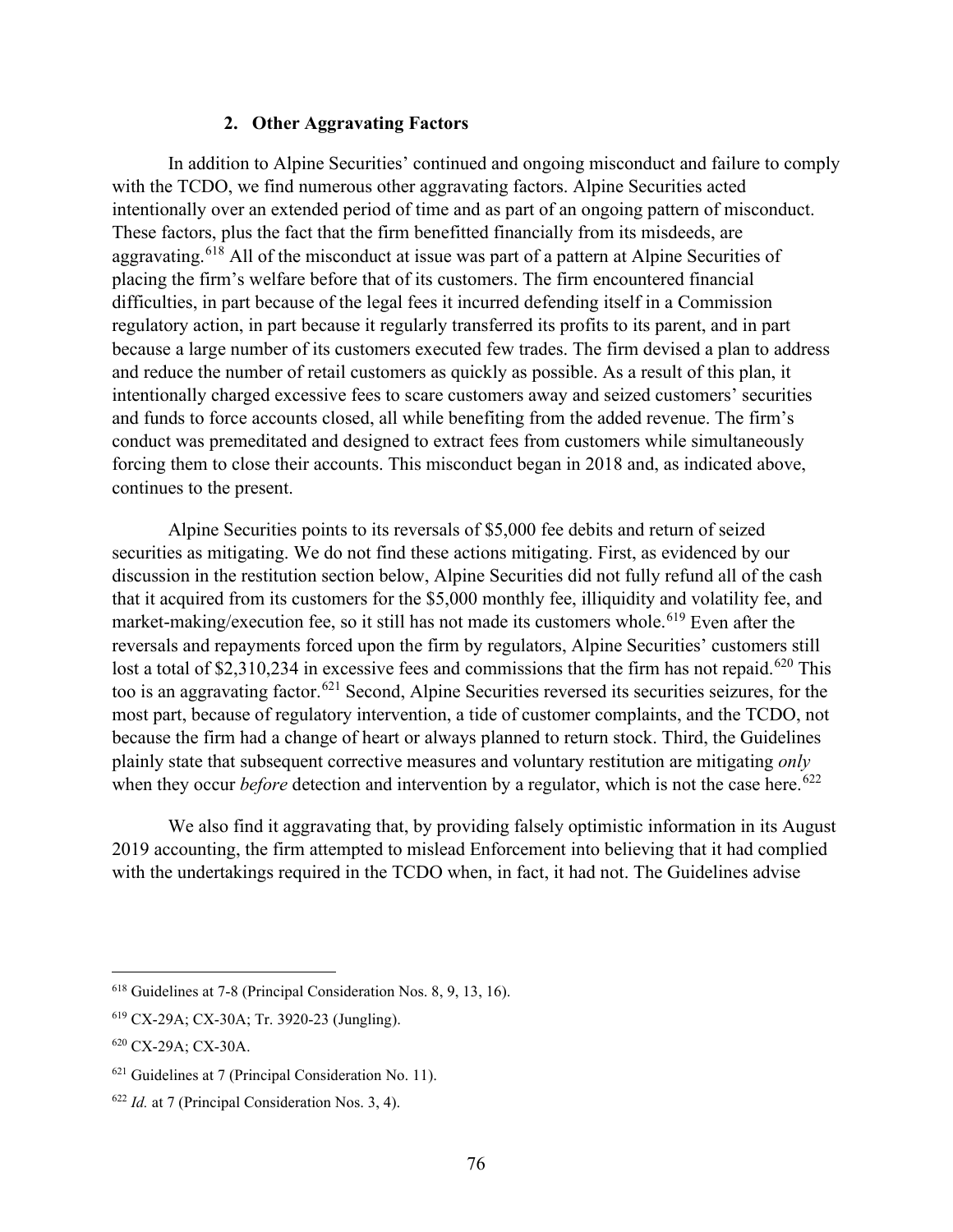adjudicators to consider aggravating such attempts to conceal misconduct and to lull regulators into inactivity.<sup>623</sup>

The Guidelines further recommend that adjudicators consider the level of sophistication of the affected customers.<sup>624</sup> While the record does not enable us to discern the level of sophistication of Alpine Securities' customers, it does enable us to determine that the firm was not adequately available and responsive to its customers. In 2018, it was unprepared for the change in its back-office system and similarly its customers were unprepared by the firm to anticipate and adjust to the change. In 2019, the firm was understaffed and not equipped to respond to telephone inquiries. Although it answered emails, it often took months for individual customers to receive a fully responsive communication from the firm. Additionally, although the firm provided some notice to customers of its many fee and business line changes, those notices were not well telegraphed to account holders. Often, they were printed in standard type and occurred at a time when many customers did not have access to their on-line accounts because of unresolved log-in issues from the back-office change. In sum, we find Alpine Securities' treatment of its customers to be deplorable and well below the standard that customers of member firms are entitled to expect.

The Guidelines additionally recommend that we consider whether Alpine Securities engaged in misconduct notwithstanding prior warnings from FINRA.<sup>625</sup> Here, Alpine Securities committed in a July 21, 2016 response to a FINRA cautionary action letter to be prepared to justify its fees and charges.<sup>626</sup> Yet in this case, we find that it charged unreasonable fees after 2016 that it could not justify. The firm even argued that it should not be forced to relate its charges to its actual and specific costs while, at the same time, arguing more generally that its costs justified its fees and charges.<sup>627</sup> In July 2016, it committed to maintaining a matrix justifying all of its fees and charges. It did not do this. We find that this too is aggravating.

Our sanctions must be remedial and designed to deter future misconduct by the respondent and others inclined to behave similarly.<sup>628</sup> We find that, even under new management, there is little reason to believe that anything will change at Alpine Securities. Indeed, the firm issued the September 2021 fee schedule, which includes four monthly fees that total \$5,000 and other excessive fees addressed in this decision, after the current chief executive officer took over. While the firm's new chief executive officer has substantial industry credentials, his testimony suggests that he has only scratched the surface of understanding and controlling Alpine Securities. Indeed, the record suggests to us that many key decisions resulting in the misconduct at issue here came from John Hurry, regardless of who served as chief

- <sup>623</sup> *Id.* at 7 (Principal Consideration No. 10).
- <sup>624</sup> *Id.* at 8 (Principal Consideration No. 18).
- <sup>625</sup> *Id.* at 8 (Principal Consideration No. 14).

<sup>626</sup> CX-36, at 2-3.

<sup>627</sup> *See* Alpine Sec. Br. at 19-28.

<sup>628</sup> Guidelines at 2 (General Principle No. 1).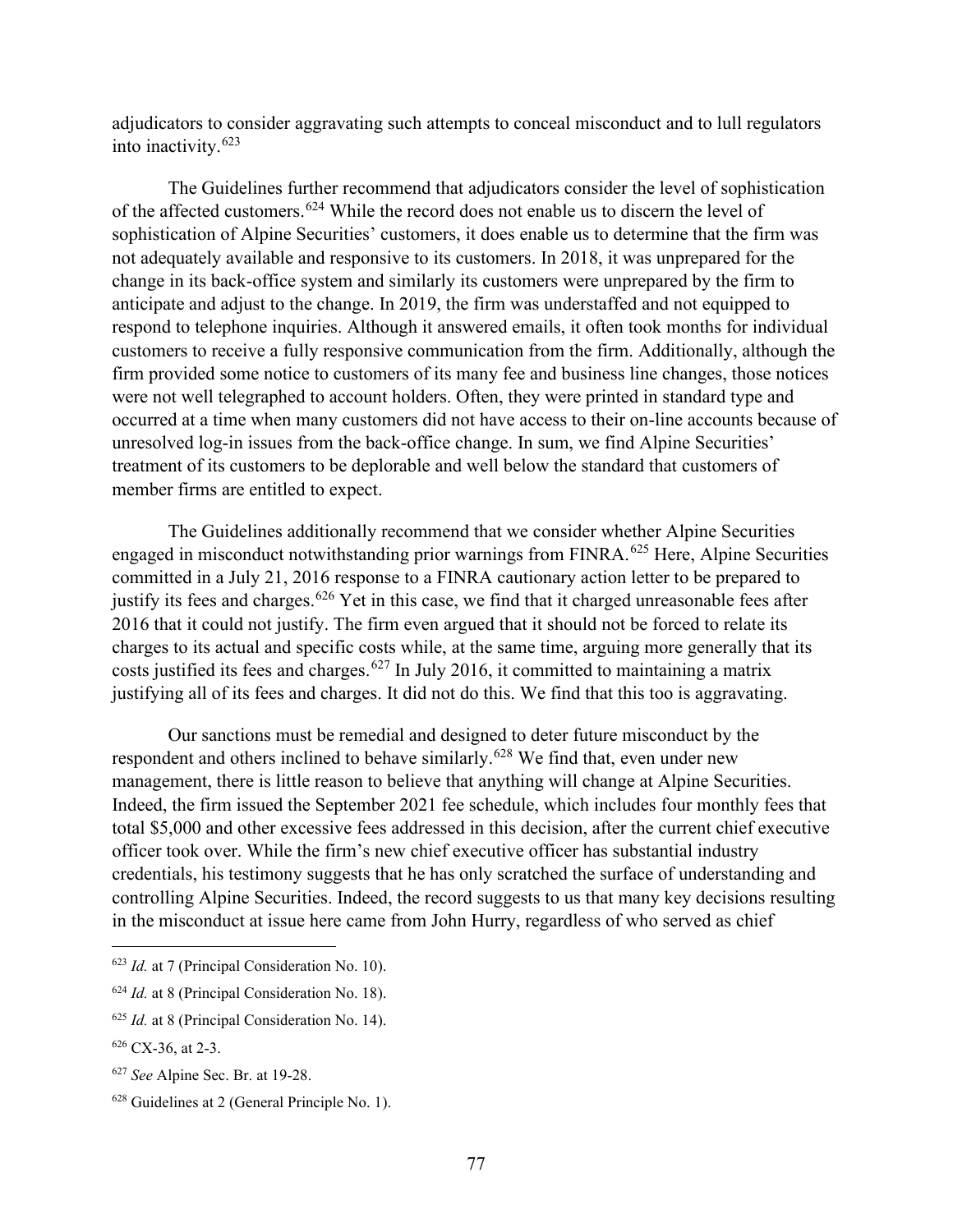executive officer, and he and his family trusts continue to own the firm.<sup>629</sup> John Hurry's testimony makes it abundantly clear to us that he believes that Alpine Securities acted properly, and he has demonstrated a willful disinterest in the firm's regulatory responsibilities.<sup>630</sup>

An important factor in determining the likelihood that future violations will occur is the degree of intentional wrongdoing evidenced by a respondent's past conduct.<sup>631</sup> Based on our finding that all of Alpine Securities' misconduct in this case was intentional and egregious, and considering the firm's post-Complaint misconduct discussed above, we find that recurrence is highly likely if Alpine Securities remains a FINRA member firm. Accordingly, as discussed below, we find that expulsion is an appropriate sanction and the only alternative for protecting the investing public.

# **B. Sanctions Conclusion**

# **1. Expulsion**

Alpine Securities argues that Enforcement has not demonstrated other instances in which a firm has been expelled under similar circumstances and states that it is therefore not appropriate to expel the firm. We do not agree. The appropriate sanction in any case depends on the facts and circumstances of the particular case and cannot be precisely determined by comparison to the sanctions imposed in other cases.<sup>632</sup> In any event, in *Mission Securities*, FINRA expelled a member firm for similar, although less egregious, misconduct.<sup>633</sup> There, the

<sup>631</sup> *See Trevor Michael Saliba*, Exchange Act Release No. 91527, 2021 SEC LEXIS 865, at \*46 (Apr. 9, 2021) (citing Supreme Court precedent for proposition that the degree of intentional wrongdoing in a defendant's past behavior is a factor in assessing the likelihood of future misconduct).

<sup>&</sup>lt;sup>629</sup> We credit the consistent testimony from many members of Alpine Securities' management and board regarding John Hurry's controlling involvement in the management of the firm. *See* Tr. 1095, 1098, 1104-05, 1118, 1123-24 (Tew), 1707-09, 1721-24, 1736-37 (Frankel), 1961-62, 1972-75, 1998-2000, 2011 (Jones), 2738-39 (Nummi), 2819, 2875-79, 2937-39, 2946-47, 3092-94, 3141-42, 3156-57, 3223 (Doubek).

<sup>630</sup> *See, e.g.,* Tr. 4414-16 (Hurry) (stating that, because Alpine Securities' collection rate is low, the firm cannot simply pass through costs without a significant markup), 4420 (Hurry) (justifying the firm's DTC custody fee as a means to "cover some of that expense and also the idea to get customers either take [their] stock out or sell it"), 4421-24 (Hurry) (providing a lengthy answer but evading actually responding to a question about the basis for the illiquidity and volatility fee), 4522-25 (Hurry) (refusing to provide backup documentation for the unprecedented CAM invoice, even though the landlord had gathered that information for itself), 4544-47 (Hurry) (testifying that he transferred collection rights to Alpine Securities' customer receivables to a Hurry-related entity outside FINRA jurisdiction), 4571-72 (Hurry) (agreeing that Alpine Securities' actions resulted in the firm's charging many fees, taking the customers' securities, and forcing them to close their accounts), 4572 (Hurry) (arguing that the firm's notice to customers of upcoming changes and fees was adequate because "customers do have a duty to read their statements and as far as I understand it, they agreed to take service through the mail and we did what we were supposed to do"), 4587-96 (Hurry) (endorsing retroactively charging Alpine Securities' customers fees that the firm previously neglected to charge), 4614-16, 4617-25 (Hurry) (blaming overzealous regulation for Alpine Securities' fee increases and other actions), 4622 (Hurry) (justifying the firm's conduct based on the principle that access to capital for medium to small businesses is critical to the economy), 4627-28 (Hurry) (testifying that, in his view, the firm continues to maintain the right to retroactively enforce its fees, including the \$5,000 monthly account fee).

<sup>632</sup> *Kimberly Springsteen-Abbott*, Exchange Act Release No. 88156, 2020 SEC LEXIS 2684, at \*39 (Feb. 7, 2020).

<sup>633</sup> *Mission Sec. Corp.*, 2010 SEC LEXIS 4053.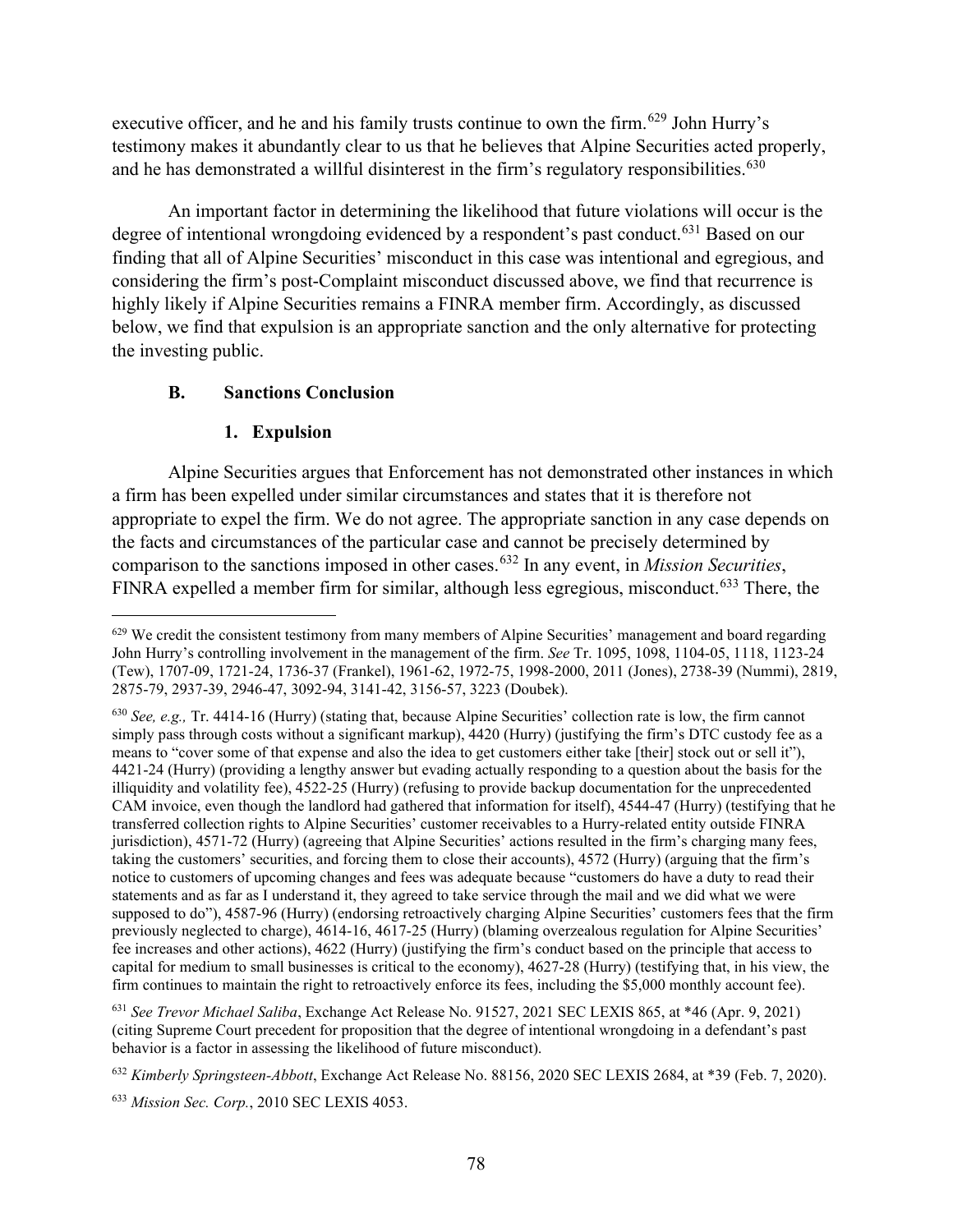Commission affirmed findings that Mission Securities removed purportedly abandoned securities from 18 customers' accounts and liquidated the stock. Here, Alpine Securities converted more than 2000 customers' positions based on the false assertion that they were worthless or abandoned, charged excessive and unfair fees and commissions, executed unauthorized transactions, and withdrew profits without authorization. Alpine Securities' customers' outstanding losses in this case are well in excess of \$2 million.

Individually, the violations in this case are amongst the most egregious in the securities industry.<sup>634</sup> The Guidelines recommend consideration of significant sanctions for these individual violations. For conversion, the Guidelines recommend a bar from the industry regardless of the amount converted.<sup>635</sup> For unauthorized trading, the Guidelines recommend a suspension of up to two years.<sup>636</sup> In this case, however, several violation-specific aggravating factors exist, such as that the firm acted in bad faith and intentionally, and not with a genuine misunderstanding as to the customers' authorization. Additionally, the unauthorized transactions occurred in furtherance of other violations, such as conversion and unfair pricing, and involved large numbers of customers and large sums of money, all aggravating factors for unauthorized trading.<sup>637</sup> The Guidelines for intentional pricing violations recommend expulsion of a firm for intentional misconduct particularly where, as here, many customers suffered significant financial losses.<sup>638</sup> There are no Guidelines for unauthorized capital withdrawals, but net capital violations are somewhat analogous and can provide guidance.<sup>639</sup> The Guidelines for net capital violations recommend suspending a firm for up to 30 business days and, in egregious cases, a lengthier suspension or expulsion.<sup>640</sup>

The Guidelines allow for aggregation of violations that result from a single systemic problem or cause.<sup>641</sup> We find that Alpine Securities' conversion and misuse of customer funds

<sup>635</sup> Guidelines at 36.

<sup>636</sup> *Id.* at 100.

 $637$  *Id.* at 100 (violation-specific consideration nos. 1, 2, 3, 4, 6).

<sup>638</sup> *Id.* at 92.

<sup>640</sup> *Id.* at 28.

<sup>634</sup> *See, e.g., Dep't of Enforcement v. Mehringer*, No. 2014041868001, 2020 FINRA Discip. LEXIS 27, at \*41-42 (NAC June 15, 2020) (stating with respect to sanctions that unauthorized trading is evidence of abuse and overreaching that must be addressed decisively by regulators); *Dep't of Enforcement v. Grivas*, No. 2012032997201, 2015 FINRA Discip. LEXIS 16, at \*28 (NAC July 16, 2015) (holding that "conversion is extremely serious misconduct and is one of the gravest violations" in the securities industry); *Lane*, 2015 SEC LEXIS 558, at \*80 (finding that pricing violations are a serious breach of a securities professional's obligation to deal fairly with its customers); *Ornstein*, 1992 SEC LEXIS 2972, at \*13 (Dec. 3, 1992) (finding that unauthorized trading is serious misconduct because it results in a loss of investor confidence in the marketplace).

<sup>639</sup> *See Id.* at 1 ("For violations that are not addressed specifically, Adjudicators are encouraged to look to the guidelines for analogous violations.").

<sup>641</sup> *Id.* at 4. *See also Dep't of Enforcement v. Felix*, No. 2018058286901, 2021 FINRA Discip. LEXIS 7, at \*36 (NAC May 26, 2021), *appeal docketed*, No. 3-20380 (SEC June 28, 2021) (finding that the imposition of a unitary sanction may be appropriate where the respondent's violations are based on related misconduct); *Dep't of*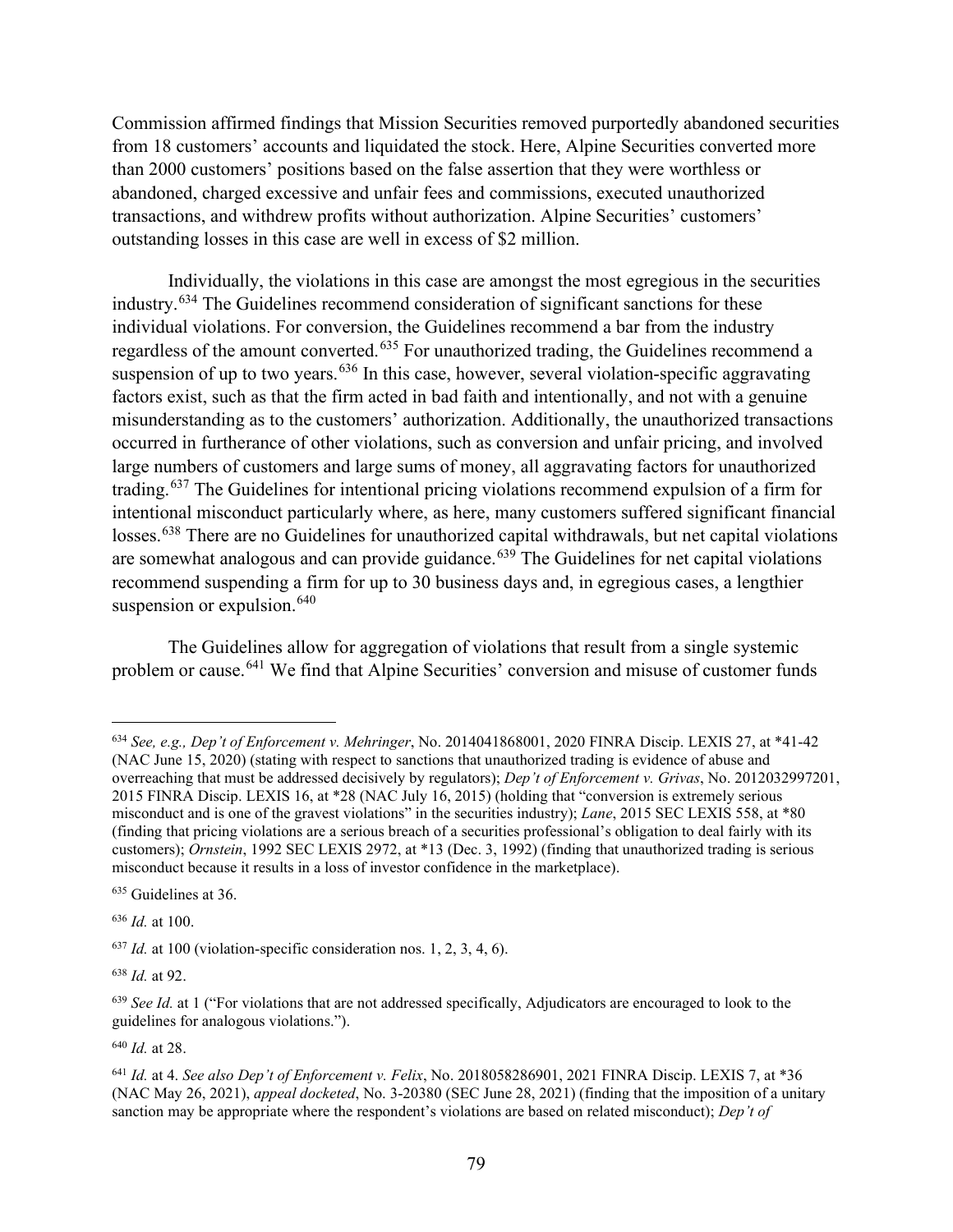and securities, unauthorized trading, and violations related to unfair fees and commission resulted from a systemic problem—the gross mismanagement of the firm and blind adherence to misguided policies established by a non-registered person, John Hurry, who neither comprehended nor respected the duty of fair dealing that the member firm owed its customers. These violations, taken together with the numerous aggravating factors discussed above and the dearth of mitigating factors compel us, for violations under causes one through five, to expel the firm and impose a permanent cease and desist order. Additionally, for violations under causes one through five related to the firm's \$5,000 monthly account fee, 1% per day illiquidity and volatility fee, and 2.5% market-making/execution fee, we order restitution as indicated below. For an unauthorized capital withdrawal, as alleged in cause six, we impose no additional sanction in light of the expulsion, but discuss separately below the appropriate sanction had we not expelled the firm.

#### **2. Restitution**

"Restitution is a traditional remedy used to restore the status quo ante where a victim otherwise would unjustly suffer loss."<sup>642</sup> Restitution is appropriate where, as here, identifiable individuals have suffered quantifiable losses proximately caused by a respondent's misconduct.<sup>643</sup> Alpine Securities' customers lost \$2,310,234 as a result of the firm's charging its customers unreasonable \$5,000 monthly account fees, illiquidity and volatility fees, and marketmaking/execution fees. The firm charged the illiquidity and volatility fee and marketmaking/execution fee in addition to its standard commissions and fees.<sup>644</sup>

Jungling testified about Enforcement's calculation of its restitution claim. On December 13, 2019, Alpine Securities produced a spreadsheet in response to Enforcement's October 2019 Rule 8210 request for a list of all accounts at Alpine Securities, including correspondent accounts, that were open at any point between September 1, 2018, and August 5, 2019, the period relevant to the Complaint.<sup>645</sup> Enforcement relied on the spreadsheet produced by the firm to create an activity run of customer transactions that occurred at the firm between August 2018 and December 2019.<sup>646</sup> Based on this information, Enforcement calculated (1) the amount of cash that Alpine Securities took from customer accounts or received from customers, and has not refunded to customers, in connection with the \$5,000 monthly account fee;<sup>647</sup> (2) the

<sup>644</sup> Tr. 576-81, 585-89 (Jungling).

*Enforcement v. Silver Leaf Partners, LLC*, No. 2014042606902, 2020 FINRA Discip. LEXIS 36, at \*72 (NAC June 29, 2020) (same), *appeal docketed*, No. 3-19896 (SEC July 28, 2020).

<sup>642</sup> Guidelines at 4.

<sup>643</sup> *Id. See also Newport Coast Sec., Inc.*, 2020 SEC LEXIS 917, at \*37 (holding that an order requiring restitution seeks primarily to restore customers to their prior positions by returning the funds of which they were wrongfully deprived); *Fuad Ahmed*, Exchange Act Release No. 81759, 2017 SEC LEXIS 3078, at \*86 (Sept. 28, 2017) (same).

<sup>645</sup> CX-252; Tr. 267-68, 353 (Jungling).

<sup>646</sup> CX-7; Tr. 266-68 (Jungling).

<sup>&</sup>lt;sup>647</sup> Initially, Enforcement included in its restitution request regarding the \$5,000 monthly account fee the amount of unreversed debits in addition to the amount of cash that the firm had not returned to customers. CX-4; CX-5;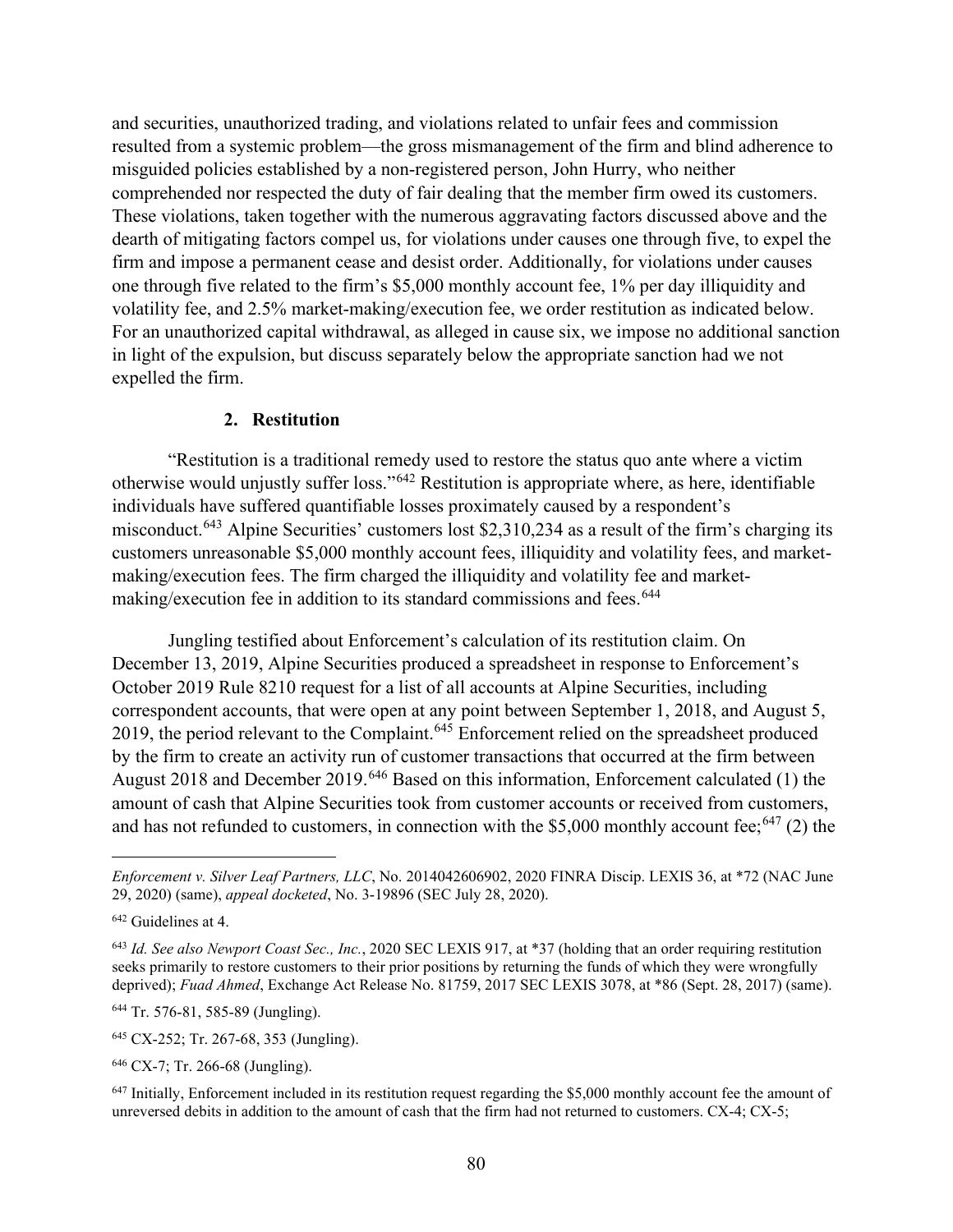amount the firm charged customers for illiquidity and volatility fees of 1% per day until the trades cleared;<sup>648</sup> and (3) the amount the firm charged customers for market-making/execution fees.<sup>649</sup> We find that the restitution requested is appropriate.

We order the firm to pay restitution to the customers it injured in the amount of \$735,410 (related to the \$5,000 monthly account fee), \$1,491,625 (related to the illiquidity and volatility fee), and \$83,199 (related to the market-making/execution fee)—for a total restitution award of \$2,310,234 plus post-judgment interest at the rate established for the underpayment of income taxes in Section 6621(a)(2) of the Internal Revenue Code, 26 U.S.C. § 6621(a)(2), from the date of this decision until paid.<sup>650</sup> Exhibit A to this decision identifies the customers to whom the firm must pay restitution by providing the customers' names and portions of their account numbers. Exhibit A indicates the precise amount due to each customer in each of the three categories listed above. $651$ 

If Alpine Securities cannot locate any customers listed on Exhibit A, unpaid restitution plus accrued interest should be paid to the appropriate escheat, unclaimed-property, or abandoned-property fund for the state of the customer's last known address. Satisfactory proof of payment of the restitution, or of reasonable and documented efforts undertaken to effect restitution, shall be provided to Enforcement staff involved in this case no later than 90 days after the date when this decision becomes final.<sup>652</sup>

# **3. Other Sanctions**

Under cause six, we find that Alpine Securities executed an unauthorized withdrawal of capital, in violation of FINRA Rules 4110 and 2010. There are no specific Guidelines for unauthorized withdrawals of capital. Accordingly, we have considered the Guidelines for net

Tr. 676-86 (Jungling). Enforcement subsequently re-evaluated its calculations and amended its request to include only cash not returned to the customers. CX-4A; CX-5A; Tr. 3887-96, 3917-19 (Jungling). Jungling testified that, if she had learned from the firm of more instances of fee reversals or cash returned, she would have made more changes to the restitution amount requested. Tr. 3931 (Jungling). At the hearing, Alpine Securities produced to Enforcement a spreadsheet suggesting some additional refunds had occurred, but no underlying documentation to support the claim. Tr. 3931 (Jungling). After the issuance of this decision, Alpine Securities may provide Enforcement satisfactory proof of its pre-decision refunds, which may be credited, if fully documented, against our restitution order.

<sup>648</sup> CX-11; Tr. 563-64, 565-66 (Jungling). The firm charged customers the illiquidity and volatility fee between September 2018 and July 2019, when Enforcement filed the Complaint. Tr. 565 (Jungling). In instances in which the firm reversed the illiquidity and volatility fee charge, Enforcement did not include the transaction in its calculation of restitution. Tr. 566 (Jungling).

<sup>649</sup> CX-8; CX-9; CX-10; Tr. 566-68, 576-83, 584-87, 590-91, 593-95 (Jungling).

<sup>650</sup> *See* CX-29A; CX-30A; Tr. 3921-24 (Jungling).

<sup>651</sup> Only the parties to this proceeding will receive a copy of Exhibit A to this decision.

<sup>&</sup>lt;sup>652</sup> Alpine Securities carries the burden of demonstrating and documenting, to the satisfaction of Enforcement, any amounts paid in furtherance of the restitution award, including amounts paid during the course of the litigation of this matter.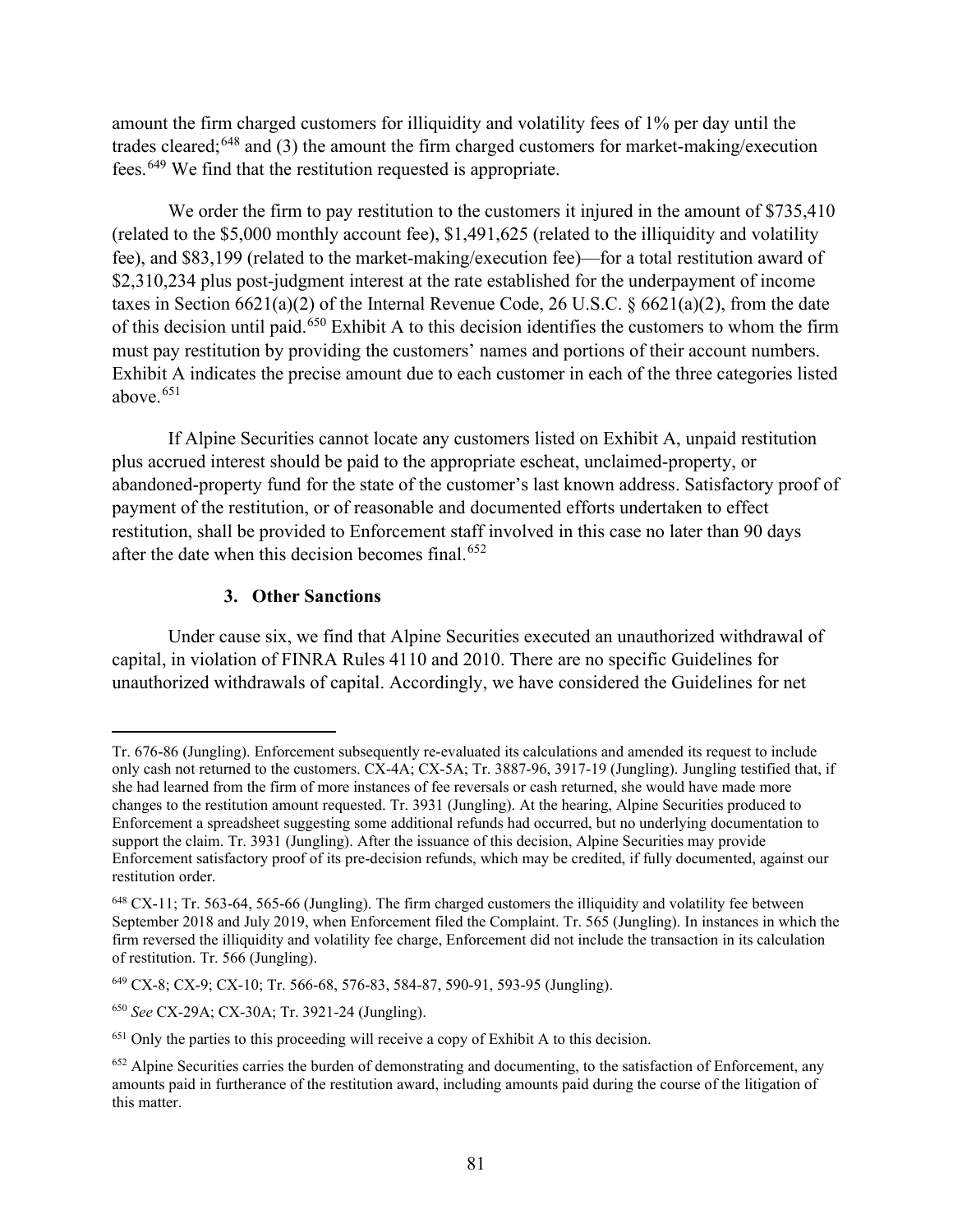capital violations, which we consider an analogous violation in that Rule 4110 is one of FINRA's financial responsibility rules.<sup>653</sup>

The Guidelines for net capital violations recommend a fine of \$1,000 to \$77,000 and a suspension of up to 30 days. In egregious cases, the Guidelines recommend a suspension of up to two years or an expulsion. The violation-specific principal considerations suggest considering whether the firm continued in business and attempted to conceal deficiencies. Here, as discussed above, we find significant aggravating and no mitigating factors. The firm attempted to conceal its unauthorized withdrawal of capital as a CAM invoice. It also acted intentionally. While communicating with FINRA to try to get approval of a pending capital withdrawal request, its affiliated landlord issued the invoice and the firm paid the invoice without advising FINRA. Although the firm knew that FINRA was considering a pending capital withdrawal request, and its own management questioned the legitimacy of the CAM invoice, the firm failed to mention the CAM invoice to FINRA. We find this violation to be egregious.

Accordingly, we would impose a suspension of one year and a \$75,000 fine for this violation. In light of our expulsion of the firm, however, we decline to impose an additional sanction for this violation.

FINRA Rule 8310(a)(6) states that, after compliance with the Rule 9000 Series, FINRA may impose a permanent cease and desist order against a member firm. FINRA Rule 9291 establishes the content, scope and requirements for such an order because the TCDO entered in this case terminates upon the issuance of this decision.<sup>654</sup> Below, we consider the necessity for issuing a permanent cease and desist order in its place.

As stated in more detail above, we find that Alpine Securities' misconduct occurred over the course of approximately two years and is in part ongoing. Indeed, the firm even violated the TCDO. We find that the firm engaged in a pattern of intentionally flouting regulatory requirements and placing its own interests before that of its customers. These were not technical violations. Rather, the firm took every action to continue in business at the expense of its customers. It charged unreasonable and excessive fees and commissions, converted and misused customer funds and securities, engaged in unauthorized trading, and made an unauthorized withdrawal of revenues. We find that the only lull in its misconduct came after receiving a raft of customer complaints and the intervention of regulators. While committing rule violations that significantly harmed its customers, the firm also made it difficult for customers to communicate with it. We find that the risk of future violations is significant, given the firm's attitude about regulation, the level of its intentionality, and the fees listed in its most recent fee schedule.

<sup>653</sup> Guidelines at 1; FINRA Notice to Members 09-71, 2009 FINRA LEXIS 201, at \*3 (Dec. 2009), https://finra.org/rules-guidance/notices/09-71 (stating that Rule 4110, one of several financial responsibility rules, plays an important role in supporting the Commission's minimum net capital and other financial responsibility requirements).

<sup>654</sup> CX-244, at 4.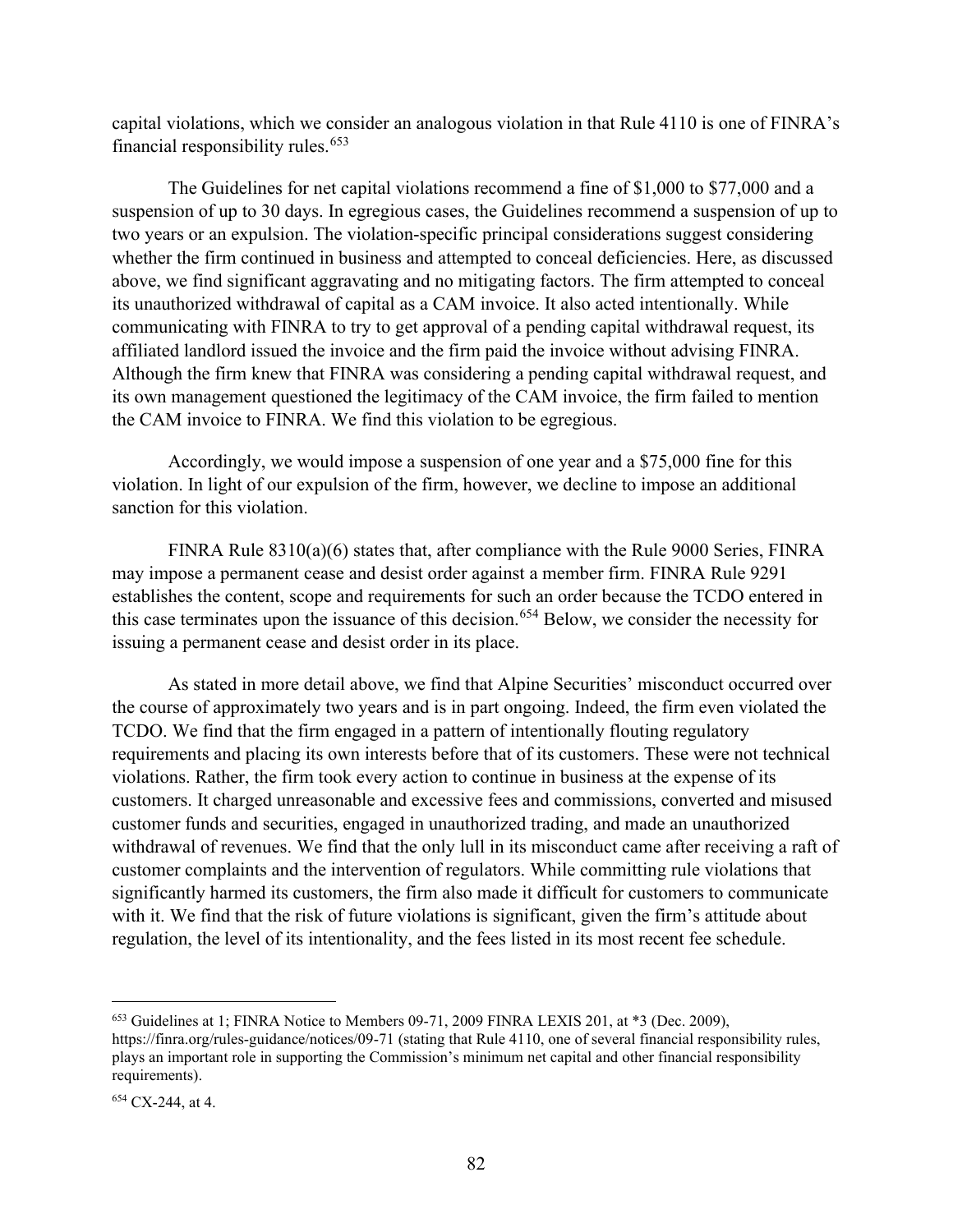Accordingly, in light of all of the misconduct that we find, we also impose a permanent cease and desist order.<sup>655</sup>

### **VI. Decision Order**

We find under causes one and two of the Complaint that Alpine Securities violated FINRA Rules 2150 and 2010 by converting customer funds and securities (cause one) and misusing customer assets (cause two) by engaging in the following violative conduct: (1) between October 2018 and July 2019, improperly taking customer funds and securities purportedly to pay the firm's \$5,000 monthly account fee; (2) between March and July 2019, misappropriating customer positions valued at \$1,500 or less on the improper grounds that they were worthless; and (3) in June and July of 2019, improperly deeming customer accounts abandoned and moving customer securities into Alpine Securities' abandoned securities account.

We find under cause three of the Complaint that Alpine Securities violated FINRA Rule 2010 by undertaking unauthorized trading as follows: (1) between January and July 2019, moving customer securities from customer accounts to the firm's proprietary accounts to cover outstanding debits resulting from Alpine Securities' excessive fees, including a \$5,000 monthly account fee; (2) between March and July 2019, selling hundreds of customers' positions to itself for one penny per position; and (3) in June and July 2019, moving customers' securities to Alpine Securities' abandoned securities account.

We find under cause four of the Complaint that, between March and July 2019, Alpine Securities violated FINRA Rules 2121 and 2010 by (1) selling hundreds of customer positions to itself for one penny per position, which was an unfair price and not reasonably related to the current market price; and (2) charging customers a 2.5% market-making/execution fee which, when combined with other charges, resulted in unfair prices and commission in excess of 5% and not warranted by the circumstances. We find under cause five of the Complaint that Alpine Securities violated FINRA Rules 2122 and 2010 by (1) charging customers an unreasonable and unnecessary \$5,000 monthly fee for simply having an account; (2) assessing the \$5,000 monthly account fee inconsistently, such that the fee was discriminatory and unfair; (3) charging customers an unreasonable illiquidity and volatility fee; and (4) charging customers an unreasonable \$1,500 fee for DTC certificate withdrawals.

We find under cause six of the Complaint that, in March and April 2019, Alpine Securities violated FINRA Rules 4110(c) and 2010 by disguising an unauthorized capital

<sup>655</sup> *See* Order Granting Approval of Proposed Rule Change, Exchange Act Release No. 47925, 68 F.R. 33548, at \*33550 (June 4, 2003) (stating that, before imposing a permanent cease and desist order, an adjudicator should consider whether the party's violation was isolated or part of a pattern, whether the violation was flagrant and deliberate or merely technical, and whether the party's business presents opportunities to engage in future violative conduct); *KPMG Peat Marwick LLP*, Exchange Act Release No. 43862, 2001 SEC LEXIS 98, at \*116 (Jan. 19, 2001) (demonstrating in connection with the imposition of a cease and desist order consideration of the seriousness of the violation, the recurrent nature of the violation, respondent's recognition of the wrongful nature of the misconduct, the degree of harm to the customers, and the respondent's opportunity to commit future violations).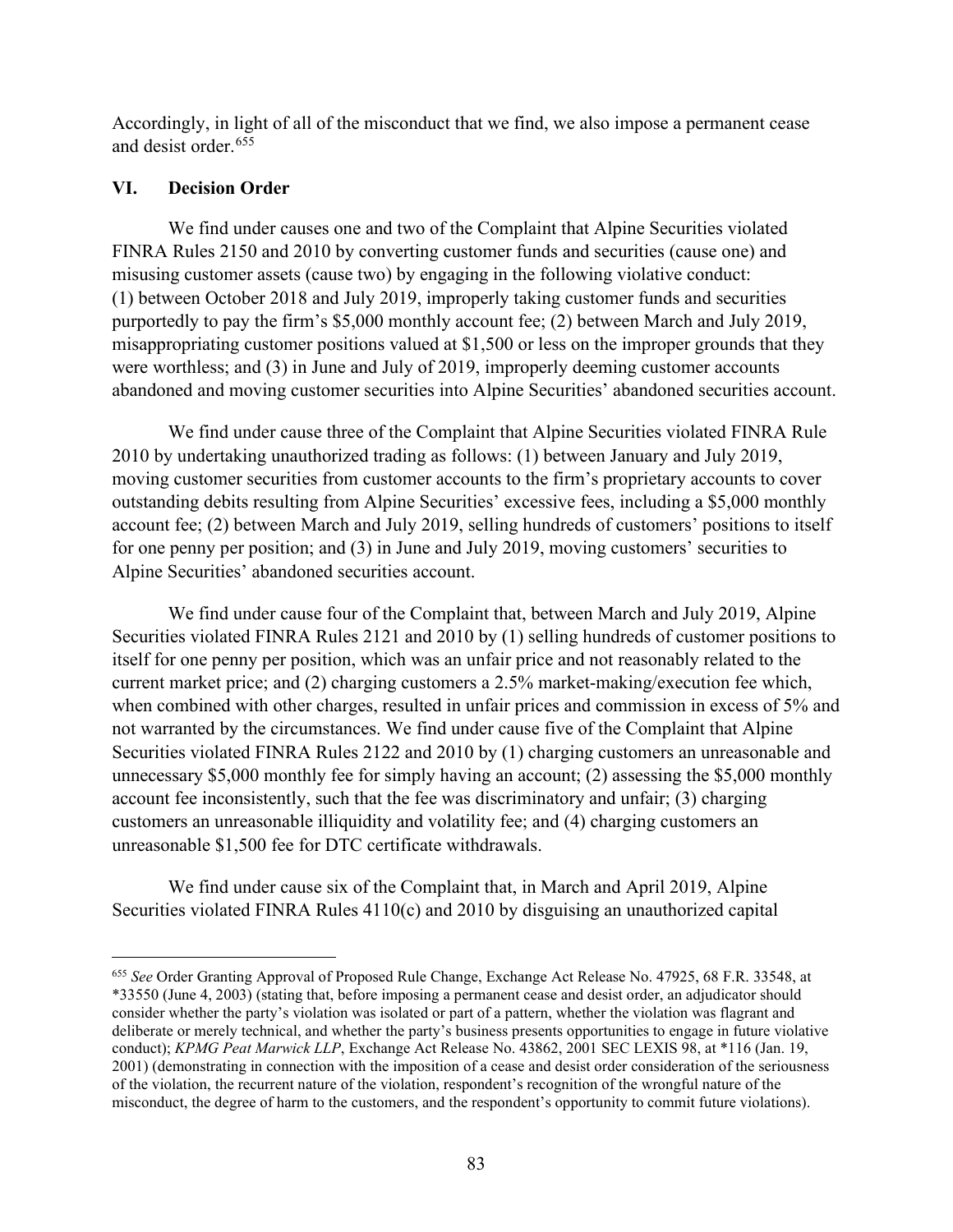withdrawal as a payment of a \$610,373 invoice from the firm's affiliated landlord. We dismiss the allegations under cause six that Alpine Securities violated FINRA Rules 4110(c) and 2010 by disguising an unauthorized capital withdrawal as seven payments to the firm's affiliated lender under an amended loan agreement.<sup>656</sup>

For the misconduct under causes one through five of the Complaint, we expel Alpine Securities from FINRA membership and order the firm to pay restitution of \$2,310,234 plus post-judgment interest at the rate established for the underpayment of income taxes in Section 6621(a) of the Internal Revenue Code, 26 U.S.C. § 6621(a)(2), from the date of this decision until paid.<sup>657</sup> Exhibit A to this decision (which is provided only to the parties) identifies the customers to whom the firm must pay restitution. Restitution is due in full, and satisfactory proof of payment of restitution shall be provided to Enforcement staff involved in this case, 90 days after the date when this decision becomes final. In light of our expulsion of the firm, we impose no additional sanctions for violations under cause six.

If this decision becomes FINRA's final disciplinary action, our expulsion of Alpine Securities shall become effective immediately.

We also order Alpine Securities to pay costs in the amount of \$41,653.18, which includes a \$750 administrative fee and \$40,903.18 for the cost of the transcript. The costs shall be due on a date set by FINRA, but not sooner than 30 days after this decision becomes FINRA's final action.

Additionally, we impose the Permanent Cease and Desist Order incorporated into this decision.

### **VII. Permanent Cease and Desist Order658**

We issue this Permanent Cease and Desist Order pursuant to FINRA Rules 8310 and 9291 for the reasons set forth in the accompanying decision.

Accordingly, it is hereby ordered that Respondent Alpine Securities Corporation (and any successor of Alpine Securities Corporation):

> 1. **CEASE AND DESIST** from violating FINRA Rules 2150 and 2010. Specifically, Alpine Securities (and any successor) is ordered to cease and desist from converting or misusing customer funds or securities, including, but not limited to, by:

<sup>&</sup>lt;sup>656</sup> The Extended Hearing Panel has considered and rejects without discussion all other arguments of the parties.

 $657$  The interest rate set in Section  $6621(a)(2)$  of the Internal Revenue Code is used by the Internal Revenue Service to determine interest due on underpaid taxes and is adjusted each quarter.

 $658$  Pursuant to FINRA Rule 9291(b), where a Respondent is a member firm, the Respondent shall deliver a copy of a permanent cease and desist order to its associated persons within one business day of receiving it.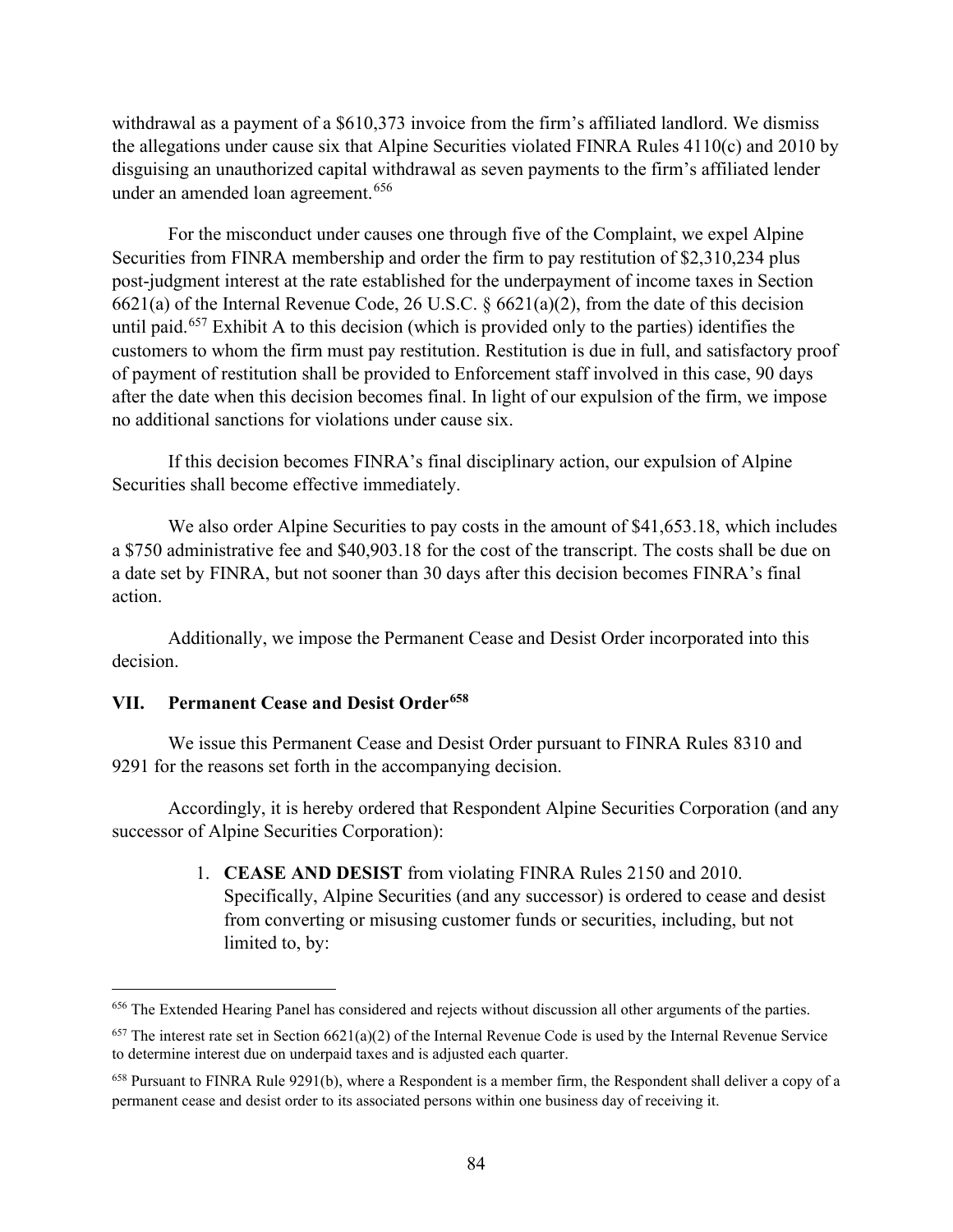- a. selling, journaling, or otherwise transferring securities from customer accounts on the ground that Alpine Securities (and any successor) has deemed such securities to be "worthless";
- b. selling, journaling, or otherwise transferring securities from customer accounts on the ground that Alpine Securities (and any successor) has deemed such securities or accounts to be "abandoned"; or
- c. transferring cash from customer accounts, or selling, journaling, or otherwise transferring securities from customer accounts, in order to satisfy debits resulting from excessive, unreasonable, or discriminatory fees.
- 2. **CEASE AND DESIST** from violating FINRA Rule 2010. Specifically, Alpine Securities (and any successor) is ordered to cease and desist from effecting unauthorized transactions in customer accounts.
- 3. **CEASE AND DESIST** from violating FINRA Rules 2121, 2122, and 2010. Specifically, Alpine Securities (and any successor) is ordered to cease and desist from charging unreasonable or discriminatory fees and from charging unfair prices and commissions, including, but not limited to, by charging:
	- a. a \$5,000 monthly account fee, whether as a single fee or combination of fees and charges;
	- b. a \$1,500 recertification fee;
	- c. a 1% per day illiquidity and volatility fee; or
	- d. a 2.5% market-making and/or execution fee.
- 4. **CEASE AND DESIST** from violating FINRA Rules 4110 and 2010. Specifically, Alpine Securities (and any successor) is ordered to cease and desist from making unauthorized capital withdrawals or similar distributions, including, but not limited, through transactions with affiliates, whenever such withdrawals or similar distributions, within a 35-day rolling calendar period, would exceed 10% of Alpine Securities' excess net capital.
- 5. **CEASE AND DESIST** from dissipating or converting the funds or assets of any customers, or causing other harm to investors. Specifically, Alpine Securities (and any successor) is ordered to:
	- a. Cease and desist from transferring, or agreeing to transfer, any customer debit balance or the right to collect on any customer debit balance to any other person or entity without the prior written authorization of FINRA; and